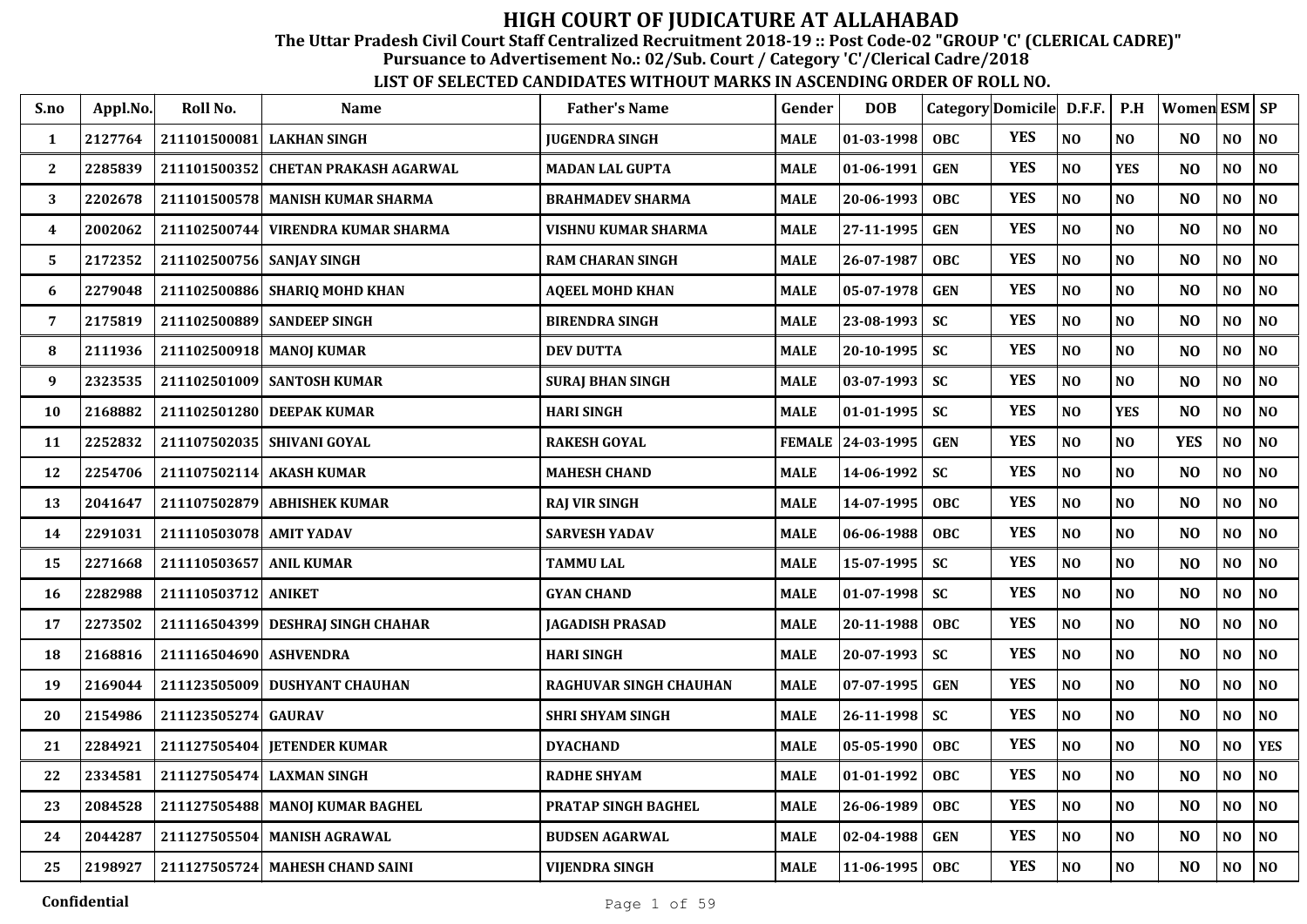The Uttar Pradesh Civil Court Staff Centralized Recruitment 2018-19 :: Post Code-02 "GROUP 'C' (CLERICAL CADRE)"

Pursuance to Advertisement No.: 02/Sub. Court / Category 'C'/Clerical Cadre/2018

| S.no | Appl.No. | Roll No.                  | <b>Name</b>                          | <b>Father's Name</b>           | Gender        | <b>DOB</b> | Category Domicile D.F.F. |                |                | P.H            | <b>Women ESM SP</b> |                |                |
|------|----------|---------------------------|--------------------------------------|--------------------------------|---------------|------------|--------------------------|----------------|----------------|----------------|---------------------|----------------|----------------|
| 26   | 2297020  | 211127505813 KISHANVIR    |                                      | <b>SAILBAHADUR</b>             | <b>MALE</b>   | 05-07-1996 | <b>OBC</b>               | <b>YES</b>     | NO             | N <sub>O</sub> | N <sub>O</sub>      | NO             | NO             |
| 27   | 2031320  |                           | 211128506434 PAWAN KUMAR             | <b>RAM PRAKASH</b>             | <b>MALE</b>   | 14-07-1998 | <b>SC</b>                | <b>YES</b>     | NO             | NO             | N <sub>O</sub>      | NO             | N <sub>0</sub> |
| 28   | 2086448  |                           | 211128506659 PAWNESH KUMAR SINGH     | <b>RAJ KUMAR SINGH</b>         | <b>MALE</b>   | 01-04-1995 | <b>SC</b>                | <b>YES</b>     | NO             | NO             | N <sub>O</sub>      | NO             | N <sub>0</sub> |
| 29   | 2289998  | 211128506771              | <b>NAVEEN SINGH PONIYA</b>           | DEVENDRA SINGH PONIYA          | <b>MALE</b>   | 20-12-1995 | <b>OBC</b>               | <b>YES</b>     | NO             | NO             | N <sub>O</sub>      | NO             | NO             |
| 30   | 2263211  |                           | 211128506849 PRATIK SINGHAL          | <b>MUKESH SINGHAL</b>          | <b>MALE</b>   | 13-05-1992 | <b>GEN</b>               | <b>YES</b>     | NO             | N <sub>O</sub> | N <sub>O</sub>      | NO             | N <sub>0</sub> |
| 31   | 2159038  | 211134507370 RAJDEV SINGH |                                      | <b>RATIRAM SINGH</b>           | <b>MALE</b>   | 01-01-1997 | <b>SC</b>                | <b>YES</b>     | NO             | N <sub>O</sub> | NO                  | NO             | $\bf NO$       |
| 32   | 2278475  |                           | 211134507453 RAHUL GAUTAM            | <b>SOHAN LAL GAUTAM</b>        | <b>MALE</b>   | 14-12-1995 | <b>GEN</b>               | <b>YES</b>     | N <sub>O</sub> | N <sub>O</sub> | N <sub>O</sub>      | NO.            | N <sub>O</sub> |
| 33   | 2209125  | 211134507707 PUSHPENDRA   |                                      | <b>BACHCHOO SINGH</b>          | <b>MALE</b>   | 05-07-1992 | <b>OBC</b>               | <b>YES</b>     | NO             | N <sub>O</sub> | N <sub>O</sub>      | NO             | NO             |
| 34   | 2310966  | 211134507835 PREM SINGH   |                                      | <b>SATYAVIR SINGH</b>          | <b>MALE</b>   | 12-02-1994 | <b>SC</b>                | <b>YES</b>     | NO             | N <sub>O</sub> | N <sub>O</sub>      | NO             | NO             |
| 35   | 2276204  |                           | 211135508164 RUPENDRA SINGH          | <b>BIRENDRA SINGH</b>          | <b>MALE</b>   | 23-08-1991 | <b>SC</b>                | <b>YES</b>     | NO             | N <sub>O</sub> | N <sub>O</sub>      | NO             | NO             |
| 36   | 2340164  |                           | 211135508169 SAURABH SHUKLA          | KRISHAN GOPAL                  | <b>MALE</b>   | 01-02-1994 | <b>GEN</b>               | <b>YES</b>     | NO             | N <sub>O</sub> | N <sub>O</sub>      | NO             | NO             |
| 37   | 2126509  |                           | 211135508608 RATENDRA SINGH          | <b>MAHENDRA SINGH</b>          | <b>MALE</b>   | 01-07-1990 | <b>OBC</b>               | <b>YES</b>     | NO             | N <sub>O</sub> | N <sub>O</sub>      | NO             | NO             |
| 38   | 2265174  | 211135508621              | <b>RISHABH SHARMA</b>                | <b>BHAGWAN SINGH SHARMA</b>    | <b>MALE</b>   | 01-07-1990 | <b>OBC</b>               | <b>YES</b>     | NO             | N <sub>O</sub> | N <sub>O</sub>      | NO             | NO             |
| 39   | 2137057  |                           | 211137508850 SURESH KUMAR SINGH      | <b>TOTA RAM SINGH</b>          | <b>MALE</b>   | 09-11-1987 | <b>SC</b>                | <b>YES</b>     | NO             | N <sub>O</sub> | N <sub>O</sub>      | NO             | NO             |
| 40   | 2042696  | 211137508974 SHIV KUMAR   |                                      | <b>BHANU PAL SINGH</b>         | <b>MALE</b>   | 22-02-1991 | <b>OBC</b>               | <b>YES</b>     | NO             | N <sub>O</sub> | N <sub>O</sub>      | NO             | $\bf NO$       |
| 41   | 2006965  |                           | 211137509362 SHEKHAR SINGH           | <b>SHASHI BHUSHAN SINGH</b>    | <b>MALE</b>   | 14-03-2000 | <b>GEN</b>               | <b>YES</b>     | N <sub>O</sub> | N <sub>O</sub> | N <sub>O</sub>      | NO             | $\bf NO$       |
| 42   | 2268498  | 211137509385 SUMIR KUMAR  |                                      | <b>CHANDRA PRAKASH</b>         | <b>MALE</b>   | 02-10-1995 | <b>OBC</b>               | <b>YES</b>     | NO             | NO             | N <sub>O</sub>      | N <sub>O</sub> | NO             |
| 43   | 2011795  |                           | 211137509513 SURENDRA KUMAR TRIPATHI | KRISHAN CHAND TRIPATHI         | <b>MALE</b>   | 12-07-1996 | <b>GEN</b>               | <b>YES</b>     | N <sub>O</sub> | N <sub>O</sub> | N <sub>O</sub>      | NO             | N <sub>O</sub> |
| 44   | 2087315  |                           | 211137509603 SHUBHAM YADAV           | <b>JAI SHANKAR YADAV</b>       | <b>MALE</b>   | 26-06-1997 | <b>GEN</b>               | N <sub>O</sub> | NO             | N <sub>O</sub> | N <sub>O</sub>      | NO             | NO             |
| 45   | 2048242  |                           | 211137509648 SURYAKANT SHARMA        | RAJENDRA SHARMA                | <b>MALE</b>   | 02-07-1994 | <b>GEN</b>               | <b>YES</b>     | NO             | N <sub>O</sub> | N <sub>O</sub>      | NO             | NO             |
| 46   | 2333181  | 211138510003              | <b>VIKRAM SINGH CHAUDHARY</b>        | <b>BACHCHU SINGH CHAUDHARY</b> | <b>MALE</b>   | 03-07-1991 | <b>OBC</b>               | <b>YES</b>     | NO             | N <sub>O</sub> | N <sub>O</sub>      | N <sub>O</sub> | NO             |
| 47   | 2245801  | 211138510142              | <b>VIKAS BABU</b>                    | <b>HARI PAL SINGH</b>          | <b>MALE</b>   | 02-09-1992 | <b>OBC</b>               | <b>YES</b>     | NO             | N <sub>O</sub> | N <sub>O</sub>      | NO             | N <sub>0</sub> |
| 48   | 2045175  |                           | 212140510338 SURYA PRATAP SINGH      | <b>SUSHEEL KUMAR BATHAM</b>    | <b>MALE</b>   | 18-07-1994 | <b>OBC</b>               | <b>YES</b>     | NO             | N <sub>O</sub> | N <sub>O</sub>      | NO             | N <sub>0</sub> |
| 49   | 2090956  | 212140510419 MANISHA      |                                      | <b>CHANDRABHAN SINGH</b>       | <b>FEMALE</b> | 30-03-1990 | <b>OBC</b>               | <b>YES</b>     | NO             | $\bf NO$       | <b>YES</b>          | NO             | $\bf NO$       |
| 50   | 2001405  |                           | 212142511248 ANKUR SHARMA            | <b>MAHES CHANDRA SHARMA</b>    | <b>MALE</b>   | 01-03-1996 | <b>GEN</b>               | <b>YES</b>     | $\bf NO$       | $\bf NO$       | N <sub>O</sub>      | NO             | NO             |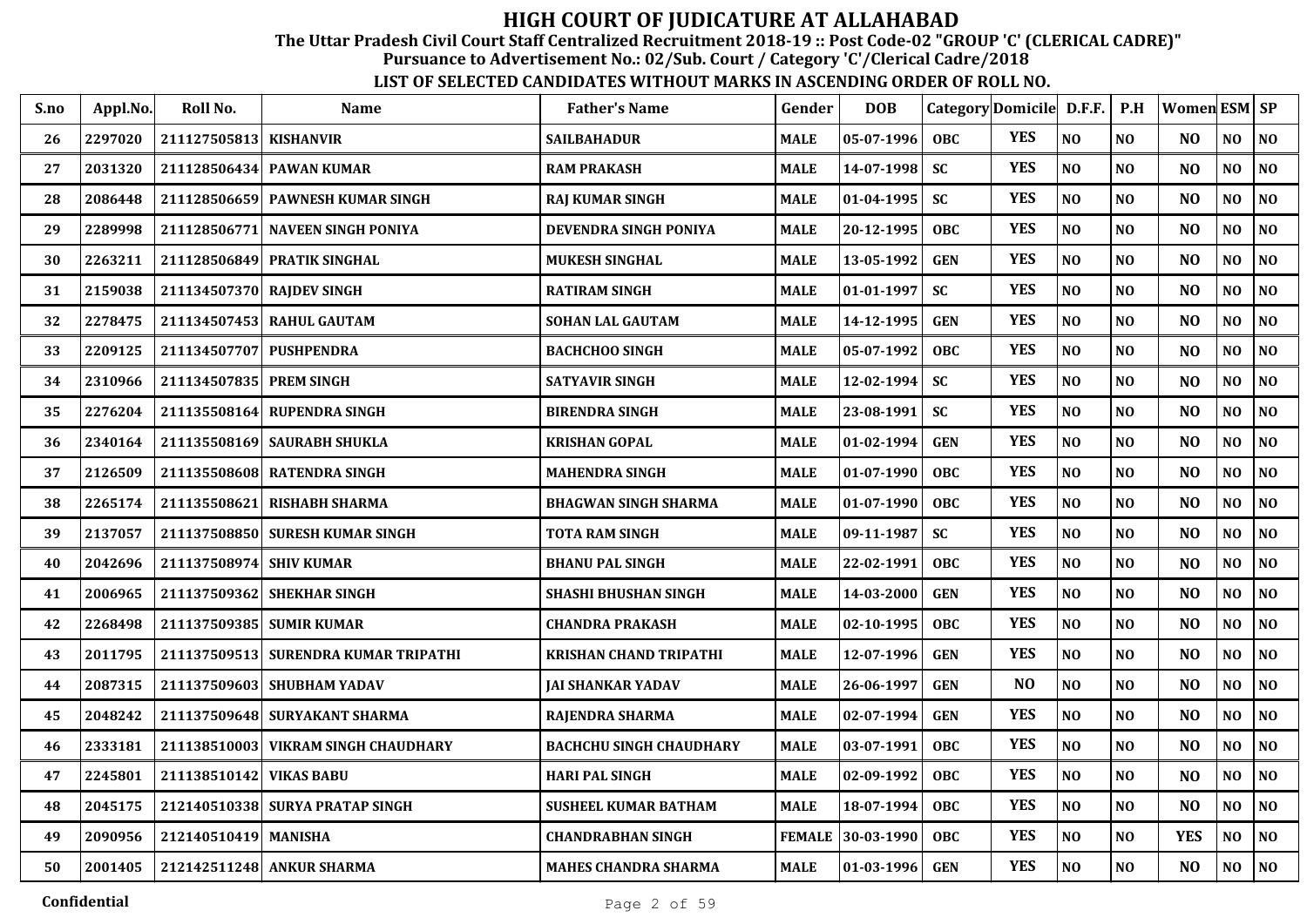The Uttar Pradesh Civil Court Staff Centralized Recruitment 2018-19 :: Post Code-02 "GROUP 'C' (CLERICAL CADRE)"

Pursuance to Advertisement No.: 02/Sub. Court / Category 'C'/Clerical Cadre/2018

| S.no | Appl.No. | Roll No.                 | <b>Name</b>                   | <b>Father's Name</b>       | Gender      | <b>DOB</b>          | Category Domicile D.F.F. P.H |            |          |                | <b>Women ESM SP</b> |                |                |
|------|----------|--------------------------|-------------------------------|----------------------------|-------------|---------------------|------------------------------|------------|----------|----------------|---------------------|----------------|----------------|
| 51   | 2137501  | 212142511467 ANSHU RANI  |                               | <b>SATYAVEER SINGH</b>     |             | FEMALE 13-07-1995   | <b>GEN</b>                   | <b>YES</b> | NO       | NO             | <b>YES</b>          | NO             | NO             |
| 52   | 2157651  | 212143512168             | <b>NAVED ALI</b>              | <b>ASGAR ALI</b>           | <b>MALE</b> | 15-11-1994          | <b>OBC</b>                   | <b>YES</b> | NO       | NO             | N <sub>O</sub>      | NO             | $\bf NO$       |
| 53   | 2094128  | 212143512323             | <b>UJJWAL CHAUDHARY</b>       | <b>BHUPENDRA SINGH</b>     | <b>MALE</b> | 12-07-1998          | OBC                          | <b>YES</b> | $\bf NO$ | NO             | N <sub>O</sub>      | NO             | NO             |
| 54   | 2126931  | 212143512383             | <b>KUNWAR PAL SINGH</b>       | <b>BHAJAN SINGH</b>        | <b>MALE</b> | 25-02-1992          | <b>OBC</b>                   | <b>YES</b> | NO       | NO             | N <sub>O</sub>      | NO             | <b>YES</b>     |
| 55   | 2087945  |                          | 212143512536 MAYANK SHARMA    | <b>VINOD KUMAR</b>         | <b>MALE</b> | 11-07-1993          | <b>GEN</b>                   | <b>YES</b> | NO       | N <sub>O</sub> | N <sub>O</sub>      | NO             | NO             |
| 56   | 2021644  |                          | 212143512577 PUSHPENDRA SINGH | <b>DEVRAJ SINGH</b>        | <b>MALE</b> | 29-05-1998          | <b>SC</b>                    | <b>YES</b> | NO       | NO             | N <sub>O</sub>      | NO             | $\bf NO$       |
| 57   | 2042394  |                          | 212143512681 SANJEEV KUMAR    | <b>TEJ PAL SINGH</b>       | <b>MALE</b> | 08-10-1994          | <b>OBC</b>                   | <b>YES</b> | NO       | N <sub>O</sub> | N <sub>O</sub>      | NO             | NO             |
| 58   | 2060908  | 212143512726 SHAMSHAD    |                               | <b>MOHD UMAR</b>           | <b>MALE</b> | 05-07-1991          | <b>OBC</b>                   | <b>YES</b> | NO       | NO             | N <sub>O</sub>      | NO             | NO             |
| 59   | 2267561  |                          | 212146512936 SHAILJA SAXENA   | <b>RUPESH SAXENA</b>       |             | FEMALE 08-07-1995   | <b>GEN</b>                   | <b>YES</b> | NO       | NO             | <b>YES</b>          | NO             | N <sub>0</sub> |
| 60   | 2341912  | 212146513176 MANI        |                               | <b>KEDAR SINGH</b>         |             | FEMALE   19-05-1994 | OBC                          | <b>YES</b> | $\bf NO$ | NO             | <b>YES</b>          | NO             | $\bf NO$       |
| 61   | 2264976  | 212146513200 PREETI      |                               | <b>AJAY KUMAR</b>          |             | FEMALE   15-03-1995 | <b>OBC</b>                   | <b>YES</b> | $\bf NO$ | NO             | N <sub>O</sub>      | NO             | $\bf NO$       |
| 62   | 2122726  | 212146513230             | <b>SRISHTI TIWARI</b>         | <b>RAKESH TIWARI</b>       |             | FEMALE 22-12-1994   | <b>GEN</b>                   | <b>YES</b> | NO       | NO             | N <sub>O</sub>      | NO             | N <sub>0</sub> |
| 63   | 2327600  | 212146513259             | <b>KM SHIVANGNI</b>           | <b>DEVCHAND SINGH</b>      |             | FEMALE 27-11-1999   | <b>GEN</b>                   | <b>YES</b> | NO       | NO             | N <sub>O</sub>      | NO             | N <sub>0</sub> |
| 64   | 2079010  | 212146513415 POOJA YADAV |                               | <b>SHYAM SINGH YADAV</b>   |             | FEMALE 14-07-1992   | OBC                          | <b>YES</b> | NO       | N <sub>O</sub> | <b>YES</b>          | NO             | NO             |
| 65   | 2085383  | 212147513803 ABHISHEK    |                               | <b>CHANDRA PRABHAKARAN</b> | <b>MALE</b> | 17-09-1997          | <b>GEN</b>                   | <b>YES</b> | NO       | NO             | N <sub>O</sub>      | NO             | NO             |
| 66   | 2011452  | 212147513863 AMAN        |                               | <b>RAJKUMAR</b>            | <b>MALE</b> | $ 01-11-1998 $      | <b>OBC</b>                   | <b>YES</b> | NO       | NO             | N <sub>O</sub>      | NO             | NO             |
| 67   | 2081082  | 212147514222             | <b>ABHISHEK YADAV</b>         | <b>UMESH CHANDRA</b>       | <b>MALE</b> | 23-01-1998          | OBC                          | <b>YES</b> | NO       | NO             | N <sub>O</sub>      | NO             | $\bf NO$       |
| 68   | 2060362  |                          | 212150514795 CHANDRA SHEKHAR  | <b>JAYSIRAM</b>            | <b>MALE</b> | 10-07-1994          | <b>SC</b>                    | <b>YES</b> | NO       | NO             | N <sub>O</sub>      | NO             | $\bf NO$       |
| 69   | 2258664  |                          | 212153515324 LALIT SHAKYA     | <b>HAKIM SINGH</b>         | <b>MALE</b> | 12-06-1996          | <b>OBC</b>                   | <b>YES</b> | NO       | N <sub>O</sub> | N <sub>O</sub>      | NO             | N <sub>0</sub> |
| 70   | 2241993  |                          | 212153515639 MANOJ KUMAR      | <b>DEVENDRA SINGH</b>      | <b>MALE</b> | 23-07-1983          | OBC                          | <b>YES</b> | NO       | NO             | N <sub>O</sub>      | NO             | $\bf NO$       |
| 71   | 2000641  | 212153515667             | <b>MOHAMMAD ASIM</b>          | <b>LIYAQAT ALI</b>         | <b>MALE</b> | 10-07-1994          | <b>OBC</b>                   | <b>YES</b> | NO       | NO             | N <sub>O</sub>      | N <sub>O</sub> | N <sub>0</sub> |
| 72   | 2338713  | 212153515701             | <b>MOHD FAHEEM</b>            | <b>ABDUL RAHEEM</b>        | <b>MALE</b> | 10-02-1992          | OBC                          | <b>YES</b> | NO       | NO             | NO                  | NO             | NO             |
| 73   | 2317938  | 212153515722             | <b>MUNESH KUMAR</b>           | <b>GANGASARAN SINGH</b>    | <b>MALE</b> | 16-07-1995          | <b>OBC</b>                   | <b>YES</b> | NO       | N <sub>O</sub> | N <sub>O</sub>      | NO             | NO             |
| 74   | 2346148  | 212154515858 NADEEM      |                               | <b>RAEES AHAMAD</b>        | <b>MALE</b> | 05-06-1997          | OBC                          | <b>YES</b> | $\bf NO$ | NO             | N <sub>O</sub>      | NO             | NO             |
| 75   | 2208334  |                          | 212154515924 PRASANT PORWAL   | <b>RAM PRAKASH</b>         | <b>MALE</b> | 13-07-1994          | <b>GEN</b>                   | <b>YES</b> | $\bf NO$ | NO             | NO                  | NO             | NO             |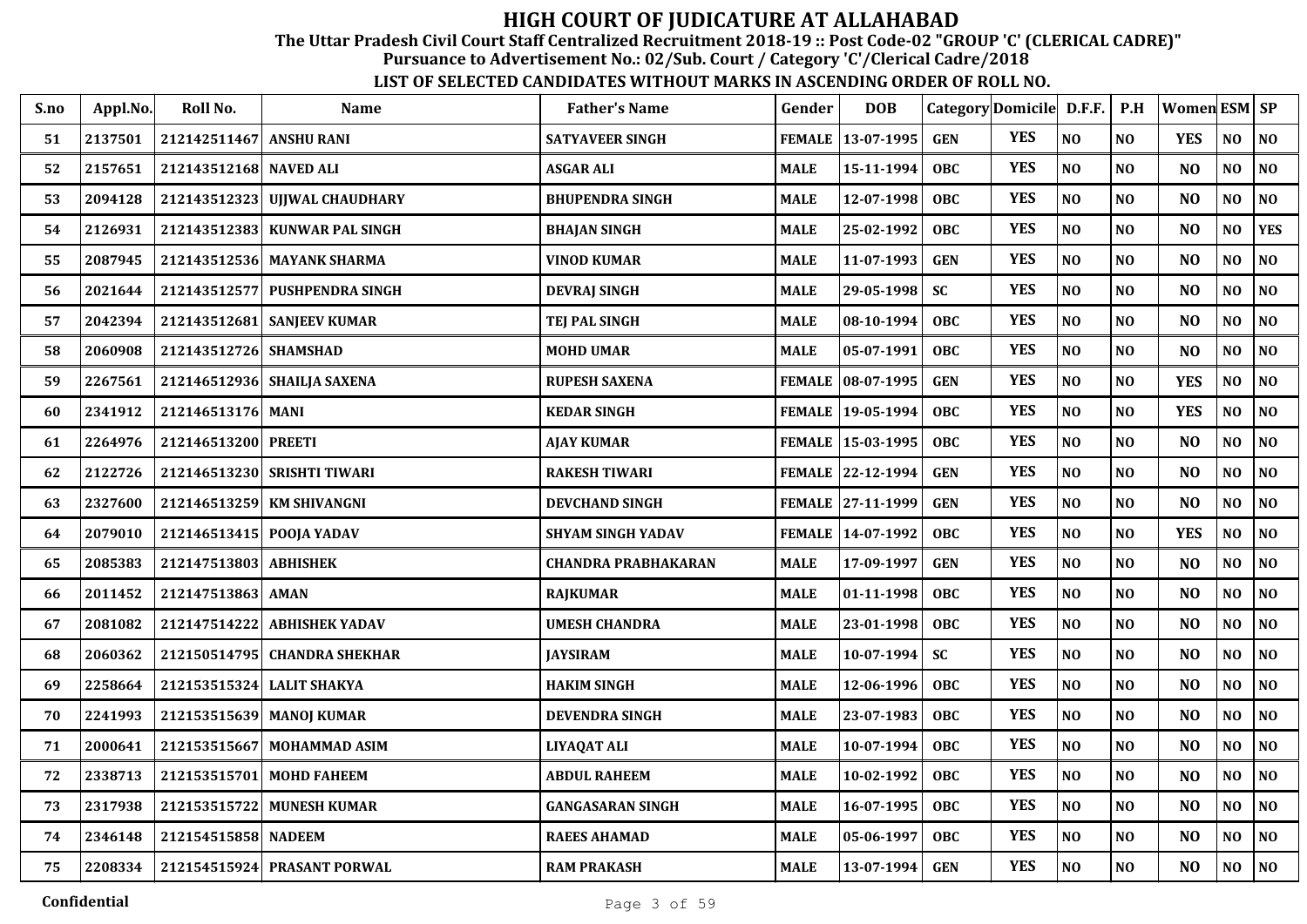The Uttar Pradesh Civil Court Staff Centralized Recruitment 2018-19 :: Post Code-02 "GROUP 'C' (CLERICAL CADRE)"

Pursuance to Advertisement No.: 02/Sub. Court / Category 'C'/Clerical Cadre/2018

| S.no | Appl.No. | Roll No.                 | <b>Name</b>                           | <b>Father's Name</b>      | Gender        | <b>DOB</b>          |            | Category Domicile D.F.F. |                | P.H            | Women ESM   SP |                |                |
|------|----------|--------------------------|---------------------------------------|---------------------------|---------------|---------------------|------------|--------------------------|----------------|----------------|----------------|----------------|----------------|
| 76   | 2315091  | 212154515965 NARAYAN     |                                       | <b>VIJAY SINGH</b>        | <b>MALE</b>   | $06 - 08 - 1997$    | <b>SC</b>  | <b>YES</b>               | N <sub>O</sub> | N <sub>0</sub> | N <sub>O</sub> | NO             | N <sub>O</sub> |
| 77   | 2000002  | 212154516220 NITIN KUMAR |                                       | <b>PURAN CHANDRA</b>      | <b>MALE</b>   | 15-07-1996          | <b>SC</b>  | <b>YES</b>               | NO             | NO             | N <sub>O</sub> | NO             | NO             |
| 78   | 2259135  |                          | 212154516284 RAHUL SHAKYA             | <b>RAJENDRA SINGH</b>     | <b>MALE</b>   | 17-09-1992          | <b>OBC</b> | <b>YES</b>               | N <sub>O</sub> | NO             | N <sub>O</sub> | NO             | N <sub>O</sub> |
| 79   | 2321338  | 212154516409 RAJAT KUMAR |                                       | <b>ANIL KUMAR</b>         | <b>MALE</b>   | 15-06-1995          | <b>OBC</b> | <b>YES</b>               | NO             | NO             | N <sub>O</sub> | NO             | NO             |
| 80   | 2035802  |                          | 212154516507 PANKAJ KUMAR             | <b>SATPAL SINGH</b>       | <b>MALE</b>   | 30-01-1992          | <b>SC</b>  | <b>YES</b>               | N <sub>O</sub> | N <sub>O</sub> | N <sub>O</sub> | NO             | N <sub>O</sub> |
| 81   | 2220608  |                          | 212155516852 SAURABH RAJPOOT          | <b>KUNWAR SINGH</b>       | <b>MALE</b>   | 29-07-1998          | <b>OBC</b> | <b>YES</b>               | N <sub>O</sub> | NO             | NO             | N <sub>O</sub> | NO             |
| 82   | 2119314  |                          | 212155516949 SHIVAM GUPTA             | <b>PRAVEEN KUMAR</b>      | <b>MALE</b>   | 20-04-1995          | <b>GEN</b> | <b>YES</b>               | N <sub>O</sub> | N <sub>O</sub> | N <sub>O</sub> | N <sub>O</sub> | N <sub>O</sub> |
| 83   | 2253932  |                          | 212155516991 SACHIN KUMAR YADAV       | SATYA PRAKASH YADAV       | <b>MALE</b>   | 12-08-1996          | <b>OBC</b> | <b>YES</b>               | NO             | NO             | N <sub>O</sub> | NO             | NO             |
| 84   | 2313820  | 212159517559 VIKAS YADAV |                                       | <b>NEM SINGH YADAV</b>    | <b>MALE</b>   | 26-09-1991          | <b>OBC</b> | <b>YES</b>               | NO             | N <sub>0</sub> | N <sub>O</sub> | NO             | N <sub>O</sub> |
| 85   | 2129336  |                          | 214165518007   MANPREET SINGH         | <b>NARENDRA SINGH</b>     | <b>MALE</b>   | 25-08-1995          | <b>OBC</b> | <b>YES</b>               | N <sub>O</sub> | NO             | NO             | NO             | NO             |
| 86   | 2102416  |                          | 214165518074 SYED MOHAMMAD JAWWAD ALI | SYED IQTIDAR ALI          | <b>MALE</b>   | $01-07-1996$        | <b>GEN</b> | <b>YES</b>               | $\bf NO$       | <b>YES</b>     | N <sub>O</sub> | NO             | $\bf NO$       |
| 87   | 2298575  | 214165518136 DILEEP PALI |                                       | <b>HEM RAJ PAL</b>        | <b>MALE</b>   | 11-09-1992          | <b>OBC</b> | <b>YES</b>               | N <sub>O</sub> | NO             | N <sub>O</sub> | NO             | N <sub>O</sub> |
| 88   | 2082024  |                          | 214165518260 AASHU KUMAR              | <b>JAIDEV SINGH</b>       | <b>MALE</b>   | $05-07-1993$        | <b>SC</b>  | <b>YES</b>               | NO             | NO             | N <sub>O</sub> | NO             | NO             |
| 89   | 2029342  | 214165518383 MOHD ANAS   |                                       | <b>ABID HUSSAIN</b>       | <b>MALE</b>   | 10-03-1995          | <b>GEN</b> | <b>YES</b>               | N <sub>O</sub> | <b>YES</b>     | N <sub>O</sub> | NO             | N <sub>0</sub> |
| 90   | 2146038  |                          | 214165518591 RAHUL VARSHNEY           | <b>ANIL KUMAR</b>         | <b>MALE</b>   | 07-03-1999          | <b>GEN</b> | <b>YES</b>               | N <sub>O</sub> | <b>YES</b>     | N <sub>O</sub> | N <sub>O</sub> | N <sub>0</sub> |
| 91   | 2016369  | 214165518834 VIPIN KUMAR |                                       | <b>HET RAM</b>            | <b>MALE</b>   | $07 - 08 - 1989$    | <b>SC</b>  | <b>YES</b>               | NO             | NO             | NO             | N <sub>O</sub> | N <sub>0</sub> |
| 92   | 2112145  |                          | 214166519022 VIVEK GANGWAR            | <b>RAMDAS GANGWAR</b>     | <b>MALE</b>   | 19-12-1993          | OBC        | <b>YES</b>               | NO             | NO             | N <sub>O</sub> | NO             | NO             |
| 93   | 2042929  | 214166519160 NEHA SHUKLA |                                       | LATE SHASHI KANT SHUKLA   |               | FEMALE   14-10-1993 | <b>GEN</b> | <b>YES</b>               | N <sub>O</sub> | N <sub>O</sub> | <b>YES</b>     | NO             | N <sub>O</sub> |
| 94   | 2361462  |                          | 214166519284 RIYA AGARWAL             | <b>MANOJ AGARWAL</b>      |               | FEMALE 27-10-1996   | <b>GEN</b> | <b>YES</b>               | N <sub>O</sub> | N <sub>O</sub> | <b>YES</b>     | N <sub>O</sub> | N <sub>O</sub> |
| 95   | 2224204  |                          | 214166519399 ARPITA SHARMA            | <b>KAMAL KUMAR SHARMA</b> |               | FEMALE 20-11-1996   | <b>GEN</b> | <b>YES</b>               | NO             | NO             | <b>YES</b>     | NO             | NO             |
| 96   | 2080611  | 214166519479 GEETU RANA  |                                       | <b>BHAGPAT RANA</b>       | <b>FEMALE</b> | $ 05-06-1998 $      | <b>ST</b>  | <b>YES</b>               | N <sub>O</sub> | N <sub>0</sub> | <b>YES</b>     | N <sub>O</sub> | N <sub>O</sub> |
| 97   | 2027087  |                          | 214166519804 PANKAJ SRIVASTAV         | <b>DEEN DAYAL</b>         | <b>MALE</b>   | 19-07-1996          | OBC        | <b>YES</b>               | NO             | NO             | N <sub>O</sub> | NO             | N <sub>0</sub> |
| 98   | 2083275  | 214168519967 ANKIT KUMAR |                                       | <b>MAHENDRA SINGH</b>     | <b>MALE</b>   | 01-07-1996          | <b>OBC</b> | <b>YES</b>               | NO             | NO             | N <sub>O</sub> | NO             | N <sub>0</sub> |
| 99   | 2016933  | 214168520046 AMIT KUMAR  |                                       | <b>NETRA PAL SINGH</b>    | <b>MALE</b>   | $10 - 08 - 1993$    | <b>SC</b>  | <b>YES</b>               | $\bf NO$       | NO             | N <sub>O</sub> | NO             | NO             |
| 100  | 2303751  | 214168520135 ANIL KUMAR  |                                       | <b>DUNGAR SINGH</b>       | <b>MALE</b>   | $30 - 04 - 1979$    | OBC        | <b>YES</b>               | $\bf NO$       | $\bf NO$       | N <sub>O</sub> | <b>YES</b>     | <b>NO</b>      |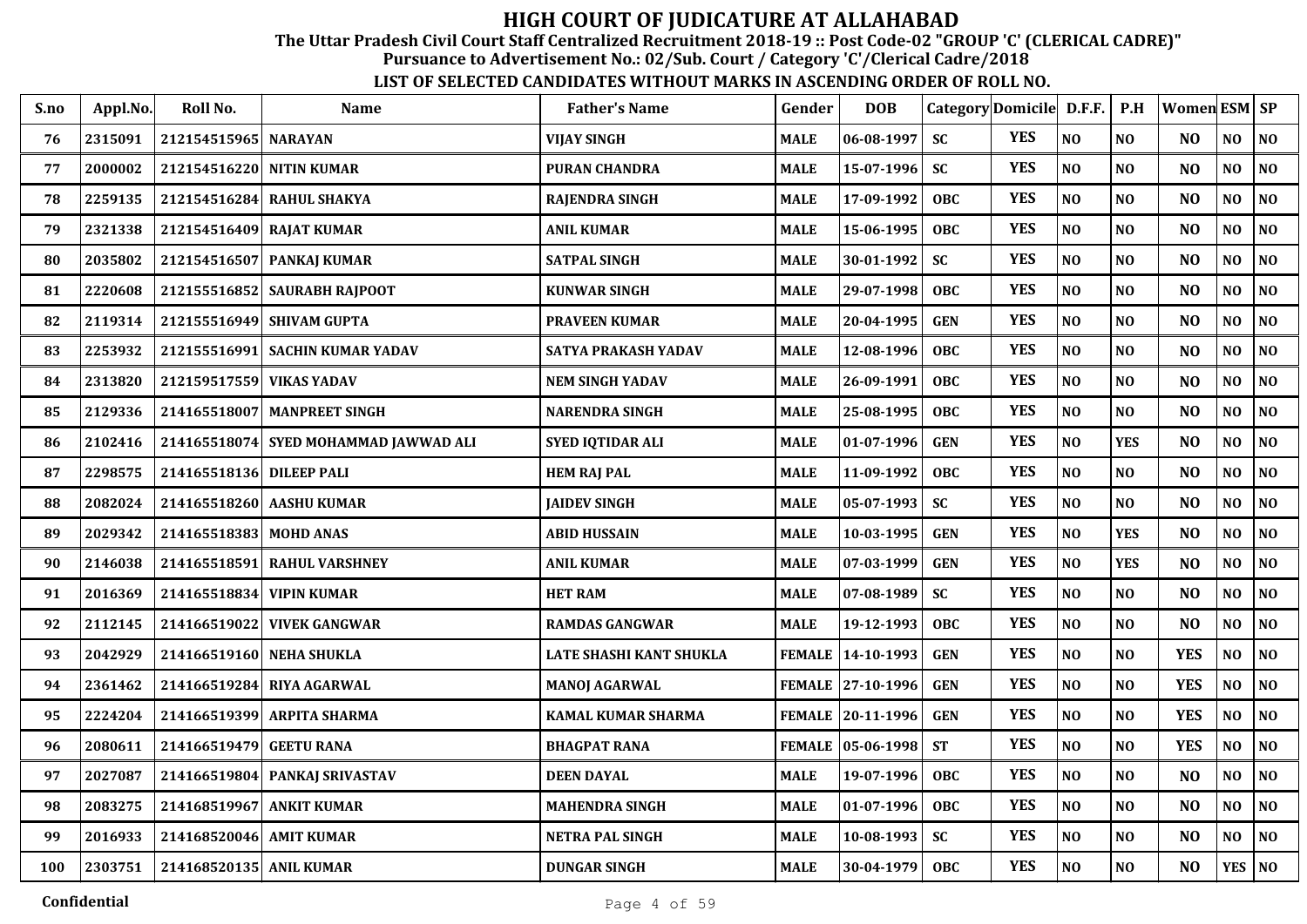The Uttar Pradesh Civil Court Staff Centralized Recruitment 2018-19 :: Post Code-02 "GROUP 'C' (CLERICAL CADRE)"

Pursuance to Advertisement No.: 02/Sub. Court / Category 'C'/Clerical Cadre/2018

| S.no | Appl.No. | Roll No.                 | <b>Name</b>                      | <b>Father's Name</b>        | Gender      | <b>DOB</b> | Category Domicile D.F.F. |            |                | P.H            | Women ESM SP   |                |                |
|------|----------|--------------------------|----------------------------------|-----------------------------|-------------|------------|--------------------------|------------|----------------|----------------|----------------|----------------|----------------|
| 101  | 2287011  | 214168520282             | <b>ABHISHEK SINGH</b>            | <b>DEVENDRA SINGH</b>       | <b>MALE</b> | 11-06-1995 | <b>SC</b>                | <b>YES</b> | N <sub>O</sub> | N <sub>0</sub> | N <sub>O</sub> | NO.            | <b>NO</b>      |
| 102  | 2254254  | 214168520336             | <b>ANANT RAM</b>                 | <b>NANHE LAL</b>            | <b>MALE</b> | 05-08-1989 | <b>OBC</b>               | <b>YES</b> | NO             | N <sub>O</sub> | N <sub>O</sub> | N <sub>O</sub> | <b>NO</b>      |
| 103  | 2000029  | 214168520531             | <b>ABHISHEK PANDEY</b>           | <b>PRADEEP KUMAR PANDEY</b> | <b>MALE</b> | 25-03-1995 | <b>GEN</b>               | <b>YES</b> | NO             | N <sub>O</sub> | N <sub>O</sub> | N <sub>O</sub> | NO             |
| 104  | 2004739  | 214168520547             | <b>ALOK KUMAR</b>                | <b>RAM KISHAN</b>           | <b>MALE</b> | 04-11-1989 | <b>OBC</b>               | <b>YES</b> | NO             | N <sub>O</sub> | N <sub>O</sub> | $\bf NO$       | $\bf NO$       |
| 105  | 2178572  | 214168520647             | <b>ADITYA PRATAP SINGH</b>       | <b>BRIJMOHAN SINGH</b>      | <b>MALE</b> | 06-07-1997 | <b>SC</b>                | <b>YES</b> | NO             | NO             | N <sub>O</sub> | NO             | NO             |
| 106  | 2244424  | 214168520648 AMAN KUMAR  |                                  | <b>DHARM PAL</b>            | <b>MALE</b> | 16-07-1997 | <b>SC</b>                | <b>YES</b> | NO             | N <sub>O</sub> | N <sub>O</sub> | NO             | $\bf NO$       |
| 107  | 2001559  |                          | 214168520908 ANUJ KUMAR SAXENA   | RAJKUMAR SAXENA             | <b>MALE</b> | 02-03-1996 | OBC                      | <b>YES</b> | $\bf NO$       | NO             | N <sub>O</sub> | N <sub>0</sub> | $\bf NO$       |
| 108  | 2024904  |                          | 214169520946 AWANISH KUMAR GUPTA | <b>SWAMI NATH GUPTA</b>     | <b>MALE</b> | 01-01-1994 | OBC                      | <b>YES</b> | NO             | N <sub>O</sub> | N <sub>O</sub> | NO             | $\bf NO$       |
| 109  | 2064932  |                          | 214169521066 AVDHESH KUMAR       | VIJAYPAL SINGH              | <b>MALE</b> | 02-04-1998 | <b>SC</b>                | <b>YES</b> | N <sub>O</sub> | N <sub>O</sub> | N <sub>O</sub> | NO             | NO             |
| 110  | 2200012  |                          | 214169521494 ASHISH SHARMA       | SUSHIL CHANDRA SHARMA       | <b>MALE</b> | 20-02-1995 | <b>GEN</b>               | <b>YES</b> | NO             | N <sub>O</sub> | N <sub>O</sub> | NO             | NO             |
| 111  | 2276548  |                          | 214172522019 GAURAV YADAV        | <b>ABHILASH SINGH YADAV</b> | <b>MALE</b> | 09-03-1995 | <b>OBC</b>               | <b>YES</b> | NO             | N <sub>O</sub> | N <sub>O</sub> | N <sub>0</sub> | <b>NO</b>      |
| 112  | 2168905  |                          | 214172522219 HIMANSHU JOSHI      | PRAKASH CHANDRA JOSHI       | <b>MALE</b> | 04-01-1997 | <b>GEN</b>               | <b>YES</b> | NO             | N <sub>O</sub> | N <sub>O</sub> | N <sub>O</sub> | NO             |
| 113  | 2011531  |                          | 214172522220 HIMANSHU GAUTAM     | KIRPAL SINGH                | <b>MALE</b> | 03-07-1998 | <b>SC</b>                | <b>YES</b> | NO             | NO             | N <sub>O</sub> | NO             | N <sub>0</sub> |
| 114  | 2089725  | 214176522468 MANOJ KUMAR |                                  | <b>RAM CHANDRA PAL</b>      | <b>MALE</b> | 20-08-1990 | <b>OBC</b>               | <b>YES</b> | NO             | N <sub>O</sub> | N <sub>O</sub> | NO             | NO             |
| 115  | 2092639  | 214176523314 NAMAN PATEL |                                  | <b>LAXMI PAL</b>            | <b>MALE</b> | 15-01-2000 | <b>OBC</b>               | <b>YES</b> | NO             | NO             | N <sub>O</sub> | NO             | N <sub>0</sub> |
| 116  | 2139957  |                          | 214177523426 NEERAJ KUMAR        | <b>KRISHNA BABU</b>         | <b>MALE</b> | 12-01-1994 | <b>SC</b>                | <b>YES</b> | NO             | NO             | N <sub>O</sub> | NO             | N <sub>0</sub> |
| 117  | 2036324  |                          | 214177523500 PRADEEP YADAV       | <b>BHOORE SINGH</b>         | <b>MALE</b> | 14-03-1997 | <b>OBC</b>               | <b>YES</b> | NO             | N <sub>O</sub> | N <sub>O</sub> | NO             | N <sub>0</sub> |
| 118  | 2265736  |                          | 214177523746 PARSHANT KUMAR      | <b>SHIV SHANKER</b>         | <b>MALE</b> | 10-07-1989 | <b>SC</b>                | <b>YES</b> | N <sub>O</sub> | N <sub>O</sub> | N <sub>O</sub> | NO             | NO             |
| 119  | 2266886  |                          | 214177523890 NARENDRA SINGH      | <b>AIIT SINGH</b>           | <b>MALE</b> | 10-02-1995 | <b>GEN</b>               | <b>YES</b> | NO             | N <sub>O</sub> | N <sub>O</sub> | NO             | N <sub>O</sub> |
| 120  | 2102250  | 214178523991             | RANJEET KUMAR MAURYA             | <b>SHIV NATH MAURYA</b>     | <b>MALE</b> | 05-10-1994 | <b>OBC</b>               | <b>YES</b> | NO             | N <sub>O</sub> | N <sub>O</sub> | NO             | N <sub>O</sub> |
| 121  | 2061857  | 214178524211             | <b>RAJ KUMAR RANA</b>            | <b>RAM SINGH RANA</b>       | <b>MALE</b> | 05-02-1991 | <b>ST</b>                | <b>YES</b> | NO             | N <sub>O</sub> | N <sub>O</sub> | N <sub>O</sub> | NO             |
| 122  | 2019085  | 214179524692             | SUDHANSHU NANDAN                 | <b>SURAJBHAN</b>            | <b>MALE</b> | 16-08-1999 | <b>SC</b>                | <b>YES</b> | NO             | N <sub>O</sub> | N <sub>O</sub> | $\bf NO$       | NO             |
| 123  | 2054406  | 214179524925 SONU KUMAR  |                                  | <b>KHEMPAL SINGH</b>        | <b>MALE</b> | 01-09-1995 | <b>OBC</b>               | <b>YES</b> | NO             | N <sub>O</sub> | N <sub>O</sub> | N <sub>O</sub> | NO             |
| 124  | 2211432  |                          | 214179525373 SATENDRA SINGH      | <b>UDAYVIR SINGH</b>        | <b>MALE</b> | 10-06-1991 | <b>OBC</b>               | <b>YES</b> | NO             | NO             | N <sub>O</sub> | N <sub>0</sub> | NO             |
| 125  | 2179754  |                          | 214179525547 SHAILESH KUMAR      | <b>MAN SINGH</b>            | <b>MALE</b> | 06-01-1991 | <b>SC</b>                | <b>YES</b> | NO             | N <sub>O</sub> | N <sub>O</sub> | N <sub>O</sub> | <b>NO</b>      |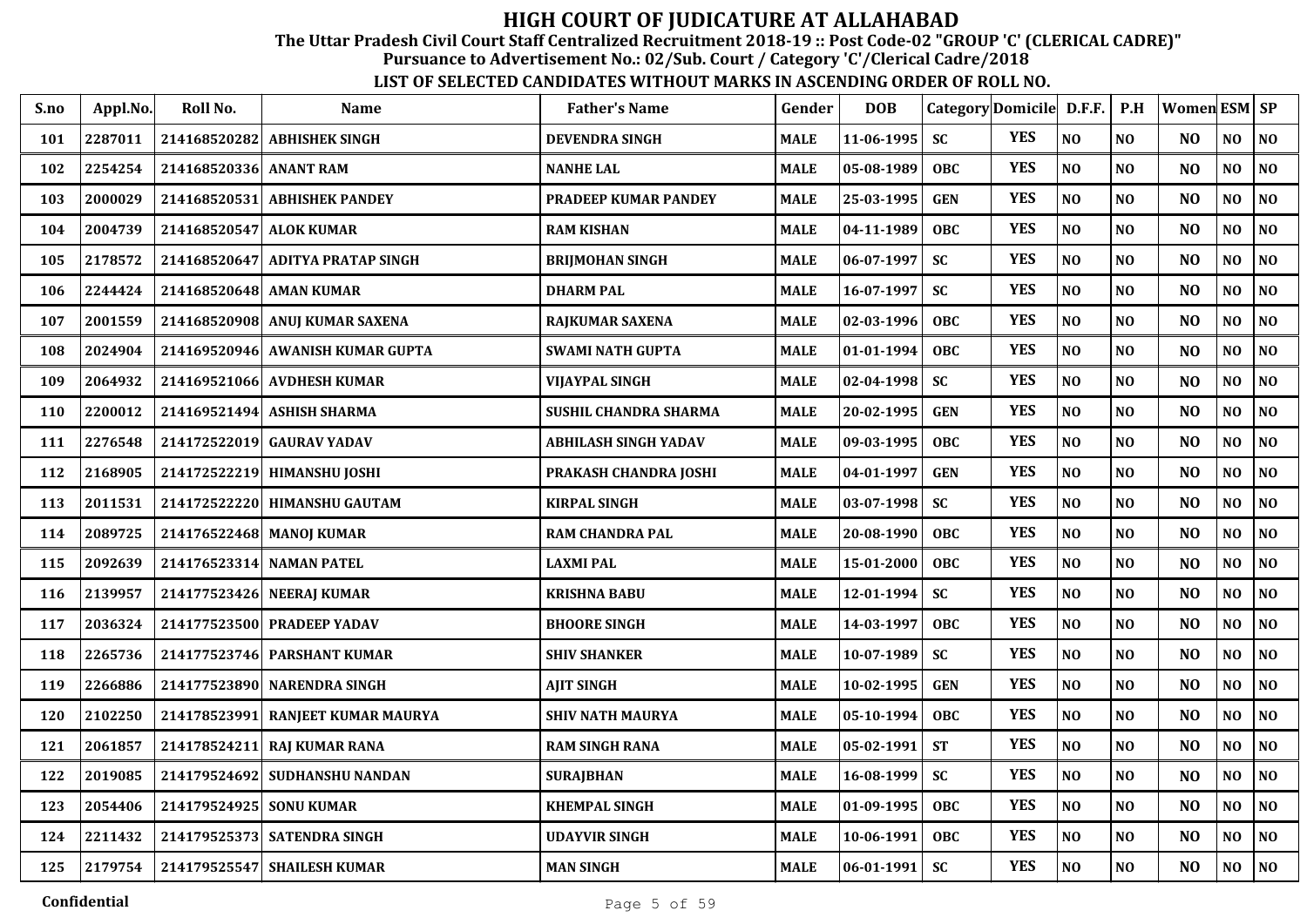The Uttar Pradesh Civil Court Staff Centralized Recruitment 2018-19 :: Post Code-02 "GROUP 'C' (CLERICAL CADRE)"

Pursuance to Advertisement No.: 02/Sub. Court / Category 'C'/Clerical Cadre/2018

| S.no | Appl.No. | Roll No.                  | <b>Name</b>                       | <b>Father's Name</b>      | Gender        | <b>DOB</b>       | Category Domicile D.F.F. |            |                | P.H            | <b>Women ESM SP</b> |                |                |
|------|----------|---------------------------|-----------------------------------|---------------------------|---------------|------------------|--------------------------|------------|----------------|----------------|---------------------|----------------|----------------|
| 126  | 2191040  | 214181526578 VISHAL SAGAR |                                   | <b>VIJAY PAL SINGH</b>    | <b>MALE</b>   | $01-09-1998$     | <b>SC</b>                | <b>YES</b> | N <sub>O</sub> | N <sub>O</sub> | N <sub>O</sub>      | NO             | NO             |
| 127  | 2268145  |                           | 216186526928 SHAILAN KUMAR        | <b>HOSHRAM SINGH</b>      | <b>MALE</b>   | $04 - 03 - 1996$ | <b>SC</b>                | <b>YES</b> | NO             | N <sub>O</sub> | N <sub>O</sub>      | NO             | N <sub>0</sub> |
| 128  | 2026039  |                           | 216186527329 SANJEEV KUMAR RAJPUT | <b>RISHIPAL SINGH</b>     | <b>MALE</b>   | 15-04-1997       | <b>GEN</b>               | <b>YES</b> | NO             | N <sub>O</sub> | N <sub>O</sub>      | N <sub>O</sub> | N <sub>0</sub> |
| 129  | 2163871  | 216186527475              | <b>VIKAS KUMAR</b>                | <b>TEIPAL SINGH</b>       | <b>MALE</b>   | 08-08-1992       | <b>OBC</b>               | <b>YES</b> | NO             | N <sub>O</sub> | N <sub>O</sub>      | NO             | NO             |
| 130  | 2294228  | 216188527933 HIMANI       |                                   | <b>SANJEEV KUMAR</b>      | <b>FEMALE</b> | 10-11-1997       | <b>OBC</b>               | <b>YES</b> | N <sub>O</sub> | N <sub>O</sub> | <b>YES</b>          | N <sub>O</sub> | N <sub>O</sub> |
| 131  | 2158091  | 216188528389              | <b>ABHISHEK MANU</b>              | <b>ASHOK KUMAR SHARMA</b> | <b>MALE</b>   | 24-06-1999       | <b>GEN</b>               | <b>YES</b> | NO             | N <sub>0</sub> | N <sub>O</sub>      | NO             | N <sub>0</sub> |
| 132  | 2147781  |                           | 216189529020 BHUPENDRA SINGH      | <b>BANWARI SINGH</b>      | <b>MALE</b>   | 10-07-1996       | <b>SC</b>                | <b>YES</b> | NO             | N <sub>0</sub> | N <sub>O</sub>      | NO             | N <sub>0</sub> |
| 133  | 2104403  | 216189529069              | <b>ANSHUL KUMAR</b>               | <b>DAULAT RAM</b>         | <b>MALE</b>   | 20-12-1997       | <b>SC</b>                | <b>YES</b> | NO             | N <sub>O</sub> | N <sub>O</sub>      | NO             | N <sub>0</sub> |
| 134  | 2146397  | 216189529075 ARUN KUMAR   |                                   | <b>SITARAM</b>            | <b>MALE</b>   | 13-07-1987       | <b>SC</b>                | <b>YES</b> | NO             | N <sub>O</sub> | N <sub>O</sub>      | NO             | N <sub>0</sub> |
| 135  | 2179098  | 216189529133 ANKIT KUMAR  |                                   | <b>DHARAMPAL SINGH</b>    | <b>MALE</b>   | 15-01-1997       | <b>OBC</b>               | <b>YES</b> | NO             | N <sub>O</sub> | N <sub>O</sub>      | NO             | NO             |
| 136  | 2117482  |                           | 216189529341 BACHAN SINGH         | <b>RAMESH SINGH</b>       | <b>MALE</b>   | 04-07-1993       | <b>SC</b>                | <b>YES</b> | NO             | N <sub>O</sub> | N <sub>O</sub>      | NO             | N <sub>0</sub> |
| 137  | 2246925  | 216189529372              | <b>AMIT CHAUDHARY</b>             | <b>BHEEM SINGH</b>        | <b>MALE</b>   | 01-07-1994       | <b>OBC</b>               | <b>YES</b> | NO             | N <sub>O</sub> | N <sub>O</sub>      | N <sub>O</sub> | N <sub>0</sub> |
| 138  | 2097327  |                           | 216189529483 ASHWANI KUMAR        | <b>HARIOM SINGH</b>       | <b>MALE</b>   | 10-09-1998       | <b>OBC</b>               | <b>YES</b> | NO             | N <sub>O</sub> | N <sub>O</sub>      | NO             | N <sub>0</sub> |
| 139  | 2183192  | 216189529625 AMIT KUMAR   |                                   | <b>OMPAL</b>              | <b>MALE</b>   | 20-07-1994       | <b>OBC</b>               | <b>YES</b> | NO             | N <sub>O</sub> | N <sub>O</sub>      | N <sub>O</sub> | N <sub>0</sub> |
| 140  | 2346229  |                           | 216190529693 KARTIK KUMAR         | <b>SUNIL KUMAR</b>        | <b>MALE</b>   | 01-02-1997       | <b>OBC</b>               | <b>YES</b> | NO             | N <sub>0</sub> | N <sub>O</sub>      | NO             | N <sub>0</sub> |
| 141  | 2215262  |                           | 216190530080 GAJENDRA KUMAR       | <b>SURESH KUMAR</b>       | <b>MALE</b>   | 06-10-1994       | <b>OBC</b>               | <b>YES</b> | N <sub>O</sub> | N <sub>O</sub> | N <sub>O</sub>      | NO.            | N <sub>O</sub> |
| 142  | 2103700  | 216190531102 KUNAL TYAGI  |                                   | <b>SARVENDRA TYAGI</b>    | <b>MALE</b>   | 03-01-2000       | <b>GEN</b>               | <b>YES</b> | NO             | N <sub>O</sub> | N <sub>O</sub>      | NO             | N <sub>0</sub> |
| 143  | 2177667  |                           | 216191531336 PAWAN KUMAR          | <b>MAHENDRA SINGH</b>     | <b>MALE</b>   | 10-04-1997       | <b>SC</b>                | <b>YES</b> | N <sub>O</sub> | N <sub>O</sub> | N <sub>O</sub>      | NO             | N <sub>O</sub> |
| 144  | 2004904  | 216191531830 NITIN KUMAR  |                                   | <b>HARI SINGH</b>         | <b>MALE</b>   | 18-06-1999       | <b>SC</b>                | <b>YES</b> | NO             | N <sub>O</sub> | N <sub>O</sub>      | NO             | N <sub>0</sub> |
| 145  | 2078636  |                           | 216191531847 PRADEEP KUMAR        | <b>RAM SINGH</b>          | <b>MALE</b>   | 12-11-1993       | <b>GEN</b>               | <b>YES</b> | NO             | N <sub>O</sub> | N <sub>O</sub>      | NO             | $\bf NO$       |
| 146  | 2068690  | 216191532223              | <b>PANKAJ KUMAR</b>               | <b>KHOOB SINGH</b>        | <b>MALE</b>   | 15-03-1994       | <b>SC</b>                | <b>YES</b> | NO             | N <sub>O</sub> | N <sub>O</sub>      | NO             | N <sub>0</sub> |
| 147  | 2103030  |                           | 216192532419 VISHESH KUMAR        | <b>SARDAR SINGH</b>       | <b>MALE</b>   | $01 - 01 - 2000$ | <b>SC</b>                | <b>YES</b> | NO             | N <sub>O</sub> | N <sub>O</sub>      | NO             | N <sub>0</sub> |
| 148  | 2354237  |                           | 216192532443 SOURABH SHARMA       | <b>SUSHIL KUMAR</b>       | <b>MALE</b>   | 05-07-1995       | <b>GEN</b>               | <b>YES</b> | N <sub>O</sub> | N <sub>O</sub> | N <sub>O</sub>      | NO             | NO             |
| 149  | 2094081  |                           | 216192532595 VINAYPAL SINGH       | <b>VIJAYPAL SINGH</b>     | <b>MALE</b>   | 01-01-1999       | <b>SC</b>                | <b>YES</b> | NO             | NO             | N <sub>O</sub>      | N <sub>O</sub> | $\bf NO$       |
| 150  | 2011771  | 216192532698 SUMIT KUMAR  |                                   | <b>SHER SINGH</b>         | <b>MALE</b>   | 20-09-1997       | <b>SC</b>                | <b>YES</b> | NO             | NO             | N <sub>O</sub>      | NO.            | NO             |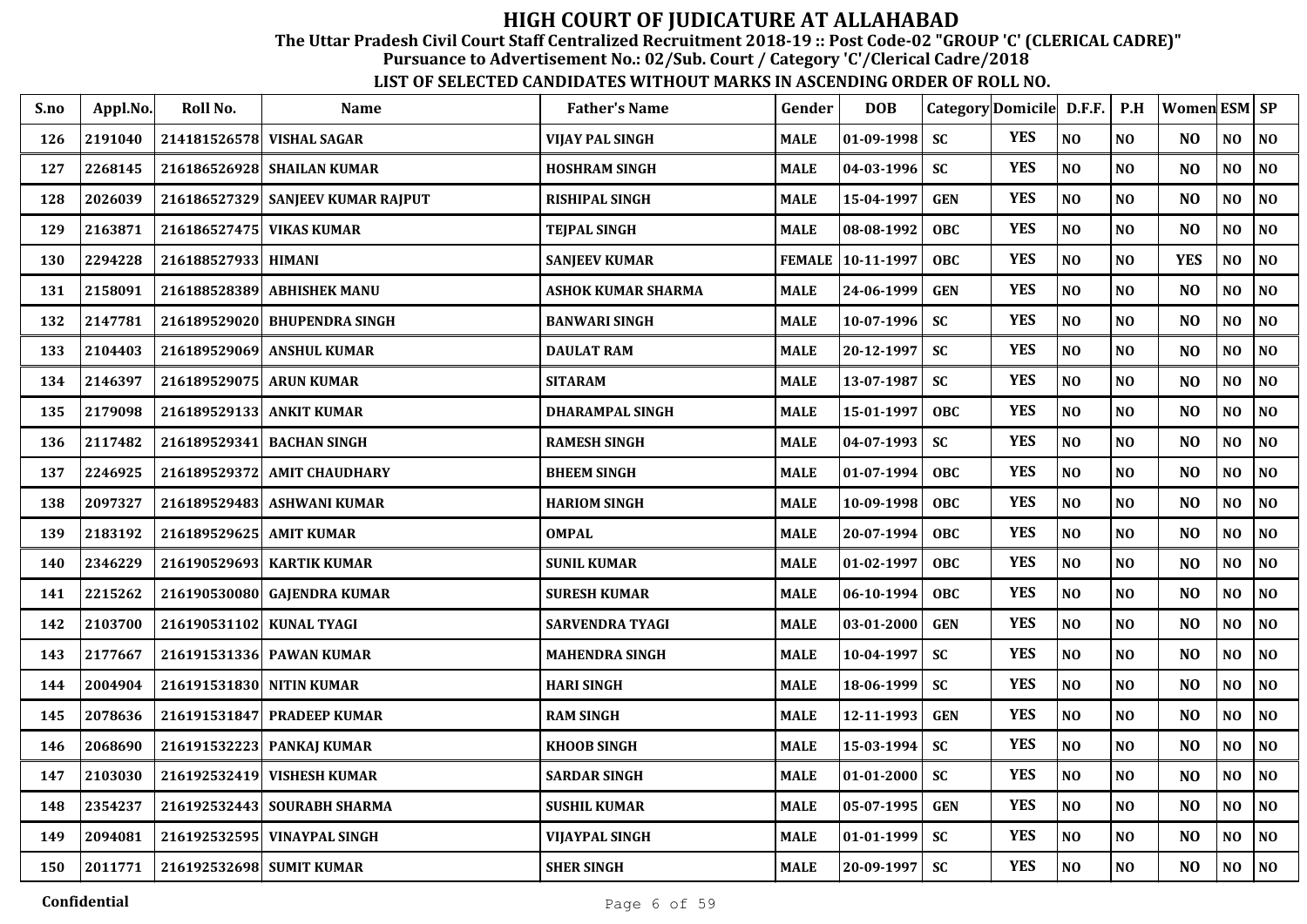The Uttar Pradesh Civil Court Staff Centralized Recruitment 2018-19 :: Post Code-02 "GROUP 'C' (CLERICAL CADRE)"

Pursuance to Advertisement No.: 02/Sub. Court / Category 'C'/Clerical Cadre/2018

| S.no | Appl.No. | Roll No.                 | Name                             | <b>Father's Name</b>         | Gender        | <b>DOB</b>         |            | Category Domicile D.F.F. |                | P.H            | Women ESM SP   |                |                |
|------|----------|--------------------------|----------------------------------|------------------------------|---------------|--------------------|------------|--------------------------|----------------|----------------|----------------|----------------|----------------|
| 151  | 2174923  | 216192532867             | <b>TANUJ KUMAR</b>               | <b>SUSHIL KUMAR</b>          | MALE          | 01-07-1992         | <b>GEN</b> | <b>YES</b>               | NO             | N <sub>O</sub> | N <sub>O</sub> | N <sub>O</sub> | $\bf NO$       |
| 152  | 2240665  | 216192533127             | <b>VIKRANT KUMAR</b>             | <b>DINESH KUMAR</b>          | MALE          | 15-06-1997         | <b>OBC</b> | <b>YES</b>               | NO             | N <sub>O</sub> | N <sub>O</sub> | N <sub>O</sub> | N <sub>O</sub> |
| 153  | 2123792  |                          | 217194534025   HAMENT KUMAR GAUR | <b>KULDEEP GAUR</b>          | MALE          | 14-09-1998         | <b>GEN</b> | <b>YES</b>               | $\bf NO$       | N <sub>O</sub> | N <sub>O</sub> | NO             | $\bf NO$       |
| 154  | 2308032  |                          | 217194534295   HIMANSHU BHARDWAJ | ASHOK KUMAR SHARMA           | MALE          | 15-01-1995         | <b>GEN</b> | <b>YES</b>               | NO             | N <sub>O</sub> | N <sub>O</sub> | NO             | $\bf NO$       |
| 155  | 2320323  | 217194534357             | <b>KULDEEP SINGH</b>             | RAMRICHPAL SINGH             | MALE          | $01-03-1990$       | <b>SC</b>  | <b>YES</b>               | NO             | N <sub>O</sub> | N <sub>O</sub> | NO             | $\bf NO$       |
| 156  | 2055135  | 217194534715             | <b>GAURAV KUMAR</b>              | <b>SUBEBIR SINGH</b>         | MALE          | 23-01-1990         | <b>OBC</b> | <b>YES</b>               | NO             | NO             | N <sub>O</sub> | $\bf NO$       | $\bf NO$       |
| 157  | 2097761  |                          | 217195535445 SUMIT KUMAR         | <b>MALKHAN SINGH</b>         | MALE          | $05 - 05 - 1995$   | <b>SC</b>  | <b>YES</b>               | NO             | N <sub>O</sub> | N <sub>O</sub> | NO             | $\bf NO$       |
| 158  | 2100273  |                          | 218198535663 ALOK KUMAR VERMA    | <b>RAM NATH VERMA</b>        | MALE          | 20-07-1995         | <b>OBC</b> | <b>YES</b>               | $\bf NO$       | N <sub>O</sub> | N <sub>O</sub> | NO             | $\bf NO$       |
| 159  | 2266067  | 218198536087             | <b>AKHILESH KUMAR VERMA</b>      | <b>RAMESH CHANDRA</b>        | MALE          | 14-09-1995         | <b>OBC</b> | <b>YES</b>               | NO             | NO             | N <sub>O</sub> | NO             | NO             |
| 160  | 2201511  | 218198536090 ROHIT GUPTA |                                  | SUBHASH CHANDRA GUPTA        | MALE          | 26-07-1993         | <b>GEN</b> | <b>YES</b>               | N <sub>O</sub> | N <sub>O</sub> | N <sub>O</sub> | NO             | $\bf NO$       |
| 161  | 2051747  |                          | 218198536103 DILEEP KUMAR SONKER | <b>SIYA RAM SONKER</b>       | MALE          | 25-11-1990         | <b>SC</b>  | <b>YES</b>               | NO             | N <sub>O</sub> | N <sub>O</sub> | N <sub>O</sub> | NO             |
| 162  | 2126244  |                          | 218199536134 VIPIN PANDEY        | <b>JAI PRAKASH PANDEY</b>    | MALE          | 12-08-1996         | <b>GEN</b> | <b>YES</b>               | $\bf NO$       | N <sub>O</sub> | N <sub>O</sub> | NO             | $\bf NO$       |
| 163  | 2106648  | 218199536152             | <b>AAKRITI</b>                   | <b>KAILASH NATH</b>          | <b>FEMALE</b> | 15-04-1999         | <b>GEN</b> | <b>YES</b>               | NO             | NO             | <b>YES</b>     | NO             | $\bf NO$       |
| 164  | 2064959  | 218199536190             | <b>CHANDAN VERMA</b>             | <b>SHIV KUMAR VERMA</b>      | MALE          | 01-09-1996         | <b>OBC</b> | <b>YES</b>               | NO             | N <sub>O</sub> | N <sub>O</sub> | NO             | $\bf NO$       |
| 165  | 2119635  | 218199536207             | <b>RAM JANAM YADAV</b>           | <b>SHIV RAM YADAV</b>        | MALE          | 20-08-1988         | <b>OBC</b> | <b>YES</b>               | NO             | NO             | N <sub>O</sub> | $\bf NO$       | $\bf NO$       |
| 166  | 2053678  |                          | 218199536208 SHIVAM RASTOGI      | PRADEEP KUMAR RASTOGI        | MALE          | 19-12-1997         | <b>GEN</b> | <b>YES</b>               | NO             | N <sub>O</sub> | N <sub>O</sub> | NO             | NO             |
| 167  | 2000162  | 218199536345 ADITI SINGH |                                  | <b>BHAGWAN SINGH</b>         | <b>FEMALE</b> | $ 05-03-1995$      | <b>GEN</b> | <b>YES</b>               | $\bf NO$       | NO             | <b>YES</b>     | NO             | $\bf NO$       |
| 168  | 2060691  |                          | 218199536527 PRADEEP KUMAR YADAV | <b>NOVMI YADAV</b>           | MALE          | 02-04-1995         | <b>OBC</b> | <b>YES</b>               | NO             | <b>YES</b>     | N <sub>O</sub> | NO             | NO             |
| 169  | 2180515  | 218199536681             | <b>SAKSHI PANDEY</b>             | <b>SHANKER SHARAN PANDEY</b> |               | FEMALE  01-05-1993 | <b>GEN</b> | <b>YES</b>               | NO             | N <sub>O</sub> | <b>YES</b>     | NO             | NO             |
| 170  | 2092695  |                          | 218199536693 SWPNIL SINGH        | ANSHUMAN SINGH               |               | FEMALE 01-09-1995  | <b>GEN</b> | <b>YES</b>               | NO             | N <sub>O</sub> | <b>YES</b>     | NO             | NO.            |
| 171  | 2084532  | 218199536724 SUNIL KUMAR |                                  | RAJENDRA PRASAD              | MALE          | $ 05-03-1986 $     | <b>SC</b>  | <b>YES</b>               | $\bf NO$       | N <sub>O</sub> | N <sub>O</sub> | NO             | $\bf NO$       |
| 172  | 2070910  | 218199536843             | <b>AKANKSHA MAURYA</b>           | FOOL CHANDRA MAURYA          | <b>FEMALE</b> | $ 01-03-1997$      | <b>OBC</b> | <b>YES</b>               | NO             | NO             | <b>YES</b>     | NO             | NO             |
| 173  | 2125466  | 218201536931             | <b>ANJALI TIWARI</b>             | <b>JANARDAN TIWARI</b>       | <b>FEMALE</b> | 16-09-1993         | <b>GEN</b> | <b>YES</b>               | NO             | N <sub>O</sub> | <b>YES</b>     | NO             | NO             |
| 174  | 2237626  |                          | 218201537028 KHUSHBU YADAV       | RAMBIHARI YADAV              | <b>FEMALE</b> | $ 09-08-1996 $     | <b>OBC</b> | <b>YES</b>               | NO             | N <sub>O</sub> | <b>YES</b>     | NO             | NO             |
| 175  | 2047052  | 218201537135 JYOTI YADAV |                                  | <b>SHYAM BIHARI YADAV</b>    |               | FEMALE 10-06-1997  | <b>OBC</b> | <b>YES</b>               | $\bf NO$       | NO             | N <sub>O</sub> | NO             | $\bf NO$       |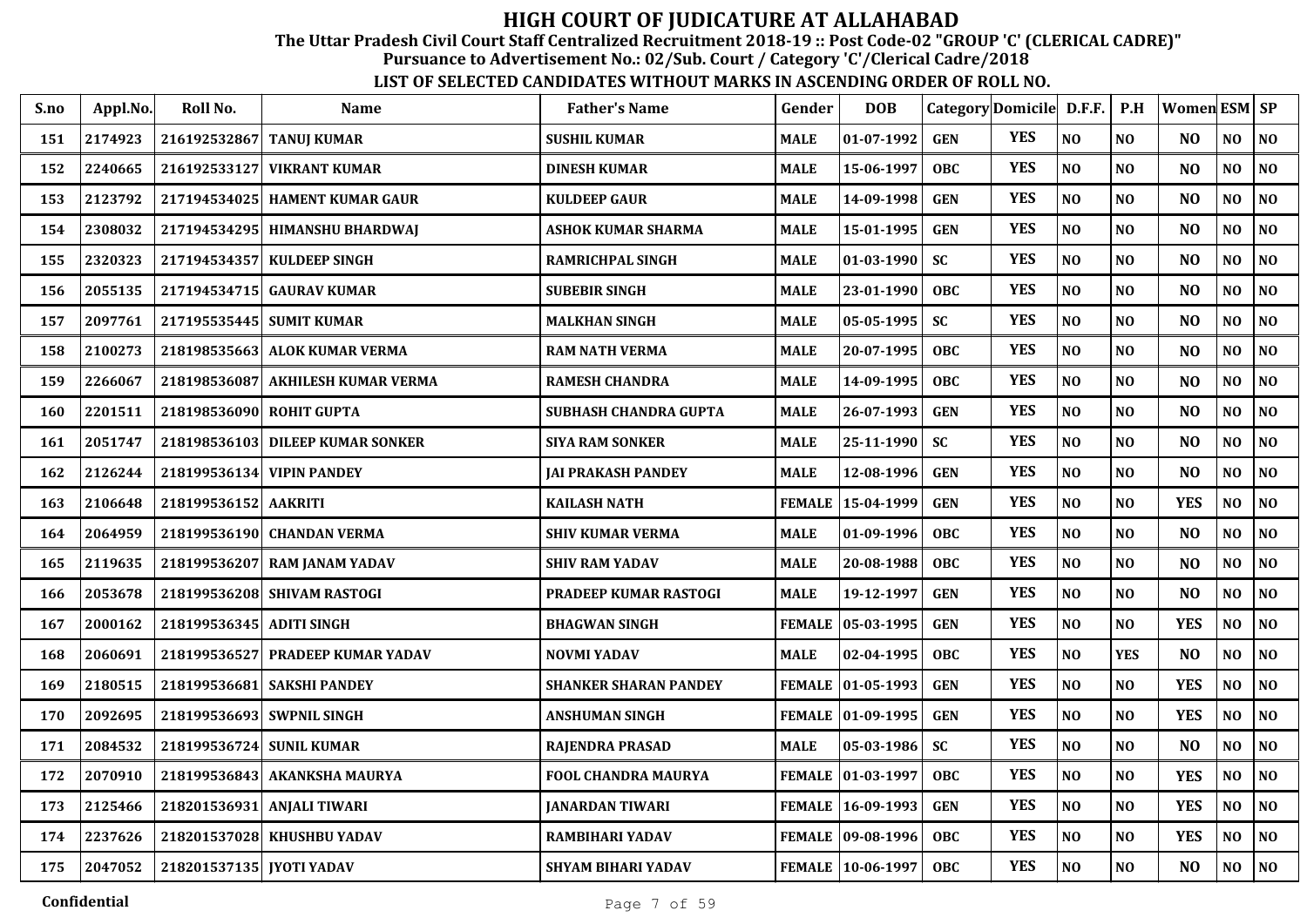The Uttar Pradesh Civil Court Staff Centralized Recruitment 2018-19 :: Post Code-02 "GROUP 'C' (CLERICAL CADRE)"

Pursuance to Advertisement No.: 02/Sub. Court / Category 'C'/Clerical Cadre/2018

| S.no | Appl.No. | Roll No.                 | <b>Name</b>                      | <b>Father's Name</b>        | Gender        | <b>DOB</b>                |            | Category Domicile D.F.F. |                | P.H            | <b>Women ESM SP</b> |                |                |
|------|----------|--------------------------|----------------------------------|-----------------------------|---------------|---------------------------|------------|--------------------------|----------------|----------------|---------------------|----------------|----------------|
| 176  | 2231624  |                          | 218201537142 ATIKSHA SRIVASTAVA  | SUNIL KUMAR SRIVASTAVA      |               | FEMALE   15-06-1995       | <b>GEN</b> | <b>YES</b>               | NO             | N <sub>O</sub> | <b>YES</b>          | NO             | <b>NO</b>      |
| 177  | 2223350  |                          | 218201537171 DIVYA SAWARIA       | <b>SURESH SAWARIA</b>       |               | FEMALE 18-12-1995         | <b>GEN</b> | <b>YES</b>               | NO             | N <sub>O</sub> | <b>YES</b>          | N <sub>O</sub> | N <sub>O</sub> |
| 178  | 2106167  | 218201537251             | <b>ANKITA KESHERVANI</b>         | AJAI KUMAR KESHERVANI       |               | FEMALE 25-10-1996         | <b>GEN</b> | <b>YES</b>               | NO             | N <sub>O</sub> | <b>YES</b>          | N <sub>0</sub> | NO             |
| 179  | 2057925  | 218201537292             | <b>AYUSHI VERMA</b>              | <b>RAM CHANDRA VERMA</b>    |               | <b>FEMALE 130-08-1994</b> | <b>OBC</b> | <b>YES</b>               | NO             | N <sub>O</sub> | <b>YES</b>          | NO             | N <sub>O</sub> |
| 180  | 2135179  |                          | 218201537368 JYOTI MAURYA        | SURESH CHANDRA MAURYA       |               | FEMALE 03-02-1997         | <b>OBC</b> | <b>YES</b>               | NO             | NO             | <b>YES</b>          | NO             | NO             |
| 181  | 2290858  |                          | 218201537545 ARCHANA VERMA       | <b>RAM TAUL VERMA</b>       |               | FEMALE 27-10-1997         | <b>OBC</b> | <b>YES</b>               | NO             | N <sub>O</sub> | <b>YES</b>          | NO             | N <sub>O</sub> |
| 182  | 2200880  | 218203537573 POOJA YADAV |                                  | <b>CHANDRABHAL YADAV</b>    | <b>FEMALE</b> | 18-06-1995                | <b>OBC</b> | <b>YES</b>               | $\bf NO$       | N <sub>O</sub> | <b>YES</b>          | NO             | $\bf NO$       |
| 183  | 2115768  | 218203537643             | PRIYA MAURYA                     | <b>SHYAM SUNDAR MAURYA</b>  |               | FEMALE 101-01-1994        | <b>OBC</b> | <b>YES</b>               | NO             | N <sub>O</sub> | N <sub>O</sub>      | N <sub>O</sub> | NO             |
| 184  | 2106041  | 218203537726 MANJU       |                                  | <b>RAJ KARAN</b>            |               | FEMALE 30-11-1997         | <b>SC</b>  | <b>YES</b>               | NO             | N <sub>O</sub> | <b>YES</b>          | N <sub>O</sub> | $\bf NO$       |
| 185  | 2081878  | 218203537751             | <b>POOJA VERMA</b>               | <b>RAM KOMAL VERMA</b>      |               | FEMALE 15-08-1997         | <b>OBC</b> | <b>YES</b>               | NO             | N <sub>O</sub> | <b>YES</b>          | N <sub>O</sub> | N <sub>O</sub> |
| 186  | 2086156  | 218203537769 NEHA PAL    |                                  | <b>HUBLAL PAL</b>           |               | FEMALE 20-02-1997         | <b>OBC</b> | <b>YES</b>               | NO             | N <sub>O</sub> | N <sub>O</sub>      | NO             | $\bf NO$       |
| 187  | 2045450  | 218203537808             | <b>KSHAMA GUPTA</b>              | <b>KRISHNA KANT GUPTA</b>   |               | FEMALE 31-10-1992         | <b>GEN</b> | <b>YES</b>               | $\bf NO$       | N <sub>O</sub> | <b>YES</b>          | $\bf NO$       | $\bf NO$       |
| 188  | 2345584  | 218203537841             | <b>NEHA TIWARI</b>               | PRABHAKER TIWARI            |               | FEMALE 30-12-1991         | <b>GEN</b> | <b>YES</b>               | $\bf NO$       | N <sub>O</sub> | <b>YES</b>          | NO             | $\bf NO$       |
| 189  | 2101616  |                          | 218203537963 PALLAVI SRIVASTAVA  | VIJAY KUMAR SRIVASTAVA      | <b>FEMALE</b> | 18-03-1996                | <b>GEN</b> | <b>YES</b>               | $\bf NO$       | N <sub>O</sub> | <b>YES</b>          | NO             | $\bf NO$       |
| 190  | 2207940  | 218203538008             | <b>NEHA SINGH</b>                | THAKUR PRASAD SINGH         |               | FEMALE   15-11-1991       | <b>GEN</b> | <b>YES</b>               | NO             | N <sub>O</sub> | <b>YES</b>          | NO             | N <sub>O</sub> |
| 191  | 2149350  |                          | 218203538146 PRAGYA SHARMA       | <b>AJAY SHARAMA</b>         |               | FEMALE 02-06-1994         | <b>GEN</b> | <b>YES</b>               | $\bf NO$       | N <sub>O</sub> | N <sub>O</sub>      | NO             | $\bf NO$       |
| 192  | 2200786  | 218204538289             | <b>SONALI GUPTA</b>              | <b>SHIV PRAKASH GUPTA</b>   |               | FEMALE 29-10-1995         | <b>OBC</b> | <b>YES</b>               | NO             | N <sub>O</sub> | <b>YES</b>          | N <sub>O</sub> | $\bf NO$       |
| 193  | 2249126  | 218204538312             | <b>SHALINI GUPTA</b>             | <b>KRISHAN KUMAR GUPTA</b>  |               | FEMALE 06-06-1990         | <b>GEN</b> | <b>YES</b>               | N <sub>O</sub> | N <sub>O</sub> | <b>YES</b>          | N <sub>O</sub> | N <sub>O</sub> |
| 194  | 2091671  | 218204538413             | <b>ABHISHEK MISHRA</b>           | <b>SANTOSH MISHRA</b>       | <b>MALE</b>   | 04-08-1995                | <b>GEN</b> | <b>YES</b>               | NO             | NO             | N <sub>O</sub>      | N <sub>O</sub> | N <sub>O</sub> |
| 195  | 2162828  | 218204538421             | <b>ADITYA KUMAR SHARMA</b>       | <b>RAM KUMAR SHARMA</b>     | MALE          | 05-12-1993                | <b>OBC</b> | <b>YES</b>               | $\bf NO$       | N <sub>O</sub> | N <sub>O</sub>      | NO             | $\bf NO$       |
| 196  | 2267152  | 218204538429             | <b>SHWETA DWIVEDI</b>            | <b>RAKESH KUMAR DWIVEDI</b> | <b>FEMALE</b> | 14-07-1988                | <b>GEN</b> | <b>YES</b>               | NO             | N <sub>O</sub> | <b>YES</b>          | NO             | $\bf NO$       |
| 197  | 2299367  | 218204538473             | <b>AMIT KUMAR PANDEY</b>         | VIJAY KUMAR PANDEY          | <b>MALE</b>   | 04-03-1997                | <b>GEN</b> | <b>YES</b>               | NO             | N <sub>O</sub> | N <sub>O</sub>      | NO             | $\bf NO$       |
| 198  | 2142899  |                          | 218204538563 AASHISH KUMAR GUPTA | <b>HARI PRASAD GUPTA</b>    | <b>MALE</b>   | 20-07-1997                | <b>GEN</b> | <b>YES</b>               | NO             | N <sub>O</sub> | N <sub>O</sub>      | NO             | $\bf NO$       |
| 199  | 2323323  | 218204538651             | <b>SHILPI CHAURASIA</b>          | RAJ KUMAR CHAURASIA         | <b>FEMALE</b> | 12-02-1991                | <b>OBC</b> | <b>YES</b>               | $\bf NO$       | $\bf NO$       | <b>YES</b>          | NO             | $\bf NO$       |
| 200  | 2191744  |                          | 218204538784 PRIYANKA JAISWAL    | PREM CHANDRA JAISWAL        |               | FEMALE   18-08-1995       | <b>OBC</b> | <b>YES</b>               | $\bf NO$       | N <sub>O</sub> | <b>YES</b>          | NO             | NO             |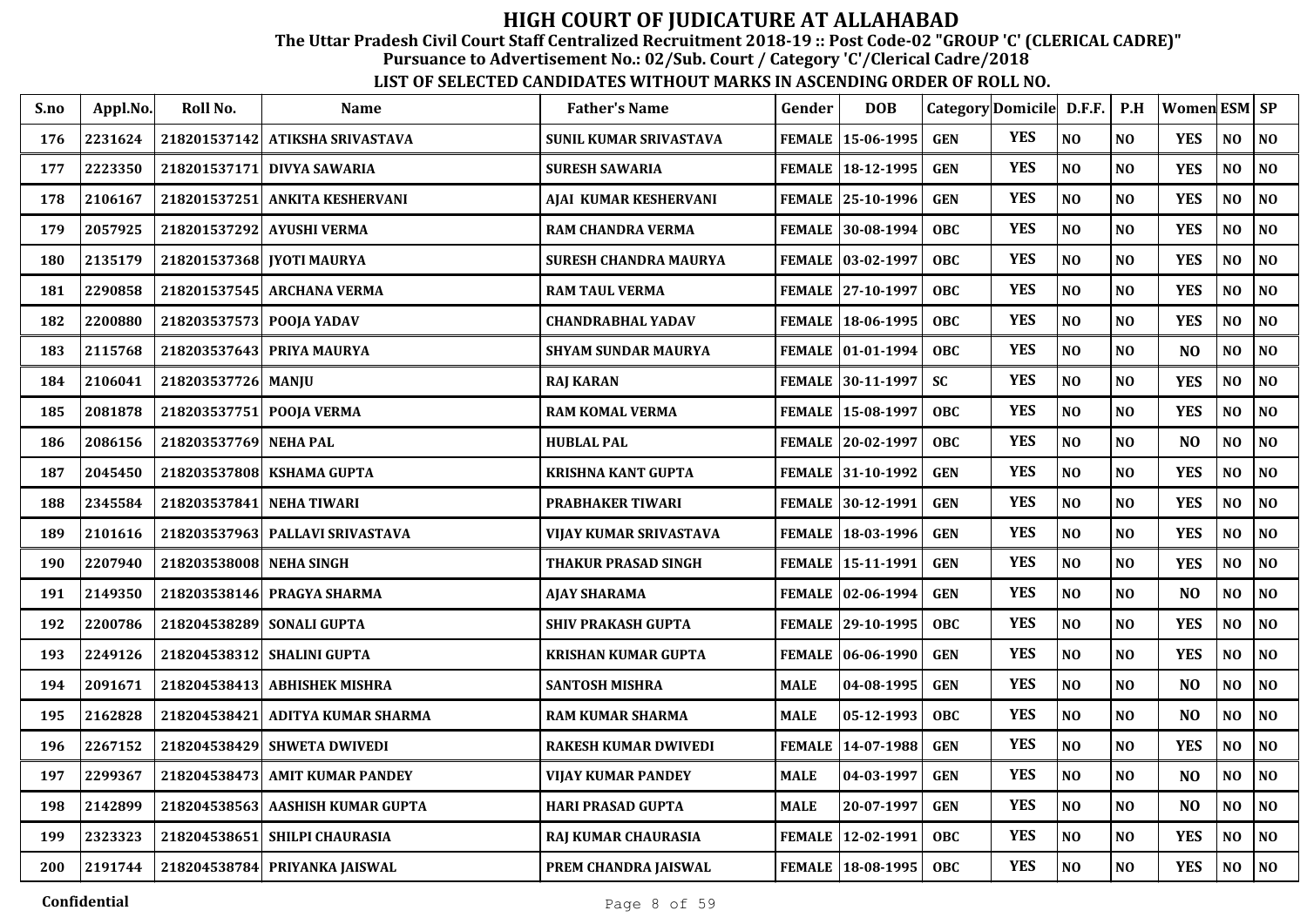The Uttar Pradesh Civil Court Staff Centralized Recruitment 2018-19 :: Post Code-02 "GROUP 'C' (CLERICAL CADRE)"

Pursuance to Advertisement No.: 02/Sub. Court / Category 'C'/Clerical Cadre/2018

| S.no | Appl.No. | Roll No.                  | <b>Name</b>                     | <b>Father's Name</b>       | Gender        | <b>DOB</b>         |            | Category Domicile D.F.F. |                | P.H            | Women ESM SP   |                |                |
|------|----------|---------------------------|---------------------------------|----------------------------|---------------|--------------------|------------|--------------------------|----------------|----------------|----------------|----------------|----------------|
| 201  | 2253799  |                           | 218204538899 SHAILY JAISWAL     | <b>SHYAM JI JAISWAL</b>    |               | FEMALE 22-12-1992  | <b>OBC</b> | <b>YES</b>               | NO             | N <sub>O</sub> | <b>YES</b>     | N <sub>O</sub> | <b>NO</b>      |
| 202  | 2195097  |                           | 218204539008 SHIKHA SRIVASTAVA  | RAM PRAKASH SRIVASTAVA     |               | FEMALE 17-09-1992  | <b>GEN</b> | <b>YES</b>               | NO             | N <sub>O</sub> | <b>YES</b>     | NO             | N <sub>O</sub> |
| 203  | 2196429  |                           | 218204539028 ABHISHEK PATEL     | <b>ARVIND KUMAR</b>        | MALE          | 14-07-1998         | <b>OBC</b> | <b>YES</b>               | N <sub>O</sub> | N <sub>O</sub> | N <sub>O</sub> | NO             | N <sub>0</sub> |
| 204  | 2260841  | 218204539036              | <b>AMIT KUMAR PANDEY</b>        | <b>PARAS NATH PANDEY</b>   | <b>MALE</b>   | 25-03-1993         | <b>GEN</b> | <b>YES</b>               | NO             | N <sub>O</sub> | N <sub>O</sub> | $\bf NO$       | $\bf NO$       |
| 205  | 2225100  | 218204539196              | <b>RUPALI SONI</b>              | <b>SURESH SONI</b>         | <b>FEMALE</b> | 10-11-1999         | <b>OBC</b> | <b>YES</b>               | NO             | N <sub>O</sub> | <b>YES</b>     | NO             | $\bf NO$       |
| 206  | 2001185  | 218204539201              | <b>SMRITI SINGH</b>             | <b>RAJ BAHADUR SINGH</b>   | FEMALE        | $ 24-03-1994 $     | <b>GEN</b> | <b>YES</b>               | NO             | N <sub>O</sub> | <b>YES</b>     | NO             | N <sub>O</sub> |
| 207  | 2160790  |                           | 218204539425 ADITYA KUMAR       | PREM CHANDRA VERMA         | MALE          | 05-06-1997         | <b>OBC</b> | <b>YES</b>               | $\bf NO$       | N <sub>O</sub> | N <sub>O</sub> | NO             | $\bf NO$       |
| 208  | 2012119  | 218204539432              | <b>AMIT KUMAR VERMA</b>         | ATMARAM VERMA              | <b>MALE</b>   | 14-04-1997         | <b>OBC</b> | <b>YES</b>               | NO             | N <sub>O</sub> | N <sub>O</sub> | N <sub>O</sub> | NO             |
| 209  | 2163700  | 218204539443 SUMAN        |                                 | <b>ASHOK KUMAR</b>         | <b>FEMALE</b> | 15-10-1996         | <b>OBC</b> | <b>YES</b>               | N <sub>O</sub> | N <sub>O</sub> | <b>YES</b>     | N <sub>O</sub> | $\bf NO$       |
| 210  | 2044629  |                           | 218204539458 SHIVANGI GUPTA     | <b>VISHNU KANT GUPTA</b>   | FEMALE        | 18-10-1997         | <b>GEN</b> | <b>YES</b>               | NO             | N <sub>O</sub> | <b>YES</b>     | N <sub>O</sub> | N <sub>O</sub> |
| 211  | 2255269  |                           | 218204539530 ABHISHEK SINGH     | ASHOK KUMAR SINGH          | MALE          | 22-02-1995         | <b>OBC</b> | <b>YES</b>               | $\bf NO$       | N <sub>O</sub> | N <sub>O</sub> | NO             | $\bf NO$       |
| 212  | 2084132  |                           | 218204539581 AJEET KUMAR MAURYA | RAM SUREMAN MAURYA         | MALE          | 05-02-1994         | <b>OBC</b> | <b>YES</b>               | NO             | N <sub>O</sub> | N <sub>O</sub> | NO             | $\bf NO$       |
| 213  | 2251761  | 218204539642              | ABHISHEK KUMAR MAURYA           | RAM CHARITRA MAURYA        | MALE          | 16-08-1995         | <b>OBC</b> | <b>YES</b>               | $\bf NO$       | N <sub>O</sub> | N <sub>O</sub> | $\bf NO$       | $\bf NO$       |
| 214  | 2134936  |                           | 218204539665 AKASH PRATAP SINGH | <b>RAKESH PRATAP SINGH</b> | <b>MALE</b>   | 10-08-1997         | <b>GEN</b> | <b>YES</b>               | NO             | N <sub>O</sub> | N <sub>O</sub> | NO             | $\bf NO$       |
| 215  | 2095715  | 218204539718 SHUBHANGI    |                                 | <b>SAROJ KANT SHARMA</b>   | <b>FEMALE</b> | 28-03-1992         | <b>GEN</b> | <b>YES</b>               | NO             | N <sub>O</sub> | <b>YES</b>     | NO             | N <sub>O</sub> |
| 216  | 2004165  |                           | 218204539755 ALOK KUMAR SHUKLA  | <b>SHIV KUMAR SHUKLA</b>   | MALE          | 30-07-1992         | <b>GEN</b> | <b>YES</b>               | <b>YES</b>     | N <sub>O</sub> | N <sub>O</sub> | NO             | $\bf NO$       |
| 217  | 2084430  | 218204539892 PRIYA SINGH  |                                 | <b>LOKESH SINGH</b>        | <b>FEMALE</b> | 20-01-1991         | <b>GEN</b> | <b>YES</b>               | NO             | N <sub>O</sub> | <b>YES</b>     | N <sub>O</sub> | $\bf NO$       |
| 218  | 2314909  | 218204539934 SHUBHI SINGH |                                 | AJAY SINGH                 |               | FEMALE 24-10-1997  | <b>GEN</b> | <b>YES</b>               | N <sub>O</sub> | N <sub>O</sub> | <b>YES</b>     | N <sub>O</sub> | NO             |
| 219  | 2125174  |                           | 218204540053 VAISHALI PANDEY    | PHOOL CHANDRA PANDEY       |               | FEMALE 105-12-1997 | <b>GEN</b> | <b>YES</b>               | NO             | N <sub>O</sub> | <b>YES</b>     | NO.            | N <sub>O</sub> |
| 220  | 2123845  |                           | 218206540376 ATUL KUMAR MAURYA  | <b>ASTRAJ MAURYA</b>       | MALE          | 12-12-1996         | <b>OBC</b> | <b>YES</b>               | $\bf NO$       | N <sub>O</sub> | N <sub>O</sub> | NO             | $\bf NO$       |
| 221  | 2139231  |                           | 218206540657 ANKUR TIWARI       | <b>ARUN KUMAR TIWARI</b>   | MALE          | 31-10-1998         | <b>GEN</b> | <b>YES</b>               | N <sub>O</sub> | N <sub>O</sub> | N <sub>O</sub> | $\bf NO$       | $\bf NO$       |
| 222  | 2006873  | 218206540783              | <b>ATUL KUMAR</b>               | <b>RAM KUMAR</b>           | <b>MALE</b>   | 25-01-1995         | <b>SC</b>  | <b>YES</b>               | NO             | N <sub>O</sub> | N <sub>O</sub> | $\bf NO$       | $\bf NO$       |
| 223  | 2361114  | 218207540972              | <b>CHANDAN PANDEY</b>           | <b>LAL MANI PANDEY</b>     | <b>MALE</b>   | 05-04-1992         | <b>GEN</b> | <b>YES</b>               | NO             | N <sub>O</sub> | N <sub>O</sub> | $\bf NO$       | NO             |
| 224  | 2182718  |                           | 218207540980 DINESH KUMAR       | <b>LAKAKHI PRASAD</b>      | MALE          | 05-03-1996         | <b>OBC</b> | <b>YES</b>               | $\bf NO$       | $\bf NO$       | N <sub>O</sub> | NO             | $\bf NO$       |
| 225  | 2168376  |                           | 218207540988 DIGVIJAY YADAV     | SHIVPRASAD YADAV           | <b>MALE</b>   | 19-05-1991         | <b>OBC</b> | <b>YES</b>               | $\bf NO$       | N <sub>O</sub> | N <sub>O</sub> | NO             | $\bf NO$       |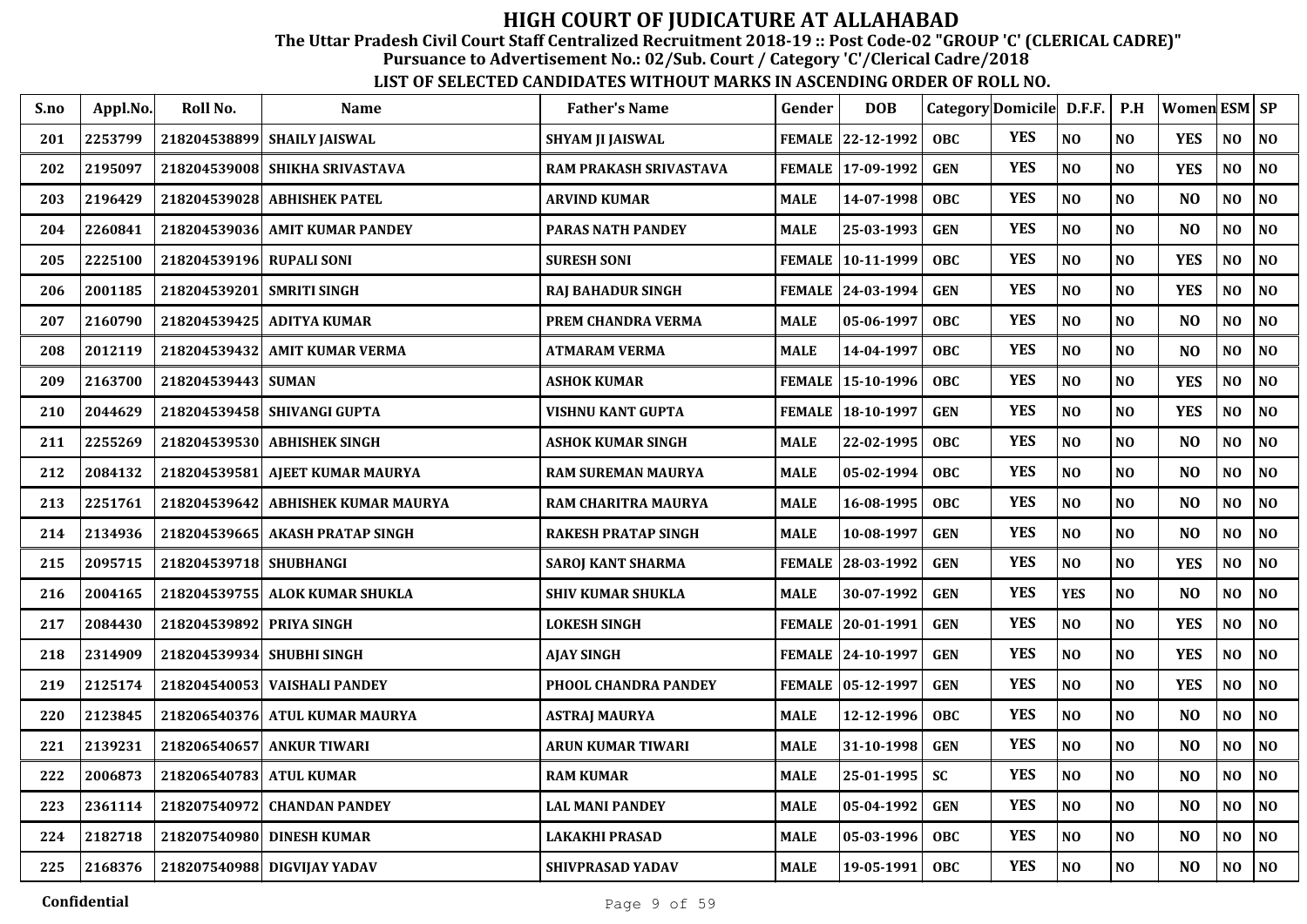The Uttar Pradesh Civil Court Staff Centralized Recruitment 2018-19 :: Post Code-02 "GROUP 'C' (CLERICAL CADRE)"

Pursuance to Advertisement No.: 02/Sub. Court / Category 'C'/Clerical Cadre/2018

| S.no | Appl.No. | Roll No.                 | Name                                      | <b>Father's Name</b>       | Gender      | <b>DOB</b>       |            | Category Domicile D.F.F. |                | P.H            | Women ESM SP   |                |                |
|------|----------|--------------------------|-------------------------------------------|----------------------------|-------------|------------------|------------|--------------------------|----------------|----------------|----------------|----------------|----------------|
| 226  | 2005365  | 218207541112             | <b>DHRUV SHEKHAR</b>                      | <b>SURYA NARAYAN</b>       | MALE        | $05 - 07 - 1995$ | <b>GEN</b> | <b>YES</b>               | N <sub>0</sub> | N <sub>0</sub> | N <sub>O</sub> | NO             | N <sub>0</sub> |
| 227  | 2046008  |                          | 218207541190 CHANDRA PRAKASH              | CHANDRA NATH PANDEY        | MALE        | 13-09-1994       | <b>GEN</b> | <b>YES</b>               | N <sub>O</sub> | N <sub>0</sub> | N <sub>O</sub> | NO             | N <sub>0</sub> |
| 228  | 2253957  |                          | 218207541330  AVANISH YADAV               | <b>SURYABHAN YADAV</b>     | MALE        | $05 - 02 - 1994$ | <b>OBC</b> | <b>YES</b>               | N <sub>O</sub> | N <sub>O</sub> | N <sub>O</sub> | NO.            | N <sub>O</sub> |
| 229  | 2163824  |                          | 218207541527 CHANDRA BHAN PATEL           | <b>RAM MURTI PATEL</b>     | MALE        | 20-07-1993       | <b>OBC</b> | <b>YES</b>               | NO             | NO             | N <sub>O</sub> | NO             | NO             |
| 230  | 2285331  |                          | 218207541541 DHARMENDRA KUMAR             | <b>RAM SUMER</b>           | MALE        | 20-07-1995       | <b>SC</b>  | <b>YES</b>               | N <sub>O</sub> | N <sub>0</sub> | N <sub>O</sub> | NO             | NO             |
| 231  | 2000042  |                          | 218207541588 DEVENDRA PRATAP              | <b>SHIV KUMAR</b>          | <b>MALE</b> | 05-09-1992       | <b>SC</b>  | <b>YES</b>               | N <sub>O</sub> | NO             | N <sub>O</sub> | NO             | N <sub>0</sub> |
| 232  | 2116489  |                          | 218208542093 HARSHIT KUMAR SRIVASTAVA     | ANIL KUMAR SRIVASTAVA      | <b>MALE</b> | 20-08-1996       | <b>GEN</b> | <b>YES</b>               | N <sub>O</sub> | N <sub>O</sub> | N <sub>O</sub> | N <sub>O</sub> | NO             |
| 233  | 2285841  | 218208542262             | <b>DURGESH KUMAR SINGH</b>                | <b>INDRA RAJ SINGH</b>     | <b>MALE</b> | 18-09-1995       | <b>GEN</b> | <b>YES</b>               | N <sub>O</sub> | N <sub>0</sub> | N <sub>O</sub> | NO             | NO             |
| 234  | 2113362  |                          | 218210542299 MOHD SHAHANBAI               | <b>MOHD HAMID</b>          | <b>MALE</b> | 20-02-1994       | <b>OBC</b> | <b>YES</b>               | N <sub>O</sub> | N <sub>O</sub> | N <sub>O</sub> | NO.            | N <sub>O</sub> |
| 235  | 2001063  |                          | 218210542316 MOAZZAM KHAN                 | <b>ASLAM KHAN</b>          | MALE        | 07-08-1996       | <b>GEN</b> | <b>YES</b>               | N <sub>O</sub> | N <sub>O</sub> | N <sub>O</sub> | NO             | N <sub>O</sub> |
| 236  | 2082900  |                          | 218210542330 MOHAMMAD SHAHZEB             | <b>NAZAR MOHAMMAD</b>      | <b>MALE</b> | 26-12-1992       | OBC.       | <b>YES</b>               | N <sub>O</sub> | N <sub>O</sub> | N <sub>O</sub> | N <sub>O</sub> | NO             |
| 237  | 2049067  |                          | 218210542331 MUHAMMAD SUHAIL              | <b>NAZAR MUHAMMAD</b>      | MALE        | 05-04-1995       | <b>OBC</b> | <b>YES</b>               | NO             | N <sub>O</sub> | N <sub>O</sub> | NO             | $\bf NO$       |
| 238  | 2112652  | 218210542464             | <b>MOHD ATIF</b>                          | <b>SHAHID ALI</b>          | <b>MALE</b> | 04-07-1994       | OBC.       | <b>YES</b>               | NO             | NO             | N <sub>O</sub> | NO             | N <sub>0</sub> |
| 239  | 2084377  | 218210542518             | <b>KULDEEP KUMAR GIRI</b>                 | <b>UMA SHANKAR GIRI</b>    | <b>MALE</b> | 15-06-1996       | <b>OBC</b> | <b>YES</b>               | NO             | N <sub>O</sub> | N <sub>O</sub> | NO             | NO             |
| 240  | 2325874  | 218210542561             | <b>NIKHIL KUMAR</b>                       | VIJAY PRAKASH SINGH        | <b>MALE</b> | 26-07-1991       | <b>GEN</b> | <b>YES</b>               | N <sub>O</sub> | NO             | N <sub>O</sub> | NO             | N <sub>0</sub> |
| 241  | 2000026  |                          | 218210542739 NAVEEN KUMAR                 | <b>RAMBABU</b>             | MALE        | 21-11-1999       | <b>SC</b>  | <b>YES</b>               | N <sub>O</sub> | N <sub>0</sub> | N <sub>O</sub> | NO             | N <sub>0</sub> |
| 242  | 2102717  |                          | 218210542840 KULDEEP TIWARI               | RAJ KUMAR TIWARI           | <b>MALE</b> | 20-04-1995       | <b>GEN</b> | <b>YES</b>               | NO             | N <sub>0</sub> | N <sub>O</sub> | NO             | N <sub>0</sub> |
| 243  | 2013160  |                          | 218210542880 NARENDRA PRATAP SINGH BANDHU | <b>BRIJBHOOSHAN BANDHU</b> | MALE        | 13-09-1996       | <b>SC</b>  | <b>YES</b>               | NO             | NO             | N <sub>O</sub> | NO             | N <sub>0</sub> |
| 244  | 2091813  |                          | 218210543035 NIKHIL KUMAR VERMA           | <b>RAMWANT VERMA</b>       | <b>MALE</b> | 10-03-1996       | <b>OBC</b> | <b>YES</b>               | N <sub>O</sub> | N <sub>0</sub> | N <sub>O</sub> | NO             | NO             |
| 245  | 2161149  |                          | 218210543093   MANOJ KUMAR                | <b>RAM TIRATH</b>          | MALE        | 20-10-1997       | <b>OBC</b> | <b>YES</b>               | NO             | N <sub>O</sub> | N <sub>O</sub> | NO             | N <sub>O</sub> |
| 246  | 2246907  |                          | 218210543233 NANDAN YADAV                 | PARAS NATH YADAV           | MALE        | 01-04-1991       | <b>OBC</b> | <b>YES</b>               | NO             | N <sub>O</sub> | N <sub>O</sub> | NO             | NO             |
| 247  | 2157629  |                          | 218211543662 PANKAJ KUMAR MISHRA          | HARI PRAKASH MISHRA        | <b>MALE</b> | 17-08-1995       | <b>GEN</b> | <b>YES</b>               | N <sub>O</sub> | N <sub>O</sub> | N <sub>O</sub> | N <sub>O</sub> | NO             |
| 248  | 2097328  | 218211543861             | <b>RAMESH KUMAR VERMA</b>                 | <b>SAHAJ RAM VERMA</b>     | <b>MALE</b> | 14-09-1994       | <b>OBC</b> | <b>YES</b>               | NO             | NO             | N <sub>O</sub> | N <sub>O</sub> | NO             |
| 249  | 2254582  |                          | 218211543874 PANKAJ KUMAR PANDEY          | DEEP NARAYAN PANDEY        | <b>MALE</b> | 15-08-1994       | <b>GEN</b> | <b>YES</b>               | NO             | NO             | N <sub>O</sub> | N <sub>O</sub> | NO             |
| 250  | 2279330  | 218211544027 RAJAT SINGH |                                           | VINAY KUMAR SINGH          | <b>MALE</b> | $07 - 07 - 1995$ | <b>GEN</b> | <b>YES</b>               | $\bf NO$       | $\bf NO$       | NO             | NO             | NO             |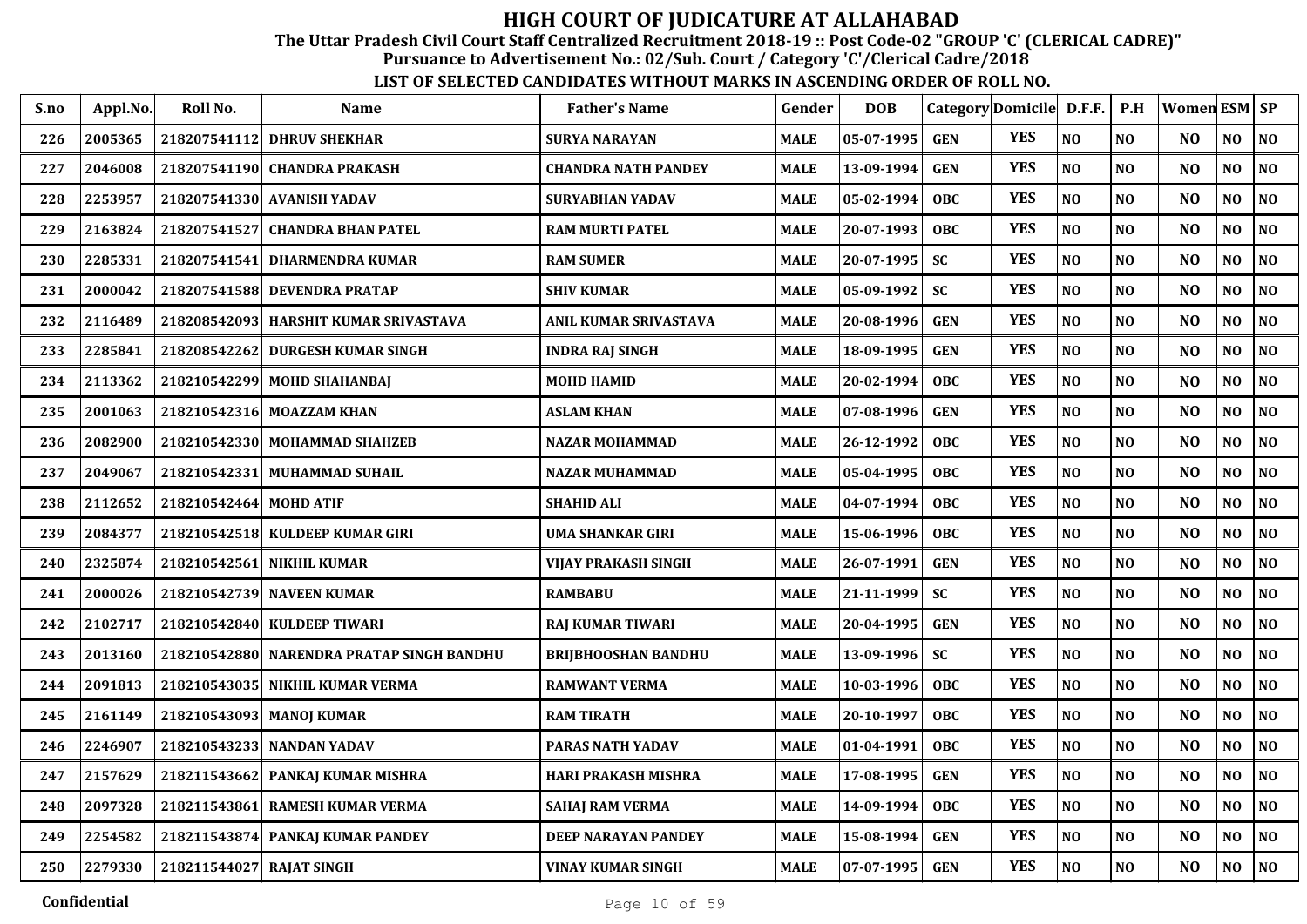The Uttar Pradesh Civil Court Staff Centralized Recruitment 2018-19 :: Post Code-02 "GROUP 'C' (CLERICAL CADRE)"

Pursuance to Advertisement No.: 02/Sub. Court / Category 'C'/Clerical Cadre/2018

| S.no | Appl.No. | Roll No.                  | <b>Name</b>                          | <b>Father's Name</b>         | Gender      | <b>DOB</b>     | Category Domicile D.F.F. |            |          | P.H            | Women ESM   SP |                |                |
|------|----------|---------------------------|--------------------------------------|------------------------------|-------------|----------------|--------------------------|------------|----------|----------------|----------------|----------------|----------------|
| 251  | 2174152  | 218211544028 PANKAJ PATEL |                                      | <b>DINESH PATEL</b>          | <b>MALE</b> | 02-03-1995     | <b>OBC</b>               | <b>YES</b> | NO       | NO             | NO             | NO             | NO             |
| 252  | 2080630  |                           | 218211544033 RAHUL KUMAR VERMA       | <b>GANESH PRASAD</b>         | <b>MALE</b> | 26-08-1997     | <b>OBC</b>               | <b>YES</b> | NO       | NO             | N <sub>O</sub> | NO             | $\bf NO$       |
| 253  | 2167924  |                           | 218211544075 RAJAN KUMAR THARU       | <b>CHHOTAY LAL CHAUDHARY</b> | <b>MALE</b> | 03-02-1992     | <b>ST</b>                | <b>YES</b> | NO       | NO             | N <sub>O</sub> | NO             | NO             |
| 254  | 2175326  | 218212544711              | SANJAY KUMAR AGRAHARI                | <b>LAXMI NARAYAN</b>         | <b>MALE</b> | 01-01-1990     | <b>GEN</b>               | <b>YES</b> | NO       | N <sub>O</sub> | NO             | NO             | N <sub>O</sub> |
| 255  | 2255644  |                           | 218212544843 RITESH KUMAR            | <b>RADHEY SHYAM SHARMA</b>   | <b>MALE</b> | 05-08-1995     | <b>OBC</b>               | <b>YES</b> | NO       | N <sub>O</sub> | N <sub>O</sub> | N <sub>O</sub> | N <sub>O</sub> |
| 256  | 2237773  | 218212544881              | <b>ROHIT KUMAR</b>                   | <b>IHINGURI PRASAD</b>       | <b>MALE</b> | 21-01-1997     | OBC                      | <b>YES</b> | NO       | NO             | N <sub>O</sub> | N <sub>O</sub> | NO             |
| 257  | 2161887  |                           | 218212544889 SATYA VEER VIKRAM SINGH | <b>VIRENDRA PRATAP SINGH</b> | <b>MALE</b> | 10-10-1994     | <b>GEN</b>               | <b>YES</b> | NO       | NO             | N <sub>O</sub> | NO             | NO             |
| 258  | 2143963  |                           | 218212545015   SALIK RAM YADAV       | <b>IHINKOO</b>               | <b>MALE</b> | 08-08-1993     | <b>OBC</b>               | <b>YES</b> | NO       | NO             | N <sub>O</sub> | NO             | NO             |
| 259  | 2338668  |                           | 218212545111 RAVINDRA VERMA          | RAM ACHHAIBAR VERMA          | <b>MALE</b> | 15-01-1995     | OBC                      | <b>YES</b> | NO       | NO             | N <sub>O</sub> | NO             | N <sub>0</sub> |
| 260  | 2085590  | 218212545120 SAHADEO      |                                      | <b>DOODH NATH</b>            | <b>MALE</b> | 16-12-1993     | <b>OBC</b>               | <b>YES</b> | NO       | N <sub>O</sub> | N <sub>O</sub> | NO             | N <sub>0</sub> |
| 261  | 2277895  |                           | 218212545124 SANDEEP KUMAR           | PARASHU RAM PANDEY           | <b>MALE</b> | 08-10-1992     | <b>GEN</b>               | <b>YES</b> | NO       | NO             | NO             | NO             | $\bf NO$       |
| 262  | 2245133  | 218213545211              | <b>SHASHWAT SINGH</b>                | <b>KRISHNA GOPAL SINGH</b>   | <b>MALE</b> | 09-12-1990     | <b>GEN</b>               | <b>YES</b> | NO       | N <sub>O</sub> | N <sub>O</sub> | N <sub>O</sub> | N <sub>O</sub> |
| 263  | 2333445  | 218213545296              | <b>SHIV KUMAR RANA</b>               | <b>BATNOO PRASAD</b>         | <b>MALE</b> | 27-07-1998     | <b>ST</b>                | <b>YES</b> | NO       | N <sub>O</sub> | N <sub>O</sub> | NO             | N <sub>0</sub> |
| 264  | 2216584  |                           | 218213545387 SHIVENDRA SINGH         | PREM CHANDRA SINGH           | <b>MALE</b> | 05-07-1997     | <b>GEN</b>               | <b>YES</b> | NO       | N <sub>O</sub> | N <sub>O</sub> | N <sub>O</sub> | N <sub>0</sub> |
| 265  | 2203394  |                           | 218213545394 SHAILENDRA KUMAR        | <b>BRAMHA DATT</b>           | <b>MALE</b> | 25-12-1992     | <b>GEN</b>               | <b>YES</b> | NO       | N <sub>O</sub> | N <sub>O</sub> | N <sub>O</sub> | NO             |
| 266  | 2146015  |                           | 218213545524 SHYAM VERMA             | <b>JUGGI LAL VERMA</b>       | <b>MALE</b> | 07-06-1998     | OBC                      | <b>YES</b> | NO       | N <sub>O</sub> | N <sub>O</sub> | NO             | NO             |
| 267  | 2326914  |                           | 218213545677 SHIV PAL SINGH          | <b>DEVTA SINGH</b>           | <b>MALE</b> | 15-08-1995     | <b>GEN</b>               | <b>YES</b> | NO       | N <sub>O</sub> | N <sub>O</sub> | NO.            | N <sub>0</sub> |
| 268  | 2017934  |                           | 218214546067 SUDHEER VERMA           | <b>GURU DAYAL VERMA</b>      | <b>MALE</b> | 01-01-1996     | <b>OBC</b>               | <b>YES</b> | NO       | NO             | N <sub>O</sub> | NO             | NO             |
| 269  | 2074830  |                           | 218214546198 VISHNU SHANKAR SHUKLA   | RAMA SHANKAR SHUKLA          | <b>MALE</b> | 01-02-1999     | <b>GEN</b>               | <b>YES</b> | NO       | NO             | N <sub>O</sub> | NO             | N <sub>O</sub> |
| 270  | 2067666  | 218214546254 VIMAL YADAV  |                                      | <b>PREM CHAND YADAV</b>      | <b>MALE</b> | 15-06-1994     | OBC                      | <b>YES</b> | NO       | NO             | N <sub>O</sub> | NO             | NO             |
| 271  | 2293228  | 218214546409              | <b>TASLEEM AHMAD</b>                 | <b>HALEEM AHAMAD</b>         | <b>MALE</b> | 15-12-1983     | <b>OBC</b>               | <b>YES</b> | NO       | N <sub>O</sub> | N <sub>O</sub> | NO             | N <sub>0</sub> |
| 272  | 2023855  | 218214546412              | <b>TUMUL TRIPATHI</b>                | <b>RAMA SHANKAR TRIPATHI</b> | <b>MALE</b> | 27-05-1993     | <b>GEN</b>               | <b>YES</b> | NO       | N <sub>O</sub> | NO             | N <sub>O</sub> | NO             |
| 273  | 2039384  | 218214546438              | VIKRAM KUMAR MAURYA                  | <b>JAYRAM MAURYA</b>         | <b>MALE</b> | 12-08-1995     | OBC                      | <b>YES</b> | NO       | NO             | N <sub>O</sub> | N <sub>O</sub> | NO             |
| 274  | 2102929  | 218214546471              | <b>SRIOM VISHWAKARMA</b>             | <b>RAMESH KUMAR</b>          | <b>MALE</b> | 15-07-1994     | <b>OBC</b>               | <b>YES</b> | NO       | N <sub>O</sub> | N <sub>O</sub> | NO             | N <sub>0</sub> |
| 275  | 2001505  | 218214546615 SUNEEL SONI  |                                      | <b>RAJESH SONI</b>           | <b>MALE</b> | $ 06-10-1994 $ | <b>OBC</b>               | <b>YES</b> | $\bf NO$ | N <sub>0</sub> | N <sub>O</sub> | NO             | NO             |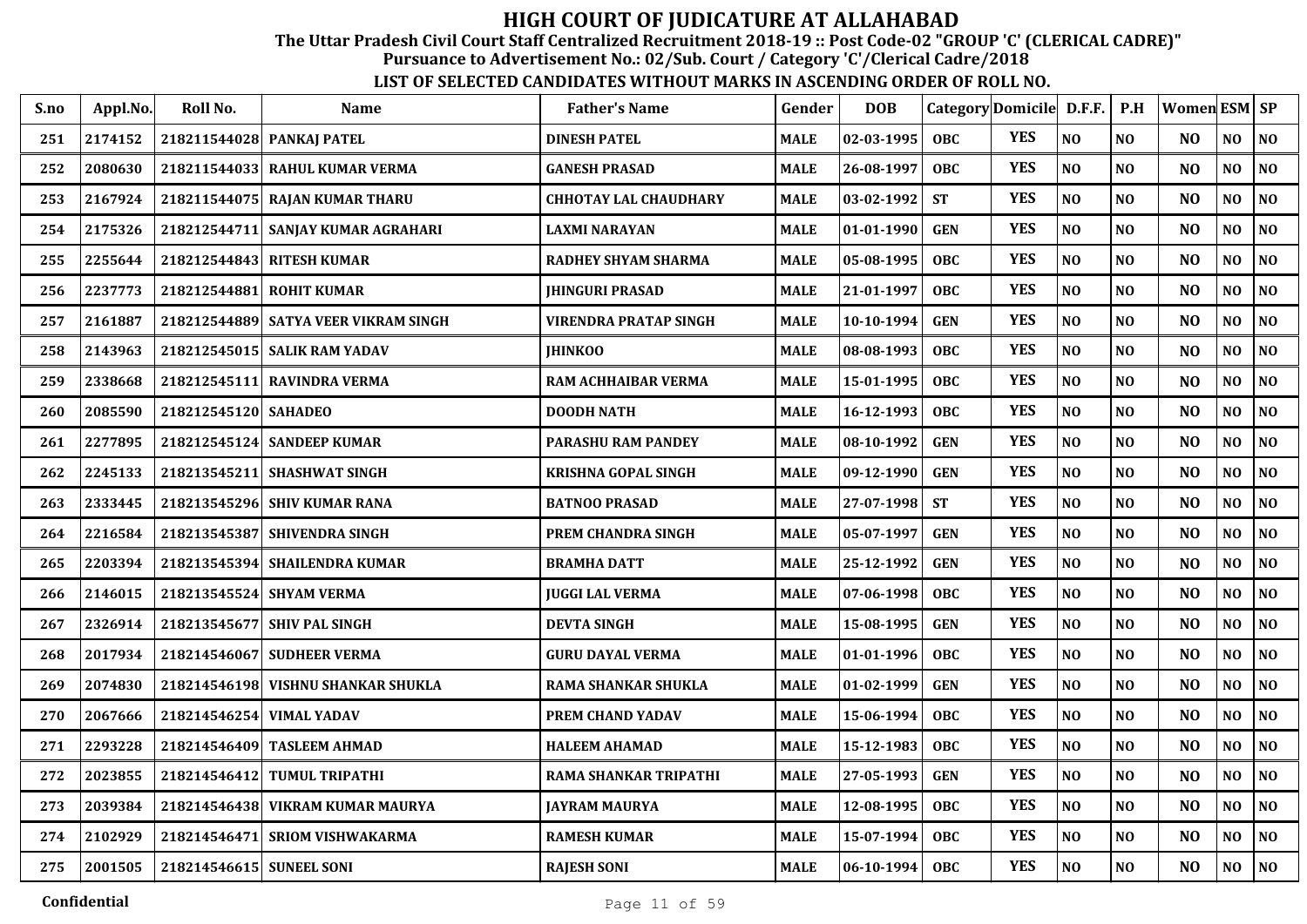The Uttar Pradesh Civil Court Staff Centralized Recruitment 2018-19 :: Post Code-02 "GROUP 'C' (CLERICAL CADRE)"

Pursuance to Advertisement No.: 02/Sub. Court / Category 'C'/Clerical Cadre/2018

| S.no | Appl.No. | Roll No.                 | Name                               | <b>Father's Name</b>      | Gender        | <b>DOB</b>        |            | Category Domicile D.F.F. |                | P.H            | Women ESM SP   |                |                |
|------|----------|--------------------------|------------------------------------|---------------------------|---------------|-------------------|------------|--------------------------|----------------|----------------|----------------|----------------|----------------|
| 276  | 2102044  | 218214546822             | <b>VIKRANT SINGH YADAV</b>         | <b>VINOD KUMAR YADAV</b>  | <b>MALE</b>   | 22-09-1999        | <b>OBC</b> | <b>YES</b>               | N <sub>0</sub> | <b>NO</b>      | N <sub>O</sub> | NO             | <b>NO</b>      |
| 277  | 2053997  | 219215547636             | <b>ABHISHEK KUMAR SINGH</b>        | LATE RADHEY SHYAM SINGH   | <b>MALE</b>   | 06-06-1992        | <b>GEN</b> | <b>YES</b>               | N <sub>O</sub> | N <sub>O</sub> | N <sub>O</sub> | NO             | <b>NO</b>      |
| 278  | 2199212  | 219216547893 ARUN KUMAR  |                                    | YADRAM SINGH              | <b>MALE</b>   | 14-06-1997        | <b>SC</b>  | <b>YES</b>               | $\bf NO$       | <b>NO</b>      | N <sub>O</sub> | NO             | <b>NO</b>      |
| 279  | 2089858  |                          | 219216548233 AJAY KUMAR GONDYAN    | <b>MAHIPAL SINGH</b>      | <b>MALE</b>   | 15-10-1987        | <b>SC</b>  | <b>YES</b>               | NO             | <b>NO</b>      | N <sub>O</sub> | N <sub>O</sub> | <b>NO</b>      |
| 280  | 2072933  | 219216548249 AIEET SINGH |                                    | <b>JAGMER SINGH TOMAR</b> | <b>MALE</b>   | 05-07-1992        | <b>OBC</b> | <b>YES</b>               | N <sub>O</sub> | <b>NO</b>      | N <sub>O</sub> | NO             | <b>NO</b>      |
| 281  | 2110651  |                          | 219217548555 JAIMAJAY KUMAR JAISAL | <b>ACHCHAY LAL JAISAL</b> | <b>MALE</b>   | 10-07-1989        | <b>SC</b>  | <b>YES</b>               | N <sub>O</sub> | <b>NO</b>      | N <sub>O</sub> | $\bf NO$       | <b>NO</b>      |
| 282  | 2213362  | 219217548853 HARI OM     |                                    | <b>RAJA RAM</b>           | <b>MALE</b>   | 05-08-1995        | <b>OBC</b> | <b>YES</b>               | NO             | N <sub>O</sub> | N <sub>O</sub> | NO             | <b>NO</b>      |
| 283  | 2320620  | 219217548971             | <b>GYAN DEEP YADAV</b>             | <b>KERAN SINGH YADAV</b>  | <b>MALE</b>   | 25-12-1992        | <b>OBC</b> | <b>YES</b>               | N <sub>O</sub> | N <sub>O</sub> | N <sub>O</sub> | N <sub>O</sub> | <b>NO</b>      |
| 284  | 2240097  |                          | 219218549229 MITRAPAL SINGH        | <b>MOHAR SINGH</b>        | <b>MALE</b>   | 03-02-1983        | <b>SC</b>  | <b>YES</b>               | NO             | N <sub>O</sub> | N <sub>O</sub> | N <sub>O</sub> | <b>NO</b>      |
| 285  | 2110363  | 219220550709 MUKESH      |                                    | <b>MADAN SINGH</b>        | <b>MALE</b>   | 15-04-1998        | <b>OBC</b> | <b>YES</b>               | N <sub>O</sub> | N <sub>O</sub> | N <sub>O</sub> | N <sub>O</sub> | <b>NO</b>      |
| 286  | 2165181  |                          | 219221550898 VISHAL TOMAR          | <b>NARESH KUMAR TOMAR</b> | <b>MALE</b>   | 08-09-1994        | <b>GEN</b> | <b>YES</b>               | N <sub>O</sub> | N <sub>O</sub> | N <sub>O</sub> | N <sub>O</sub> | <b>NO</b>      |
| 287  | 2001871  | 219221551261             | <b>VINEET KUMAR</b>                | <b>REMESH CHANDRA</b>     | <b>MALE</b>   | 06-09-1992        | <b>GEN</b> | <b>YES</b>               | NO             | <b>NO</b>      | N <sub>O</sub> | NO             | <b>NO</b>      |
| 288  | 2253481  | 219221551635             | <b>SHAILENDRA KUMAR</b>            | <b>KAILASH NARAYAN</b>    | <b>MALE</b>   | 02-04-1992        | OBC.       | <b>YES</b>               | $\bf NO$       | <b>NO</b>      | N <sub>O</sub> | $\bf NO$       | <b>NO</b>      |
| 289  | 2203759  | 219221551831             | <b>SATISH KUMAR</b>                | <b>SUNDER LAL</b>         | <b>MALE</b>   | 14-08-1997        | <b>SC</b>  | <b>YES</b>               | N <sub>O</sub> | N <sub>O</sub> | N <sub>O</sub> | NO             | NO             |
| 290  | 2084588  | 220224552105 VIKKY GUPTA |                                    | <b>KISHAN GUPTA</b>       | <b>MALE</b>   | 21-02-1996        | <b>OBC</b> | <b>YES</b>               | N <sub>O</sub> | <b>NO</b>      | N <sub>O</sub> | NO             | NO             |
| 291  | 2100656  |                          | 220224552368  SUNIL KUMAR          | <b>BABU LAL</b>           | <b>MALE</b>   | 03-09-1986        | <b>SC</b>  | <b>YES</b>               | N <sub>O</sub> | <b>YES</b>     | N <sub>O</sub> | NO             | N <sub>O</sub> |
| 292  | 2143069  |                          | 220224552390 JORAWER TEOTIA        | <b>RATAN PAL TEOTIA</b>   | <b>MALE</b>   | 05-10-1993        | <b>OBC</b> | <b>YES</b>               | N <sub>O</sub> | <b>YES</b>     | N <sub>O</sub> | NO.            | <b>NO</b>      |
| 293  | 2054987  | 220224552416             | <b>DHIRENDER</b>                   | <b>RANVIR</b>             | <b>MALE</b>   | 03-09-1995        | <b>SC</b>  | <b>YES</b>               | NO             | N <sub>0</sub> | N <sub>O</sub> | NO             | N <sub>O</sub> |
| 294  | 2075947  |                          | 220224552553 ANUJ CHAUHAN          | SATYAPAL SINGH CHAUHAN    | <b>MALE</b>   | 15-02-1991        | <b>GEN</b> | <b>YES</b>               | N <sub>O</sub> | <b>YES</b>     | N <sub>O</sub> | N <sub>O</sub> | <b>NO</b>      |
| 295  | 2141641  | 220224552611             | <b>IEETPAL SINGH</b>               | <b>CHHATERPAL SINGH</b>   | <b>MALE</b>   | 16-05-1993        | <b>SC</b>  | <b>YES</b>               | NO             | N <sub>O</sub> | N <sub>O</sub> | NO             | <b>NO</b>      |
| 296  | 2351373  | 220224552741             | <b>VINEET KUMAR</b>                | <b>RAGHUVEER SINGH</b>    | <b>MALE</b>   | $01-07-1990$      | <b>SC</b>  | <b>YES</b>               | N <sub>O</sub> | <b>NO</b>      | N <sub>O</sub> | N <sub>O</sub> | <b>NO</b>      |
| 297  | 2158562  | 220226553449             | <b>BHOOPENDRA</b>                  | <b>GANESH SINGH</b>       | <b>MALE</b>   | 05-07-1998        | <b>SC</b>  | <b>YES</b>               | N <sub>O</sub> | <b>NO</b>      | N <sub>O</sub> | NO             | NO.            |
| 298  | 2181921  | 220226553855             | <b>KM LUCKY</b>                    | <b>BRAJGOPAL SINGH</b>    | <b>FEMALE</b> | 11-08-1996        | <b>SC</b>  | <b>YES</b>               | N <sub>O</sub> | <b>NO</b>      | <b>YES</b>     | NO             | <b>NO</b>      |
| 299  | 2175161  | 220226554418             | <b>AMAN KUMAR</b>                  | SUDHANSHU SINGH           | <b>MALE</b>   | 31-01-1995        | <b>SC</b>  | <b>YES</b>               | N <sub>O</sub> | <b>NO</b>      | N <sub>O</sub> | N <sub>O</sub> | NO             |
| 300  | 2037285  |                          | 220226554823 VISHAKHA BOUDDH       | VISHAMBHAR DAYAL          |               | FEMALE 30-06-1993 | <b>SC</b>  | <b>YES</b>               | $\bf NO$       | N <sub>O</sub> | <b>YES</b>     | NO             | <b>NO</b>      |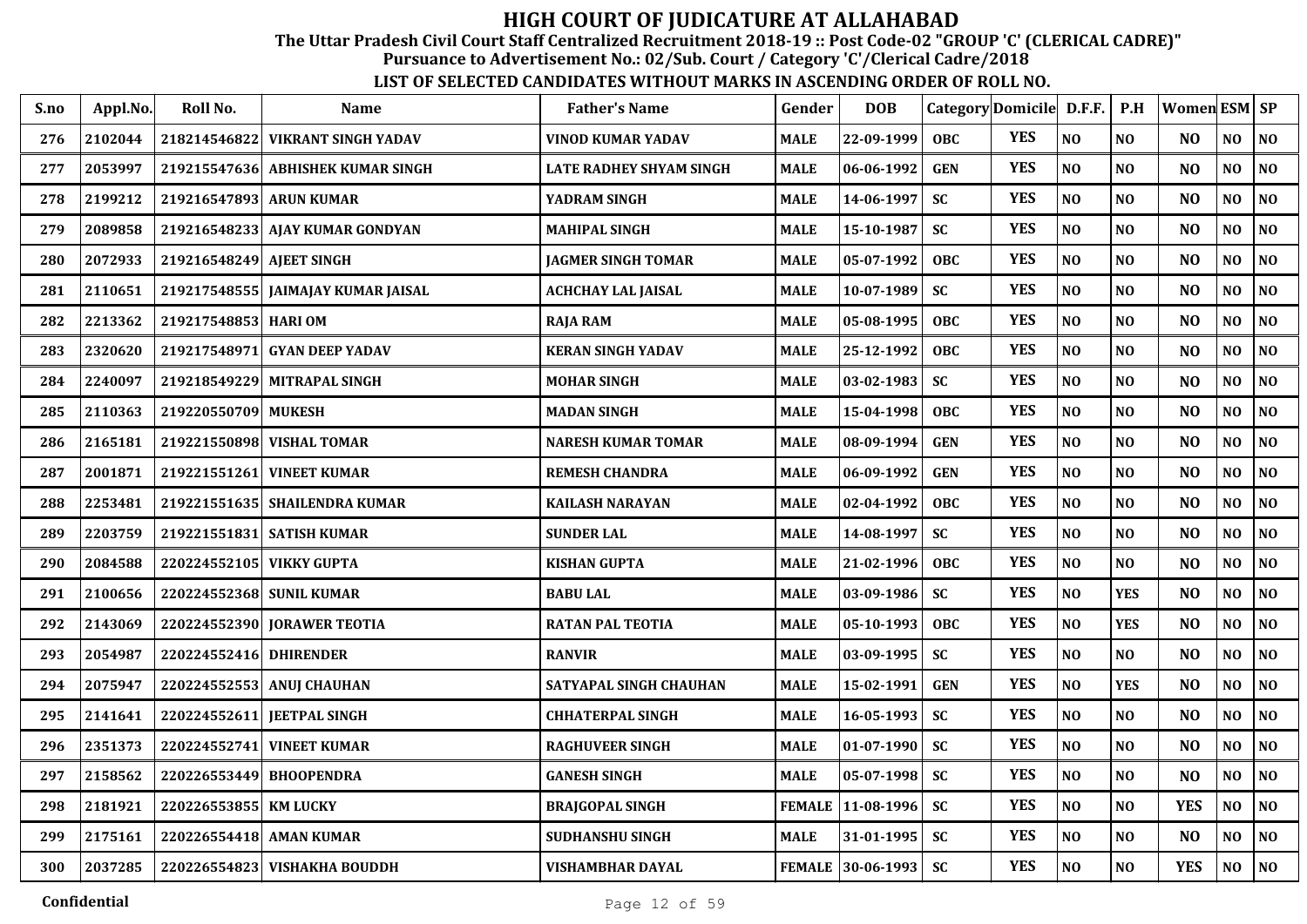The Uttar Pradesh Civil Court Staff Centralized Recruitment 2018-19 :: Post Code-02 "GROUP 'C' (CLERICAL CADRE)"

Pursuance to Advertisement No.: 02/Sub. Court / Category 'C'/Clerical Cadre/2018

| S.no | Appl.No. | Roll No.                 | <b>Name</b>                    | <b>Father's Name</b>    | Gender        | <b>DOB</b>       |            | Category Domicile D.F.F. |                | P.H            | Women ESM SP   |                |                |
|------|----------|--------------------------|--------------------------------|-------------------------|---------------|------------------|------------|--------------------------|----------------|----------------|----------------|----------------|----------------|
| 301  | 2176515  | 220227555099 JALALUDDIN  |                                | <b>MO UDDIN</b>         | MALE          | 01-05-1991       | <b>OBC</b> | <b>YES</b>               | NO             | N <sub>O</sub> | N <sub>O</sub> | NO             | $\bf NO$       |
| 302  | 2149526  |                          | 220227555106 BUNTY CHAUHAN     | <b>ANAND PAL SINGH</b>  | MALE          | 29-03-1998       | <b>GEN</b> | <b>YES</b>               | NO             | NO             | N <sub>O</sub> | NO             | N <sub>0</sub> |
| 303  | 2210500  | 220227555126 ANUJ KUMAR  |                                | <b>VIJAY PAL SINGH</b>  | <b>MALE</b>   | 15-07-1998       | <b>SC</b>  | <b>YES</b>               | NO             | N <sub>O</sub> | N <sub>O</sub> | N <sub>0</sub> | NO             |
| 304  | 2289218  | 220227555597             | <b>CHANDRA VIJAY SINGH</b>     | <b>RAJEEV KUMAR</b>     | <b>MALE</b>   | 07-07-1990       | <b>OBC</b> | <b>YES</b>               | NO             | N <sub>0</sub> | N <sub>O</sub> | $\bf NO$       | $\bf NO$       |
| 305  | 2259532  | 220227555619             | <b>DEEPAK KUMAR</b>            | <b>SURESH PAL</b>       | <b>MALE</b>   | 05-07-1997       | <b>SC</b>  | <b>YES</b>               | NO             | N <sub>O</sub> | N <sub>O</sub> | $\bf NO$       | NO             |
| 306  | 2147123  | 220227555735             | <b>DEVENDER KUMAR</b>          | <b>MANGEYRAM</b>        | <b>MALE</b>   | 10-02-1990       | <b>SC</b>  | <b>YES</b>               | NO             | NO             | N <sub>O</sub> | NO             | NO             |
| 307  | 2280681  | 220227555757 ARUN KUMAR  |                                | <b>DORI LAL</b>         | MALE          | 20-07-1985       | <b>OBC</b> | <b>YES</b>               | NO             | NO             | N <sub>O</sub> | N <sub>O</sub> | NO             |
| 308  | 2178329  | 220227555776             | <b>DINESH SINGH</b>            | <b>RAGHUVEER SINGH</b>  | <b>MALE</b>   | 10-01-1993       | <b>OBC</b> | <b>YES</b>               | $\bf NO$       | N <sub>O</sub> | N <sub>O</sub> | NO             | $\bf NO$       |
| 309  | 2188979  | 220227555977             | <b>KM CHARUL CHAUHAN</b>       | <b>GAJ RAM SINGH</b>    | <b>FEMALE</b> | 21-04-1998       | <b>GEN</b> | <b>YES</b>               | NO             | NO             | <b>YES</b>     | NO             | $\bf NO$       |
| 310  | 2185424  |                          | 220228556376 MITHUN KUMAR      | ANAND KUMAR             | <b>MALE</b>   | 25-05-1993       | <b>SC</b>  | <b>YES</b>               | N <sub>O</sub> | N <sub>O</sub> | N <sub>O</sub> | N <sub>O</sub> | <b>YES</b>     |
| 311  | 2333668  | 220228556405             | <b>DHARM DUTT GUPTA</b>        | <b>SHIVSHARN GUPTA</b>  | MALE          | 28-04-1993       | <b>OBC</b> | <b>YES</b>               | NO             | N <sub>O</sub> | N <sub>O</sub> | NO             | $\bf NO$       |
| 312  | 2148919  | 220228556670             | <b>KM NEETU SINGH</b>          | <b>DHARAMPAL SINGH</b>  | <b>FEMALE</b> | 12-05-1996       | <b>SC</b>  | <b>YES</b>               | $\bf NO$       | NO             | <b>YES</b>     | NO             | $\bf NO$       |
| 313  | 2184738  | 220228556724             | <b>KULDEEP KUMAR</b>           | <b>RAKESH KUMAR</b>     | <b>MALE</b>   | 25-07-1996       | <b>SC</b>  | <b>YES</b>               | NO             | N <sub>O</sub> | N <sub>O</sub> | $\bf NO$       | $\bf NO$       |
| 314  | 2239010  | 220228556742             | <b>ISHWARI LAL</b>             | VISHAN LAL              | <b>MALE</b>   | 01-08-1983       | OBC        | <b>YES</b>               | NO             | NO             | N <sub>O</sub> | NO             | NO             |
| 315  | 2274537  | 220228556914 JAIDEEP     |                                | <b>TEJPAL SINGH</b>     | <b>MALE</b>   | 15-09-1992       | <b>OBC</b> | <b>YES</b>               | NO             | N <sub>O</sub> | N <sub>O</sub> | NO             | NO             |
| 316  | 2256144  |                          | 220228557125 MANOJ KUMAR       | <b>MUHAR SINGH</b>      | MALE          | 26-11-1991       | <b>SC</b>  | <b>YES</b>               | N <sub>O</sub> | NO             | N <sub>O</sub> | NO             | $\bf NO$       |
| 317  | 2175144  | 220228557269 MOH SALMAN  |                                | <b>MOH ISLAM</b>        | <b>MALE</b>   | 18-09-1999       | <b>OBC</b> | <b>YES</b>               | NO             | N <sub>O</sub> | N <sub>O</sub> | N <sub>O</sub> | NO             |
| 318  | 2179428  | 220228557361             | <b>KM SAVITA</b>               | <b>VEGRAJ SINGH</b>     | <b>FEMALE</b> | $ 25-12-1995 $   | <b>SC</b>  | <b>YES</b>               | NO             | N <sub>O</sub> | <b>YES</b>     | NO             | $\bf NO$       |
| 319  | 2175829  |                          | 220229557916 MONU BHARTI       | <b>KISHAN LAL</b>       | <b>MALE</b>   | $01 - 12 - 1990$ | <b>SC</b>  | <b>YES</b>               | $\bf NO$       | N <sub>O</sub> | N <sub>O</sub> | NO             | $\bf NO$       |
| 320  | 2149527  | 220229557930 MOHIT SINGH |                                | <b>NARESH PAL SINGH</b> | <b>MALE</b>   | 22-06-1998       | <b>GEN</b> | <b>YES</b>               | NO             | N <sub>O</sub> | N <sub>O</sub> | $\bf NO$       | $\bf NO$       |
| 321  | 2213470  | 220229557937             | <b>MURTZA ALI</b>              | <b>GHASI</b>            | <b>MALE</b>   | 12-12-1998       | <b>OBC</b> | <b>YES</b>               | NO             | N <sub>O</sub> | N <sub>O</sub> | NO             | NO             |
| 322  | 2189473  |                          | 220229557966 MOHIT KUMAR       | <b>AJAB SINGH</b>       | <b>MALE</b>   | 22-09-1996       | <b>OBC</b> | <b>YES</b>               | NO             | NO             | N <sub>O</sub> | NO             | $\bf NO$       |
| 323  | 2124711  |                          | 220229558380 NEERAJ KUMAR PAL  | <b>HARI LAL PAL</b>     | <b>MALE</b>   | 07-09-1993       | OBC        | <b>YES</b>               | NO             | N <sub>O</sub> | N <sub>O</sub> | N <sub>O</sub> | NO             |
| 324  | 2121113  |                          | 220231558706 RAMAN KUMAR       | <b>BALVEER SINGH</b>    | MALE          | $01-06-1998$     | <b>SC</b>  | <b>YES</b>               | $\bf NO$       | NO             | N <sub>O</sub> | NO             | NO             |
| 325  | 2272146  |                          | 220231559184 RAMESH SINGH NEGI | <b>BUDHI SINGH NEGI</b> | <b>MALE</b>   | 20-03-1992       | <b>GEN</b> | <b>YES</b>               | NO             | N <sub>O</sub> | N <sub>O</sub> | NO             | <b>NO</b>      |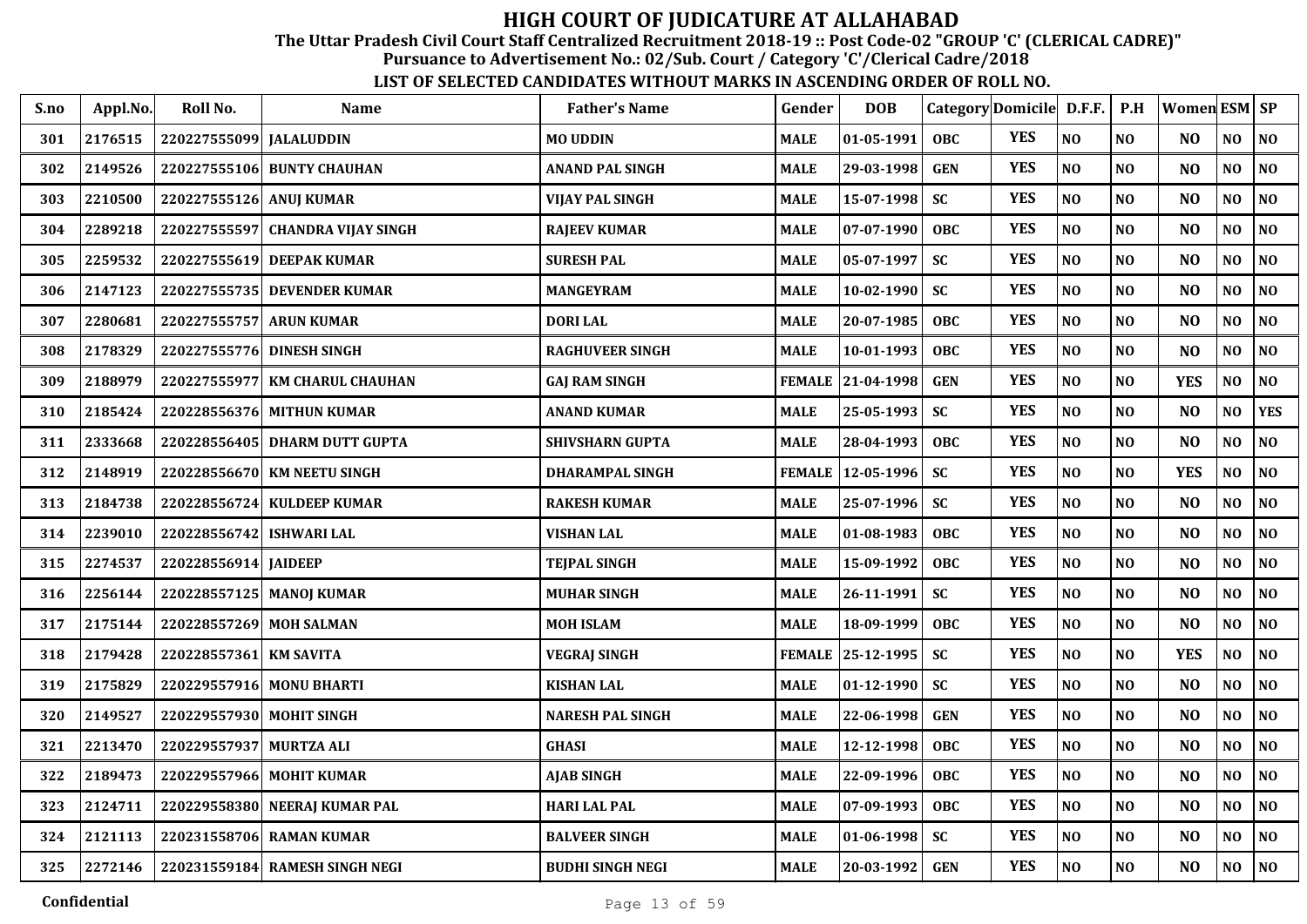The Uttar Pradesh Civil Court Staff Centralized Recruitment 2018-19 :: Post Code-02 "GROUP 'C' (CLERICAL CADRE)"

Pursuance to Advertisement No.: 02/Sub. Court / Category 'C'/Clerical Cadre/2018

| S.no | Appl.No. | Roll No.                 | <b>Name</b>                        | <b>Father's Name</b>            | Gender        | <b>DOB</b>          | Category Domicile D.F.F. |                |                | P.H            | <b>Women ESM SP</b> |                |                |
|------|----------|--------------------------|------------------------------------|---------------------------------|---------------|---------------------|--------------------------|----------------|----------------|----------------|---------------------|----------------|----------------|
| 326  | 2129244  | 220231559185 RAGHU SAINI |                                    | <b>DULLI CHAND</b>              | <b>MALE</b>   | 29-04-1996          | <b>OBC</b>               | <b>YES</b>     | N <sub>O</sub> | N <sub>O</sub> | N <sub>O</sub>      | NO             | <b>YES</b>     |
| 327  | 2125167  |                          | 220231559186 RAJENDER SINGH        | <b>HARPAL SINGH</b>             | <b>MALE</b>   | 12-10-1995          | <b>OBC</b>               | <b>YES</b>     | NO             | N <sub>O</sub> | N <sub>O</sub>      | NO             | NO             |
| 328  | 2196843  | 220231559294 RAJAT KUMAR |                                    | <b>DEVENDRA SINGH</b>           | <b>MALE</b>   | 25-01-1999          | <b>SC</b>                | <b>YES</b>     | NO             | NO             | N <sub>O</sub>      | NO             | NO             |
| 329  | 2180749  | 220231559671             | <b>PRASHANT KUMAR</b>              | <b>MITRAPAL SINGH</b>           | <b>MALE</b>   | 05-04-1993          | <b>OBC</b>               | <b>YES</b>     | N <sub>O</sub> | N <sub>O</sub> | N <sub>O</sub>      | NO             | NO             |
| 330  | 2126647  |                          | 220233559839 SANDEEP KUMAR         | <b>MAHESH PRASAD</b>            | <b>MALE</b>   | 30-01-1986          | <b>OBC</b>               | <b>YES</b>     | NO             | NO             | N <sub>O</sub>      | <b>YES</b>     | NO             |
| 331  | 2186253  |                          | 220233559890 SANJAY KUMAR          | RAMBHAROSEY LAL                 | <b>MALE</b>   | $05 - 04 - 1994$    | <b>SC</b>                | <b>YES</b>     | N <sub>O</sub> | NO             | N <sub>O</sub>      | NO             | $\bf NO$       |
| 332  | 2238739  |                          | 220233560354 RISHABH TIVARI        | JITENDRA KUMAR TIVARI           | <b>MALE</b>   | 10-12-1992          | <b>GEN</b>               | <b>YES</b>     | NO             | N <sub>0</sub> | N <sub>O</sub>      | NO.            | N <sub>0</sub> |
| 333  | 2289747  | 220234560642             | <b>UMESH KUMAR</b>                 | <b>SOMPAL SINGH</b>             | <b>MALE</b>   | 12-02-1996          | <b>SC</b>                | <b>YES</b>     | N <sub>O</sub> | N <sub>O</sub> | N <sub>O</sub>      | NO             | NO             |
| 334  | 2158224  | 220234560881             | <b>SUKHVIR SINGH</b>               | <b>IQBAL SINGH</b>              | <b>MALE</b>   | 10-04-1986          | <b>OBC</b>               | <b>YES</b>     | N <sub>O</sub> | N <sub>O</sub> | N <sub>O</sub>      | NO             | N <sub>0</sub> |
| 335  | 2180881  |                          | 220234560885 SHIVANEE CHAUDHARY    | <b>JOGENDRA SINGH CHAUDHARY</b> | <b>FEMALE</b> | 08-01-1998          | <b>OBC</b>               | <b>YES</b>     | N <sub>O</sub> | N <sub>O</sub> | <b>YES</b>          | NO             | N <sub>0</sub> |
| 336  | 2134035  |                          | 220234560997 SOURAV KUMAR          | <b>KISHAN SINGH</b>             | <b>MALE</b>   | $30 - 06 - 1998$    | <b>SC</b>                | <b>YES</b>     | NO             | NO             | NO                  | NO             | $\bf NO$       |
| 337  | 2219624  | 220234561106             | <b>TUSHAR</b>                      | <b>TARA SINGH</b>               | <b>MALE</b>   | 10-10-1998          | OBC                      | <b>YES</b>     | NO             | N <sub>O</sub> | N <sub>O</sub>      | NO             | N <sub>0</sub> |
| 338  | 2256355  | 220234561229 SUNIL KUMAR |                                    | <b>RAVINDRA SINGH</b>           | <b>MALE</b>   | 12-04-1991          | OBC                      | <b>YES</b>     | N <sub>O</sub> | NO             | N <sub>O</sub>      | NO             | $\bf NO$       |
| 339  | 2146194  |                          | 220234561275 SHASHANK KUMAR TIWARI | <b>ASHOK KUMAR TIWARI</b>       | <b>MALE</b>   | 10-10-1993          | <b>GEN</b>               | <b>YES</b>     | N <sub>O</sub> | N <sub>O</sub> | N <sub>O</sub>      | NO             | N <sub>0</sub> |
| 340  | 2219655  |                          | 220234561352 UMESH CHAUDHARY       | <b>KANHAIYA CHAUDHARY</b>       | <b>MALE</b>   | 13-08-1986          | <b>OBC</b>               | <b>YES</b>     | NO             | N <sub>0</sub> | N <sub>O</sub>      | NO             | <b>YES</b>     |
| 341  | 2192780  |                          | 220235561589 VIKKY CHANDRA         | <b>OMPRAKASH</b>                | <b>MALE</b>   | 10-05-1996          | OBC                      | <b>YES</b>     | NO             | N <sub>0</sub> | NO                  | NO             | N <sub>0</sub> |
| 342  | 2299523  | 220235561643             | <b>VIVEK CHAUDHARY</b>             | <b>JITENDRA SINGH</b>           | <b>MALE</b>   | 16-12-1994          | OBC                      | <b>YES</b>     | N <sub>O</sub> | N <sub>O</sub> | N <sub>O</sub>      | NO             | N <sub>0</sub> |
| 343  | 2086680  |                          | 220235561792 YOGESH KUMAR          | <b>BEERBAL SINGH</b>            | <b>MALE</b>   | $01-06-1996$        | <b>SC</b>                | <b>YES</b>     | N <sub>O</sub> | N <sub>O</sub> | N <sub>O</sub>      | NO             | N <sub>O</sub> |
| 344  | 2274924  |                          | 220235561888 VINEET AGGRAWAL       | RADHEY MOHAN AGGRAWAL           | <b>MALE</b>   | $03 - 05 - 1984$    | <b>GEN</b>               | N <sub>O</sub> | NO             | N <sub>O</sub> | N <sub>O</sub>      | NO             | $\bf NO$       |
| 345  | 2165343  | 220235562134             | <b>VINEET KUMAR</b>                | <b>SURENDRA SINGH</b>           | <b>MALE</b>   | $16 - 03 - 1994$    | <b>SC</b>                | <b>YES</b>     | NO             | N <sub>O</sub> | N <sub>O</sub>      | $\bf NO$       | NO             |
| 346  | 2238643  | 220235562141             | <b>VIRENDRA SINGH</b>              | <b>MALKHAN SINGH</b>            | <b>MALE</b>   | 01-01-1993          | SC                       | <b>YES</b>     | N <sub>O</sub> | N <sub>O</sub> | N <sub>O</sub>      | NO             | N <sub>O</sub> |
| 347  | 2143379  | 221236562266             | <b>BRIJ MOHAN SINGH</b>            | <b>SATYADEO SINGH</b>           | <b>MALE</b>   | 04-11-1988          | <b>OBC</b>               | <b>YES</b>     | N <sub>O</sub> | N <sub>O</sub> | N <sub>O</sub>      | NO             | N <sub>0</sub> |
| 348  | 2220146  |                          | 221236562325 SHAILESH KUMAR VERMA  | <b>RAJ KISHOR VERMA</b>         | <b>MALE</b>   | 01-05-1988          | <b>OBC</b>               | <b>YES</b>     | N <sub>O</sub> | N <sub>O</sub> | N <sub>O</sub>      | N <sub>O</sub> | NO             |
| 349  | 2157060  |                          | 221236562339 MONU KUMAR SHAH       | <b>BHAGWAN JI SHAH</b>          | <b>MALE</b>   | 22-06-1998          | <b>GEN</b>               | N <sub>O</sub> | N <sub>O</sub> | NO             | N <sub>O</sub>      | NO             | N <sub>0</sub> |
| 350  | 2305912  |                          | 221236562423 PRAMOD KUMAR          | <b>BALIRAM</b>                  | <b>MALE</b>   | $12 - 08 - 1990$ ST |                          | <b>YES</b>     | N <sub>O</sub> | <b>NO</b>      | N <sub>O</sub>      | NO.            | NO             |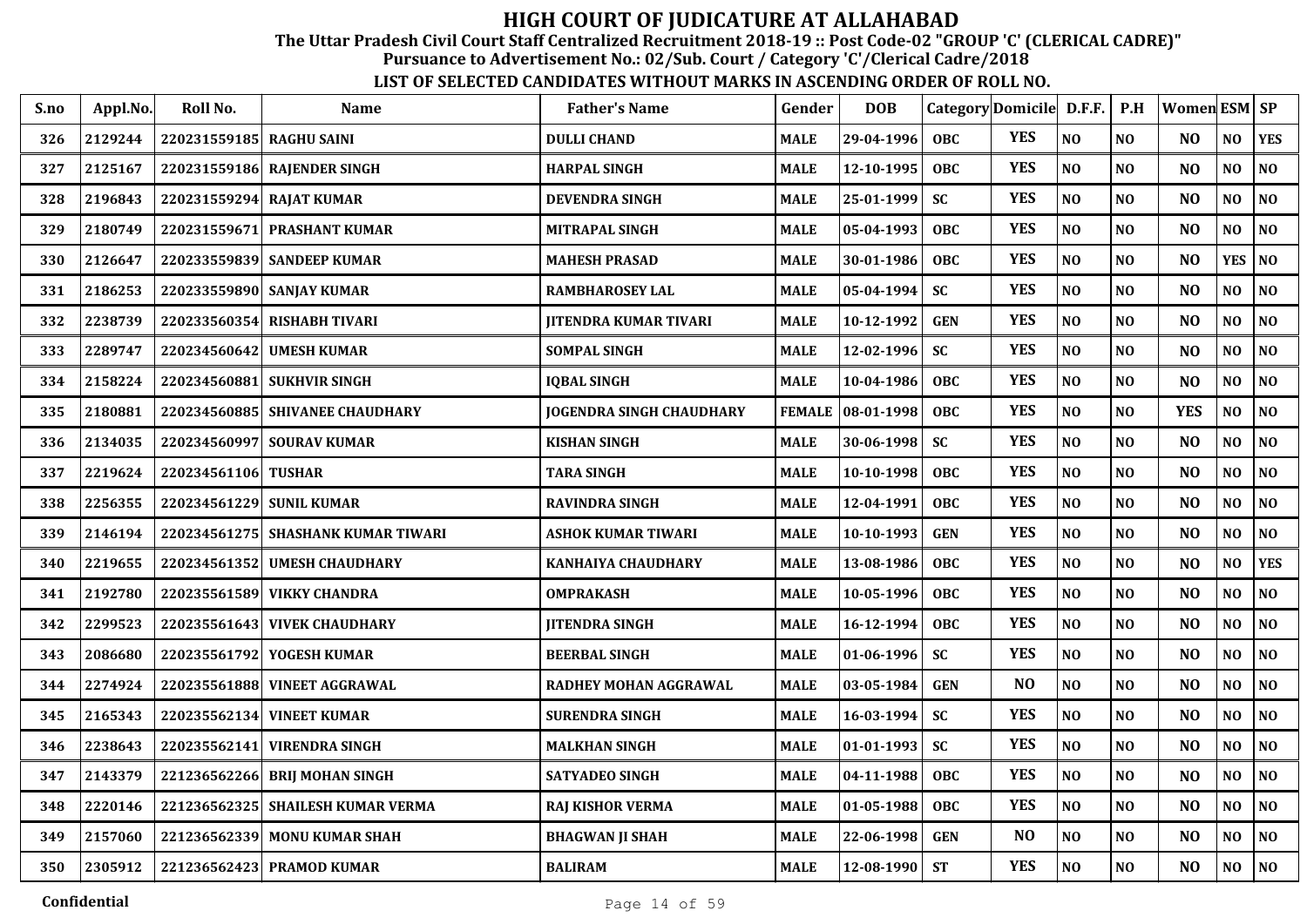The Uttar Pradesh Civil Court Staff Centralized Recruitment 2018-19 :: Post Code-02 "GROUP 'C' (CLERICAL CADRE)"

Pursuance to Advertisement No.: 02/Sub. Court / Category 'C'/Clerical Cadre/2018

| S.no | Appl.No. | Roll No.                | <b>Name</b>                       | <b>Father's Name</b>     | Gender        | <b>DOB</b>          |            | Category Domicile D.F.F. |                | P.H            | Women ESM SP   |                |                |
|------|----------|-------------------------|-----------------------------------|--------------------------|---------------|---------------------|------------|--------------------------|----------------|----------------|----------------|----------------|----------------|
| 351  | 2076940  | 221236562661            | RITESHWAR JAISWAL                 | PRABHU DAYAL JAISWAL     | <b>MALE</b>   | 05-04-1992          | <b>OBC</b> | <b>YES</b>               | NO             | N <sub>0</sub> | N <sub>O</sub> | NO             | NO             |
| 352  | 2084195  | 221236562744            | <b>RISHIKESH SINGH</b>            | AJAY SINGH               | <b>MALE</b>   | 02-07-1996          | <b>OBC</b> | <b>YES</b>               | N <sub>O</sub> | N <sub>O</sub> | N <sub>O</sub> | NO.            | NO             |
| 353  | 2082463  | 221236562773            | <b>DEEPAK</b>                     | GULAB PRASAD GORR        | <b>MALE</b>   | 10-03-1995          | <b>ST</b>  | <b>YES</b>               | N <sub>O</sub> | N <sub>O</sub> | N <sub>O</sub> | N <sub>O</sub> | NO             |
| 354  | 2046346  | 221236562832            | <b>KM ARCHANA PANDEY</b>          | PREM NARAYAN PANDEY      |               | FEMALE 11-03-1996   | <b>GEN</b> | <b>YES</b>               | NO             | N <sub>O</sub> | <b>YES</b>     | NO             | NO             |
| 355  | 2151617  | 221236563012            | <b>DILIP KUMAR</b>                | <b>RADHA KISHUN SONI</b> | <b>MALE</b>   | 02-01-1984          | <b>OBC</b> | <b>YES</b>               | N <sub>O</sub> | N <sub>O</sub> | N <sub>O</sub> | NO             | NO             |
| 356  | 2298697  | 221236563033            | <b>SHERA</b>                      | <b>LALDHAR PRASAD</b>    | <b>MALE</b>   | 06-07-1994          | <b>SC</b>  | <b>YES</b>               | N <sub>O</sub> | N <sub>0</sub> | N <sub>O</sub> | NO             | NO             |
| 357  | 2087497  | 221237563292            | <b>VINOD KUMAR YADAV</b>          | <b>HOOBLAL YADAV</b>     | <b>MALE</b>   | 01-07-1993          | <b>OBC</b> | <b>YES</b>               | N <sub>O</sub> | NO.            | N <sub>O</sub> | NO             | NO             |
| 358  | 2073317  |                         | 221237563429 SUDHIR KUMAR YADAV   | OMPRAKASH YADAV          | <b>MALE</b>   | 01-07-1997          | <b>OBC</b> | <b>YES</b>               | N <sub>O</sub> | N <sub>0</sub> | N <sub>O</sub> | NO             | NO             |
| 359  | 2018577  | 221237563628            | <b>PRASHANT KUMAR</b>             | ASHOK KUMAR              | <b>MALE</b>   | 05-03-1998          | <b>SC</b>  | <b>YES</b>               | N <sub>O</sub> | N <sub>O</sub> | N <sub>O</sub> | N <sub>O</sub> | NO             |
| 360  | 2153408  | 221237563822            | <b>ISHWAR KUMAR</b>               | <b>SUNDAR</b>            | <b>MALE</b>   | 20-03-1992          | <b>SC</b>  | <b>YES</b>               | N <sub>O</sub> | N <sub>O</sub> | N <sub>O</sub> | N <sub>O</sub> | NO             |
| 361  | 2051349  |                         | 221239563976   MEENAKSHI YADAV    | SHAMBHU DAYAL YADAV      | <b>FEMALE</b> | 18-06-1989          | <b>OBC</b> | <b>YES</b>               | N <sub>O</sub> | N <sub>O</sub> | <b>YES</b>     | N <sub>O</sub> | NO             |
| 362  | 2157731  |                         | 221239564003 MAMTA KUMARI         | <b>RABINDRA SINGH</b>    |               | FEMALE   10-05-1997 | <b>GEN</b> | N <sub>O</sub>           | N <sub>O</sub> | N <sub>O</sub> | N <sub>O</sub> | NO             | NO             |
| 363  | 2249694  | 221239564045            | <b>JYOTI GUPTA</b>                | OM PRAKASH GUPTA         |               | FEMALE 20-06-1994   | OBC        | <b>YES</b>               | NO             | N <sub>O</sub> | <b>YES</b>     | N <sub>0</sub> | NO             |
| 364  | 2250273  | 221239564064            | <b>KM SUMAN AGRAHARI</b>          | <b>BAIJ NATH</b>         |               | FEMALE 18-12-1993   | <b>GEN</b> | <b>YES</b>               | N <sub>O</sub> | N <sub>0</sub> | <b>YES</b>     | NO             | NO             |
| 365  | 2241997  | 221239564169 HIMANI     |                                   | <b>MAHENDRA KUMAR</b>    |               | FEMALE   12-01-1998 | <b>SC</b>  | <b>YES</b>               | N <sub>O</sub> | NO.            | <b>YES</b>     | NO             | NO             |
| 366  | 2285413  |                         | 221239564269 MADHULIKA DIXIT      | NARENDRA DEO DIXIT       |               | FEMALE   09-07-1993 | <b>GEN</b> | <b>YES</b>               | NO             | NO             | <b>YES</b>     | NO             | NO             |
| 367  | 2274850  | 221239564587            | <b>KM KALPANA</b>                 | <b>BAIJ NATH PATHAK</b>  |               | FEMALE 20-07-1994   | <b>GEN</b> | <b>YES</b>               | N <sub>O</sub> | N <sub>O</sub> | <b>YES</b>     | NO             | NO             |
| 368  | 2291291  | 221239564821            | <b>KM MADHU YADAV</b>             | RAMANAND YADAV           |               | FEMALE   19-07-1993 | OBC        | <b>YES</b>               | N <sub>O</sub> | N <sub>O</sub> | <b>YES</b>     | N <sub>O</sub> | NO             |
| 369  | 2179308  |                         | 221239564932 MADHU NAYAK          | YOGENDRA PRASAD NAYAK    |               | FEMALE   09-02-1995 | <b>ST</b>  | <b>YES</b>               | N <sub>O</sub> | N <sub>O</sub> | <b>YES</b>     | N <sub>O</sub> | NO             |
| 370  | 2301661  |                         | 221239564935   KAVITA NAYAK       | <b>RAM SAHAY NAYAK</b>   |               | FEMALE   14-01-1987 | <b>ST</b>  | <b>YES</b>               | $\bf NO$       | N <sub>O</sub> | <b>YES</b>     | N <sub>0</sub> | NO             |
| 371  | 2070263  | 221240565678            | <b>ABHISHEK SANYAL</b>            | SHYAM BIHARI SANYAL      | <b>MALE</b>   | 25-11-1994          | <b>SC</b>  | <b>YES</b>               | NO             | N <sub>O</sub> | N <sub>O</sub> | N <sub>0</sub> | NO             |
| 372  | 2202552  | 221240565784            | <b>ABHINAV TRIPATHI</b>           | <b>RAKESH TRIPATHI</b>   | <b>MALE</b>   | 15-07-1994          | <b>GEN</b> | <b>YES</b>               | NO             | N <sub>0</sub> | N <sub>O</sub> | NO             | NO             |
| 373  | 2076115  |                         | 221240565994 ABHISHEK KUMAR SINGH | <b>RAVINDRA SINGH</b>    | <b>MALE</b>   | 27-03-1998          | <b>GEN</b> | N <sub>O</sub>           | NO             | NO.            | N <sub>O</sub> | NO             | NO             |
| 374  | 2242791  | 221242566120 AJAY YADAV |                                   | <b>RAMDEV YADAV</b>      | <b>MALE</b>   | 08-08-1999          | OBC        | <b>YES</b>               | N <sub>O</sub> | NO             | N <sub>O</sub> | NO             | NO             |
| 375  | 2125105  |                         | 221242566137 AJEET BHARGAV        | OM PRAKASH BHARGAV       | <b>MALE</b>   | 26-07-1995          | <b>OBC</b> | <b>YES</b>               | N <sub>O</sub> | NO             | N <sub>O</sub> | NO             | N <sub>O</sub> |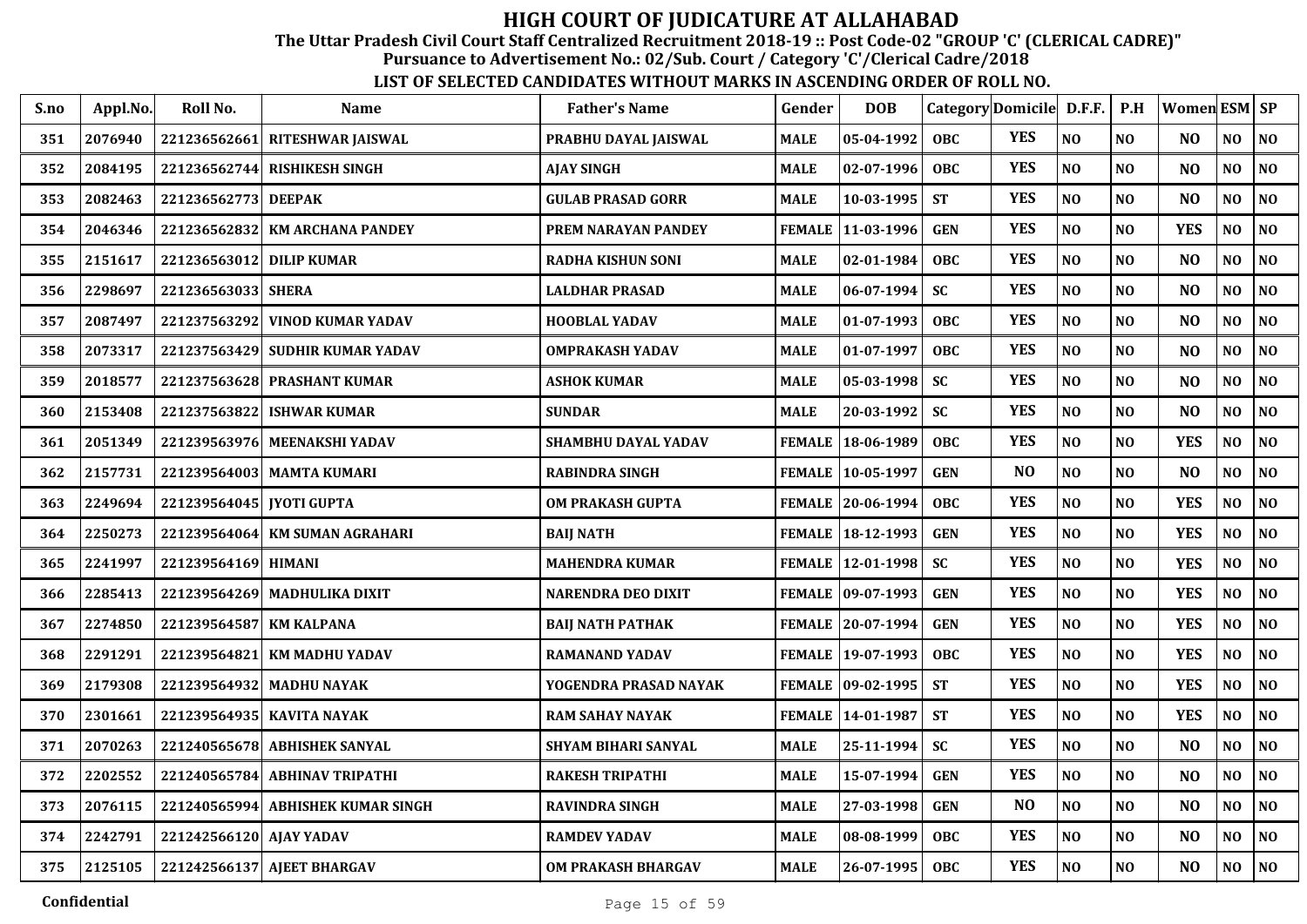The Uttar Pradesh Civil Court Staff Centralized Recruitment 2018-19 :: Post Code-02 "GROUP 'C' (CLERICAL CADRE)"

Pursuance to Advertisement No.: 02/Sub. Court / Category 'C'/Clerical Cadre/2018

| S.no | Appl.No. | Roll No.                | Name                                   | <b>Father's Name</b>         | Gender      | <b>DOB</b> |            | Category Domicile D.F.F. |                | P.H            | Women ESM SP   |            |                |
|------|----------|-------------------------|----------------------------------------|------------------------------|-------------|------------|------------|--------------------------|----------------|----------------|----------------|------------|----------------|
| 376  | 2258110  | 221242566162            | ADITYA NARAYAN PRAJAPATI               | AWADHESH NARAYAN PRAJAPATI   | <b>MALE</b> | 23-09-1995 | <b>OBC</b> | <b>YES</b>               | N <sub>O</sub> | NO             | N <sub>O</sub> | NO         | N <sub>0</sub> |
| 377  | 2214935  | 221242566567            | <b>AJAY YADAV</b>                      | <b>KAMTA PRASAD YADAV</b>    | <b>MALE</b> | 15-07-1994 | <b>OBC</b> | <b>YES</b>               | N <sub>O</sub> | N <sub>0</sub> | N <sub>O</sub> | NO         | NO             |
| 378  | 2116196  | 221244566775 AMIT KUMAR |                                        | <b>SURESH BABU</b>           | MALE        | 10-10-1996 | <b>GEN</b> | <b>YES</b>               | NO             | N <sub>O</sub> | N <sub>O</sub> | NO         | N <sub>0</sub> |
| 379  | 2129974  | 221244567577            | <b>AMIT KUMAR GUPTA</b>                | SURESH PRASAD GUPTA          | <b>MALE</b> | 12-04-1995 | <b>OBC</b> | <b>YES</b>               | N <sub>O</sub> | NO             | N <sub>O</sub> | NO         | N <sub>O</sub> |
| 380  | 2072511  | 221245567704            | <b>ANUJ SINGH</b>                      | <b>MAHIPAT SINGH</b>         | <b>MALE</b> | 10-03-1995 | <b>OBC</b> | <b>YES</b>               | N <sub>O</sub> | N <sub>O</sub> | N <sub>O</sub> | NO         | N <sub>0</sub> |
| 381  | 2201011  | 221245567720            | <b>ANUJ KUMAR SINGH</b>                | <b>CHANDRA BHUSHAN SINGH</b> | <b>MALE</b> | 01-03-1990 | <b>GEN</b> | <b>YES</b>               | N <sub>O</sub> | NO             | N <sub>O</sub> | NO         | N <sub>0</sub> |
| 382  | 2132136  | 221245567816            | <b>ANUPAM KUMAR</b>                    | KRISHNA KANT MISHRA          | MALE        | 15-05-1993 | <b>GEN</b> | <b>YES</b>               | N <sub>O</sub> | N <sub>0</sub> | N <sub>O</sub> | NO         | N <sub>O</sub> |
| 383  | 2014804  | 221246568695 ARUN KUMAR |                                        | <b>CHANDRA BHAN</b>          | <b>MALE</b> | 30-06-1977 | <b>SC</b>  | <b>YES</b>               | NO             | N <sub>0</sub> | N <sub>O</sub> | NO         | $\bf NO$       |
| 384  | 2245358  | 221246568783            | <b>ASHISH SHUKLA</b>                   | <b>CHANDRA BHAN SHUKLA</b>   | MALE        | 31-12-1992 | <b>GEN</b> | <b>YES</b>               | N <sub>O</sub> | <b>NO</b>      | N <sub>O</sub> | NO.        | N <sub>0</sub> |
| 385  | 2216216  | 221246568944            | <b>ASHISH KUMAR YADAV</b>              | PREM LAL YADAV               | MALE        | 05-07-1989 | <b>GEN</b> | <b>YES</b>               | N <sub>O</sub> | NO             | N <sub>O</sub> | NO         | NO             |
| 386  | 2094148  | 221246568998            | ASHENDRA KUMAR MISHRA                  | DHIRENDRA PRASAD MISHRA      | MALE        | 31-07-1997 | <b>GEN</b> | <b>YES</b>               | N <sub>O</sub> | N <sub>0</sub> | N <sub>O</sub> | NO         | NO             |
| 387  | 2148377  | 221246569204            | <b>ANURAG</b>                          | AKHILESH KUMAR               | <b>MALE</b> | 28-02-1990 | <b>OBC</b> | <b>YES</b>               | N <sub>O</sub> | N <sub>0</sub> | N <sub>O</sub> | NO         | NO             |
| 388  | 2158888  | 221247569445            | <b>ATUL KUMAR</b>                      | <b>MANBAHADUR YADAV</b>      | <b>MALE</b> | 13-07-1993 | <b>OBC</b> | <b>YES</b>               | N <sub>O</sub> | NO             | N <sub>O</sub> | NO         | NO             |
| 389  | 2159028  | 221247569546            | <b>ASHWANI KUMAR</b>                   | <b>SIYARAM</b>               | <b>MALE</b> | 05-08-1994 | <b>OBC</b> | <b>YES</b>               | N <sub>O</sub> | NO             | N <sub>O</sub> | NO         | NO             |
| 390  | 2321425  | 221247569564            | <b>BRIJBHUSHAN SHARMA</b>              | <b>NAND KISHORE</b>          | <b>MALE</b> | 09-01-1993 | <b>OBC</b> | <b>YES</b>               | N <sub>O</sub> | N <sub>O</sub> | N <sub>O</sub> | NO         | NO             |
| 391  | 2208145  |                         | 221247569619 ATUL KUMAR BIND           | <b>BENI MADHAW BIND</b>      | <b>MALE</b> | 12-08-1991 | <b>OBC</b> | <b>YES</b>               | N <sub>O</sub> | N <sub>0</sub> | N <sub>O</sub> | NO         | NO             |
| 392  | 2043807  | 221247569757            | <b>ASHWANI KUMAR</b>                   | <b>ARJUN SINGH</b>           | <b>MALE</b> | 23-08-1993 | <b>OBC</b> | <b>YES</b>               | N <sub>O</sub> | N <sub>O</sub> | NO.            | NO         | NO             |
| 393  | 2128471  | 221247569914            | <b>AVINASH SINGH</b>                   | SHAILENDRA SINGH             | <b>MALE</b> | 14-02-1997 | <b>GEN</b> | <b>YES</b>               | N <sub>O</sub> | N <sub>0</sub> | N <sub>O</sub> | NO         | N <sub>0</sub> |
| 394  | 2020888  | 221247570063            | <b>BHASKAR TIWARI</b>                  | <b>BRAMHA TIWARI</b>         | <b>MALE</b> | 01-01-1983 | <b>GEN</b> | <b>YES</b>               | N <sub>O</sub> | N <sub>O</sub> | N <sub>O</sub> | <b>YES</b> | NO             |
| 395  | 2362004  | 221248570176            | DEENDAYAL KASAUDHAN                    | NATHUNI KASAUDHAN            | MALE        | 10-02-1990 | <b>OBC</b> | <b>YES</b>               | N <sub>O</sub> | N <sub>0</sub> | N <sub>O</sub> | NO         | NO             |
| 396  | 2091488  |                         | 221248571055   DHARMENDRA KUMAR MAURYA | <b>RAM KUMAR MAURYA</b>      | <b>MALE</b> | 01-06-1994 | <b>OBC</b> | <b>YES</b>               | N <sub>O</sub> | NO             | N <sub>O</sub> | NO         | NO             |
| 397  | 2260156  | 221248571123            | <b>CHANDAN JAISWAL</b>                 | VIRENDRA KUMAR JAISWAL       | <b>MALE</b> | 25-12-1987 | <b>OBC</b> | <b>YES</b>               | N <sub>O</sub> | N <sub>O</sub> | N <sub>O</sub> | NO         | NO             |
| 398  | 2239376  |                         | 221250571299 DINESH KUMAR              | <b>HINCHH LAL YADAV</b>      | <b>MALE</b> | 07-07-1992 | <b>OBC</b> | <b>YES</b>               | $\bf NO$       | NO             | N <sub>O</sub> | NO         | $\bf NO$       |
| 399  | 2176192  | 221250571857            | <b>JAGJEEVAN</b>                       | <b>HARSAHAY</b>              | MALE        | 03-07-1994 | <b>SC</b>  | <b>YES</b>               | NO             | $\bf NO$       | N <sub>O</sub> | NO         | $\bf NO$       |
| 400  | 2255944  |                         | 221250571924 HARI OM JAISWAL           | SATYA NARAYAN JAISWAL        | MALE        | 20-01-1989 | <b>OBC</b> | <b>YES</b>               | NO             | $\bf NO$       | NO             | NO         | $\bf NO$       |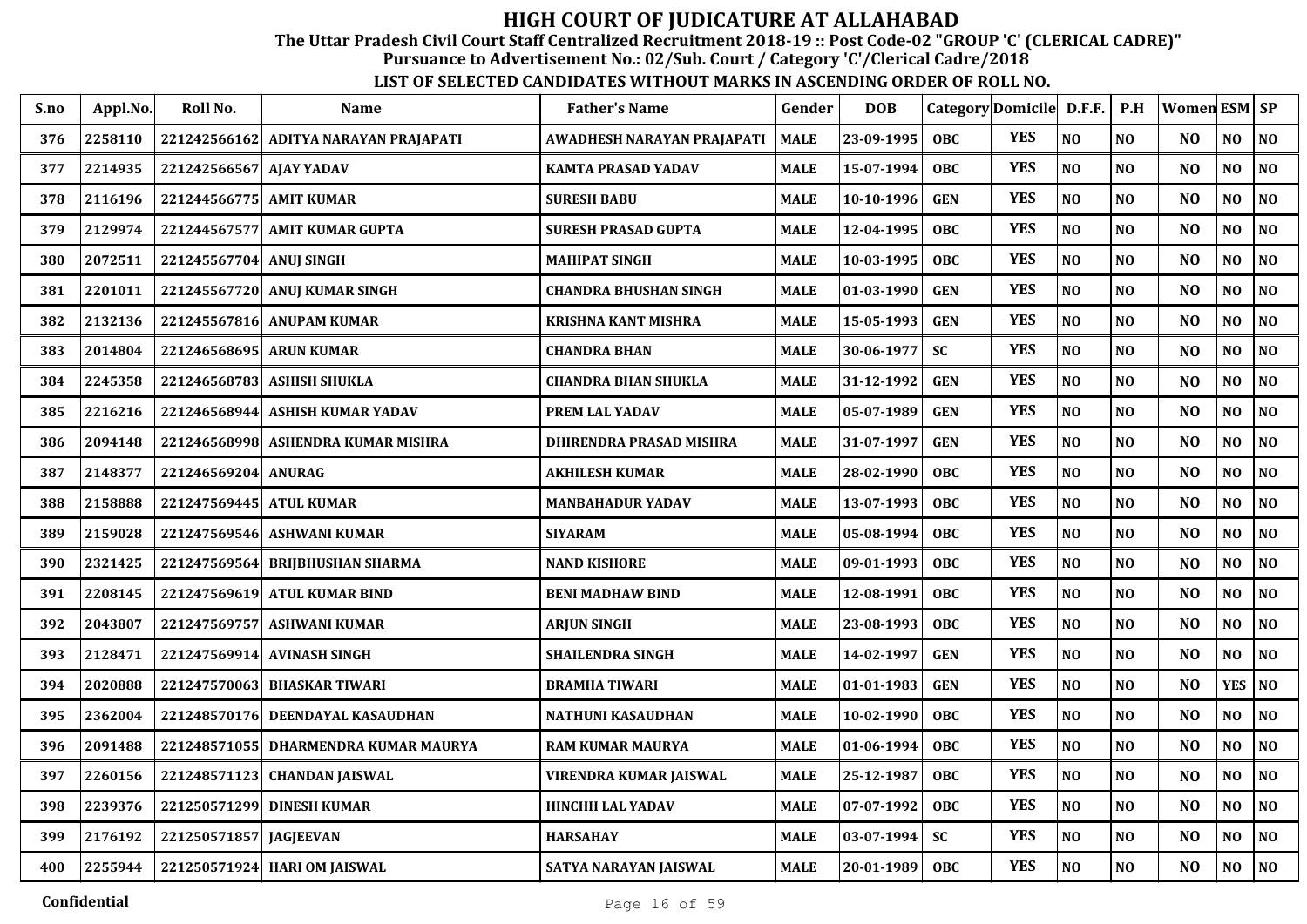The Uttar Pradesh Civil Court Staff Centralized Recruitment 2018-19 :: Post Code-02 "GROUP 'C' (CLERICAL CADRE)"

Pursuance to Advertisement No.: 02/Sub. Court / Category 'C'/Clerical Cadre/2018

| S.no | Appl.No. | Roll No.                  | Name                                | <b>Father's Name</b>        | Gender      | <b>DOB</b>       | Category Domicile D.F.F. |            |                | P.H            | <b>Women ESM SP</b> |                |                |
|------|----------|---------------------------|-------------------------------------|-----------------------------|-------------|------------------|--------------------------|------------|----------------|----------------|---------------------|----------------|----------------|
| 401  | 2325182  | 221250572109 DIPU PAL     |                                     | <b>RAMAWADH PAL</b>         | <b>MALE</b> | $07 - 08 - 1996$ | <b>OBC</b>               | <b>YES</b> | N <sub>O</sub> | N <sub>O</sub> | N <sub>O</sub>      | NO             | NO             |
| 402  | 2205079  | 221250572367 INDRA SEN    |                                     | <b>PHAUJDAR</b>             | <b>MALE</b> | 15-08-1992       | <b>ST</b>                | <b>YES</b> | NO             | N <sub>O</sub> | N <sub>O</sub>      | NO             | NO             |
| 403  | 2230735  |                           | 221250572377 JAY KARAN SINGH        | <b>JAY SINGH</b>            | <b>MALE</b> | 17-09-1990       | <b>OBC</b>               | <b>YES</b> | NO             | N <sub>O</sub> | N <sub>O</sub>      | N <sub>O</sub> | NO             |
| 404  | 2204451  | 221250572641              | <b>DILIP KUMAR SINGH</b>            | <b>SHYAM NARAYAN SINGH</b>  | <b>MALE</b> | 07-05-1995       | <b>GEN</b>               | <b>YES</b> | N <sub>O</sub> | N <sub>O</sub> | N <sub>O</sub>      | NO             | NO             |
| 405  | 2149200  |                           | 221251572735 MAHESH KUMAR           | <b>INDRAMANI</b>            | <b>MALE</b> | 06-06-1991       | <b>OBC</b>               | <b>YES</b> | N <sub>O</sub> | N <sub>O</sub> | N <sub>O</sub>      | N <sub>O</sub> | NO             |
| 406  | 2254531  |                           | 221251573057 LAVKESH KUMAR          | <b>RAM PRASAD</b>           | <b>MALE</b> | 22-05-1994       | <b>SC</b>                | <b>YES</b> | N <sub>O</sub> | NO             | N <sub>O</sub>      | N <sub>O</sub> | NO             |
| 407  | 2212252  |                           | 221251573098 KULDEEP SINGH          | SHIVNANDAN SINGH            | <b>MALE</b> | $02 - 07 - 1994$ | <b>OBC</b>               | <b>YES</b> | N <sub>O</sub> | NO             | N <sub>O</sub>      | NO             | NO             |
| 408  | 2001841  |                           | 221251573156 KRISHNA CHAURASIYA     | SURENDRA CHAURASIYA         | <b>MALE</b> | 10-07-1997       | <b>OBC</b>               | <b>YES</b> | N <sub>O</sub> | N <sub>O</sub> | N <sub>O</sub>      | NO             | NO             |
| 409  | 2126525  | 221254574416 MONU BIND    |                                     | <b>GULAB CHANDRA</b>        | <b>MALE</b> | 01-07-1995       | OBC                      | <b>YES</b> | N <sub>O</sub> | NO             | N <sub>O</sub>      | N <sub>O</sub> | NO             |
| 410  | 2097702  |                           | 221254574608 MOHD SALMAN            | <b>MOHD ZUBAIR KHAN</b>     | <b>MALE</b> | 10-12-1993       | <b>GEN</b>               | <b>YES</b> | N <sub>O</sub> | N <sub>O</sub> | N <sub>O</sub>      | NO             | NO             |
| 411  | 2044742  |                           | 221254574659 MUNNI LAL PATEL        | <b>RAM SAJEEVAN PATEL</b>   | <b>MALE</b> | 24-04-1994       | <b>OBC</b>               | <b>YES</b> | NO             | N <sub>O</sub> | N <sub>O</sub>      | NO             | N <sub>0</sub> |
| 412  | 2162434  | 221254574841              | NAHAR SINGH YADAV                   | <b>JEET LAL YADAV</b>       | <b>MALE</b> | 01-01-1994       | <b>OBC</b>               | <b>YES</b> | N <sub>O</sub> | N <sub>O</sub> | N <sub>O</sub>      | NO             | N <sub>0</sub> |
| 413  | 2158433  | 221256574995 NITIN MISHRA |                                     | <b>RK MISHRA</b>            | <b>MALE</b> | 02-04-1989       | <b>GEN</b>               | <b>YES</b> | <b>YES</b>     | N <sub>O</sub> | N <sub>O</sub>      | NO             | NO             |
| 414  | 2271547  |                           | 221259575635 PRABHAT RANJAN PATEL   | <b>SUNIL KUMAR PATEL</b>    | <b>MALE</b> | 12-07-1997       | <b>OBC</b>               | <b>YES</b> | NO             | N <sub>O</sub> | N <sub>O</sub>      | NO             | N <sub>0</sub> |
| 415  | 2227476  |                           | 221260576322 PRASHANT KATIYAR       | <b>KANHYA LAL</b>           | <b>MALE</b> | 25-02-1994       | <b>OBC</b>               | <b>YES</b> | N <sub>O</sub> | N <sub>O</sub> | N <sub>O</sub>      | NO             | N <sub>0</sub> |
| 416  | 2273665  |                           | 221260576608 PRAMOD KUMAR SHARMA    | JOKHAN PRASAD SHARMA        | <b>MALE</b> | $11 - 01 - 1984$ | <b>OBC</b>               | <b>YES</b> | NO             | N <sub>0</sub> | N <sub>O</sub>      | <b>YES</b>     | N <sub>0</sub> |
| 417  | 2125238  | 221260576817 PUNIT KUMAR  |                                     | <b>RAJNATH RAM</b>          | <b>MALE</b> | $16 - 04 - 1993$ | <b>SC</b>                | <b>YES</b> | N <sub>O</sub> | N <sub>O</sub> | N <sub>O</sub>      | NO             | N <sub>0</sub> |
| 418  | 2159627  | 221260576961              | RAGHVENDRA KUMAR MAURYA             | <b>SUSHEEL KUMAR MAURYA</b> | <b>MALE</b> | 03-12-1989       | <b>OBC</b>               | <b>YES</b> | N <sub>O</sub> | N <sub>O</sub> | N <sub>O</sub>      | NO             | N <sub>0</sub> |
| 419  | 2141585  |                           | 221260576987 PRASHANT KUMAR GOSWAMI | RAMA SHANKAR GOSWAMI        | <b>MALE</b> | 10-07-1991       | OBC                      | <b>YES</b> | $\bf NO$       | N <sub>O</sub> | N <sub>O</sub>      | NO.            | $\bf NO$       |
| 420  | 2077367  |                           | 221261577142 RAJENDRA KUMAR         | <b>SHIV NARAYAN</b>         | <b>MALE</b> | 10-01-1996       | <b>OBC</b>               | <b>YES</b> | $\bf NO$       | N <sub>O</sub> | N <sub>O</sub>      | NO             | $\bf NO$       |
| 421  | 2180916  |                           | 221261577279 RAJ KAPOOR DEEPAK      | PHOOL CHAND                 | <b>MALE</b> | $24 - 11 - 1994$ | <b>SC</b>                | <b>YES</b> | NO             | NO             | N <sub>O</sub>      | NO             | NO             |
| 422  | 2104368  |                           | 221261577344 RAHUL TRIPATHI         | YOGENDRA MANI TRIPATHI      | <b>MALE</b> | 31-07-1993       | <b>GEN</b>               | <b>YES</b> | N <sub>O</sub> | N <sub>O</sub> | N <sub>O</sub>      | NO             | $\bf NO$       |
| 423  | 2108270  |                           | 221263577868 RAM NARESH RANA        | <b>RAM BAHADUR RANA</b>     | <b>MALE</b> | 12-07-1997       | <b>ST</b>                | <b>YES</b> | N <sub>O</sub> | N <sub>O</sub> | N <sub>O</sub>      | N <sub>O</sub> | <b>YES</b>     |
| 424  | 2272457  |                           | 221267578562 SANDEEP YADAV          | PRAHLAD YADAV               | <b>MALE</b> | 10-07-1994       | <b>OBC</b>               | <b>YES</b> | N <sub>O</sub> | <b>NO</b>      | N <sub>O</sub>      | NO             | NO             |
| 425  | 2224300  |                           | 221267578612 SANDEEP KUMAR DUBEY    | <b>DINESH CHANDRA DUBEY</b> | <b>MALE</b> | 11-08-1989       | <b>GEN</b>               | <b>YES</b> | N <sub>O</sub> | N <sub>O</sub> | N <sub>O</sub>      | NO.            | NO             |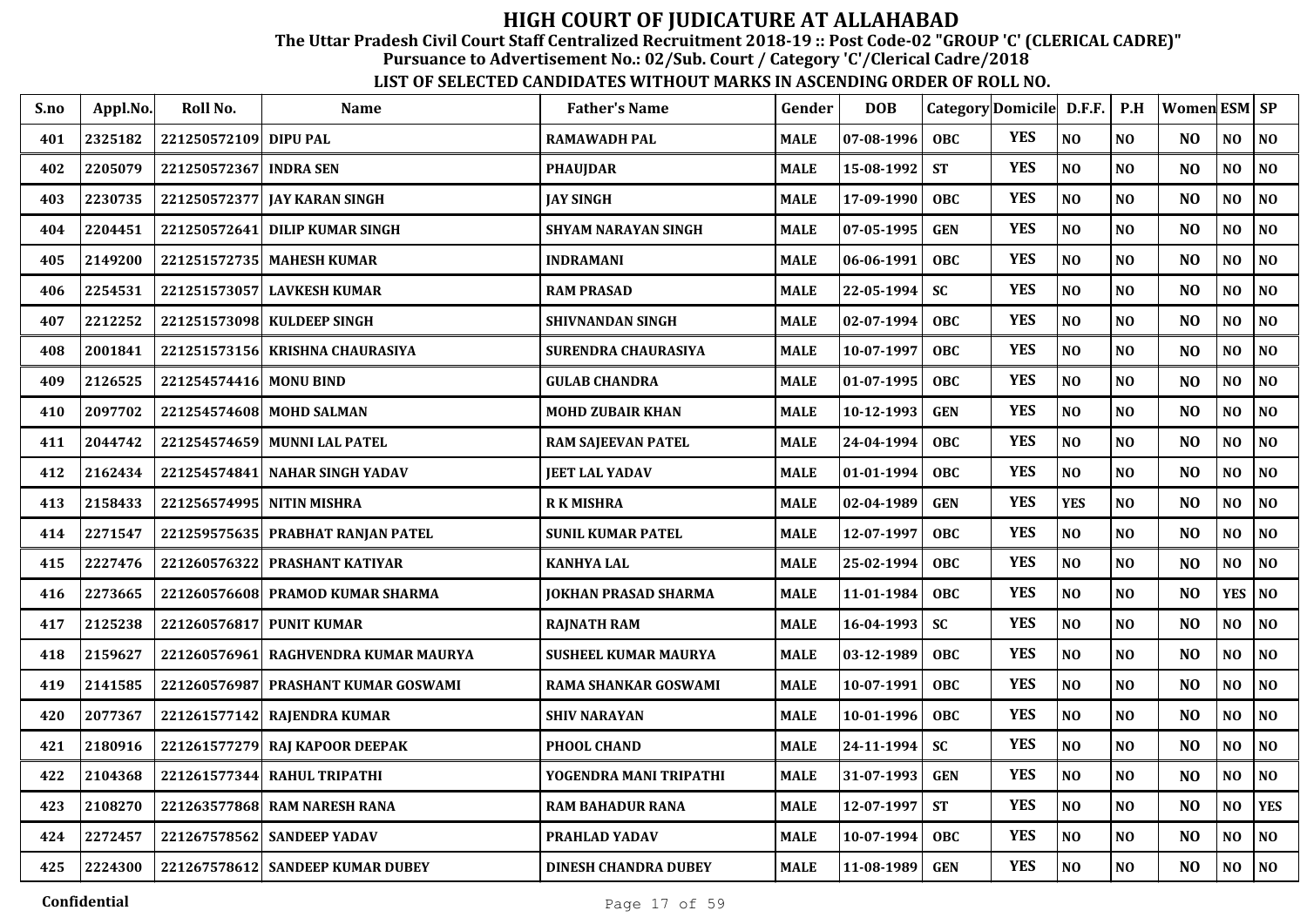The Uttar Pradesh Civil Court Staff Centralized Recruitment 2018-19 :: Post Code-02 "GROUP 'C' (CLERICAL CADRE)"

Pursuance to Advertisement No.: 02/Sub. Court / Category 'C'/Clerical Cadre/2018

| S.no | Appl.No. | Roll No.                | Name                                 | <b>Father's Name</b>        | Gender        | <b>DOB</b>         |            | Category Domicile D.F.F. |                | P.H            | Women ESM SP   |                |                |
|------|----------|-------------------------|--------------------------------------|-----------------------------|---------------|--------------------|------------|--------------------------|----------------|----------------|----------------|----------------|----------------|
| 426  | 2232665  |                         | 221267579062   SAURABH KUMAR         | <b>UMESH CHANDRA</b>        | <b>MALE</b>   | 14-09-1992         | <b>SC</b>  | <b>YES</b>               | NO             | NO             | N <sub>O</sub> | NO             | NO             |
| 427  | 2257217  |                         | 221267579545 SANTOSH KUMAR           | LAUTOO PRAJAPATI            | <b>MALE</b>   | 01-01-1993         | <b>OBC</b> | <b>YES</b>               | N <sub>O</sub> | NO             | N <sub>O</sub> | NO             | NO             |
| 428  | 2163384  |                         | 221267580361  SANTOSH KUMAR          | <b>RAM PAL SINGH</b>        | MALE          | 25-07-1998         | <b>OBC</b> | <b>YES</b>               | N <sub>O</sub> | N <sub>O</sub> | N <sub>O</sub> | NO.            | N <sub>O</sub> |
| 429  | 2254958  |                         | 221267580428 SANDEEP KUMAR VERMA     | <b>RAM BAHADUR VERMA</b>    | MALE          | 03-07-1986         | <b>OBC</b> | <b>YES</b>               | NO             | NO             | N <sub>O</sub> | NO             | NO             |
| 430  | 2252652  |                         | 221268581665   SHAILENDRA SINGH      | <b>RAJENDRA SINGH</b>       | MALE          | 18-10-1993         | <b>OBC</b> | <b>YES</b>               | N <sub>O</sub> | N <sub>0</sub> | N <sub>O</sub> | NO             | NO             |
| 431  | 2206124  |                         | 221269581960 SUNIL KUMAR KESARVANI   | <b>BHOLA NATH KESARVANI</b> | <b>MALE</b>   | 10-08-1993         | <b>GEN</b> | <b>YES</b>               | N <sub>O</sub> | NO             | N <sub>O</sub> | NO             | NO             |
| 432  | 2231573  |                         | 221269582089 SUNIL KUMAR YADAV       | <b>SUGRIV PRASAD</b>        | <b>MALE</b>   | 15-04-1997         | <b>OBC</b> | <b>YES</b>               | NO             | N <sub>O</sub> | N <sub>O</sub> | NO             | NO             |
| 433  | 2156288  |                         | 221269582133 SUNIL KUMAR VERMA       | <b>RAM DEV VERMA</b>        | <b>MALE</b>   | 11-12-1986         | <b>OBC</b> | <b>YES</b>               | N <sub>O</sub> | NO             | N <sub>O</sub> | NO             | NO             |
| 434  | 2170032  |                         | 221269582323 SUDHANSHU KRISHNA       | <b>BASANT LAL</b>           | <b>MALE</b>   | 12-12-1998         | <b>OBC</b> | <b>YES</b>               | N <sub>O</sub> | N <sub>O</sub> | N <sub>O</sub> | NO.            | N <sub>O</sub> |
| 435  | 2260177  | 221269582534            | <b>UDAY GUPTA</b>                    | JAI PRAKASH GUPTA           | MALE          | 13-09-1992         | <b>OBC</b> | <b>YES</b>               | N <sub>O</sub> | N <sub>O</sub> | N <sub>O</sub> | NO.            | N <sub>O</sub> |
| 436  | 2150057  |                         | 221270583003 VIKAS BHARTI            | <b>RAM KUMAR BHARTI</b>     | <b>MALE</b>   | 18-11-1998         | <b>SC</b>  | <b>YES</b>               | N <sub>O</sub> | N <sub>O</sub> | N <sub>O</sub> | N <sub>O</sub> | NO             |
| 437  | 2234393  |                         | 221270583308 VIJAY KUMAR TIWARI      | <b>SURYALAL TIWARI</b>      | MALE          | 25-12-1996         | <b>GEN</b> | <b>YES</b>               | NO             | N <sub>O</sub> | N <sub>O</sub> | NO             | $\bf NO$       |
| 438  | 2257430  | 221270583424            | <b>VIKAS SHUKLA</b>                  | <b>SHASHI BHOOSHAN</b>      | MALE          | 01-03-1995         | <b>GEN</b> | <b>YES</b>               | NO             | NO             | N <sub>O</sub> | NO             | NO             |
| 439  | 2073282  | 221270583458            | VIJAY PRAKASH NAIYAR                 | <b>RAMSAJAN</b>             | <b>MALE</b>   | 07-06-1993         | <b>SC</b>  | <b>YES</b>               | NO             | NO             | N <sub>O</sub> | NO             | NO             |
| 440  | 2259845  | 221270583521            | <b>VINAY DHAR DWIVEDI</b>            | <b>JHOOLAN DHAR DWIVEDI</b> | <b>MALE</b>   | 12-11-1995         | <b>GEN</b> | <b>YES</b>               | N <sub>O</sub> | NO             | N <sub>O</sub> | NO             | NO             |
| 441  | 2010067  | 221274583721            | <b>VISHAL KUMAR</b>                  | <b>MANBAHADUR</b>           | <b>MALE</b>   | 10-03-1996         | <b>SC</b>  | <b>YES</b>               | N <sub>O</sub> | <b>NO</b>      | N <sub>O</sub> | NO             | NO             |
| 442  | 2055609  |                         | 221274584148 VISHNU PRATAP CHAURASIA | KASHI NATH CHAURASIA        | <b>MALE</b>   | $01-07-1991$       | <b>OBC</b> | <b>YES</b>               | NO             | NO             | N <sub>O</sub> | NO             | NO             |
| 443  | 2032484  |                         | 222275584775 NEERJA RAJPUT           | SURENDRA SINGH RAJPUT       |               | FEMALE  01-01-1995 | <b>OBC</b> | <b>YES</b>               | NO             | NO             | <b>YES</b>     | NO             | N <sub>0</sub> |
| 444  | 2092028  | 222275584776            | <b>PRAGATI KHARE</b>                 | <b>KAILASH CHANDRA</b>      |               | FEMALE 29-08-1995  | <b>GEN</b> | <b>YES</b>               | N <sub>O</sub> | N <sub>0</sub> | <b>YES</b>     | NO             | NO             |
| 445  | 2296541  |                         | 222275584948  VAISHALI RAWAT         | <b>SUKHPAL PRASAD RAWAT</b> |               | FEMALE 25-12-1994  | <b>GEN</b> | <b>YES</b>               | NO             | NO             | <b>YES</b>     | NO             | N <sub>O</sub> |
| 446  | 2269881  |                         | 222275585011 SAKSHI MISHRA           | <b>SANJAY KUMAR</b>         | <b>FEMALE</b> | 16-11-1997         | <b>GEN</b> | <b>YES</b>               | NO             | N <sub>O</sub> | <b>YES</b>     | NO             | NO             |
| 447  | 2101481  |                         | 222275585319 ANOOP DHANUK            | <b>JUGAL KISHOR</b>         | <b>MALE</b>   | 29-10-1994         | <b>SC</b>  | <b>YES</b>               | N <sub>O</sub> | N <sub>O</sub> | N <sub>O</sub> | NO             | NO             |
| 448  | 2085089  | 222275585323 ARTI YADAV |                                      | PITARAM YADAV               | <b>FEMALE</b> | 25-10-1994         | <b>OBC</b> | <b>YES</b>               | NO             | NO             | <b>YES</b>     | NO             | N <sub>0</sub> |
| 449  | 2195377  | 222275585441            | <b>AVDHESH PRATAP SINGH</b>          | <b>CHANDRA PRAKASH</b>      | <b>MALE</b>   | 04-06-1999         | <b>SC</b>  | <b>YES</b>               | NO             | NO             | N <sub>O</sub> | N <sub>O</sub> | NO             |
| 450  | 2161552  |                         | 222275585471 PRIYANKA VERMA          | ASHOK KUMAR VERMA           |               | FEMALE 24-04-1995  | <b>SC</b>  | <b>YES</b>               | $\bf NO$       | $\bf NO$       | <b>YES</b>     | NO             | NO             |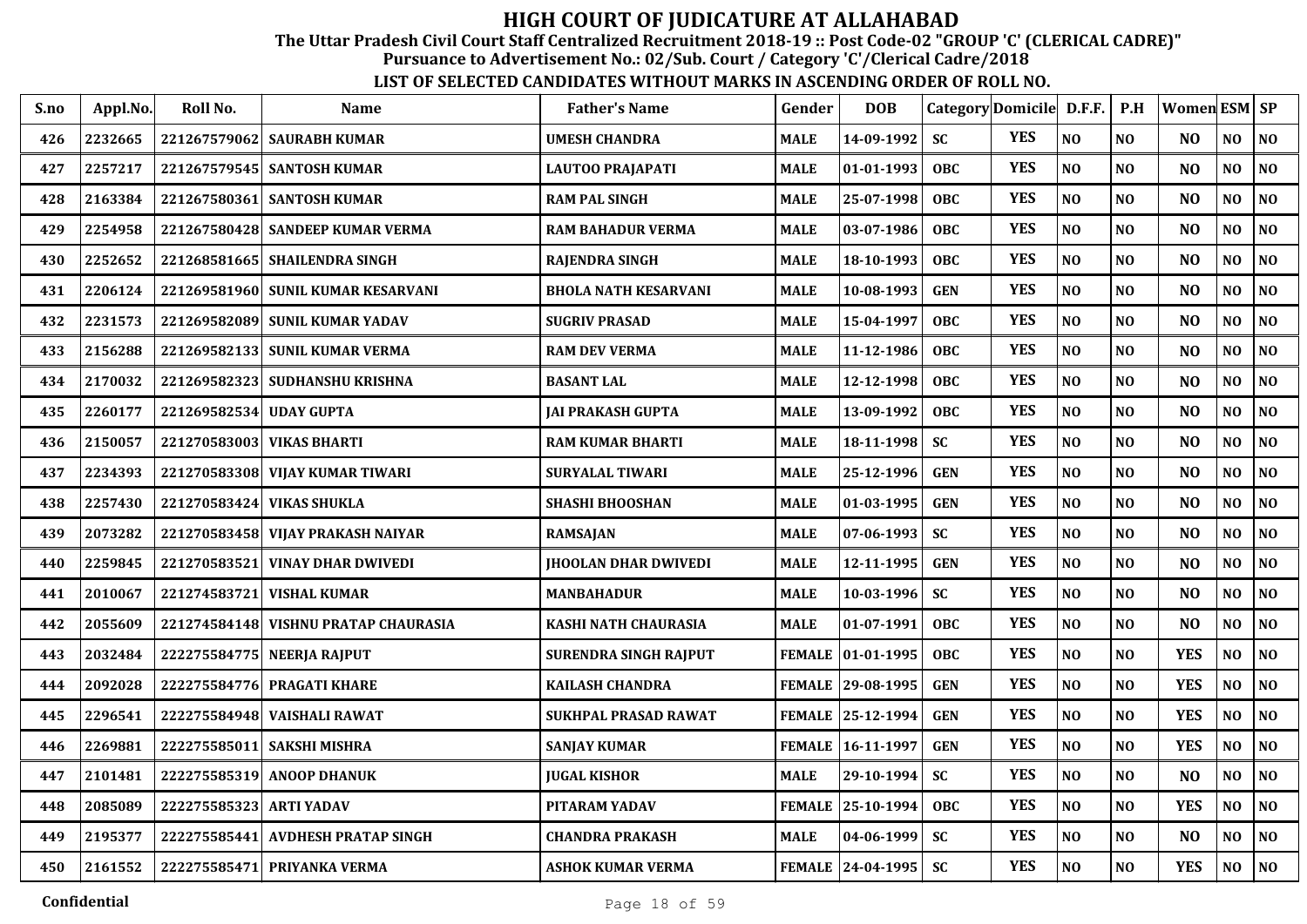The Uttar Pradesh Civil Court Staff Centralized Recruitment 2018-19 :: Post Code-02 "GROUP 'C' (CLERICAL CADRE)"

Pursuance to Advertisement No.: 02/Sub. Court / Category 'C'/Clerical Cadre/2018

| S.no | Appl.No. | Roll No.                 | <b>Name</b>                       | <b>Father's Name</b>        | Gender        | <b>DOB</b>          |            | Category Domicile D.F.F. |                | P.H            | Women ESM SP   |                |                |
|------|----------|--------------------------|-----------------------------------|-----------------------------|---------------|---------------------|------------|--------------------------|----------------|----------------|----------------|----------------|----------------|
| 451  | 2164357  |                          | 222275585550 ANAMIKA YADAV        | <b>BHAGWAN SINGH YADAV</b>  |               | FEMALE   06-07-1997 | <b>OBC</b> | <b>YES</b>               | N <sub>O</sub> | NO             | <b>YES</b>     | NO             | N <sub>0</sub> |
| 452  | 2341127  | 222275585900 SANJU VERMA |                                   | <b>MAAN PRAKASH VERMA</b>   | <b>MALE</b>   | $01-07-1992$        | <b>SC</b>  | <b>YES</b>               | NO             | N <sub>O</sub> | N <sub>O</sub> | NO             | N <sub>0</sub> |
| 453  | 2048095  |                          | 222275586061 KM PRIYANKA          | <b>RAM KUMAR</b>            | <b>FEMALE</b> | $20 - 05 - 1996$    | <b>OBC</b> | <b>YES</b>               | N <sub>O</sub> | NO             | <b>YES</b>     | N <sub>O</sub> | N <sub>O</sub> |
| 454  | 2232483  | 222275586312             | <b>CHEENAM SAHU</b>               | JAGDISH PRASAD SAHU         |               | FEMALE 06-12-1995   | <b>OBC</b> | <b>YES</b>               | NO             | NO             | <b>YES</b>     | NO             | NO             |
| 455  | 2262097  | 222275586342             | <b>MUHAMMAD JAVED</b>             | <b>SATTAR KHAN</b>          | <b>MALE</b>   | 05-06-1997          | <b>OBC</b> | <b>YES</b>               | N <sub>O</sub> | N <sub>O</sub> | N <sub>O</sub> | N <sub>O</sub> | $\bf NO$       |
| 456  | 2206159  | 222275586518 JAYA GUPTA  |                                   | RAJENDRA GUPTA              | <b>FEMALE</b> | 31-12-1994          | <b>GEN</b> | <b>YES</b>               | $\bf NO$       | NO             | <b>YES</b>     | NO             | NO             |
| 457  | 2044398  |                          | 222275586679 PURUSHARTH DWIVEDI   | <b>DINESH KUMAR DWIVEDI</b> | MALE          | 04-08-1990          | <b>GEN</b> | <b>YES</b>               | $\bf NO$       | NO             | N <sub>O</sub> | NO             | NO             |
| 458  | 2022489  |                          | 222275586690 SRISHTI AGARWAL      | <b>CHANDRABHAN</b>          | <b>FEMALE</b> | 16-01-1997          | <b>GEN</b> | <b>YES</b>               | N <sub>O</sub> | NO             | <b>YES</b>     | NO             | $\bf NO$       |
| 459  | 2069934  |                          | 222275586846 SONAM YADAV          | AJAY PAL SINGH YADAV        |               | FEMALE 27-11-1995   | <b>OBC</b> | <b>YES</b>               | N <sub>O</sub> | NO             | <b>YES</b>     | NO             | NO             |
| 460  | 2225361  | 222279586992             | <b>AMIT KUMAR NAYAK</b>           | <b>DINESH KUMAR NAYAK</b>   | <b>MALE</b>   | $02 - 06 - 1988$    | <b>GEN</b> | <b>YES</b>               | N <sub>O</sub> | <b>YES</b>     | N <sub>O</sub> | NO             | NO             |
| 461  | 2161575  | 222279587227             | <b>DEVENDRA SRIVAS</b>            | RAMESHWAR PRASAD SRIVAS     | <b>MALE</b>   | 15-11-1994          | <b>SC</b>  | <b>YES</b>               | N <sub>O</sub> | N <sub>O</sub> | N <sub>O</sub> | N <sub>O</sub> | N <sub>O</sub> |
| 462  | 2296991  | 222279587309             | <b>ANKIT SEN</b>                  | <b>NAVAL KISHOR SEN</b>     | <b>MALE</b>   | 23-09-1995          | <b>OBC</b> | <b>YES</b>               | $\bf NO$       | N <sub>O</sub> | N <sub>O</sub> | NO             | $\bf NO$       |
| 463  | 2087555  | 222279587407             | DEEP CHANDRA SAHU                 | <b>GURU NARAYAN SAHU</b>    | MALE          | 15-04-1993          | <b>OBC</b> | <b>YES</b>               | NO             | NO             | N <sub>O</sub> | N <sub>O</sub> | $\bf NO$       |
| 464  | 2278336  | 222279587601             | <b>ANIKET KOSTA</b>               | SURESH KUMAR KOSTA          | <b>MALE</b>   | 05-06-1996          | <b>OBC</b> | <b>YES</b>               | $\bf NO$       | NO             | N <sub>O</sub> | NO             | NO             |
| 465  | 2096530  | 222280588340             | DHARMENDRA KUMAR SINGH            | <b>DILIP KUMAR SINGH</b>    | MALE          | 10-06-1985          | <b>SC</b>  | <b>YES</b>               | N <sub>O</sub> | N <sub>O</sub> | N <sub>O</sub> | NO             | NO             |
| 466  | 2271309  |                          | 222280588350 DIPENDRA CHANSAULIYA | <b>ASHOK CHANSAULIYA</b>    | MALE          | 07-10-1991          | <b>GEN</b> | <b>YES</b>               | NO             | NO             | N <sub>O</sub> | N <sub>O</sub> | N <sub>0</sub> |
| 467  | 2342369  | 222283588614             | <b>REETESH SINGH</b>              | <b>SOBARAN SINGH</b>        | MALE          | 30-07-1995          | <b>OBC</b> | <b>YES</b>               | N <sub>O</sub> | NO             | N <sub>O</sub> | NO             | NO             |
| 468  | 2139894  | 222283589099             | <b>RAMAKANT</b>                   | <b>KISHUN LAL</b>           | <b>MALE</b>   | 10-09-1996          | <b>OBC</b> | <b>YES</b>               | N <sub>O</sub> | NO             | N <sub>O</sub> | N <sub>O</sub> | NO             |
| 469  | 2074555  |                          | 222283589494 RAJAN SHRIVASTAVA    | <b>ANOOP SHRIVASTAVA</b>    | <b>MALE</b>   | 05-05-1997          | <b>GEN</b> | <b>YES</b>               | N <sub>O</sub> | N <sub>O</sub> | N <sub>O</sub> | NO             | N <sub>O</sub> |
| 470  | 2294889  | 222283589536 SALIL KUMAR |                                   | <b>MAHENDRA KUMAR</b>       | MALE          | 15-04-1993          | <b>GEN</b> | <b>YES</b>               | $\bf NO$       | N <sub>O</sub> | NO             | NO             | NO             |
| 471  | 2060363  | 222284589780             | SUSHANT PRATAP SINGH SENGAR       | TEJ PRATAP SINGH            | <b>MALE</b>   | 25-06-1995          | <b>GEN</b> | <b>YES</b>               | NO             | NO             | N <sub>O</sub> | NO             | NO             |
| 472  | 2005269  | 223292590691             | <b>ABHISHEK SAHU</b>              | <b>RAM KISHOR SAHU</b>      | <b>MALE</b>   | 15-03-1992          | <b>OBC</b> | <b>YES</b>               | N <sub>O</sub> | NO             | N <sub>O</sub> | $\bf NO$       | NO             |
| 473  | 2179551  | 223292590692             | <b>ABHISHEK</b>                   | <b>RAM JEEWAN YADAV</b>     | MALE          | 04-12-1995          | <b>OBC</b> | <b>YES</b>               | N <sub>O</sub> | N <sub>O</sub> | N <sub>O</sub> | NO             | N <sub>0</sub> |
| 474  | 2174650  | 223292590909 ABHISHEK    |                                   | <b>RAM VICHAR</b>           | <b>MALE</b>   | 20-01-1995          | <b>OBC</b> | <b>YES</b>               | $\bf NO$       | NO             | N <sub>O</sub> | NO             | N <sub>O</sub> |
| 475  | 2208312  |                          | 223292591043 ARPIT KUMAR          | <b>RAM SARAN TRIPATHEE</b>  | MALE          | $02 - 03 - 1994$    | <b>GEN</b> | <b>YES</b>               | N <sub>O</sub> | <b>NO</b>      | N <sub>O</sub> | NO             | N <sub>O</sub> |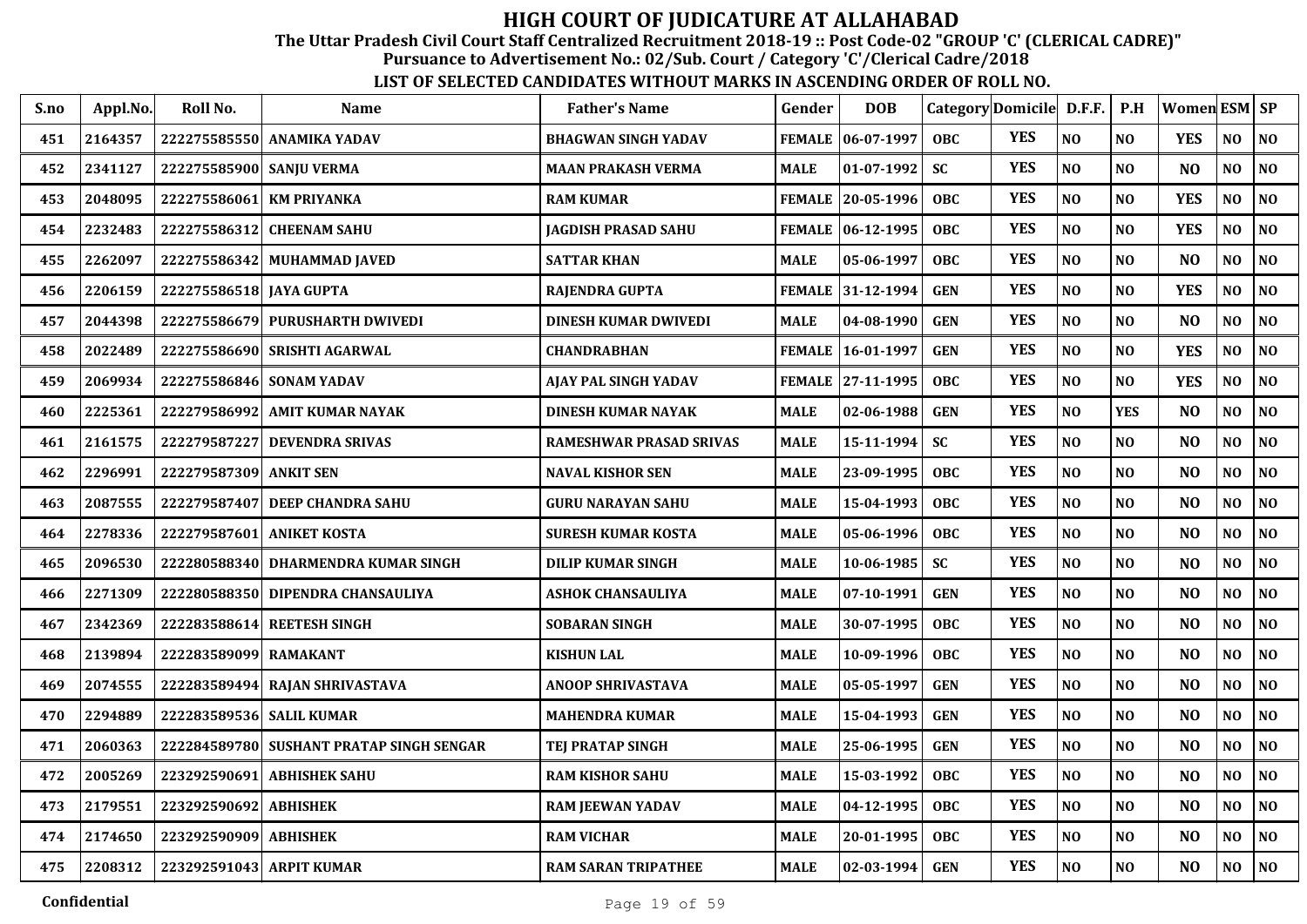The Uttar Pradesh Civil Court Staff Centralized Recruitment 2018-19 :: Post Code-02 "GROUP 'C' (CLERICAL CADRE)"

Pursuance to Advertisement No.: 02/Sub. Court / Category 'C'/Clerical Cadre/2018

| S.no | Appl.No. | Roll No.                 | <b>Name</b>                      | <b>Father's Name</b>        | Gender        | <b>DOB</b>          |            | Category Domicile D.F.F. |                | P.H            | Women ESM SP   |                |                |
|------|----------|--------------------------|----------------------------------|-----------------------------|---------------|---------------------|------------|--------------------------|----------------|----------------|----------------|----------------|----------------|
| 476  | 2177896  |                          | 223292591229 AVINASH VISHVAKARMA | RAMAWADH VISHVAKARMA        | <b>MALE</b>   | 12-09-1993          | <b>OBC</b> | <b>YES</b>               | N <sub>O</sub> | N <sub>O</sub> | NO.            | N <sub>O</sub> | N <sub>O</sub> |
| 477  | 2178835  |                          | 223295591337 KAMAL KUMAR         | <b>RAM KHELAWAN</b>         | <b>MALE</b>   | 16-08-1993          | <b>SC</b>  | <b>YES</b>               | $\bf NO$       | N <sub>O</sub> | N <sub>O</sub> | N <sub>O</sub> | N <sub>O</sub> |
| 478  | 2032215  |                          | 223295591350 KULDEEP VERMA       | <b>UDAY VEER VERMA</b>      | <b>MALE</b>   | $09-11-1996$        | <b>SC</b>  | <b>YES</b>               | $\bf NO$       | N <sub>O</sub> | N <sub>O</sub> | NO             | $\bf NO$       |
| 479  | 2248616  |                          | 223295591498 KM KANCHAN SHUKLA   | UMAPATI SHUKLA              | <b>FEMALE</b> | 20-08-1992          | <b>GEN</b> | <b>YES</b>               | NO             | NO             | <b>YES</b>     | NO             | NO             |
| 480  | 2158830  | 223295591526             | <b>GAUTAM MAURYA</b>             | <b>CHANDRA GUPTA MAURYA</b> | <b>MALE</b>   | 01-01-1990          | <b>OBC</b> | <b>YES</b>               | NO             | NO             | N <sub>O</sub> | NO             | NO             |
| 481  | 2248624  | 223295591672             | <b>MOUSMI SHARMA</b>             | RAJ NARAYAN SHARMA          | <b>FEMALE</b> | 12-03-1992          | <b>OBC</b> | <b>YES</b>               | N <sub>O</sub> | NO             | <b>YES</b>     | NO             | NO             |
| 482  | 2130598  |                          | 223295591679 HARSH AWASTHI       | <b>RAVI SHANKER AWASTHI</b> | <b>MALE</b>   | 12-05-1998          | <b>GEN</b> | <b>YES</b>               | $\bf NO$       | <b>NO</b>      | N <sub>O</sub> | NO             | <b>YES</b>     |
| 483  | 2101880  | 223296591954 SUMIT VERMA |                                  | NAND KISHOR VERMA           | MALE          | $06 - 04 - 1995$    | <b>SC</b>  | <b>YES</b>               | NO             | NO             | N <sub>O</sub> | NO             | NO             |
| 484  | 2236311  |                          | 223296591972 SANDEEP YADAV       | <b>HAKIM YADAV</b>          | MALE          | 10-09-1995          | <b>OBC</b> | <b>YES</b>               | NO             | NO             | N <sub>O</sub> | NO             | NO             |
| 485  | 2208574  |                          | 223296591980 PUSHPENDRA SINGH    | RAJENDRA SINGH TYAGI        | <b>MALE</b>   | 17-07-1998          | <b>GEN</b> | <b>YES</b>               | N <sub>O</sub> | N <sub>O</sub> | N <sub>O</sub> | NO             | NO             |
| 486  | 2103055  |                          | 223296592356 RAVI VISHWAKARMA    | MANIRAM VISHWAKARMA         | MALE          | 25-08-1993          | <b>OBC</b> | <b>YES</b>               | N <sub>O</sub> | NO             | N <sub>O</sub> | NO             | NO             |
| 487  | 2006823  |                          | 223296592463 RITESH KUMAR        | <b>SANTOSH KUMAR</b>        | MALE          | 11-09-1996          | <b>OBC</b> | <b>YES</b>               | NO             | N <sub>O</sub> | N <sub>O</sub> | NO             | NO             |
| 488  | 2081128  | 223296592777             | <b>PRATISTHA</b>                 | <b>SURESH CHANDRA</b>       | <b>FEMALE</b> | $ 03-04-1993$       | <b>SC</b>  | <b>YES</b>               | NO             | NO             | <b>YES</b>     | NO             | NO             |
| 489  | 2054821  | 223308592861             | <b>CHINMAY MISHRA</b>            | AKSHAYA KUMAR MISHRA        | MALE          | 14-05-1997          | <b>GEN</b> | <b>YES</b>               | NO             | N <sub>O</sub> | N <sub>O</sub> | NO             | <b>YES</b>     |
| 490  | 2083210  |                          | 223308592900 ANSHU YADAV         | <b>MOTI LAL YADAV</b>       |               | FEMALE   01-01-1996 | <b>OBC</b> | <b>YES</b>               | N <sub>O</sub> | NO             | <b>YES</b>     | N <sub>O</sub> | N <sub>0</sub> |
| 491  | 2215311  |                          | 223308592938 DEEPIKA VERMA       | <b>SIYARAM VERMA</b>        |               | FEMALE   13-11-1993 | <b>SC</b>  | <b>YES</b>               | NO             | <b>NO</b>      | <b>YES</b>     | N <sub>O</sub> | N <sub>0</sub> |
| 492  | 2165294  | 223308593201             | <b>ANKITA SHUKLA</b>             | <b>TULSEE RAM</b>           |               | FEMALE   13-05-1998 | <b>GEN</b> | <b>YES</b>               | N <sub>O</sub> | NO             | <b>YES</b>     | NO             | N <sub>O</sub> |
| 493  | 2167167  | 223308593211             | <b>NILAKSHEE</b>                 | <b>JEETENDRA PAL SINGH</b>  |               | FEMALE 11-06-1998   | <b>GEN</b> | <b>YES</b>               | N <sub>O</sub> | NO             | <b>YES</b>     | N <sub>O</sub> | NO             |
| 494  | 2031629  |                          | 223308593269 MADHUR TRIVEDI      | <b>OM PRAKASH TRIVEDI</b>   | <b>MALE</b>   | 14-07-1996          | <b>GEN</b> | <b>YES</b>               | N <sub>O</sub> | N <sub>O</sub> | N <sub>O</sub> | N <sub>O</sub> | N <sub>O</sub> |
| 495  | 2093323  | 223308593299 ANUJ SAHU   |                                  | <b>RAMESH SAHU</b>          | MALE          | 01-04-1998          | <b>OBC</b> | <b>YES</b>               | NO             | NO             | N <sub>O</sub> | NO             | N <sub>O</sub> |
| 496  | 2004470  | 223308593344             | YASHVANT SINGH                   | <b>MEVA LAL</b>             | <b>MALE</b>   | 09-10-1992          | <b>SC</b>  | <b>YES</b>               | N <sub>O</sub> | N <sub>O</sub> | N <sub>O</sub> | N <sub>O</sub> | NO             |
| 497  | 2246715  |                          | 223308593395 ANKIT SACHAN        | SHASHI KANT SACHAN          | <b>MALE</b>   | 02-03-1993          | <b>OBC</b> | <b>YES</b>               | NO             | N <sub>O</sub> | N <sub>O</sub> | NO             | NO             |
| 498  | 2162020  |                          | 223308593444 MANASI TIWARI       | <b>LALLAN TIWARI</b>        | <b>FEMALE</b> | 15-12-1997          | <b>GEN</b> | <b>YES</b>               | N <sub>O</sub> | N <sub>O</sub> | N <sub>O</sub> | N <sub>O</sub> | NO             |
| 499  | 2098104  |                          | 223308593465 NIDHI SACHAN        | AJAY KUMAR                  | <b>FEMALE</b> | 14-02-1998          | <b>OBC</b> | <b>YES</b>               | N <sub>O</sub> | <b>NO</b>      | <b>YES</b>     | N <sub>O</sub> | NO             |
| 500  | 2116705  |                          | 223308593466 NITIN KUMAR MISHRA  | SUSHIL KUMAR MISHRA         | MALE          | 25-10-1997          | <b>GEN</b> | <b>YES</b>               | N <sub>O</sub> | N <sub>O</sub> | N <sub>O</sub> | NO             | N <sub>O</sub> |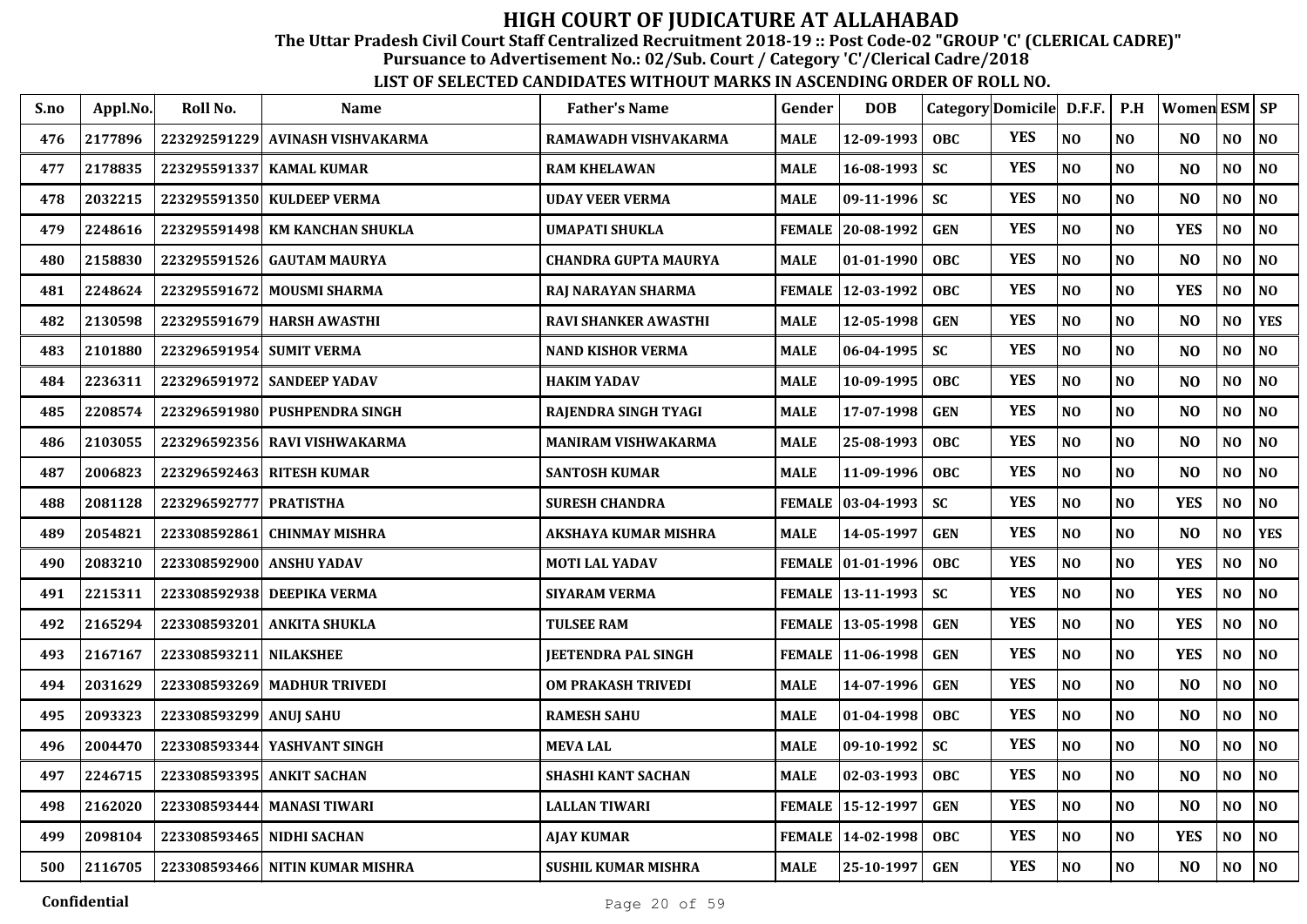The Uttar Pradesh Civil Court Staff Centralized Recruitment 2018-19 :: Post Code-02 "GROUP 'C' (CLERICAL CADRE)"

Pursuance to Advertisement No.: 02/Sub. Court / Category 'C'/Clerical Cadre/2018

| S.no | Appl.No. | Roll No.                   | Name                               | <b>Father's Name</b>       | Gender        | <b>DOB</b>          |            | Category Domicile D.F.F. |                | P.H            | Women ESM SP   |                |                |
|------|----------|----------------------------|------------------------------------|----------------------------|---------------|---------------------|------------|--------------------------|----------------|----------------|----------------|----------------|----------------|
| 501  | 2246901  | 223308593499               | <b>RASHMI MISHRA</b>               | <b>KAMLESH BABU MISHRA</b> | <b>FEMALE</b> | $28 - 05 - 1995$    | <b>GEN</b> | <b>YES</b>               | NO             | N <sub>O</sub> | <b>YES</b>     | NO             | $\bf NO$       |
| 502  | 2246637  | 223308593517               | <b>AAKASH RASTOGI</b>              | <b>SURESH RASTOGI</b>      | MALE          | 28-10-1995          | <b>OBC</b> | <b>YES</b>               | NO             | NO             | N <sub>O</sub> | NO             | N <sub>0</sub> |
| 503  | 2131635  | 223308593521               | <b>ASHUTOSH UPADHYAY</b>           | KISHAN CHANDRA UPADHYAY    | MALE          | 27-04-1996          | <b>GEN</b> | <b>YES</b>               | NO             | N <sub>O</sub> | N <sub>O</sub> | NO             | $\bf NO$       |
| 504  | 2318625  | 223312593632               | <b>ANJALI DUBEY</b>                | SUTIKSHAN KUMAR DUBEY      | <b>FEMALE</b> | 08-06-1996          | <b>GEN</b> | <b>YES</b>               | NO             | NO             | <b>YES</b>     | $\bf NO$       | $\bf NO$       |
| 505  | 2041439  | 223312593635               | <b>SAURABH RATHAUR</b>             | <b>INDRAPAL SINGH</b>      | MALE          | 25-09-1996          | <b>OBC</b> | <b>YES</b>               | NO             | N <sub>O</sub> | N <sub>O</sub> | $\bf NO$       | NO             |
| 506  | 2030843  | 223312593659               | <b>ANAMIKA SHARMA</b>              | RAJENDRA SHARMA            | <b>FEMALE</b> | 24-04-1997          | <b>OBC</b> | <b>YES</b>               | NO             | N <sub>O</sub> | <b>YES</b>     | $\bf NO$       | NO             |
| 507  | 2120820  |                            | 223312593920 VIDYANSHI SONKAR      | <b>PRADEEP SONKAR</b>      | <b>FEMALE</b> | $ 13-10-1996 $      | <b>SC</b>  | <b>YES</b>               | NO             | NO             | <b>YES</b>     | NO             | NO             |
| 508  | 2142634  |                            | 223312593936 SHIVANI GUPTA         | RAJENDRA KUMAR GUPTA       | FEMALE        | $ 05-01-1994 $      | <b>OBC</b> | <b>YES</b>               | $\bf NO$       | NO             | <b>YES</b>     | NO             | $\bf NO$       |
| 509  | 2146255  |                            | 223312593980 SHIVANI AGNIHOTRI     | RAJESH AGNIHOTRI           |               | FEMALE 01-08-1997   | <b>GEN</b> | <b>YES</b>               | NO             | NO             | <b>YES</b>     | NO             | NO             |
| 510  | 2079631  | 223312593985               | <b>VINEET TRIPATHI</b>             | AWADHESH KUMAR TRIPATHI    | MALE          | 02-02-1982          | <b>GEN</b> | <b>YES</b>               | N <sub>O</sub> | N <sub>O</sub> | N <sub>O</sub> | <b>YES</b>     | NO             |
| 511  | 2225825  |                            | 223312594099 SONAL GANWANI         | RAJ KUMAR GANWANI          |               | FEMALE  07-03-1998  | <b>GEN</b> | <b>YES</b>               | NO             | N <sub>O</sub> | <b>YES</b>     | N <sub>O</sub> | NO             |
| 512  | 2133701  |                            | 223316594205 ANKITA VERMA          | <b>VIJAYEE RAM</b>         |               | FEMALE   05-07-1994 | <b>ST</b>  | <b>YES</b>               | NO             | N <sub>O</sub> | <b>YES</b>     | NO             | NO             |
| 513  | 2300735  | 223316594235               | DIKSHA BAJPAI                      | <b>ARVIND KUMAR</b>        |               | FEMALE  25-06-1993  | <b>GEN</b> | <b>YES</b>               | NO             | N <sub>O</sub> | <b>YES</b>     | N <sub>0</sub> | NO             |
| 514  | 2097163  | 223316594336 DEEP MALA     |                                    | <b>SURESH CHANDRA</b>      | <b>FEMALE</b> | 15-03-1992          | <b>SC</b>  | <b>YES</b>               | NO             | N <sub>O</sub> | <b>YES</b>     | NO             | NO             |
| 515  | 2239628  |                            | 223316594483 DIVYA SACHAN          | <b>SANJAY SACHAN</b>       | <b>FEMALE</b> | $ 12-08-1996 $      | <b>OBC</b> | <b>YES</b>               | NO             | N <sub>O</sub> | <b>YES</b>     | NO             | N <sub>0</sub> |
| 516  | 2058232  |                            | 223316594546 ARCHANA PAL           | <b>RAM PAL</b>             |               | FEMALE 03-05-1991   | <b>OBC</b> | <b>YES</b>               | NO             | N <sub>O</sub> | <b>YES</b>     | NO             | N <sub>0</sub> |
| 517  | 2273879  |                            | 223318594939 KHUSHBOO GUPTA        | <b>ANIL GUPTA</b>          |               | FEMALE 20-09-1996   | <b>GEN</b> | <b>YES</b>               | NO             | N <sub>O</sub> | <b>YES</b>     | N <sub>O</sub> | NO             |
| 518  | 2285619  | 223318595004   [YOTI DEVI] |                                    | <b>RAJ KUMAR SINGH</b>     |               | FEMALE 10-10-1992   | <b>GEN</b> | <b>YES</b>               | N <sub>O</sub> | N <sub>O</sub> | <b>YES</b>     | NO             | N <sub>0</sub> |
| 519  | 2055765  |                            | 223318595075   KM ANJALI PRAJAPATI | RAMKISHOR PRAJAPATI        |               | FEMALE   10-07-1996 | <b>OBC</b> | <b>YES</b>               | NO             | N <sub>O</sub> | <b>YES</b>     | NO             | NO             |
| 520  | 2231651  |                            | 223318595088 KAVYA YADAV           | <b>RAM DEV YADAV</b>       |               | FEMALE 09-04-1992   | <b>OBC</b> | <b>YES</b>               | NO             | N <sub>O</sub> | <b>YES</b>     | NO             | NO             |
| 521  | 2024500  |                            | 223318595166 KM ARTI DEVI          | <b>RAMBABU</b>             | <b>FEMALE</b> | $ 15-02-2000 $      | <b>SC</b>  | <b>YES</b>               | N <sub>O</sub> | N <sub>O</sub> | N <sub>O</sub> | N <sub>0</sub> | N <sub>0</sub> |
| 522  | 2257722  | 223321595761               | KUSUM LATA KUSHWAHA                | TULA RAM KUSHWAHA          | <b>FEMALE</b> | $ 02-04-1994 $      | <b>OBC</b> | <b>YES</b>               | NO             | N <sub>O</sub> | N <sub>O</sub> | NO             | N <sub>0</sub> |
| 523  | 2006157  |                            | 223321595795 SHAILJA SINGH CHAUHAN | TEJ BAHADUR SINGH          | <b>FEMALE</b> | $17 - 03 - 2000$    | <b>GEN</b> | <b>YES</b>               | NO             | <b>YES</b>     | N <sub>O</sub> | $\bf NO$       | NO             |
| 524  | 2076283  |                            | 223321596069 MANSI SRIVASTAVA      | SANJAY SRIVASTAVA          | FEMALE        | 24-10-1999          | <b>GEN</b> | <b>YES</b>               | $\bf NO$       | $\bf NO$       | N <sub>O</sub> | $\bf NO$       | NO             |
| 525  | 2051475  |                            | 223322596627 PRIYANKA AWASTHI      | <b>RAM BABU AWASTHI</b>    |               | FEMALE 05-08-1995   | <b>GEN</b> | <b>YES</b>               | $\bf NO$       | N <sub>O</sub> | <b>YES</b>     | NO             | $\bf NO$       |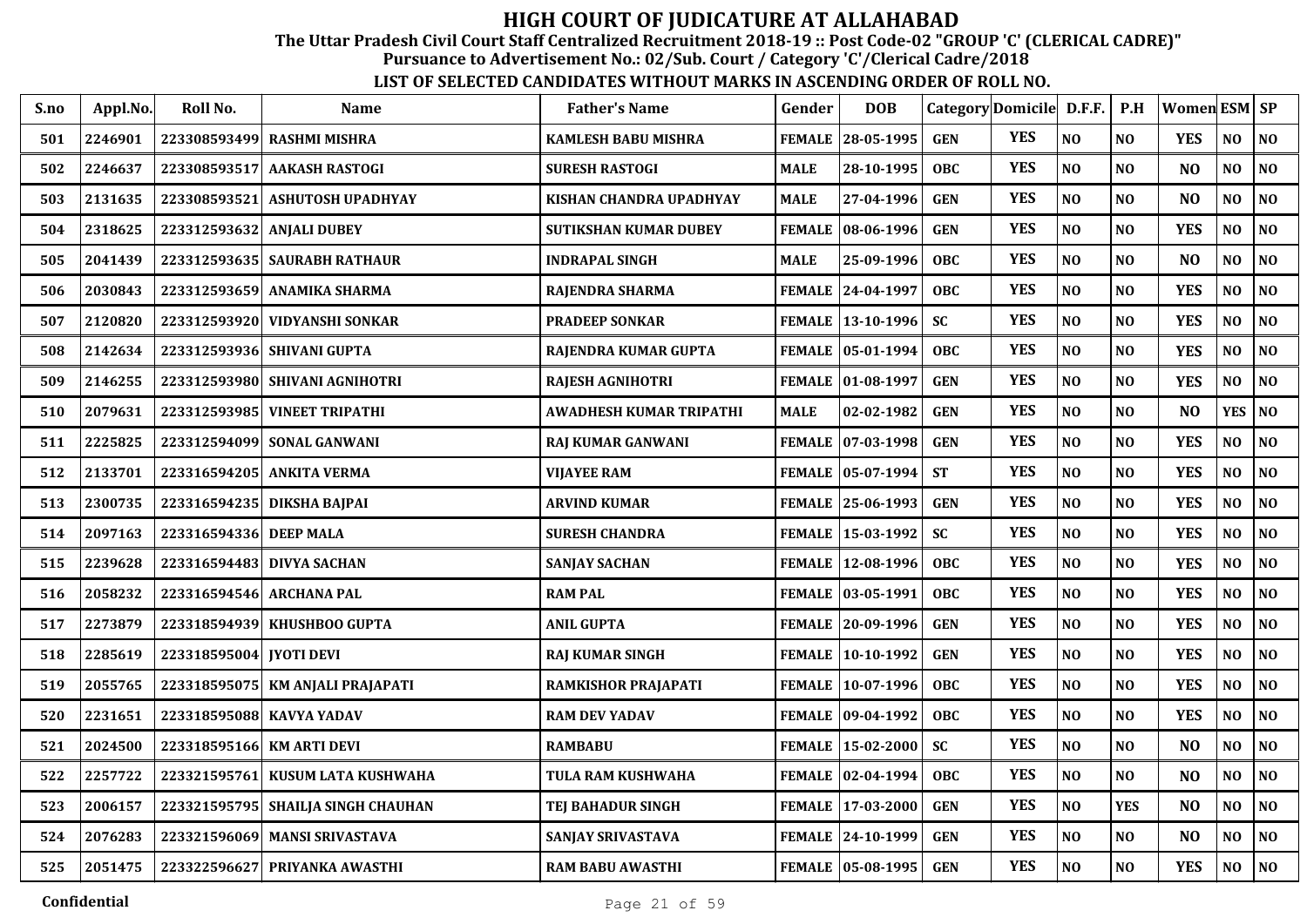The Uttar Pradesh Civil Court Staff Centralized Recruitment 2018-19 :: Post Code-02 "GROUP 'C' (CLERICAL CADRE)"

Pursuance to Advertisement No.: 02/Sub. Court / Category 'C'/Clerical Cadre/2018

| S.no | Appl.No. | Roll No.                 | Name                            | <b>Father's Name</b>          | Gender      | <b>DOB</b>          |            | Category Domicile D.F.F. |                | P.H            | Women ESM SP   |                |                |
|------|----------|--------------------------|---------------------------------|-------------------------------|-------------|---------------------|------------|--------------------------|----------------|----------------|----------------|----------------|----------------|
| 526  | 2110085  | 223322596642             | NIDHI SINGH SENGAR              | <b>MAHENDRA SINGH SENGAR</b>  |             | FEMALE 20-02-1990   | <b>GEN</b> | <b>YES</b>               | NO             | N <sub>O</sub> | <b>YES</b>     | NO             | N <sub>O</sub> |
| 527  | 2360008  |                          | 223322596663 NEETIKA VERMA      | <b>ANIL KUMAR VERMA</b>       |             | FEMALE 21-02-1997   | <b>SC</b>  | <b>YES</b>               | NO             | N <sub>O</sub> | N <sub>O</sub> | N <sub>O</sub> | N <sub>0</sub> |
| 528  | 2331857  | 223322596768 PARUL SINGH |                                 | <b>RAM BABU SINGH</b>         |             | FEMALE 13-05-1997   | <b>SC</b>  | <b>YES</b>               | NO             | N <sub>O</sub> | <b>YES</b>     | NO             | NO             |
| 529  | 2247449  | 223322596841             | <b>PREETI KUMARI</b>            | <b>RAM CHANDRA</b>            |             | FEMALE   15-07-1994 | <b>SC</b>  | <b>YES</b>               | NO             | N <sub>O</sub> | N <sub>O</sub> | N <sub>O</sub> | NO             |
| 530  | 2052668  | 223322596859             | <b>NISHA TIWARI</b>             | <b>RAM ABHILASH TIWARI</b>    |             | FEMALE 16-09-1995   | <b>GEN</b> | <b>YES</b>               | NO             | N <sub>O</sub> | <b>YES</b>     | NO             | NO             |
| 531  | 2220673  | 223322596901             | <b>PRANSHI SAHU</b>             | <b>RAM PRASAD SAHU</b>        |             | FEMALE 05-09-1996   | <b>OBC</b> | <b>YES</b>               | NO             | N <sub>O</sub> | <b>YES</b>     | N <sub>O</sub> | NO             |
| 532  | 2188073  | 223322597008 NEHA DEVI   |                                 | <b>RAM NARAYAN CHATURVEDI</b> |             | FEMALE 10-07-1996   | <b>GEN</b> | <b>YES</b>               | NO             | NO             | <b>YES</b>     | N <sub>O</sub> | NO             |
| 533  | 2318831  | 223323597137             | <b>SHASHI YADAV</b>             | <b>SHARVESH YADAV</b>         |             | FEMALE   15-10-1997 | <b>OBC</b> | <b>YES</b>               | NO             | N <sub>O</sub> | N <sub>O</sub> | NO             | NO             |
| 534  | 2212561  |                          | 223323597674 SADHANA YADAV      | <b>SARNAM SINGH</b>           |             | FEMALE 20-07-1997   | OBC        | <b>YES</b>               | NO             | NO             | N <sub>O</sub> | NO             | NO             |
| 535  | 2326861  | 223323597927             | <b>SEJAL PATEL</b>              | <b>RAMROOP PATEL</b>          |             | FEMALE   13-09-1998 | <b>OBC</b> | <b>YES</b>               | NO             | N <sub>O</sub> | <b>YES</b>     | NO             | NO             |
| 536  | 2329265  |                          | 223323597928 SHALINEE PATEL     | <b>RAMROOP PATEL</b>          |             | FEMALE   01-07-1996 | OBC        | <b>YES</b>               | NO             | N <sub>O</sub> | <b>YES</b>     | N <sub>O</sub> | NO             |
| 537  | 2247796  |                          | 223324598138 SHREYA TRIVEDI     | <b>MANOJ TRIVEDI</b>          |             | FEMALE 01-01-1996   | <b>OBC</b> | <b>YES</b>               | NO             | N <sub>O</sub> | <b>YES</b>     | NO             | NO             |
| 538  | 2152284  | 223324598141             | <b>SONAM MISHRA</b>             | <b>RAM KISHAN MISHRA</b>      |             | FEMALE   14-07-1995 | <b>GEN</b> | <b>YES</b>               | NO             | NO             | <b>YES</b>     | $\bf NO$       | NO             |
| 539  | 2304083  | 223324598157 SWATI GUPTA |                                 | RAJENDRA KUMAR GUPTA          |             | FEMALE 07-10-1993   | <b>GEN</b> | <b>YES</b>               | NO             | N <sub>O</sub> | N <sub>O</sub> | NO             | NO             |
| 540  | 2099314  | 223324598265             | <b>SRISHTI SACHAN</b>           | <b>DHARMENDRA SACHAN</b>      |             | FEMALE   16-02-2000 | <b>OBC</b> | <b>YES</b>               | NO             | N <sub>O</sub> | <b>YES</b>     | N <sub>O</sub> | NO             |
| 541  | 2245811  |                          | 223324598360 SNEHA SINGH GAUTAM | <b>RAJESH SINGH GAUTAM</b>    |             | FEMALE 29-10-1999   | <b>GEN</b> | <b>YES</b>               | NO             | NO             | <b>YES</b>     | NO             | $\bf NO$       |
| 542  | 2259895  |                          | 223325598578 ABHISHEK KUMAR     | <b>GHAN SHYAM</b>             | <b>MALE</b> | 20-07-1999          | <b>OBC</b> | <b>YES</b>               | NO             | NO             | N <sub>O</sub> | NO             | NO             |
| 543  | 2048948  | 223325598602             | <b>TRIPTI SHARMA</b>            | HIRDAY NARAYAN SHARMA         | FEMALE      | $10-09-1994$        | <b>GEN</b> | <b>YES</b>               | N <sub>O</sub> | N <sub>O</sub> | <b>YES</b>     | N <sub>O</sub> | NO             |
| 544  | 2078331  | 223325599018 UMA TIWARI  |                                 | <b>GANESH SHANKAR TIWARI</b>  |             | FEMALE   10-07-1996 | <b>GEN</b> | <b>YES</b>               | NO             | N <sub>O</sub> | <b>YES</b>     | NO             | NO             |
| 545  | 2262434  |                          | 223325599064 ADARSH SHUKLA      | <b>KISHUN DEV</b>             | MALE        | 16-09-1992          | <b>GEN</b> | <b>YES</b>               | $\bf NO$       | N <sub>O</sub> | N <sub>O</sub> | NO             | $\bf NO$       |
| 546  | 2146189  | 223326599284 AJAY KUMAR  |                                 | <b>RAM KESH</b>               | <b>MALE</b> | 10-07-1995          | <b>OBC</b> | <b>YES</b>               | NO             | N <sub>O</sub> | N <sub>O</sub> | NO             | $\bf NO$       |
| 547  | 2193688  |                          | 223326599323 AJAY KUMAR VERMA   | <b>RAM ASRE VERMA</b>         | <b>MALE</b> | $06 - 02 - 1996$    | <b>SC</b>  | <b>YES</b>               | NO             | NO             | N <sub>O</sub> | NO             | $\bf NO$       |
| 548  | 2126218  |                          | 223326599376 ADITYA KUMAR YADAV | <b>RAM KUMAR YADAV</b>        | <b>MALE</b> | 05-10-1991          | <b>OBC</b> | <b>YES</b>               | NO             | NO             | N <sub>O</sub> | NO             | $\bf NO$       |
| 549  | 2000338  | 223326599403 ALOK KUMAR  |                                 | <b>KAMTA PRASAD</b>           | MALE        | 16-11-1992          | <b>SC</b>  | <b>YES</b>               | $\bf NO$       | $\bf NO$       | N <sub>O</sub> | NO             | $\bf NO$       |
| 550  | 2169688  |                          | 223326599437 ADITYA TIWARI      | HARI NARAYAN TIWARI           | <b>MALE</b> | 15-05-1990          | <b>GEN</b> | <b>YES</b>               | $\bf NO$       | N <sub>O</sub> | N <sub>O</sub> | NO             | <b>NO</b>      |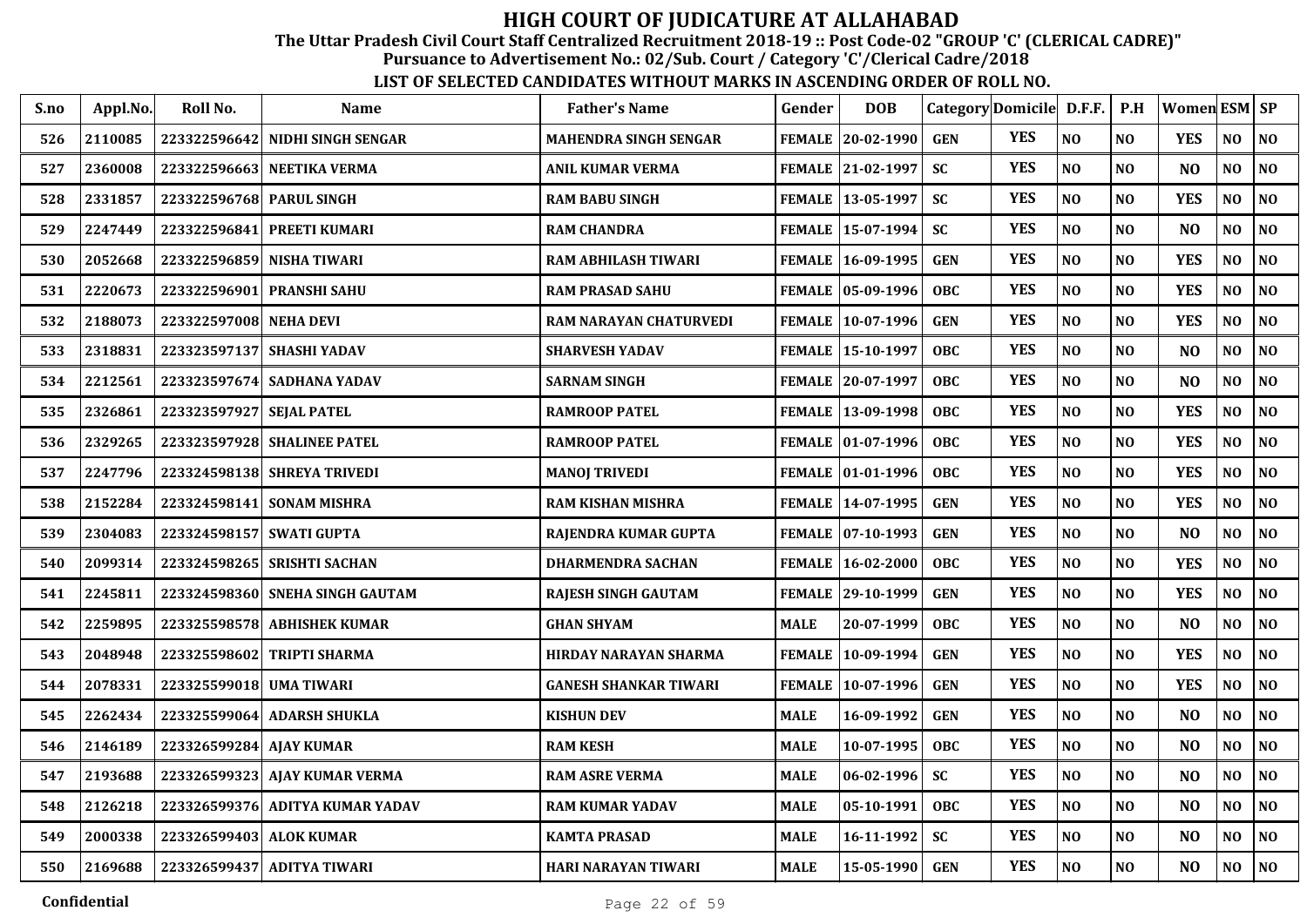The Uttar Pradesh Civil Court Staff Centralized Recruitment 2018-19 :: Post Code-02 "GROUP 'C' (CLERICAL CADRE)"

Pursuance to Advertisement No.: 02/Sub. Court / Category 'C'/Clerical Cadre/2018

| S.no | Appl.No. | Roll No.                | Name                              | <b>Father's Name</b>        | Gender      | <b>DOB</b>       |            | Category Domicile D.F.F. |                | P.H            | Women $ESM$ $SP$ |     |                |
|------|----------|-------------------------|-----------------------------------|-----------------------------|-------------|------------------|------------|--------------------------|----------------|----------------|------------------|-----|----------------|
| 551  | 2192942  |                         | 223326599536 AKHILESH TIWARI      | BRAJENDRA KUMAR TIWARI      | MALE        | $07 - 12 - 1995$ | <b>GEN</b> | <b>YES</b>               | N <sub>O</sub> | N <sub>0</sub> | N <sub>O</sub>   | NO  | $\bf NO$       |
| 552  | 2144011  |                         | 223326599571 AJAY KUMAR KANAUJIA  | PRADEEP KUMAR KANAUJIA      | MALE        | 15-09-1995       | <b>OBC</b> | <b>YES</b>               | N <sub>O</sub> | N <sub>0</sub> | N <sub>O</sub>   | NO  | N <sub>0</sub> |
| 553  | 2337950  | 223326599694 AJAY KUMAR |                                   | <b>RAHIMAL</b>              | MALE        | 08-03-1996       | <b>OBC</b> | <b>YES</b>               | NO             | N <sub>O</sub> | N <sub>O</sub>   | NO  | $\bf NO$       |
| 554  | 2100515  |                         | 223326599733  AKASH KUMAR         | <b>RAM VIR</b>              | <b>MALE</b> | 20-12-1995       | <b>OBC</b> | <b>YES</b>               | NO             | N <sub>0</sub> | N <sub>O</sub>   | NO  | N <sub>0</sub> |
| 555  | 2083394  | 223329599822            | <b>AMIT KUMAR</b>                 | <b>ANIL PRASAD</b>          | <b>MALE</b> | 25-02-1996       | <b>GEN</b> | N <sub>O</sub>           | NO             | N <sub>O</sub> | N <sub>O</sub>   | NO  | NO             |
| 556  | 2167141  | 223329599877            | <b>AMIT VISHWAKARMA</b>           | <b>RAJESH KUMAR</b>         | <b>MALE</b> | 08-10-1995       | <b>OBC</b> | <b>YES</b>               | N <sub>O</sub> | NO             | N <sub>O</sub>   | NO  | NO             |
| 557  | 2180739  |                         | 223329600179 ANAND SONKAR         | <b>NAVAL KISHORE SONKAR</b> | <b>MALE</b> | 23-05-1996       | <b>SC</b>  | <b>YES</b>               | N <sub>O</sub> | NO             | N <sub>O</sub>   | NO  | NO             |
| 558  | 2087948  |                         | 223329600354 ANAND YADAV          | <b>HARIRAM YADAV</b>        | <b>MALE</b> | 16-07-1996       | <b>OBC</b> | <b>YES</b>               | NO             | N <sub>O</sub> | N <sub>O</sub>   | NO  | NO             |
| 559  | 2141988  |                         | 223331600580 ASHOK KUMAR          | <b>RAM SAJEEVAN</b>         | <b>MALE</b> | $02 - 07 - 1996$ | <b>SC</b>  | <b>YES</b>               | NO             | <b>NO</b>      | N <sub>O</sub>   | NO  | NO             |
| 560  | 2006181  |                         | 223331600589  ANURAG SINGH        | JAI KUMAR SINGH             | <b>MALE</b> | 16-03-1994       | <b>GEN</b> | <b>YES</b>               | NO             | N <sub>O</sub> | N <sub>O</sub>   | NO  | N <sub>0</sub> |
| 561  | 2129438  | 223331600664 ANURAG     |                                   | <b>CHHEDI LAL</b>           | <b>MALE</b> | 15-11-1991       | <b>SC</b>  | <b>YES</b>               | N <sub>O</sub> | N <sub>O</sub> | N <sub>O</sub>   | NO  | NO             |
| 562  | 2267782  | 223331600749 ARMAN KHAN |                                   | <b>MO USMAN KHAN</b>        | MALE        | $01-01-1994$     | <b>GEN</b> | <b>YES</b>               | $\bf NO$       | N <sub>O</sub> | N <sub>O</sub>   | NO  | $\bf NO$       |
| 563  | 2328689  |                         | 223331600750 ANSHU GAUTAM         | <b>RAM PAL</b>              | MALE        | 18-05-1997       | <b>SC</b>  | <b>YES</b>               | $\bf NO$       | N <sub>O</sub> | NO               | NO  | N <sub>0</sub> |
| 564  | 2006044  |                         | 223331600883 ASHWANI KUMAR        | <b>SAJEEWAN LAL</b>         | <b>MALE</b> | 26-10-1997       | <b>SC</b>  | <b>YES</b>               | $\bf NO$       | NO             | N <sub>O</sub>   | NO  | $\bf NO$       |
| 565  | 2007679  | 223331600930 ARUN KUMAR |                                   | <b>NAND LAL</b>             | <b>MALE</b> | $07 - 05 - 1995$ | <b>SC</b>  | <b>YES</b>               | $\bf NO$       | N <sub>0</sub> | NO               | NO  | NO.            |
| 566  | 2320415  |                         | 223331601061 ASHEESH KUMAR        | <b>PREM NARAYAN</b>         | MALE        | 25-10-1998       | <b>GEN</b> | <b>YES</b>               | NO             | NO             | N <sub>O</sub>   | NO  | $\bf NO$       |
| 567  | 2209447  | 223331601162 ANUJ KUMAR |                                   | <b>PREM NARAYAN</b>         | MALE        | 20-09-1988       | <b>OBC</b> | <b>YES</b>               | N <sub>O</sub> | NO             | N <sub>O</sub>   | NO. | NO             |
| 568  | 2313347  |                         | 223331601197 ASHUTOSH MISHRA      | <b>RDMISHRA</b>             | MALE        | 21-09-1995       | <b>GEN</b> | <b>YES</b>               | NO             | N <sub>O</sub> | N <sub>O</sub>   | NO  | NO             |
| 569  | 2090247  |                         | 223331601324 ARVIND KUMAR         | <b>RAJENDRA KUMAR</b>       | MALE        | 16-02-1997       | <b>OBC</b> | <b>YES</b>               | N <sub>O</sub> | NO             | N <sub>O</sub>   | NO  | NO             |
| 570  | 2207250  |                         | 223334601553 BRIJESH KUMAR        | <b>TEJ BAHADUR</b>          | MALE        | 01-08-1992       | <b>ST</b>  | <b>YES</b>               | NO             | NO             | N <sub>O</sub>   | NO  | $\bf NO$       |
| 571  | 2272071  | 223334601653            | <b>BHANU PRATAP SINGH PUSHKAR</b> | <b>NAND KISHOR</b>          | <b>MALE</b> | $09-09-1994$     | <b>SC</b>  | <b>YES</b>               | NO             | N <sub>O</sub> | N <sub>O</sub>   | NO  | NO             |
| 572  | 2315005  | 223334601865            | <b>DEEPAK KUMAR GUPTA</b>         | NANDLAL GUPTA               | <b>MALE</b> | 19-12-1994       | <b>OBC</b> | <b>YES</b>               | N <sub>O</sub> | N <sub>O</sub> | N <sub>O</sub>   | NO  | NO             |
| 573  | 2177261  | 223335602125            | <b>GIRENDRA KUMAR</b>             | <b>SURESH KUMAR</b>         | <b>MALE</b> | 28-11-1993       | <b>SC</b>  | <b>YES</b>               | NO             | N <sub>O</sub> | N <sub>O</sub>   | NO  | NO             |
| 574  | 2030228  |                         | 223335602230 DHARMENDRA YADAV     | SIDHARI YADAV               | <b>MALE</b> | 10-01-1998       | <b>OBC</b> | <b>YES</b>               | $\bf NO$       | NO             | N <sub>O</sub>   | NO  | NO             |
| 575  | 2253930  |                         | 223335602316 GYANENDRA SINGH      | YOGENDRA SINGH              | <b>MALE</b> | 07-08-1996       | <b>OBC</b> | <b>YES</b>               | NO             | NO             | NO               | NO. | NO             |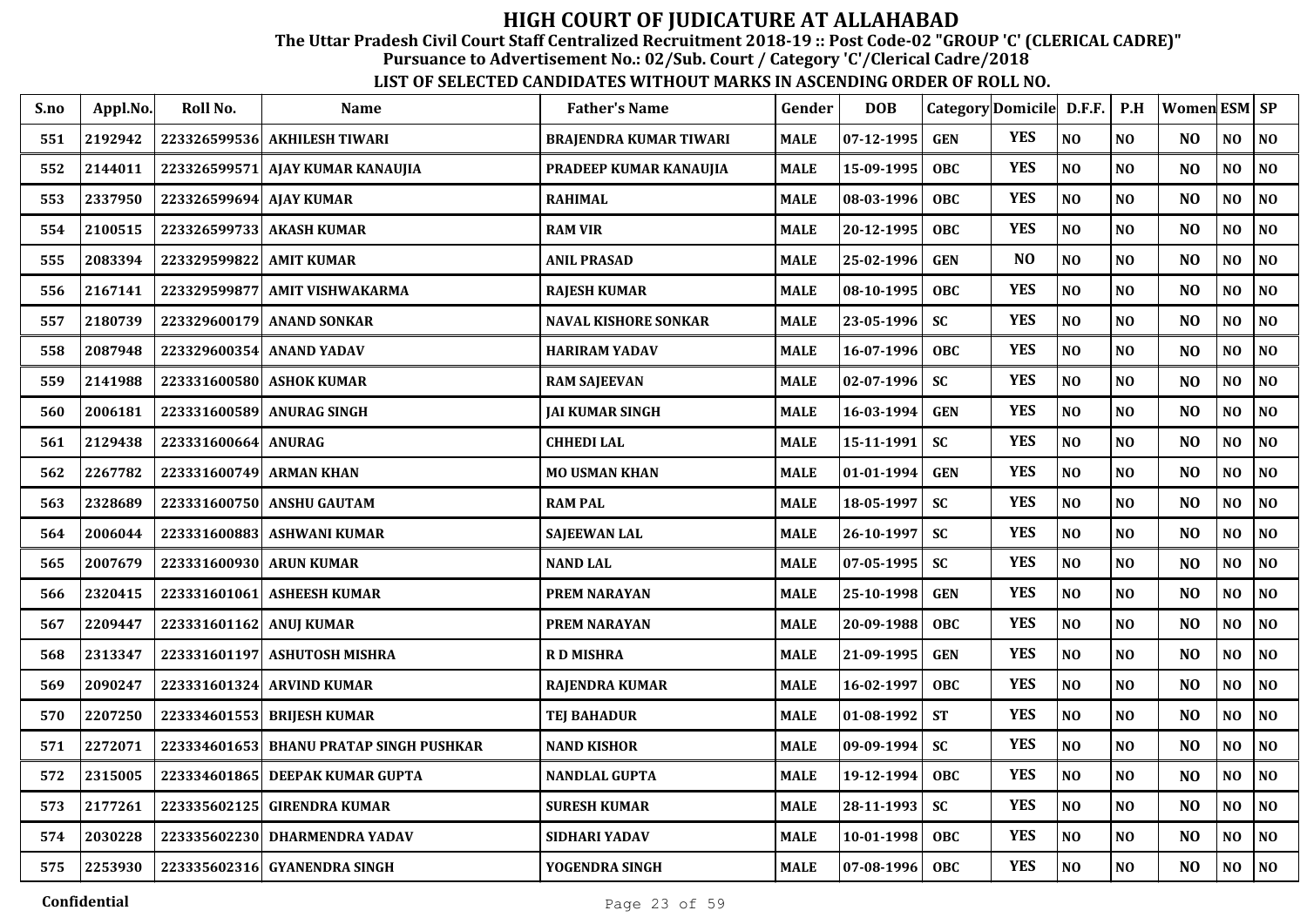The Uttar Pradesh Civil Court Staff Centralized Recruitment 2018-19 :: Post Code-02 "GROUP 'C' (CLERICAL CADRE)"

Pursuance to Advertisement No.: 02/Sub. Court / Category 'C'/Clerical Cadre/2018

| S.no | Appl.No. | Roll No.                  | <b>Name</b>                        | <b>Father's Name</b>         | Gender      | <b>DOB</b>   | Category Domicile D.F.F. |            |                | P.H            | <b>Women ESM SP</b> |                |                |
|------|----------|---------------------------|------------------------------------|------------------------------|-------------|--------------|--------------------------|------------|----------------|----------------|---------------------|----------------|----------------|
| 576  | 2267215  | 223335602328 DEEPU PAL    |                                    | <b>RAMPAL PAL</b>            | <b>MALE</b> | 26-02-1996   | <b>OBC</b>               | <b>YES</b> | N <sub>O</sub> | N <sub>O</sub> | N <sub>O</sub>      | NO             | NO             |
| 577  | 2294405  | 223335602355              | <b>GAURAV PRATAP SINGH</b>         | VIDYA SAGAR GAUTAM           | <b>MALE</b> | 30-04-1992   | <b>SC</b>                | <b>YES</b> | NO             | N <sub>O</sub> | N <sub>O</sub>      | NO             | NO             |
| 578  | 2280534  | 223335602475 DHIRAJ YADAV |                                    | <b>RAJ BALI YADAV</b>        | <b>MALE</b> | 10-01-1994   | <b>OBC</b>               | <b>YES</b> | NO             | N <sub>O</sub> | N <sub>O</sub>      | NO             | NO             |
| 579  | 2159295  | 223335602643              | <b>HANS PRAKASH DIXIT</b>          | <b>RAJEEV DIXIT</b>          | <b>MALE</b> | 04-05-1996   | <b>GEN</b>               | <b>YES</b> | NO             | N <sub>O</sub> | N <sub>O</sub>      | NO             | NO             |
| 580  | 2279754  | 223335602752              | <b>DHARMENDRA KUMAR</b>            | <b>GYAN SINGH</b>            | <b>MALE</b> | 15-11-1991   | <b>OBC</b>               | <b>YES</b> | NO             | N <sub>O</sub> | N <sub>O</sub>      | NO             | NO             |
| 581  | 2000787  | 223335602819              | <b>GOVIND KUMAR</b>                | <b>AMRAT LAL</b>             | <b>MALE</b> | 05-07-1995   | <b>SC</b>                | <b>YES</b> | NO             | NO             | N <sub>O</sub>      | NO             | $\bf NO$       |
| 582  | 2089821  |                           | 223335602862 HARSHIT SAHU          | <b>UMESH CHANDRA SAHU</b>    | <b>MALE</b> | 01-10-1998   | <b>OBC</b>               | <b>YES</b> | NO             | NO             | N <sub>O</sub>      | NO             | $\bf NO$       |
| 583  | 2082813  | 223335602920              | <b>GYANENDRA KUMAR</b>             | <b>ROSHAN LAL</b>            | <b>MALE</b> | 09-01-1994   | <b>OBC</b>               | <b>YES</b> | NO             | N <sub>O</sub> | N <sub>O</sub>      | NO.            | N <sub>0</sub> |
| 584  | 2230006  | 223336603016 JAVID        |                                    | <b>IDRISH</b>                | <b>MALE</b> | 07-05-1993   | <b>OBC</b>               | <b>YES</b> | NO             | N <sub>O</sub> | N <sub>O</sub>      | NO             | N <sub>0</sub> |
| 585  | 2016664  |                           | 223336603290 JAINENDRA KUMAR YADAV | <b>RAJA RAM YADAV</b>        | <b>MALE</b> | 04-11-1992   | <b>OBC</b>               | <b>YES</b> | NO             | N <sub>0</sub> | N <sub>O</sub>      | NO.            | N <sub>0</sub> |
| 586  | 2260677  | 223336603505 KESHAV SINGH |                                    | <b>MAJBOOT SINGH</b>         | <b>MALE</b> | 15-07-1997   | <b>OBC</b>               | <b>YES</b> | $\bf NO$       | N <sub>O</sub> | NO                  | NO             | $\bf NO$       |
| 587  | 2343472  |                           | 223339603973 MAYANK SAXENA         | <b>OM KUMAR SAXENA</b>       | <b>MALE</b> | 07-04-1995   | <b>GEN</b>               | <b>YES</b> | NO             | N <sub>O</sub> | N <sub>O</sub>      | N <sub>O</sub> | N <sub>O</sub> |
| 588  | 2091082  | 223339604202              | <b>MAYANK PRAJAPATI</b>            | <b>SURESH CHANDRA</b>        | <b>MALE</b> | 10-04-1994   | <b>OBC</b>               | <b>YES</b> | NO             | N <sub>O</sub> | N <sub>O</sub>      | NO             | N <sub>0</sub> |
| 589  | 2157427  |                           | 223339604299 MANISH KUMAR PAL      | RAJENDRA SINGH PAL           | <b>MALE</b> | 15-06-1992   | <b>OBC</b>               | <b>YES</b> | N <sub>O</sub> | N <sub>O</sub> | N <sub>O</sub>      | N <sub>O</sub> | N <sub>O</sub> |
| 590  | 2349013  | 223342604396              | <b>NIRBHAY SINGH</b>               | <b>RAM PRAKASH SINGH</b>     | <b>MALE</b> | 13-07-1991   | <b>GEN</b>               | <b>YES</b> | N <sub>O</sub> | N <sub>O</sub> | N <sub>O</sub>      | N <sub>O</sub> | NO             |
| 591  | 2239313  | 223342604421              | NAYAN PRAKASH RAI                  | <b>SHANKAR DAYAL SHARMA</b>  | <b>MALE</b> | 11-08-1981   | <b>GEN</b>               | <b>YES</b> | NO             | NO             | N <sub>O</sub>      | <b>YES</b>     | N <sub>0</sub> |
| 592  | 2019645  | 223342604423              | NARENDRA KUMAR CHATURVEDEE         | <b>RAM SUNDAR</b>            | <b>MALE</b> | 18-02-1992   | <b>GEN</b>               | <b>YES</b> | NO             | NO             | N <sub>O</sub>      | NO.            | NO             |
| 593  | 2000493  |                           | 223342604578 NEERAJ KUMAR VERMA    | <b>SUNEEL KUMAR VERMA</b>    | <b>MALE</b> | 07-08-1995   | OBC                      | <b>YES</b> | NO             | N <sub>O</sub> | N <sub>O</sub>      | NO             | NO             |
| 594  | 2084895  |                           | 223342604667 MOHIT MISHRA          | <b>SHIV PRAKASH MISHRA</b>   | <b>MALE</b> | 25-07-1995   | <b>GEN</b>               | <b>YES</b> | NO             | N <sub>O</sub> | N <sub>O</sub>      | NO             | N <sub>0</sub> |
| 595  | 2327965  | 223342604786              | <b>MOHD SALMAN</b>                 | <b>MOHD NAZIM</b>            | <b>MALE</b> | 02-07-1996   | <b>OBC</b>               | <b>YES</b> | NO             | N <sub>O</sub> | N <sub>O</sub>      | NO             | N <sub>0</sub> |
| 596  | 2252687  | 223342604827              | <b>NIKHIL SINGH CHAUHAN</b>        | SATENDRA SINGH CHAUHAN       | <b>MALE</b> | 11-02-1999   | <b>GEN</b>               | <b>YES</b> | NO             | N <sub>O</sub> | N <sub>O</sub>      | NO             | N <sub>0</sub> |
| 597  | 2318601  | 223342604937              | <b>NAVNEET KUMAR</b>               | <b>JAGROOPAN LAL</b>         | <b>MALE</b> | 11-02-1995   | <b>SC</b>                | <b>YES</b> | NO             | NO             | N <sub>O</sub>      | NO             | N <sub>0</sub> |
| 598  | 2278834  | 223342605012 NITIN UTTAM  |                                    | <b>SHIV BHUSHAN UTTAM</b>    | <b>MALE</b> | 03-12-1997   | <b>OBC</b>               | <b>YES</b> | NO             | NO             | N <sub>O</sub>      | NO             | N <sub>0</sub> |
| 599  | 2067806  |                           | 223344605086 PEEYOOSH KUMAR        | <b>MANI KISOR SHRIVASTAV</b> | <b>MALE</b> | 01-05-1989   | <b>GEN</b>               | <b>YES</b> | $\bf NO$       | $\bf NO$       | NO                  | NO             | $\bf NO$       |
| 600  | 2026089  | 223344605196 PANKAJ SINGH |                                    | <b>SIYARAM SINGH</b>         | <b>MALE</b> | $05-11-1990$ | <b>SC</b>                | <b>YES</b> | $\bf NO$       | $\bf NO$       | N <sub>O</sub>      | NO             | $\bf NO$       |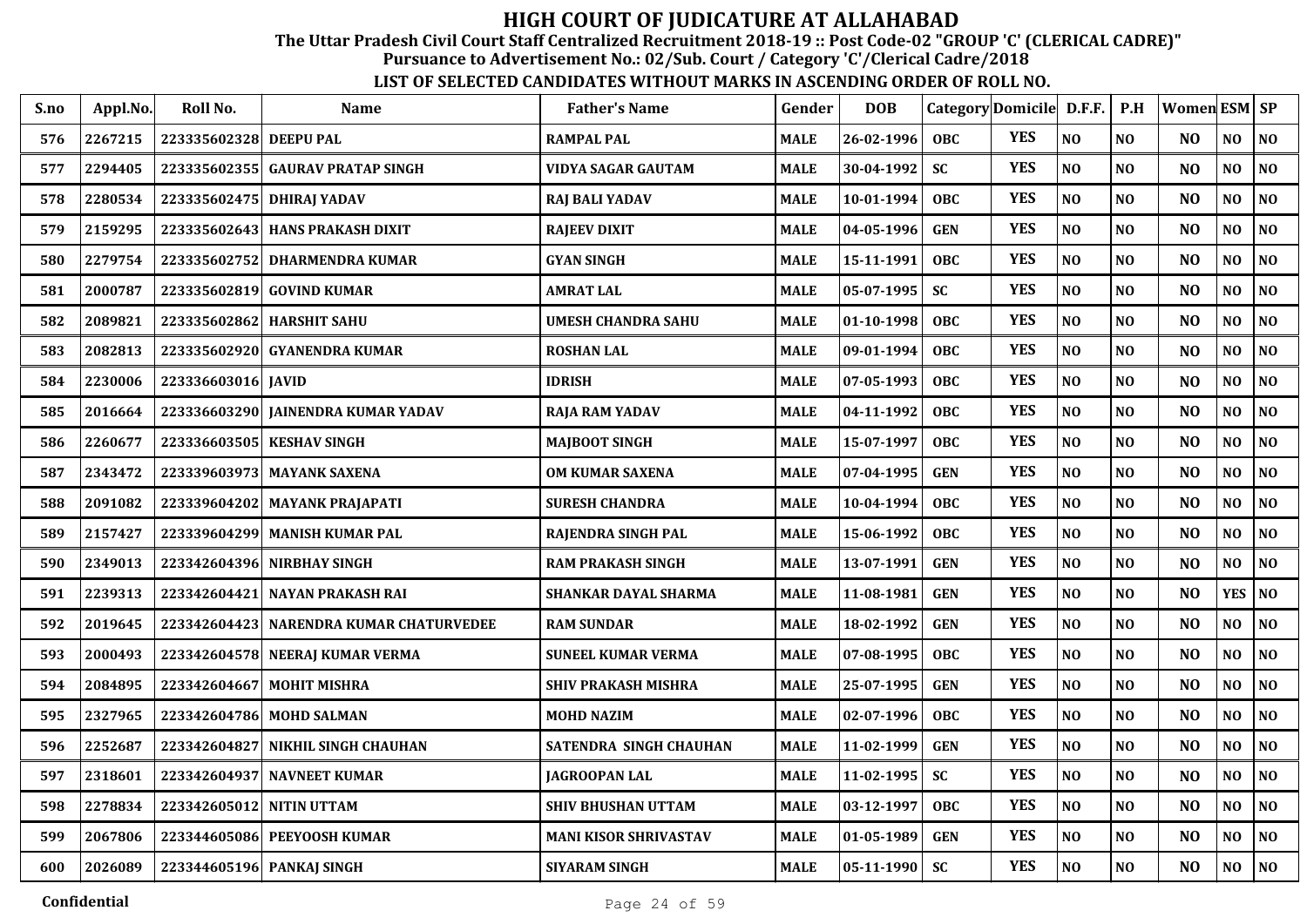The Uttar Pradesh Civil Court Staff Centralized Recruitment 2018-19 :: Post Code-02 "GROUP 'C' (CLERICAL CADRE)"

Pursuance to Advertisement No.: 02/Sub. Court / Category 'C'/Clerical Cadre/2018

| S.no | Appl.No. | Roll No.                  | <b>Name</b>                         | <b>Father's Name</b>       | Gender      | <b>DOB</b> | Category Domicile D.F.F. |            |                | P.H            | Women ESM   SP |                |                |
|------|----------|---------------------------|-------------------------------------|----------------------------|-------------|------------|--------------------------|------------|----------------|----------------|----------------|----------------|----------------|
| 601  | 2182940  | 223344605322              | <b>PRAVEEN SINGH</b>                | <b>RAJ KISHOR SINGH</b>    | <b>MALE</b> | 10-06-1991 | <b>OBC</b>               | <b>YES</b> | N <sub>0</sub> | N <sub>O</sub> | N <sub>O</sub> | NO             | NO             |
| 602  | 2314562  |                           | 223344605479 PUSHPENDRA KUMAR       | <b>KALI DEEN</b>           | <b>MALE</b> | 15-03-1998 | <b>SC</b>                | <b>YES</b> | NO             | NO             | N <sub>O</sub> | N <sub>0</sub> | NO             |
| 603  | 2133514  | 223344605489              | <b>PUSHPENDRA KUMAR</b>             | <b>SHAILENDRA KUMAR</b>    | <b>MALE</b> | 07-05-1996 | <b>SC</b>                | <b>YES</b> | NO             | N <sub>O</sub> | N <sub>O</sub> | NO             | NO             |
| 604  | 2095798  | 223344605492              | <b>PIYUSH SINGH</b>                 | <b>RAM RAJ SINGH</b>       | <b>MALE</b> | 26-06-1994 | <b>OBC</b>               | <b>YES</b> | NO             | NO             | N <sub>O</sub> | NO             | NO             |
| 605  | 2112587  | 223344605583              | <b>PRAVESH KUMAR</b>                | <b>RAJENDRA KUMAR</b>      | <b>MALE</b> | 12-01-1995 | OBC                      | <b>YES</b> | NO             | NO             | N <sub>O</sub> | N <sub>0</sub> | NO             |
| 606  | 2033423  |                           | 223344605592 PRASHANT VISHWAKARMA   | HARI DAS VISHWAKARMA       | <b>MALE</b> | 15-02-1994 | <b>OBC</b>               | <b>YES</b> | $\bf NO$       | N <sub>O</sub> | N <sub>O</sub> | NO             | NO             |
| 607  | 2045280  |                           | 223344605650 PRAVIN KUMAR MISHRA    | <b>HARIHAR NATH MISHRA</b> | <b>MALE</b> | 15-04-1994 | <b>GEN</b>               | <b>YES</b> | NO             | N <sub>O</sub> | N <sub>O</sub> | N <sub>O</sub> | NO             |
| 608  | 2236390  | 223346605848              | <b>RAM SHANKER CHAUBEY</b>          | <b>NAND LAL CHAUBEY</b>    | <b>MALE</b> | 05-02-1974 | <b>GEN</b>               | <b>YES</b> | N <sub>O</sub> | N <sub>O</sub> | N <sub>O</sub> | <b>YES</b>     | <b>NO</b>      |
| 609  | 2098673  | 223346605962              | <b>RAHUL KUMAR</b>                  | <b>SIYA CHARAN</b>         | <b>MALE</b> | 05-04-1994 | OBC                      | <b>YES</b> | N <sub>O</sub> | N <sub>O</sub> | N <sub>O</sub> | NO             | NO             |
| 610  | 2162411  | 223346605994 RAHUL SINGH  |                                     | <b>SUNIL KUMAR SINGH</b>   | <b>MALE</b> | 13-07-1992 | <b>GEN</b>               | <b>YES</b> | N <sub>O</sub> | N <sub>O</sub> | N <sub>O</sub> | N <sub>O</sub> | NO             |
| 611  | 2356480  | 223346606089 RAHUL GUPTA  |                                     | <b>UMAKANT GUPTA</b>       | <b>MALE</b> | 12-07-1981 | <b>GEN</b>               | <b>YES</b> | N <sub>O</sub> | N <sub>O</sub> | N <sub>O</sub> | N <sub>0</sub> | N <sub>O</sub> |
| 612  | 2202311  | 223346606221              | <b>RAI HANS SINGH</b>               | <b>BRAJESH SINGH</b>       | <b>MALE</b> | 10-08-1997 | <b>GEN</b>               | <b>YES</b> | NO             | N <sub>O</sub> | N <sub>O</sub> | NO             | NO             |
| 613  | 2035147  | 223346606224              | RAJU                                | <b>DINESH PRASAD</b>       | <b>MALE</b> | 18-08-1993 | <b>ST</b>                | <b>YES</b> | NO             | NO             | N <sub>O</sub> | NO             | NO             |
| 614  | 2196475  | 223346606266              | <b>RAHUL RATHOUR</b>                | <b>RAJ BHADUR RATHOUR</b>  | <b>MALE</b> | 01-03-1996 | <b>OBC</b>               | <b>YES</b> | NO             | NO             | N <sub>O</sub> | NO             | NO             |
| 615  | 2114632  | 223347606640              | <b>RAVI</b>                         | <b>SHRIRAM</b>             | <b>MALE</b> | 09-07-1996 | <b>OBC</b>               | <b>YES</b> | N <sub>0</sub> | N <sub>O</sub> | N <sub>O</sub> | N <sub>0</sub> | NO             |
| 616  | 2315192  |                           | 223347606669 RUDRA DUTT SHUKLA      | <b>VIPIN BIHARI SHUKLA</b> | <b>MALE</b> | 06-12-1993 | <b>GEN</b>               | <b>YES</b> | $\bf NO$       | N <sub>O</sub> | NO             | N <sub>0</sub> | NO             |
| 617  | 2164382  | 223347606877              | <b>SADDAM AHMAD</b>                 | <b>CHHAMAN</b>             | <b>MALE</b> | 20-07-1996 | <b>OBC</b>               | <b>YES</b> | N <sub>O</sub> | N <sub>O</sub> | N <sub>O</sub> | N <sub>O</sub> | NO             |
| 618  | 2191094  | 223347606973              | <b>ROOP SINGH</b>                   | <b>NIRBHAL SINGH</b>       | <b>MALE</b> | 27-06-1997 | <b>OBC</b>               | <b>YES</b> | N <sub>O</sub> | N <sub>O</sub> | N <sub>O</sub> | N <sub>O</sub> | NO             |
| 619  | 2006259  |                           | 223349607326 SATYA NARAYAN SINGRAUR | <b>RAM NARAYAN SINGH</b>   | <b>MALE</b> | 02-03-1978 | <b>GEN</b>               | <b>YES</b> | N <sub>0</sub> | N <sub>O</sub> | N <sub>O</sub> | YES   $NO$     |                |
| 620  | 2234338  |                           | 223349607399 SANJEEV PATEL          | <b>RAM SAHAY PATEL</b>     | <b>MALE</b> | 10-06-1992 | <b>OBC</b>               | <b>YES</b> | NO             | N <sub>O</sub> | N <sub>O</sub> | N <sub>0</sub> | <b>NO</b>      |
| 621  | 2337189  | 223349607472              | <b>SANJAY GAUTAM</b>                | <b>GANGA SAGAR</b>         | <b>MALE</b> | 01-03-1986 | <b>SC</b>                | <b>YES</b> | NO             | N <sub>O</sub> | N <sub>O</sub> | NO             | NO             |
| 622  | 2264776  | 223349607475              | <b>SANAD KUMAR SHARMA</b>           | <b>RAMBABU SHARMA</b>      | <b>MALE</b> | 15-07-1993 | <b>OBC</b>               | <b>YES</b> | NO             | N <sub>O</sub> | N <sub>O</sub> | NO             | NO             |
| 623  | 2284351  |                           | 223349607510 SANDIP KUMAR           | <b>BISHRAM SINGH</b>       | <b>MALE</b> | 14-05-1998 | <b>SC</b>                | <b>YES</b> | NO             | N <sub>O</sub> | N <sub>O</sub> | NO             | NO             |
| 624  | 2026496  | 223349607553 SATISH SHAHU |                                     | <b>SHYAM BIHARI SHAHU</b>  | <b>MALE</b> | 12-07-1992 | OBC                      | <b>YES</b> | NO             | N <sub>O</sub> | N <sub>O</sub> | $\bf NO$       | NO             |
| 625  | 2256011  |                           | 223349607751 SANDEEP KUMAR          | <b>SHYAM PAL SINGH</b>     | <b>MALE</b> | 25-08-1988 | <b>SC</b>                | <b>YES</b> | $\bf NO$       | N <sub>O</sub> | N <sub>O</sub> | NO             | <b>NO</b>      |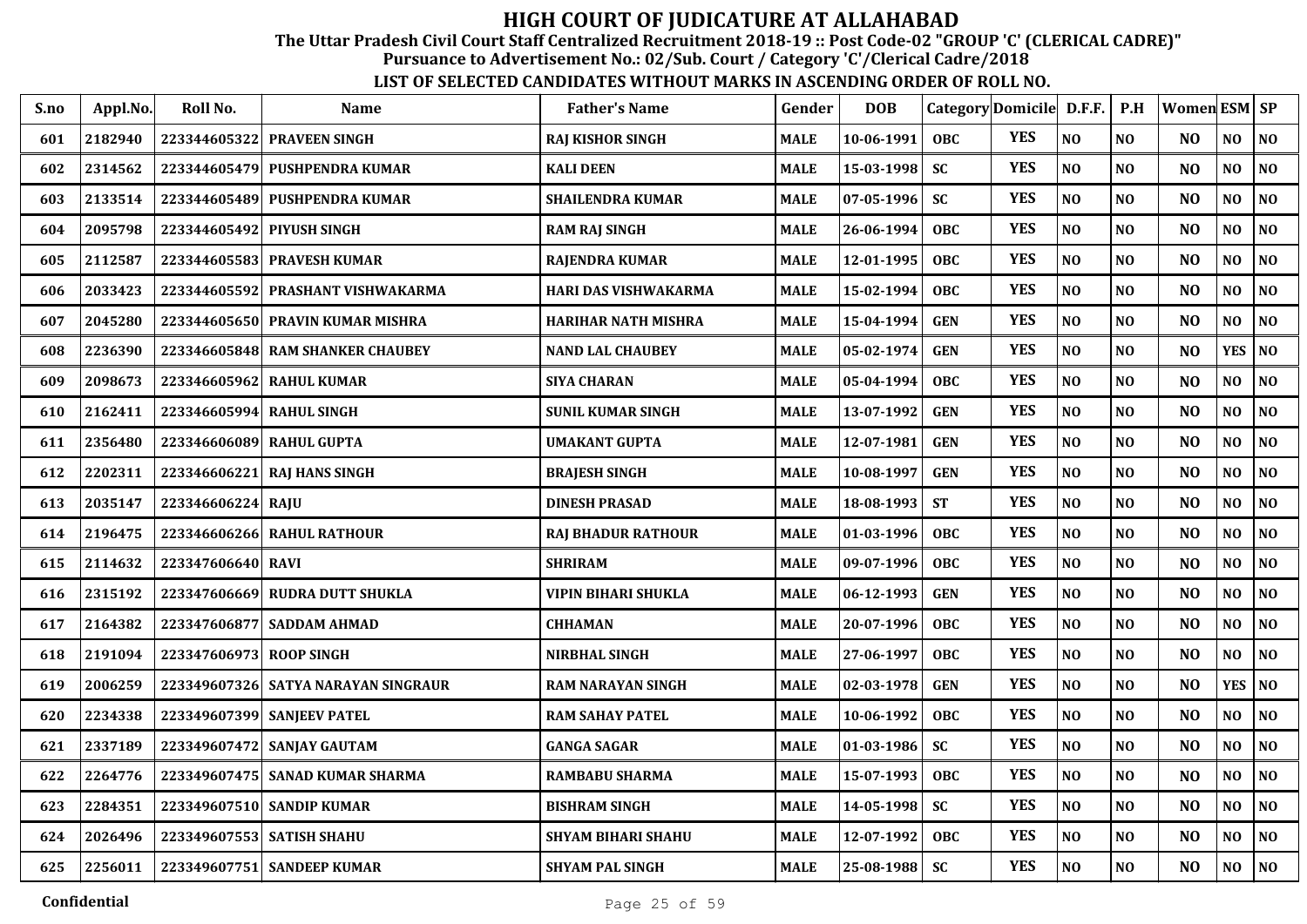The Uttar Pradesh Civil Court Staff Centralized Recruitment 2018-19 :: Post Code-02 "GROUP 'C' (CLERICAL CADRE)"

Pursuance to Advertisement No.: 02/Sub. Court / Category 'C'/Clerical Cadre/2018

| S.no | Appl.No. | Roll No.                 | <b>Name</b>                       | <b>Father's Name</b>      | Gender      | <b>DOB</b>       | Category Domicile D.F.F. |            |                | P.H            | <b>Women ESM SP</b> |                |                |
|------|----------|--------------------------|-----------------------------------|---------------------------|-------------|------------------|--------------------------|------------|----------------|----------------|---------------------|----------------|----------------|
| 626  | 2314889  | 223353608005 SHIVAM ARYA |                                   | <b>KRIPASHANKAR ARYA</b>  | <b>MALE</b> | $10-04-1996$     | <b>SC</b>                | <b>YES</b> | N <sub>O</sub> | N <sub>O</sub> | N <sub>O</sub>      | NO             | NO             |
| 627  | 2135560  | 223353608082             | <b>SHEELESH KUMAR</b>             | <b>RAJVIR SINGH</b>       | <b>MALE</b> | 20-12-1993       | <b>SC</b>                | <b>YES</b> | NO             | N <sub>O</sub> | N <sub>O</sub>      | NO             | NO             |
| 628  | 2196931  | 223353608311             | <b>SHIV MOORAT</b>                | <b>SURESH KUMAR</b>       | <b>MALE</b> | 02-02-1993       | SC                       | <b>YES</b> | N <sub>O</sub> | N <sub>O</sub> | N <sub>O</sub>      | NO             | NO             |
| 629  | 2210336  | 223353608364             | <b>SHIVAM SAHU</b>                | <b>RAM NARAYAN SAHU</b>   | <b>MALE</b> | 23-04-1997       | <b>OBC</b>               | <b>YES</b> | N <sub>O</sub> | N <sub>O</sub> | N <sub>O</sub>      | NO             | NO             |
| 630  | 2185443  | 223358608450 SUMIT PAUL  |                                   | <b>SARVAN PAUL</b>        | <b>MALE</b> | 29-09-1993       | <b>GEN</b>               | <b>YES</b> | N <sub>O</sub> | N <sub>O</sub> | N <sub>O</sub>      | NO             | NO             |
| 631  | 2299264  |                          | 223358608505 SHUBHAM MEHROTRA     | <b>VINOD MEHROTRA</b>     | <b>MALE</b> | 27-07-1996       | <b>GEN</b>               | <b>YES</b> | N <sub>O</sub> | NO             | N <sub>O</sub>      | N <sub>O</sub> | NO             |
| 632  | 2086222  |                          | 223358608553 SHIVENDRA SINGH      | <b>BECHELAL</b>           | <b>MALE</b> | 01-07-1997       | <b>SC</b>                | <b>YES</b> | N <sub>O</sub> | NO             | N <sub>O</sub>      | NO.            | NO             |
| 633  | 2232339  |                          | 223358608593 SUDHIR KUMAR RANJAN  | <b>UMESH CHAND</b>        | <b>MALE</b> | $16 - 06 - 1991$ | <b>SC</b>                | <b>YES</b> | N <sub>O</sub> | N <sub>O</sub> | N <sub>O</sub>      | NO             | N <sub>0</sub> |
| 634  | 2225984  |                          | 223358608702 SHRI HARI GUPTA      | <b>KRISHNA HARI GUPTA</b> | <b>MALE</b> | 05-09-1996       | <b>GEN</b>               | <b>YES</b> | N <sub>O</sub> | N <sub>O</sub> | N <sub>O</sub>      | NO             | N <sub>0</sub> |
| 635  | 2082069  |                          | 223358608733 SULABH SHARMA        | <b>BRAJ SHYAM SHARMA</b>  | <b>MALE</b> | $09-07-1994$     | <b>OBC</b>               | <b>YES</b> | N <sub>O</sub> | N <sub>O</sub> | N <sub>O</sub>      | NO.            | NO.            |
| 636  | 2080437  |                          | 223358608802 SHUBHAM TIWARI       | <b>RAJU TIWARI</b>        | <b>MALE</b> | 20-02-1995       | <b>GEN</b>               | <b>YES</b> | $\bf NO$       | N <sub>O</sub> | N <sub>O</sub>      | $\bf NO$       | $\bf NO$       |
| 637  | 2223644  |                          | 223360609208 SUSHIL KUMAR         | <b>MANI LAL</b>           | <b>MALE</b> | 07-01-1988       | <b>SC</b>                | <b>YES</b> | N <sub>O</sub> | N <sub>O</sub> | N <sub>O</sub>      | N <sub>O</sub> | N <sub>0</sub> |
| 638  | 2110258  | 223360609210             | UMESH KUMAR KANAUJIA              | MOTILAL KANAUJIA          | <b>MALE</b> | 08-10-1992       | <b>SC</b>                | <b>YES</b> | N <sub>O</sub> | N <sub>O</sub> | N <sub>O</sub>      | N <sub>O</sub> | N <sub>0</sub> |
| 639  | 2104343  | 223360609362             | <b>VAIBHAV BHATIA</b>             | <b>ASHOK BHATIA</b>       | <b>MALE</b> | 08-07-1998       | <b>GEN</b>               | <b>YES</b> | N <sub>O</sub> | N <sub>O</sub> | N <sub>O</sub>      | N <sub>O</sub> | NO             |
| 640  | 2027396  |                          | 223360609406 SURENDRA KUMAR PATEL | <b>CHHOTE LAL PATEL</b>   | <b>MALE</b> | 10-12-1991       | OBC                      | <b>YES</b> | N <sub>O</sub> | NO             | N <sub>O</sub>      | N <sub>O</sub> | NO             |
| 641  | 2068455  |                          | 223360609448 UTKARSH KUMAR GUPTA  | PREM SAGAR GUPTA          | <b>MALE</b> | 29-09-1989       | <b>GEN</b>               | <b>YES</b> | NO             | N <sub>0</sub> | N <sub>O</sub>      | NO             | <b>YES</b>     |
| 642  | 2281988  | 223360609495             | <b>TUSHAR KUMAR</b>               | <b>CHANDRA PAL</b>        | <b>MALE</b> | 01-12-1997       | <b>SC</b>                | <b>YES</b> | N <sub>O</sub> | N <sub>O</sub> | N <sub>O</sub>      | NO.            | N <sub>0</sub> |
| 643  | 2322909  | 223360609508 VIKAS YADAV |                                   | <b>DINESH CHANDRA</b>     | <b>MALE</b> | 12-12-1996       | <b>OBC</b>               | <b>YES</b> | N <sub>O</sub> | N <sub>O</sub> | N <sub>O</sub>      | NO             | N <sub>O</sub> |
| 644  | 2339027  |                          | 223360609641 SURESH KUMAR SAHU    | <b>KALI CHARAN SAHU</b>   | <b>MALE</b> | $09-11-1996$     | <b>OBC</b>               | <b>YES</b> | N <sub>O</sub> | N <sub>O</sub> | N <sub>O</sub>      | NO             | NO             |
| 645  | 2314667  |                          | 223360609729 SUSHIL KUMAR GAUTAM  | <b>SATNAM GAUTAM</b>      | <b>MALE</b> | 25-04-1990       | <b>SC</b>                | <b>YES</b> | N <sub>O</sub> | N <sub>O</sub> | N <sub>O</sub>      | NO             | NO             |
| 646  | 2199010  |                          | 223360609740 TARUN KUMAR SHARMA   | <b>SHRIRAM SHARMA</b>     | <b>MALE</b> | 15-08-1997       | <b>OBC</b>               | <b>YES</b> | N <sub>O</sub> | N <sub>O</sub> | N <sub>O</sub>      | N <sub>O</sub> | NO             |
| 647  | 2157835  | 223361609975             | <b>VIMAL KUMAR</b>                | <b>CHHOTE LAL</b>         | <b>MALE</b> | 11-06-1992       | <b>OBC</b>               | <b>YES</b> | NO             | N <sub>O</sub> | N <sub>O</sub>      | N <sub>O</sub> | NO             |
| 648  | 2298619  | 223361610049 VIVEK KUMAR |                                   | <b>SHYAM BABU</b>         | <b>MALE</b> | 22-04-1998       | <b>OBC</b>               | <b>YES</b> | NO             | N <sub>O</sub> | N <sub>O</sub>      | NO             | N <sub>0</sub> |
| 649  | 2159039  | 223361610291             | YASHASWI DUBEY                    | UMA SHANKAR DUBEY         | <b>MALE</b> | 08-08-1993       | <b>GEN</b>               | <b>YES</b> | $\bf NO$       | $\bf NO$       | N <sub>O</sub>      | NO             | $\bf NO$       |
| 650  | 2088549  |                          | 224364610558 ABHISHEK KUMAR YADAV | <b>LAL BAHADUR YADAV</b>  | <b>MALE</b> | 12-08-1993       | <b>OBC</b>               | <b>YES</b> | $\bf NO$       | $\bf NO$       | N <sub>O</sub>      | NO             | NO             |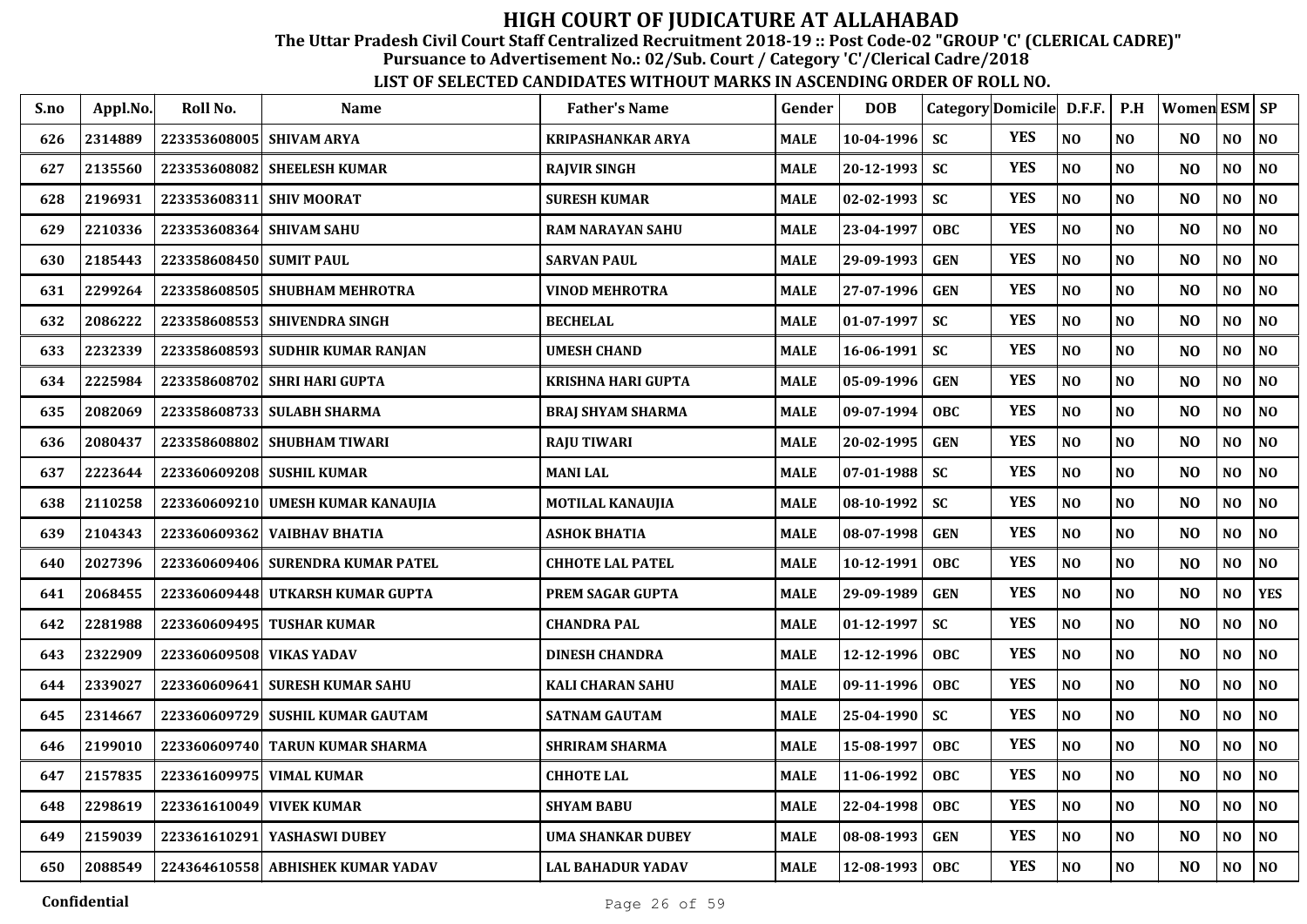The Uttar Pradesh Civil Court Staff Centralized Recruitment 2018-19 :: Post Code-02 "GROUP 'C' (CLERICAL CADRE)"

Pursuance to Advertisement No.: 02/Sub. Court / Category 'C'/Clerical Cadre/2018

| S.no | Appl.No. | Roll No.                | <b>Name</b>                     | <b>Father's Name</b>        | Gender        | <b>DOB</b> |            | Category Domicile D.F.F. |                | P.H            | Women ESM SP   |                |                |
|------|----------|-------------------------|---------------------------------|-----------------------------|---------------|------------|------------|--------------------------|----------------|----------------|----------------|----------------|----------------|
| 651  | 2199154  | 224364610575            | <b>ABHAY KUMAR</b>              | RAMASHANKAR PD BARNWAL      | <b>MALE</b>   | 03-11-1993 | <b>GEN</b> | NO.                      | N <sub>O</sub> | NO             | N <sub>O</sub> | N <sub>0</sub> | $\bf NO$       |
| 652  | 2146859  | 224365611207            | <b>AIMAN FAROOQUI</b>           | MOHAMMAD FAROOQ             | <b>FEMALE</b> | 18-09-1996 | <b>OBC</b> | <b>YES</b>               | NO             | NO             | <b>YES</b>     | NO             | $\bf NO$       |
| 653  | 2187893  | 224365611288 AMIT KUMAR |                                 | <b>RAM GARIB</b>            | <b>MALE</b>   | 03-02-1998 | <b>OBC</b> | <b>YES</b>               | NO             | NO             | N <sub>O</sub> | NO             | $\bf NO$       |
| 654  | 2325088  | 224365611576            | <b>AMAN GUPTA</b>               | <b>AJAI PRAKASH GUPTA</b>   | <b>MALE</b>   | 14-01-1992 | <b>OBC</b> | <b>YES</b>               | N <sub>O</sub> | NO             | NO             | NO             | N <sub>0</sub> |
| 655  | 2125652  | 224365611730 AJAY KUMAR |                                 | <b>GENDAN LAL</b>           | <b>MALE</b>   | 12-02-1991 | <b>SC</b>  | <b>YES</b>               | N <sub>O</sub> | NO             | N <sub>O</sub> | NO             | NO             |
| 656  | 2169664  |                         | 224365611934 AKSHAY MISHRA      | ANUPAM MISHRA               | <b>MALE</b>   | 05-01-1992 | <b>GEN</b> | <b>YES</b>               | N <sub>O</sub> | NO             | N <sub>O</sub> | NO             | N <sub>O</sub> |
| 657  | 2253794  |                         | 224366612093 ARABIND KUMAR      | <b>RAJA RAM</b>             | <b>MALE</b>   | 01-03-1992 | <b>OBC</b> | <b>YES</b>               | N <sub>O</sub> | N <sub>0</sub> | N <sub>O</sub> | NO             | N <sub>0</sub> |
| 658  | 2253636  | 224366612257            | <b>ANIL KUMAR YADAV</b>         | <b>KEDAR SINGH YADAV</b>    | <b>MALE</b>   | 07-07-1997 | <b>OBC</b> | <b>YES</b>               | N <sub>O</sub> | NO             | NO.            | NO.            | NO             |
| 659  | 2002456  | 224366612288 ANIL KUMAR |                                 | <b>JHANSI RAM</b>           | MALE          | 20-06-1986 | <b>ST</b>  | <b>YES</b>               | N <sub>O</sub> | $\bf NO$       | NO             | NO             | N <sub>O</sub> |
| 660  | 2002763  | 224366612327            | <b>ASHISH KUMAR</b>             | <b>LATE SUGGAN LAL</b>      | <b>MALE</b>   | 14-10-1990 | <b>SC</b>  | <b>YES</b>               | N <sub>O</sub> | <b>NO</b>      | N <sub>O</sub> | NO             | N <sub>0</sub> |
| 661  | 2098186  |                         | 224366612330 ANGAD KUMAR        | <b>MAKKHU PRASAD</b>        | MALE          | 01-07-1993 | SC         | <b>YES</b>               | NO             | NO             | N <sub>O</sub> | NO             | $\bf NO$       |
| 662  | 2203995  | 224366612716            | <b>AMRESH KUMAR YADAV</b>       | SATYA NAM YADAV             | <b>MALE</b>   | 12-07-1996 | <b>OBC</b> | <b>YES</b>               | N <sub>O</sub> | N <sub>0</sub> | N <sub>O</sub> | NO             | N <sub>0</sub> |
| 663  | 2233171  | 224366612901            | <b>ANURAG SINGH</b>             | <b>PANNA LAL</b>            | <b>MALE</b>   | 18-09-1999 | <b>OBC</b> | <b>YES</b>               | N <sub>O</sub> | NO             | N <sub>O</sub> | $\bf NO$       | NO             |
| 664  | 2079991  | 224367613147            | <b>BRIJENDRA KUMAR</b>          | <b>RAM DHAREE</b>           | <b>MALE</b>   | 16-10-1991 | <b>OBC</b> | <b>YES</b>               | N <sub>O</sub> | NO             | N <sub>O</sub> | NO             | N <sub>0</sub> |
| 665  | 2081382  |                         | 224367613180 DHARMENDRA DWIVEDI | AYUK NARAYAN DWIVEDI        | <b>MALE</b>   | 05-10-1988 | <b>GEN</b> | <b>YES</b>               | N <sub>O</sub> | N <sub>0</sub> | N <sub>O</sub> | NO             | NO             |
| 666  | 2086576  | 224367613251            | <b>BRIJESH GAUTAM</b>           | <b>RAMHARAKH</b>            | <b>MALE</b>   | 21-07-1992 | <b>SC</b>  | <b>YES</b>               | NO             | N <sub>0</sub> | NO             | NO             | NO             |
| 667  | 2151793  | 224367613321            | <b>ATUL PATEL</b>               | <b>PUNNI LAL PATEL</b>      | <b>MALE</b>   | 16-05-1991 | <b>OBC</b> | <b>YES</b>               | N <sub>O</sub> | N <sub>0</sub> | N <sub>O</sub> | NO             | N <sub>0</sub> |
| 668  | 2091207  |                         | 224367613515 BIPUL KUMAR SHARMA | AJAY KUMAR SHARMA           | <b>MALE</b>   | 12-11-1991 | <b>OBC</b> | <b>YES</b>               | N <sub>O</sub> | <b>NO</b>      | N <sub>O</sub> | N <sub>O</sub> | NO             |
| 669  | 2235312  | 224367613572 BARE LAL   |                                 | PHOOL CHANDRA               | <b>MALE</b>   | 02-01-1990 | <b>OBC</b> | <b>YES</b>               | NO             | N <sub>0</sub> | N <sub>O</sub> | NO             | $\bf NO$       |
| 670  | 2061442  | 224367613667            | <b>DEVESH KUMAR YADAV</b>       | <b>SUBHAS CHANDRA YADAV</b> | <b>MALE</b>   | 15-08-1997 | <b>OBC</b> | <b>YES</b>               | $\bf NO$       | NO             | N <sub>O</sub> | NO             | NO.            |
| 671  | 2141541  | 224367614000            | <b>BEERAN SINGH YADAV</b>       | <b>SADA SHIV</b>            | <b>MALE</b>   | 10-11-1988 | <b>OBC</b> | <b>YES</b>               | N <sub>O</sub> | NO             | N <sub>O</sub> | NO             | N <sub>0</sub> |
| 672  | 2195721  | 224368614324            | <b>DHURUB MISHRA</b>            | <b>AWADHESH KUMAR</b>       | <b>MALE</b>   | 25-09-1996 | <b>GEN</b> | <b>YES</b>               | N <sub>O</sub> | NO             | N <sub>O</sub> | NO             | N <sub>0</sub> |
| 673  | 2024434  | 224368614353            | <b>GULAB CHAND KUSHVAHA</b>     | <b>SURENDRA SINGH</b>       | MALE          | 08-06-1998 | <b>OBC</b> | <b>YES</b>               | N <sub>O</sub> | N <sub>0</sub> | N <sub>O</sub> | NO.            | N <sub>O</sub> |
| 674  | 2000735  |                         | 224368614420 GAGANDEEP SINGH    | <b>SWARN SINGH</b>          | <b>MALE</b>   | 22-08-1997 | <b>OBC</b> | <b>YES</b>               | $\bf NO$       | NO             | NO             | NO             | N <sub>O</sub> |
| 675  | 2284142  |                         | 224368614645 EKLAVYA VERMA      | SATYA PRAKASH VERMA         | <b>MALE</b>   | 20-06-1997 | <b>OBC</b> | <b>YES</b>               | N <sub>O</sub> | NO             | NO             | NO             | NO             |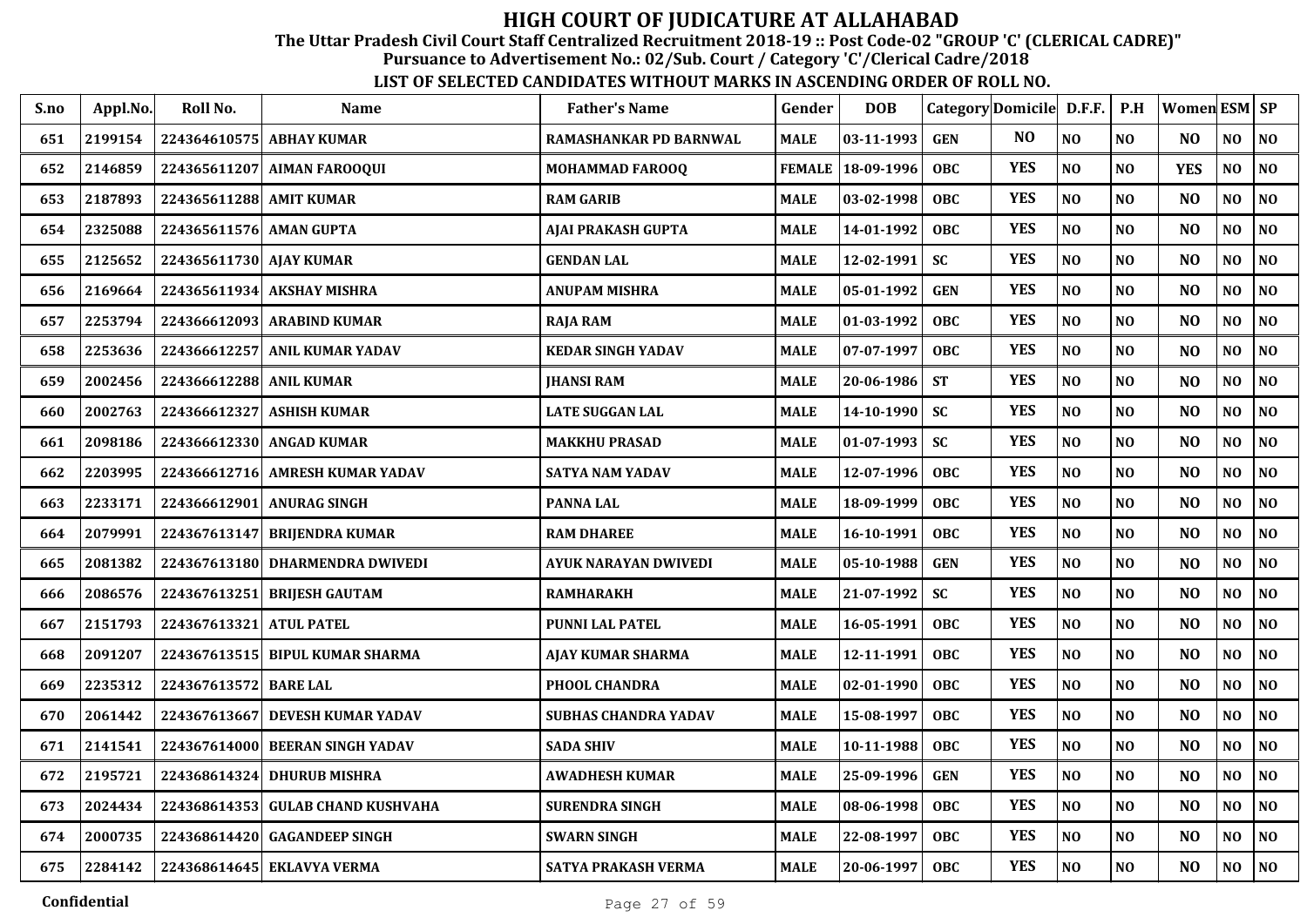The Uttar Pradesh Civil Court Staff Centralized Recruitment 2018-19 :: Post Code-02 "GROUP 'C' (CLERICAL CADRE)"

Pursuance to Advertisement No.: 02/Sub. Court / Category 'C'/Clerical Cadre/2018

| S.no | Appl.No. | Roll No.                 | Name                               | <b>Father's Name</b>       | Gender      | <b>DOB</b>       |            | Category Domicile D.F.F. |                | P.H            | Women ESM SP   |                |                |
|------|----------|--------------------------|------------------------------------|----------------------------|-------------|------------------|------------|--------------------------|----------------|----------------|----------------|----------------|----------------|
| 676  | 2095873  | 224368614741             | DHARMENDRA KUMAR CHAUBEY           | <b>PARASHURAM CHAUBEY</b>  | <b>MALE</b> | $16 - 07 - 1976$ | <b>GEN</b> | <b>YES</b>               | N <sub>O</sub> | N <sub>0</sub> | N <sub>O</sub> | <b>YES</b>     | <b>NO</b>      |
| 677  | 2124151  | 224368614778             | <b>DINESH KUMAR VERMA</b>          | SHIVRAM PRASAD VERMA       | <b>MALE</b> | 12-06-1987       | <b>SC</b>  | <b>YES</b>               | N <sub>O</sub> | N <sub>O</sub> | N <sub>O</sub> | NO             | NO             |
| 678  | 2149718  |                          | 224368614779 DURGESH KUMAR SHUKLA  | <b>DILEEP KUMAR SHUKLA</b> | <b>MALE</b> | 21-03-1993       | <b>GEN</b> | <b>YES</b>               | N <sub>O</sub> | N <sub>O</sub> | N <sub>O</sub> | NO             | NO             |
| 679  | 2197163  |                          | 224369614906 ASHWED KUMAR          | SURENDRA PRASAD            | <b>MALE</b> | $07 - 08 - 1992$ | <b>SC</b>  | <b>YES</b>               | NO             | N <sub>O</sub> | N <sub>O</sub> | NO             | NO             |
| 680  | 2250928  | 224369615026             | ADITYA CHOURASIYA                  | MAHENDRA CHOURASIYA        | <b>MALE</b> | 07-07-1996       | <b>OBC</b> | <b>YES</b>               | N <sub>O</sub> | N <sub>O</sub> | N <sub>O</sub> | NO             | N <sub>O</sub> |
| 681  | 2069583  |                          | 224369615105 ASHISH KUMAR          | <b>ANIL KUMAR</b>          | <b>MALE</b> | 18-05-1998       | <b>SC</b>  | <b>YES</b>               | N <sub>O</sub> | NO             | N <sub>O</sub> | NO             | $\bf NO$       |
| 682  | 2126820  | 224369615406 ANARJEET    |                                    | <b>CHHOTAKAU</b>           | <b>MALE</b> | $05 - 01 - 1989$ | <b>SC</b>  | <b>YES</b>               | N <sub>O</sub> | N <sub>O</sub> | N <sub>O</sub> | NO.            | NO.            |
| 683  | 2074610  |                          | 224369615424 AAYUSH SHARMA         | <b>ARUN KUMAR SHARMA</b>   | <b>MALE</b> | $02 - 06 - 1992$ | <b>GEN</b> | <b>YES</b>               | NO             | N <sub>0</sub> | N <sub>O</sub> | NO             | $\bf NO$       |
| 684  | 2178534  |                          | 224369615586 ABHIJEET MAURYA       | GAYA PRASAD MAURYA         | <b>MALE</b> | 20-08-1996       | <b>OBC</b> | <b>YES</b>               | N <sub>O</sub> | <b>NO</b>      | N <sub>O</sub> | NO.            | NO             |
| 685  | 2143993  |                          | 224369615599 AAKASH DIXIT          | <b>CHOTE LAL DIXIT</b>     | <b>MALE</b> | 30-09-1996       | <b>GEN</b> | <b>YES</b>               | N <sub>O</sub> | N <sub>O</sub> | N <sub>O</sub> | NO             | NO             |
| 686  | 2219180  | 224369615641             | ASHWANI KUMAR YADAV                | <b>BHOLA NATH YADAV</b>    | <b>MALE</b> | $07 - 07 - 1994$ | <b>OBC</b> | <b>YES</b>               | N <sub>O</sub> | N <sub>O</sub> | N <sub>O</sub> | NO             | NO             |
| 687  | 2267780  |                          | 224369615665 ASHISH PRATAP         | <b>SHIVRAM</b>             | <b>MALE</b> | $10-06-1988$     | <b>SC</b>  | <b>YES</b>               | $\bf NO$       | N <sub>O</sub> | N <sub>O</sub> | NO             | $\bf NO$       |
| 688  | 2088479  |                          | 224369615813 ABHAY PRATAP          | <b>BANSHI LAL</b>          | <b>MALE</b> | $05 - 07 - 1993$ | <b>SC</b>  | <b>YES</b>               | NO             | N <sub>O</sub> | N <sub>O</sub> | NO             | NO.            |
| 689  | 2340492  |                          | 224369615818 ABHISHEK GUPTA        | <b>AJAY KUMAR GUPTA</b>    | <b>MALE</b> | 28-05-1998       | <b>OBC</b> | <b>YES</b>               | NO             | N <sub>O</sub> | N <sub>O</sub> | NO             | N <sub>0</sub> |
| 690  | 2198943  |                          | 224369615821 AKHILESH KUMAR        | <b>RAM LAL</b>             | <b>MALE</b> | 19-06-1996       | <b>SC</b>  | <b>YES</b>               | N <sub>O</sub> | N <sub>O</sub> | N <sub>O</sub> | NO.            | N <sub>O</sub> |
| 691  | 2091553  |                          | 224369615872 ALOK KUMAR JAISWAL    | KRISHNA NARAYAN JAISWAL    | <b>MALE</b> | $10 - 03 - 1994$ | OBC        | <b>YES</b>               | NO             | NO             | N <sub>O</sub> | N <sub>O</sub> | NO             |
| 692  | 2237265  |                          | 224371616093 MERAJ AHMED           | RIYAJ AHMED                | <b>MALE</b> | 01-07-1997       | <b>OBC</b> | <b>YES</b>               | N <sub>O</sub> | <b>NO</b>      | N <sub>O</sub> | NO             | NO             |
| 693  | 2124840  | 224371616099 MOHIT YADAV |                                    | <b>RAMSAHAY</b>            | <b>MALE</b> | $11-07-1994$     | <b>OBC</b> | <b>YES</b>               | N <sub>O</sub> | N <sub>O</sub> | N <sub>O</sub> | NO             | N <sub>0</sub> |
| 694  | 2137391  |                          | 224371616372 GYAN PRAKASH PATEL    | <b>RAJ BAHADUR PATEL</b>   | <b>MALE</b> | 02-02-1997       | <b>OBC</b> | <b>YES</b>               | N <sub>O</sub> | N <sub>O</sub> | N <sub>O</sub> | NO             | NO             |
| 695  | 2016802  | 224371616401             | <b>MEHI LAL</b>                    | <b>SALIK RAM PATEL</b>     | MALE        | 12-06-1995       | <b>OBC</b> | <b>YES</b>               | $\bf NO$       | N <sub>O</sub> | N <sub>O</sub> | NO             | $\bf NO$       |
| 696  | 2204863  | 224371616527             | NATWAR PRASAD                      | <b>KANTI PRASAD</b>        | <b>MALE</b> | 10-03-1998       | <b>SC</b>  | <b>YES</b>               | NO             | N <sub>O</sub> | N <sub>O</sub> | NO             | N <sub>0</sub> |
| 697  | 2247855  |                          | 224371616534 MUKESH KUMAR          | <b>RAM ASARE</b>           | <b>MALE</b> | $07 - 10 - 1994$ | <b>SC</b>  | <b>YES</b>               | N <sub>O</sub> | N <sub>O</sub> | N <sub>O</sub> | NO             | N <sub>0</sub> |
| 698  | 2125049  |                          | 224371616608 DEEPAK BHASKAR        | <b>SHYAMLAL BHASKAR</b>    | <b>MALE</b> | $05 - 05 - 1993$ | <b>SC</b>  | <b>YES</b>               | N <sub>O</sub> | N <sub>0</sub> | N <sub>O</sub> | NO             | N <sub>0</sub> |
| 699  | 2039269  |                          | 224371616719 DEEPANKAR CHAKRAVARTY | MADAN MOHAN CHAKRAVARTY    | <b>MALE</b> | 30-12-1995       | <b>GEN</b> | <b>YES</b>               | N <sub>O</sub> | <b>NO</b>      | N <sub>O</sub> | NO             | $\bf NO$       |
| 700  | 2303560  |                          | 224371616833 MOHAMMAD IRSAD        | <b>MOHAMMAD ASALAM</b>     | <b>MALE</b> | 08-09-1992       | <b>OBC</b> | <b>YES</b>               | N <sub>O</sub> | <b>NO</b>      | NO             | NO.            | NO             |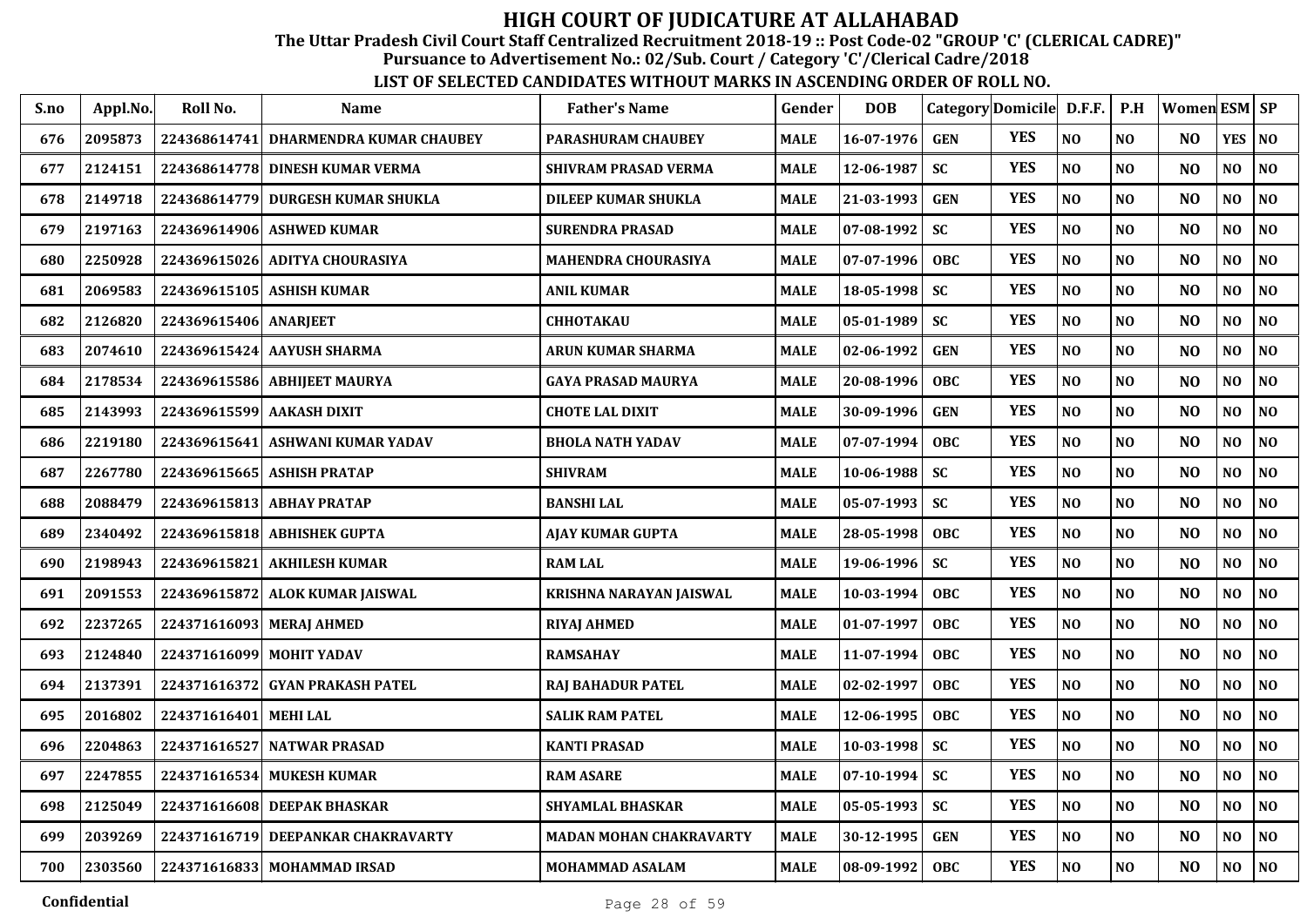The Uttar Pradesh Civil Court Staff Centralized Recruitment 2018-19 :: Post Code-02 "GROUP 'C' (CLERICAL CADRE)"

Pursuance to Advertisement No.: 02/Sub. Court / Category 'C'/Clerical Cadre/2018

| S.no | Appl.No. | Roll No.               | <b>Name</b>                               | <b>Father's Name</b>        | Gender        | <b>DOB</b>          |            | Category Domicile D.F.F. |                | P.H            | Women $ESM$ $SP$ |                |                |
|------|----------|------------------------|-------------------------------------------|-----------------------------|---------------|---------------------|------------|--------------------------|----------------|----------------|------------------|----------------|----------------|
| 701  | 2143537  |                        | 224371617123 PRIYA AGRAHARI               | ANIL KUMAR AGRAHARI         |               | FEMALE 23-02-1996   | <b>GEN</b> | <b>YES</b>               | NO             | N <sub>O</sub> | <b>YES</b>       | NO             | NO             |
| 702  | 2122326  | 224371617236           | <b>LALIT BHAN SINGH</b>                   | <b>RAM SINGH</b>            | <b>MALE</b>   | 01-08-1980          | <b>OBC</b> | <b>YES</b>               | NO             | N <sub>O</sub> | N <sub>O</sub>   | NO             | N <sub>O</sub> |
| 703  | 2116275  | 224371617282           | <b>PRIYANKA</b>                           | <b>NANHE LAL</b>            |               | FEMALE 21-06-1994   | <b>SC</b>  | <b>YES</b>               | NO             | N <sub>O</sub> | <b>YES</b>       | NO             | N <sub>0</sub> |
| 704  | 2133439  | 224371617366           | <b>PRADEEP KUMAR</b>                      | <b>VINDESWARI</b>           | <b>MALE</b>   | 10-09-1996          | <b>SC</b>  | <b>YES</b>               | NO             | N <sub>O</sub> | N <sub>O</sub>   | NO             | N <sub>0</sub> |
| 705  | 2283879  |                        | 224371617589 MANUJ KUMAR                  | <b>UMESH CHANDRA MISHRA</b> | <b>MALE</b>   | 26-07-1989          | <b>GEN</b> | <b>YES</b>               | NO             | N <sub>O</sub> | N <sub>O</sub>   | N <sub>O</sub> | NO             |
| 706  | 2092283  |                        | 224371617726 PANKAJ CHAURASIA             | <b>RAM SINGH CHAURASIA</b>  | <b>MALE</b>   | 03-07-1994          | <b>OBC</b> | <b>YES</b>               | NO             | N <sub>0</sub> | N <sub>O</sub>   | NO             | $\bf NO$       |
| 707  | 2182312  |                        | 224371617903   MAHVISH REHMAN             | <b>ATIKUR REHMAN</b>        | <b>FEMALE</b> | 05-01-1991          | <b>OBC</b> | <b>YES</b>               | NO             | N <sub>0</sub> | <b>YES</b>       | NO             | N <sub>0</sub> |
| 708  | 2060448  |                        | 224371617909 MAHENDRA KUMAR               | <b>GOPAL</b>                | <b>MALE</b>   | 23-12-1994          | <b>SC</b>  | <b>YES</b>               | NO             | N <sub>O</sub> | N <sub>O</sub>   | N <sub>O</sub> | N <sub>O</sub> |
| 709  | 2160998  |                        | 224371617919 PAWAN KUMAR                  | <b>MUNSHI RAM</b>           | <b>MALE</b>   | 25-01-1994          | <b>SC</b>  | <b>YES</b>               | N <sub>O</sub> | N <sub>O</sub> | N <sub>O</sub>   | NO             | N <sub>O</sub> |
| 710  | 2102504  |                        | 224371618039 PRAVEEN KUMAR                | <b>RAJ KUMAR</b>            | <b>MALE</b>   | 09-07-1994          | <b>SC</b>  | <b>YES</b>               | NO             | N <sub>O</sub> | N <sub>O</sub>   | NO             | NO             |
| 711  | 2261962  |                        | 224371618050 HIMANSHU RAUTELA             | <b>SUNDER SINGH RAUTELA</b> | <b>MALE</b>   | 06-08-1996          | <b>GEN</b> | <b>YES</b>               | NO             | N <sub>O</sub> | N <sub>O</sub>   | NO             | NO             |
| 712  | 2044828  |                        | 224372618182 MANISH TRIPATHI              | <b>CHANDRA SHEKHAR</b>      | <b>MALE</b>   | 01-01-1996          | <b>GEN</b> | <b>YES</b>               | NO             | N <sub>O</sub> | N <sub>O</sub>   | NO             | N <sub>0</sub> |
| 713  | 2180996  | 224372618237           | <b>LOK BANDHU</b>                         | <b>RAJENDRA PRASAD</b>      | <b>MALE</b>   | 04-03-1997          | <b>OBC</b> | <b>YES</b>               | NO             | NO             | N <sub>O</sub>   | NO             | NO             |
| 714  | 2147937  |                        | 224372618242 MANISH KUMAR TIWARI          | <b>RAKESH KUMAR TIWARI</b>  | <b>MALE</b>   | 30-07-1993          | <b>GEN</b> | <b>YES</b>               | N <sub>O</sub> | N <sub>O</sub> | N <sub>O</sub>   | NO             | N <sub>O</sub> |
| 715  | 2171453  |                        | 224372618503 KM NISHA GUPTA               | <b>VIJAY SHANKAR GUPTA</b>  | <b>FEMALE</b> | 18-09-1997          | <b>OBC</b> | <b>YES</b>               | NO             | N <sub>O</sub> | <b>YES</b>       | N <sub>O</sub> | NO             |
| 716  | 2016201  |                        | 224372618602 JAY SHANKAR YADAV            | <b>NANDALAL YADAV</b>       | <b>MALE</b>   | 12-07-1994          | <b>OBC</b> | <b>YES</b>               | NO             | NO             | N <sub>O</sub>   | N <sub>O</sub> | N <sub>0</sub> |
| 717  | 2165525  |                        | 224372618606 MANISH KUMAR KANOJIA         | DULI CHAND KANOJIA          | <b>MALE</b>   | 19-12-1989          | <b>SC</b>  | <b>YES</b>               | NO             | NO             | N <sub>O</sub>   | NO             | NO             |
| 718  | 2028163  |                        | 224372618624 MANISH KUMAR VERMA           | RAM CHANDRA VERMA           | <b>MALE</b>   | 14-03-1990          | OBC        | <b>YES</b>               | NO             | N <sub>O</sub> | N <sub>O</sub>   | NO             | NO             |
| 719  | 2059723  | 224372618626 JAYA SAHU |                                           | <b>AWADH NARAIN SAHU</b>    |               | FEMALE   01-12-1990 | OBC        | <b>YES</b>               | NO             | N <sub>O</sub> | <b>YES</b>       | NO.            | N <sub>0</sub> |
| 720  | 2148431  |                        | 224372618846 MAHENDRA PRATAP SINGH        | <b>MAHADEV PATEL</b>        | <b>MALE</b>   | 15-04-1994          | <b>OBC</b> | <b>YES</b>               | $\bf NO$       | N <sub>O</sub> | N <sub>O</sub>   | NO             | $\bf NO$       |
| 721  | 2056009  |                        | 224372618977 JAI CHANDRA PANDEY           | <b>P S PANDEY</b>           | <b>MALE</b>   | 07-09-1990          | <b>GEN</b> | <b>YES</b>               | NO             | N <sub>O</sub> | N <sub>O</sub>   | NO             | <b>YES</b>     |
| 722  | 2107003  | 224372618983           | <b>KANDHA DWIVEDI</b>                     | <b>AVADHESH KR DWIVEDI</b>  | <b>MALE</b>   | 01-07-1999          | <b>GEN</b> | <b>YES</b>               | NO             | N <sub>O</sub> | N <sub>O</sub>   | NO             | NO             |
| 723  | 2099483  |                        | 224372618987 MAHENDRA KUMAR               | <b>MOOL CHAND YADAV</b>     | <b>MALE</b>   | 01-05-1992          | OBC        | <b>YES</b>               | NO             | NO             | N <sub>O</sub>   | NO             | N <sub>0</sub> |
| 724  | 2039235  |                        | 224372619020 LAKSHMEE NARAYAN VISHWAKARMA | PREM NARAYAN VISHWAKARMA    | <b>MALE</b>   | 03-07-1988          | <b>OBC</b> | <b>YES</b>               | NO             | N <sub>O</sub> | N <sub>O</sub>   | NO             | N <sub>0</sub> |
| 725  | 2251803  |                        | 224372619150 KM ARJITA YADAV              | <b>SANTLAL YADAV</b>        |               | FEMALE 08-03-1999   | <b>OBC</b> | <b>YES</b>               | $\bf NO$       | NO             | <b>YES</b>       | NO             | $\bf NO$       |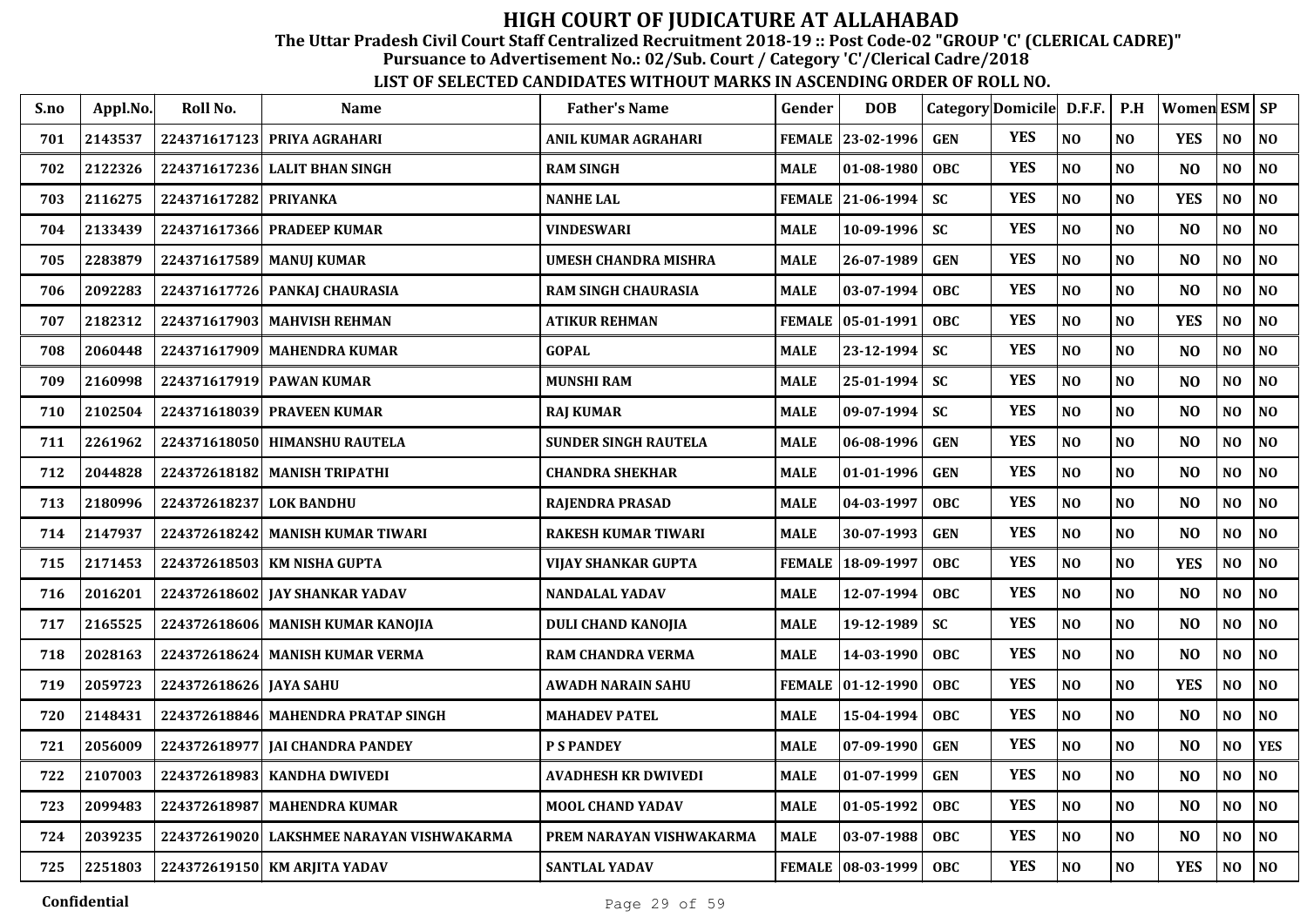The Uttar Pradesh Civil Court Staff Centralized Recruitment 2018-19 :: Post Code-02 "GROUP 'C' (CLERICAL CADRE)"

Pursuance to Advertisement No.: 02/Sub. Court / Category 'C'/Clerical Cadre/2018

| S.no | Appl.No. | Roll No.                | <b>Name</b>                       | <b>Father's Name</b>       | Gender        | <b>DOB</b>       | Category Domicile D.F.F. P.H |            |          |                | Women ESM SP   |                |                |
|------|----------|-------------------------|-----------------------------------|----------------------------|---------------|------------------|------------------------------|------------|----------|----------------|----------------|----------------|----------------|
| 726  | 2068892  |                         | 224373619533 NEERAJ YADAV         | <b>ARVIND KUMAR YADAV</b>  | <b>MALE</b>   | 28-09-1999       | OBC.                         | <b>YES</b> | NO       | N <sub>O</sub> | N <sub>O</sub> | NO             | N <sub>O</sub> |
| 727  | 2121467  |                         | 224373619632 NEERAJ KUMAR         | <b>MAHESH PRASAD</b>       | MALE          | 22-07-1992       | <b>SC</b>                    | <b>YES</b> | NO       | N <sub>O</sub> | N <sub>O</sub> | NO             | N <sub>0</sub> |
| 728  | 2012837  |                         | 224373619648 MOHIT MISHRA         | HARI SHANKAR MISHRA        | MALE          | 15-12-1998       | <b>GEN</b>                   | <b>YES</b> | NO       | N <sub>O</sub> | N <sub>O</sub> | NO             | N <sub>0</sub> |
| 729  | 2133497  | 224373619661            | <b>MANSINGH RAJPUT</b>            | <b>RAMKUMAR RAJPUT</b>     | <b>MALE</b>   | 28-08-1992       | <b>OBC</b>                   | <b>YES</b> | NO       | N <sub>O</sub> | N <sub>O</sub> | NO             | $\bf NO$       |
| 730  | 2237891  | 224373620012            | <b>NIRAJ KUMAR GAUTAM</b>         | <b>BANWARI LAL</b>         | <b>MALE</b>   | 25-12-1995       | <b>SC</b>                    | <b>YES</b> | $\bf NO$ | N <sub>O</sub> | N <sub>O</sub> | NO             | NO             |
| 731  | 2240053  | 224373620024            | <b>NIRAJ PANDEY</b>               | <b>AMAR NATH</b>           | <b>MALE</b>   | $05 - 10 - 1994$ | <b>GEN</b>                   | <b>YES</b> | NO       | N <sub>O</sub> | N <sub>O</sub> | NO             | $\bf NO$       |
| 732  | 2174390  |                         | 224373620050 MOHIT PATEL          | <b>AVADHESH KUMAR</b>      | MALE          | 12-07-1998       | <b>OBC</b>                   | <b>YES</b> | $\bf NO$ | N <sub>O</sub> | N <sub>O</sub> | NO             | $\bf NO$       |
| 733  | 2272926  | 224373620186 PANKAJ RAI |                                   | <b>UMASHANKER RAI</b>      | MALE          | 11-03-1990       | <b>OBC</b>                   | <b>YES</b> | NO       | N <sub>O</sub> | N <sub>O</sub> | N <sub>O</sub> | N <sub>0</sub> |
| 734  | 2025929  |                         | 224374620527 PRAVEEN KUMAR        | <b>RAKESH KUMAR SHARMA</b> | MALE          | 05-07-1992       | <b>OBC</b>                   | <b>YES</b> | NO       | N <sub>O</sub> | N <sub>O</sub> | N <sub>O</sub> | $\bf NO$       |
| 735  | 2105391  |                         | 224374620816 PIYUSH MISHRA        | SUDHIR CHANDRA MISHRA      | MALE          | 16-07-1997       | <b>GEN</b>                   | <b>YES</b> | NO       | N <sub>O</sub> | N <sub>O</sub> | N <sub>O</sub> | $\bf NO$       |
| 736  | 2141879  |                         | 224375621150 PRIYANKA VERMA       | <b>BAJRANG LAL VERMA</b>   | <b>FEMALE</b> | $ 25-07-1993 $   | <b>OBC</b>                   | <b>YES</b> | $\bf NO$ | N <sub>O</sub> | <b>YES</b>     | NO             | $\bf NO$       |
| 737  | 2158424  | 224375621331 RAJU SAROJ |                                   | <b>MADHAI SAROJ</b>        | MALE          | $01-08-1996$     | <b>SC</b>                    | <b>YES</b> | $\bf NO$ | N <sub>O</sub> | N <sub>O</sub> | NO             | $\bf NO$       |
| 738  | 2089405  | 224375621579 RAM MILAN  |                                   | <b>SHANKAR LAL</b>         | MALE          | $01 - 11 - 1990$ | <b>SC</b>                    | <b>YES</b> | $\bf NO$ | NO             | N <sub>O</sub> | $\bf NO$       | $\bf NO$       |
| 739  | 2136394  | 224375621591            | <b>RAGHUBEER KUMAR</b>            | <b>TEERATHLAL</b>          | <b>MALE</b>   | 15-08-1997       | <b>OBC</b>                   | <b>YES</b> | $\bf NO$ | N <sub>O</sub> | N <sub>O</sub> | NO             | $\bf NO$       |
| 740  | 2059443  | 224375621687            | <b>RADHE SHYAM</b>                | <b>SENGHAI LAL</b>         | <b>MALE</b>   | 15-12-1994       | <b>SC</b>                    | <b>YES</b> | NO       | N <sub>O</sub> | N <sub>O</sub> | NO             | $\bf NO$       |
| 741  | 2078123  |                         | 224375621710 RAJENDRA KUMAR PATEL | <b>SAMAR BAHADUR PATEL</b> | MALE          | 15-01-1990       | <b>OBC</b>                   | <b>YES</b> | $\bf NO$ | N <sub>O</sub> | N <sub>O</sub> | NO             | $\bf NO$       |
| 742  | 2020330  | 224375621772 RAM SINGH  |                                   | RAVINDRA KUMAR SINGH       | MALE          | $25 - 05 - 1994$ | <b>OBC</b>                   | <b>YES</b> | NO       | N <sub>O</sub> | N <sub>O</sub> | NO             | $\bf NO$       |
| 743  | 2068967  | 224375621876 PUSHP NATH |                                   | <b>RAGHVENDRA</b>          | MALE          | $01 - 01 - 1996$ | <b>GEN</b>                   | <b>YES</b> | NO       | N <sub>O</sub> | N <sub>O</sub> | NO             | $\bf NO$       |
| 744  | 2048746  | 224375621878 PUTTAN     |                                   | <b>RAM GOPAL</b>           | MALE          | $07 - 04 - 1995$ | <b>OBC</b>                   | <b>YES</b> | NO       | N <sub>O</sub> | N <sub>O</sub> | N <sub>O</sub> | N <sub>O</sub> |
| 745  | 2344592  |                         | 224376622059 SANDEEP GOND         | <b>RAMAYAN GOND</b>        | MALE          | 18-09-1995       | <b>ST</b>                    | <b>YES</b> | $\bf NO$ | NO             | N <sub>O</sub> | NO             | $\bf NO$       |
| 746  | 2079953  |                         | 224376622246 SACHIN KUMAR GUPTA   | SHYAM NARAYAN GUPTA        | <b>MALE</b>   | 30-09-1989       | <b>OBC</b>                   | <b>YES</b> | NO       | N <sub>O</sub> | N <sub>O</sub> | $\bf NO$       | $\bf NO$       |
| 747  | 2210654  | 224376622347            | <b>RAVI PRAKASH BHARTIYA</b>      | RAM CHANDRA BHARTIYA       | <b>MALE</b>   | $02 - 06 - 1990$ | <b>SC</b>                    | <b>YES</b> | NO       | N <sub>O</sub> | N <sub>O</sub> | NO             | $\bf NO$       |
| 748  | 2290098  |                         | 224376622570 RISHABH SETH         | <b>ASHESH KUMAR SETH</b>   | <b>MALE</b>   | 27-11-1992       | <b>GEN</b>                   | <b>YES</b> | NO       | N <sub>O</sub> | N <sub>O</sub> | NO             | $\bf NO$       |
| 749  | 2187921  | 224378622718 SANJAY PAL |                                   | <b>CHHOTE LAL PAL</b>      | MALE          | 09-07-1993       | <b>OBC</b>                   | <b>YES</b> | $\bf NO$ | $\bf NO$       | N <sub>O</sub> | NO             | $\bf NO$       |
| 750  | 2047255  |                         | 224378622817 SANJAY MAURYA        | <b>ARVIND MAURYA</b>       | <b>MALE</b>   | 19-08-1995       | <b>OBC</b>                   | <b>YES</b> | $\bf NO$ | N <sub>O</sub> | N <sub>O</sub> | NO             | NO             |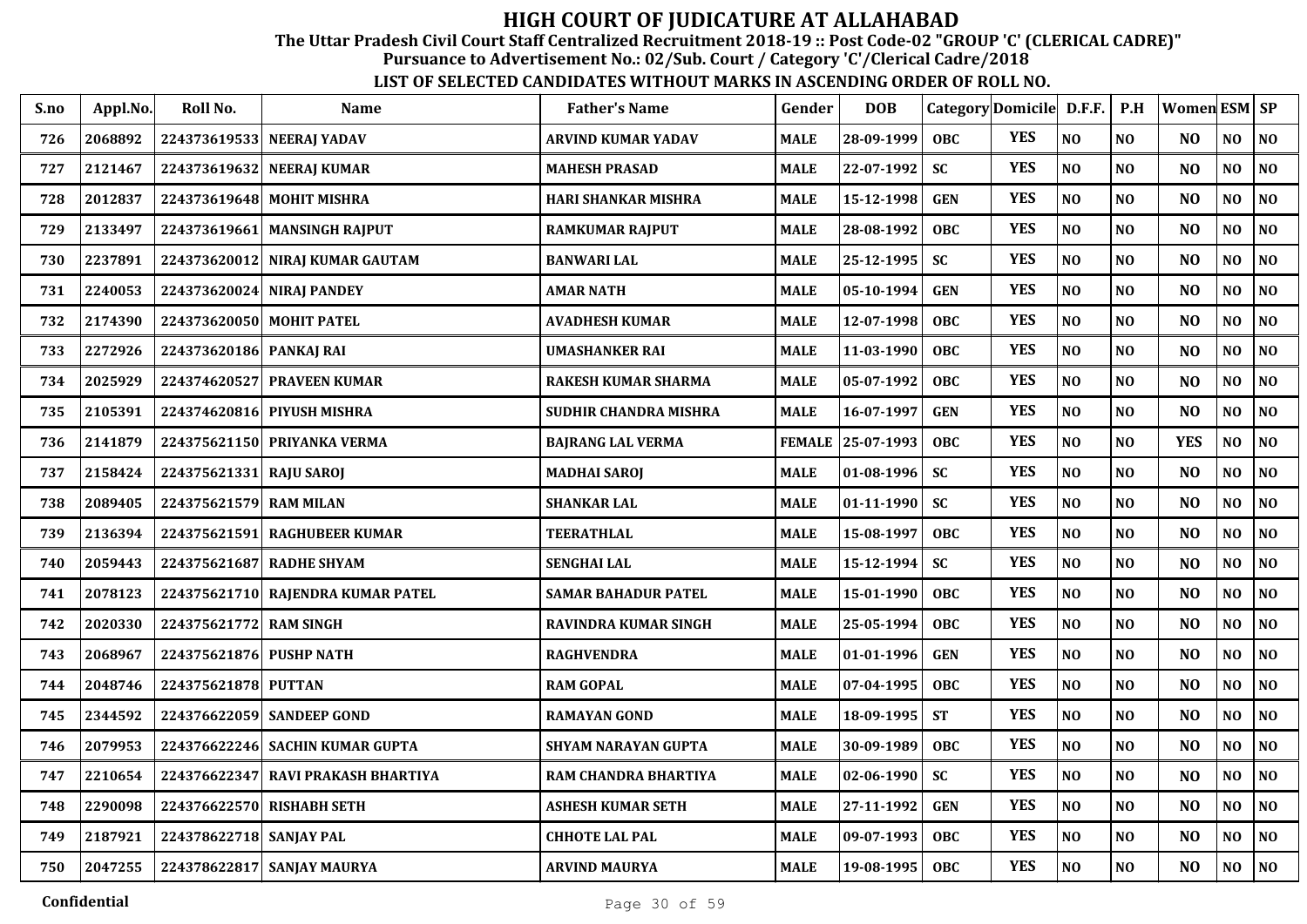The Uttar Pradesh Civil Court Staff Centralized Recruitment 2018-19 :: Post Code-02 "GROUP 'C' (CLERICAL CADRE)"

Pursuance to Advertisement No.: 02/Sub. Court / Category 'C'/Clerical Cadre/2018

| S.no | Appl.No. | Roll No.                  | <b>Name</b>                        | <b>Father's Name</b>         | Gender        | <b>DOB</b>        | Category Domicile D.F.F. |            |          | P.H            | Women ESM SP   |                |            |
|------|----------|---------------------------|------------------------------------|------------------------------|---------------|-------------------|--------------------------|------------|----------|----------------|----------------|----------------|------------|
| 751  | 2112651  |                           | 224378623188 SHAILENDRA KUMAR      | <b>BABU RAM</b>              | <b>MALE</b>   | $07 - 07 - 1990$  | <b>SC</b>                | <b>YES</b> | NO       | N <sub>O</sub> | N <sub>O</sub> | NO             | <b>YES</b> |
| 752  | 2116925  | 224378623342 SARITA SINGH |                                    | <b>SHIV MURTI SINGH</b>      |               | FEMALE 06-11-1997 | <b>OBC</b>               | <b>YES</b> | NO       | NO             | <b>YES</b>     | NO             | NO         |
| 753  | 2101418  |                           | 224378623388 SANDEEP SAHU          | <b>HARI SHANKAR</b>          | <b>MALE</b>   | 10-05-1990        | <b>OBC</b>               | <b>YES</b> | NO       | N <sub>O</sub> | N <sub>O</sub> | NO             | NO         |
| 754  | 2165313  | 224378623444              | <b>SANDEEP KUMAR YADAV</b>         | <b>OM PRAKASH YADAV</b>      | <b>MALE</b>   | 05-09-1992        | <b>OBC</b>               | <b>YES</b> | NO       | N <sub>O</sub> | N <sub>O</sub> | N <sub>O</sub> | NO         |
| 755  | 2158118  |                           | 224378623450 SATISH KUMAR          | <b>MOOL CHANDRA</b>          | <b>MALE</b>   | 20-10-1996        | OBC                      | <b>YES</b> | NO       | N <sub>O</sub> | N <sub>O</sub> | NO             | NO         |
| 756  | 2318374  |                           | 224378623495   SAURABH KUMAR YADAV | <b>GIRJA SHANKAR</b>         | <b>MALE</b>   | 25-05-1995        | <b>OBC</b>               | <b>YES</b> | NO       | N <sub>O</sub> | N <sub>O</sub> | N <sub>O</sub> | <b>YES</b> |
| 757  | 2000708  |                           | 224379623875 SHESHMANI YADAV       | <b>BALGOVIND YADAV</b>       | <b>MALE</b>   | 18-07-1999        | OBC                      | <b>YES</b> | NO       | NO             | N <sub>O</sub> | NO             | NO         |
| 758  | 2043188  |                           | 224379623905 SHIV PRADEEP MISHRA   | <b>SHIV SHANKAR MISHRA</b>   | <b>MALE</b>   | 25-12-1973        | <b>GEN</b>               | <b>YES</b> | NO       | NO             | N <sub>O</sub> | <b>YES</b>     | NO         |
| 759  | 2184568  | 224379624026              | <b>SUMIT KUMAR</b>                 | <b>RAJENDRA KUMAR</b>        | <b>MALE</b>   | 05-06-1994        | <b>ST</b>                | <b>YES</b> | NO       | NO             | N <sub>O</sub> | NO             | NO         |
| 760  | 2263801  |                           | 224379624069 SURENDRA KUMAR SAHU   | <b>DURGA PRASAD SAHU</b>     | <b>MALE</b>   | 21-07-1987        | <b>OBC</b>               | <b>YES</b> | NO       | N <sub>O</sub> | N <sub>O</sub> | NO             | NO         |
| 761  | 2201551  | 224379624176 SUNIL KUMAR  |                                    | <b>RAM SUMER BHARTIYA</b>    | <b>MALE</b>   | 08-01-1997        | <b>SC</b>                | <b>YES</b> | NO       | NO             | N <sub>O</sub> | NO             | NO         |
| 762  | 2103038  |                           | 224379624312 SUMIT KUMAR NAYAK     | <b>SURESH KUMAR NAYAK</b>    | <b>MALE</b>   | 20-10-1992        | <b>ST</b>                | <b>YES</b> | NO       | N <sub>O</sub> | N <sub>O</sub> | NO             | NO         |
| 763  | 2203024  | 224379624404              | <b>SURAJ YADAV</b>                 | <b>CHHOTE LAL YADAV</b>      | <b>MALE</b>   | 01-07-1995        | <b>OBC</b>               | <b>YES</b> | NO       | NO             | N <sub>O</sub> | NO             | NO         |
| 764  | 2125744  | 224380624671              | <b>VIPIN KUMAR</b>                 | <b>ASHOK KUMAR SRIVASTVA</b> | <b>MALE</b>   | 13-02-1992        | <b>GEN</b>               | <b>YES</b> | NO       | NO             | N <sub>O</sub> | NO             | NO         |
| 765  | 2129271  |                           | 224380624684 SUSHIL KUMAR          | <b>SARVJEET CHAUDHARI</b>    | <b>MALE</b>   | 07-02-1993        | <b>OBC</b>               | <b>YES</b> | NO       | N <sub>O</sub> | N <sub>O</sub> | NO.            | NO         |
| 766  | 2151649  | 224380624862 VIKAS SAGAR  |                                    | <b>RAM JATAN</b>             | <b>MALE</b>   | 26-06-1995        | <b>SC</b>                | <b>YES</b> | NO       | NO             | N <sub>O</sub> | NO             | NO         |
| 767  | 2014537  | 224380624893 VIVEK KUMAR  |                                    | <b>JAYABAHADUR YADAV</b>     | <b>MALE</b>   | 05-08-1992        | <b>GEN</b>               | <b>YES</b> | NO       | NO             | N <sub>O</sub> | NO             | NO         |
| 768  | 2276996  |                           | 224380624995 TAUFIK AHMAD          | <b>HASAN</b>                 | <b>MALE</b>   | 12-08-1990        | OBC                      | <b>YES</b> | NO       | NO             | N <sub>O</sub> | NO             | NO         |
| 769  | 2143930  | 224380624999              | <b>VIKASH</b>                      | <b>SURESH CHANDRA</b>        | <b>MALE</b>   | 07-06-1993        | <b>OBC</b>               | <b>YES</b> | NO       | N <sub>O</sub> | N <sub>O</sub> | NO             | NO         |
| 770  | 2184494  | 224380625087              | VIMAL KUMAR MISHRA                 | <b>SATYA KUMAR MISHRA</b>    | <b>MALE</b>   | 01-03-1992        | <b>GEN</b>               | <b>YES</b> | $\bf NO$ | NO             | N <sub>O</sub> | NO             | $\bf NO$   |
| 771  | 2091548  |                           | 224380625178 TEJ BHAN PATEL        | <b>JAGAT PAL PATEL</b>       | <b>MALE</b>   | 03-05-1990        | OBC                      | <b>YES</b> | NO       | NO             | N <sub>O</sub> | NO             | $\bf NO$   |
| 772  | 2039490  | 224380625483              | UNNATI KATIYAR                     | <b>AWADHESH KUMAR</b>        | <b>FEMALE</b> | 28-08-1997        | <b>OBC</b>               | <b>YES</b> | NO       | NO             | <b>YES</b>     | NO             | NO         |
| 773  | 2134136  | 224380625602              | <b>VIRUL KUMAR</b>                 | <b>MAHENDRA SINGH</b>        | <b>MALE</b>   | 01-02-1995        | <b>OBC</b>               | <b>YES</b> | NO       | NO             | N <sub>O</sub> | NO             | NO         |
| 774  | 2218114  | 224380625726              | <b>VIMAL KUMAR</b>                 | <b>KRISHNA CHANDRA</b>       | <b>MALE</b>   | 10-11-1988        | <b>OBC</b>               | <b>YES</b> | $\bf NO$ | $\bf NO$       | NO             | NO             | NO         |
| 775  | 2083727  | 224380625761 VIJAY KUMAR  |                                    | <b>DHYAN CHAND</b>           | <b>MALE</b>   | 08-08-1995        | <b>OBC</b>               | <b>YES</b> | $\bf NO$ | $\bf NO$       | N <sub>O</sub> | NO             | NO         |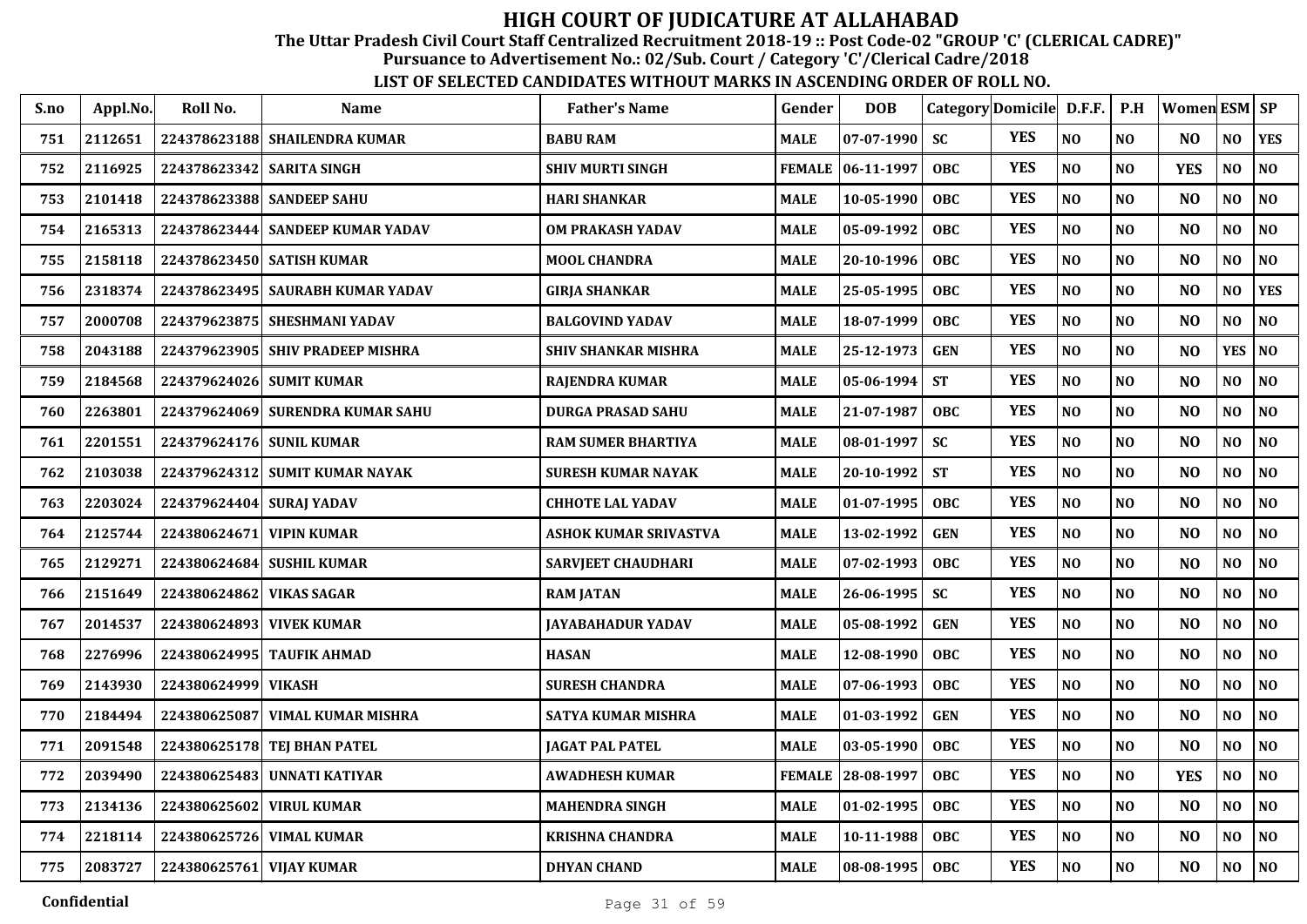The Uttar Pradesh Civil Court Staff Centralized Recruitment 2018-19 :: Post Code-02 "GROUP 'C' (CLERICAL CADRE)"

Pursuance to Advertisement No.: 02/Sub. Court / Category 'C'/Clerical Cadre/2018

| S.no | Appl.No. | Roll No.                | <b>Name</b>                       | <b>Father's Name</b>          | Gender        | <b>DOB</b>        |            | Category Domicile D.F.F. |                | P.H            | Women ESM SP   |                |                |
|------|----------|-------------------------|-----------------------------------|-------------------------------|---------------|-------------------|------------|--------------------------|----------------|----------------|----------------|----------------|----------------|
| 776  | 2218401  | 224381625974            | <b>RAJENDRA SINGH</b>             | MITHAI LAL YADAV              | <b>MALE</b>   | 31-08-1989        | <b>OBC</b> | <b>YES</b>               | N <sub>O</sub> | N <sub>O</sub> | NO.            | N <sub>O</sub> | NO             |
| 777  | 2046596  | 224381626001            | <b>RESHU OJHA</b>                 | <b>MATA PRASAD OJHA</b>       | <b>MALE</b>   | 06-10-1995        | <b>OBC</b> | <b>YES</b>               | N <sub>O</sub> | N <sub>O</sub> | N <sub>O</sub> | N <sub>O</sub> | NO             |
| 778  | 2207833  |                         | 224381626343 RAVIPAL SINGH        | <b>SOMPAL SINGH</b>           | <b>MALE</b>   | $11 - 05 - 1993$  | <b>SC</b>  | <b>YES</b>               | NO             | N <sub>O</sub> | N <sub>O</sub> | NO             | NO             |
| 779  | 2214034  | 224381626359            | <b>RAMA SHANKAR</b>               | <b>KEDAR SINGH</b>            | <b>MALE</b>   | 02-07-1992        | <b>OBC</b> | <b>YES</b>               | N <sub>O</sub> | N <sub>O</sub> | N <sub>O</sub> | NO             | $\bf NO$       |
| 780  | 2105352  | 224381626371            | <b>VIVEK MISHRA</b>               | RAJESHWARI PRASAD MISHRA      | <b>MALE</b>   | 01-01-1990        | <b>GEN</b> | <b>YES</b>               | N <sub>O</sub> | N <sub>O</sub> | N <sub>O</sub> | NO             | NO             |
| 781  | 2083862  | 224381626513            | YASHWANT SHARMA                   | SURENDRA PRASAD SHARMA        | <b>MALE</b>   | 15-03-1994        | <b>OBC</b> | <b>YES</b>               | N <sub>O</sub> | N <sub>O</sub> | N <sub>O</sub> | NO             | NO             |
| 782  | 2100883  |                         | 224381626516 ROSHAN KUMAR SHUKLA  | <b>SANJEET SHUKLA</b>         | <b>MALE</b>   | 24-11-1996        | <b>GEN</b> | <b>YES</b>               | $\bf NO$       | N <sub>O</sub> | N <sub>O</sub> | NO             | NO             |
| 783  | 2028519  |                         | 224382626683 SATYAM KHARE         | <b>SUJEET KUMAR KHARE</b>     | <b>MALE</b>   | 27-06-1996        | <b>GEN</b> | <b>YES</b>               | N <sub>O</sub> | NO             | N <sub>O</sub> | NO             | NO             |
| 784  | 2129019  |                         | 224382626740 SATYAM VERMA         | <b>ARVIND VERMA</b>           | <b>MALE</b>   | 25-07-1997        | <b>OBC</b> | <b>YES</b>               | N <sub>O</sub> | N <sub>O</sub> | N <sub>O</sub> | N <sub>O</sub> | NO             |
| 785  | 2028451  |                         | 224382626808 SAURABH JAUHARI      | <b>MANOJ JAUHARI</b>          | <b>MALE</b>   | 12-10-1994        | <b>OBC</b> | <b>YES</b>               | N <sub>O</sub> | N <sub>O</sub> | N <sub>O</sub> | NO             | $\bf NO$       |
| 786  | 2010708  | 224382627089 SARITA PAL |                                   | <b>SHIV RAM PAL</b>           | FEMALE        | 14-04-1987        | SC         | <b>YES</b>               | $\bf NO$       | $\bf NO$       | <b>YES</b>     | NO             | $\bf NO$       |
| 787  | 2028062  |                         | 224382627189 SHIVAM PATEL         | RAM VISHAL PATEL              | MALE          | $ 09-02-1998 $    | <b>OBC</b> | <b>YES</b>               | $\bf NO$       | N <sub>O</sub> | N <sub>O</sub> | NO             | $\bf NO$       |
| 788  | 2331911  | 224382627202            | <b>SANDHYA VERMA</b>              | <b>CHHANGA LAL VERMA</b>      | <b>FEMALE</b> | 25-06-1995        | <b>SC</b>  | <b>YES</b>               | NO             | N <sub>O</sub> | <b>YES</b>     | NO             | $\bf NO$       |
| 789  | 2159547  |                         | 224382627269 SHANI KUMAR SINGH    | <b>ARVIND KUMAR SINGH</b>     | <b>MALE</b>   | 10-08-1996        | <b>GEN</b> | <b>YES</b>               | $\bf NO$       | N <sub>O</sub> | N <sub>O</sub> | NO             | NO             |
| 790  | 2046224  | 224382627276            | <b>SHALINI RAWAT</b>              | <b>TEJ PAL</b>                | <b>FEMALE</b> | 20-02-1996        | <b>SC</b>  | <b>YES</b>               | N <sub>O</sub> | N <sub>O</sub> | <b>YES</b>     | NO             | N <sub>O</sub> |
| 791  | 2133034  | 224382627323 SHUBHAM    |                                   | <b>DESHRAJ</b>                | <b>MALE</b>   | 01-04-1997        | <b>OBC</b> | <b>YES</b>               | $\bf NO$       | N <sub>O</sub> | N <sub>O</sub> | NO             | NO             |
| 792  | 2204355  |                         | 224383627514 SURAJ PAL SINGH      | <b>THHAKRI SINGH</b>          | <b>MALE</b>   | 10-04-1999        | <b>OBC</b> | <b>YES</b>               | N <sub>O</sub> | N <sub>O</sub> | N <sub>O</sub> | NO             | NO             |
| 793  | 2238434  |                         | 224383627665 VARUN PANDEY         | <b>CHANDRA KISHORE PANDEY</b> | MALE          | 28-04-1987        | <b>GEN</b> | <b>YES</b>               | $\bf NO$       | N <sub>O</sub> | N <sub>O</sub> | NO             | NO             |
| 794  | 2016800  |                         | 224383627700 SURENDRA KUMAR       | <b>SALIK RAM</b>              | <b>MALE</b>   | 15-07-1990        | <b>SC</b>  | <b>YES</b>               | N <sub>O</sub> | N <sub>O</sub> | N <sub>O</sub> | NO             | N <sub>O</sub> |
| 795  | 2048053  |                         | 224383627720 TAANYA MAURYA        | <b>SUNIL KUMAR</b>            |               | FEMALE 01-01-1993 | <b>OBC</b> | <b>YES</b>               | $\bf NO$       | $\bf NO$       | <b>YES</b>     | NO             | $\bf NO$       |
| 796  | 2178504  |                         | 224383627736 TANYA CHAURASIA      | RAKESH KUMAR CHAURASIA        | <b>FEMALE</b> | 14-11-1993        | OBC.       | <b>YES</b>               | NO             | NO             | <b>YES</b>     | NO             | $\bf NO$       |
| 797  | 2168840  | 224383627772            | <b>VAIBHAV SINGH</b>              | RAJ NARAYAN SINGH             | <b>MALE</b>   | 06-05-1991        | <b>GEN</b> | <b>YES</b>               | N <sub>O</sub> | N <sub>O</sub> | N <sub>O</sub> | $\bf NO$       | NO             |
| 798  | 2213054  |                         | 224383627786 SURESH CHANDRA       | <b>RAMA SHANKAR</b>           | <b>MALE</b>   | 18-07-1988        | <b>OBC</b> | <b>YES</b>               | $\bf NO$       | N <sub>O</sub> | N <sub>O</sub> | NO             | NO             |
| 799  | 2055582  | 224384628594            | <b>VIVEK KUMAR MAURYA</b>         | <b>RAMESH MAURYA</b>          | MALE          | 10-06-1998        | <b>OBC</b> | <b>YES</b>               | $\bf NO$       | $\bf NO$       | N <sub>O</sub> | NO             | NO             |
| 800  | 2093759  |                         | 224384628598 YOGENDRA KUMAR PATEL | LALLAN PRASAD PATEL           | <b>MALE</b>   | $02 - 03 - 1995$  | <b>OBC</b> | <b>YES</b>               | $\bf NO$       | $\bf NO$       | N <sub>O</sub> | NO             | NO             |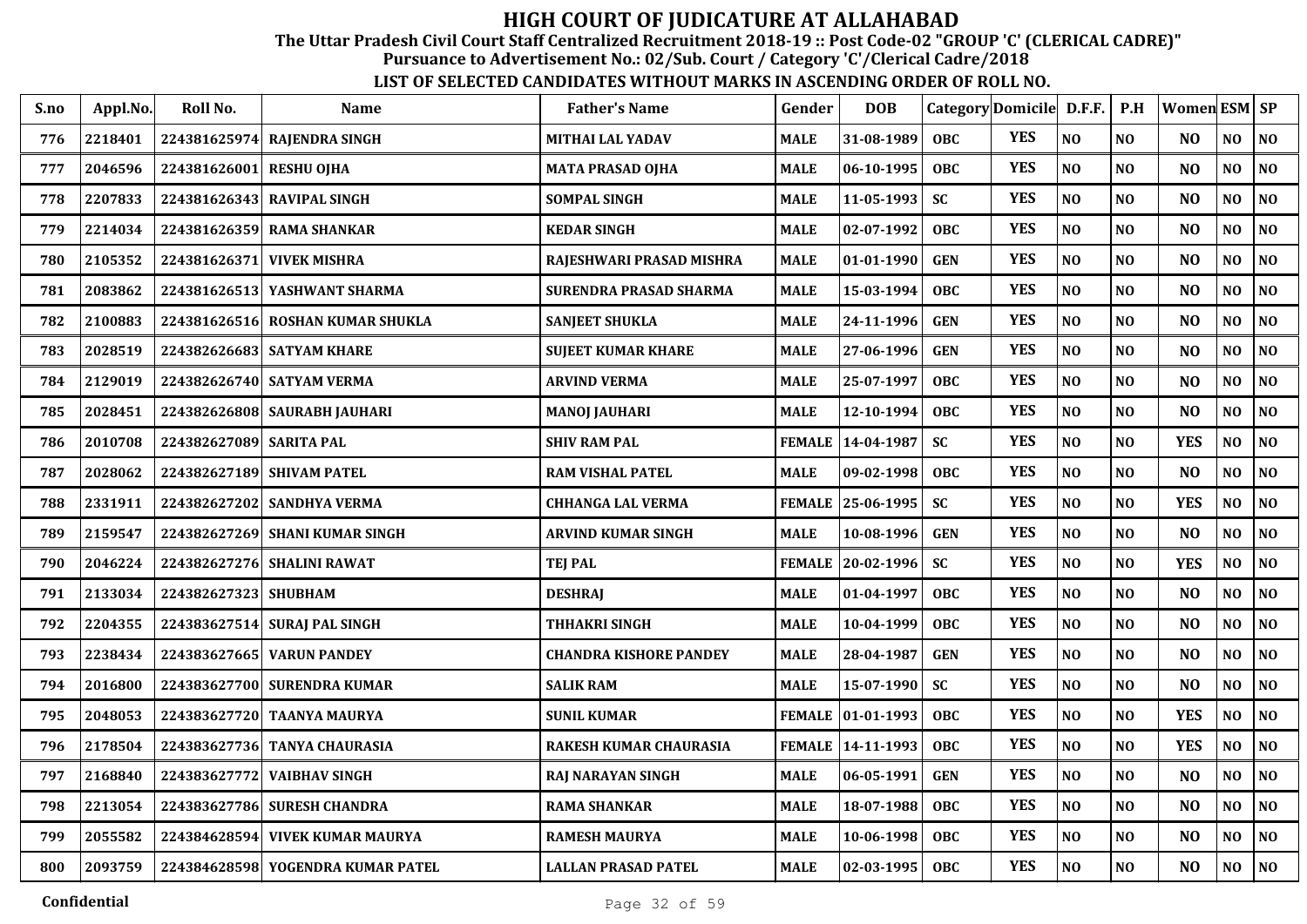The Uttar Pradesh Civil Court Staff Centralized Recruitment 2018-19 :: Post Code-02 "GROUP 'C' (CLERICAL CADRE)"

Pursuance to Advertisement No.: 02/Sub. Court / Category 'C'/Clerical Cadre/2018

| S.no | Appl.No. | Roll No.                 | <b>Name</b>                     | <b>Father's Name</b>        | Gender        | <b>DOB</b>                 |            | Category Domicile D.F.F. P.H |          |                | Women ESM SP |                |           |
|------|----------|--------------------------|---------------------------------|-----------------------------|---------------|----------------------------|------------|------------------------------|----------|----------------|--------------|----------------|-----------|
| 801  | 2221823  |                          | 224384628714 ADITI SHUKLA       | <b>RAVINDRA NATH SHUKLA</b> |               | FEMALE 07-10-1996          | <b>GEN</b> | <b>YES</b>                   | NO       | N <sub>O</sub> | <b>YES</b>   | NO             | <b>NO</b> |
| 802  | 2287500  |                          | 224385628840 ANJALI SHARMA      | <b>TEEKA RAM</b>            |               | FEMALE 01-07-1996          | <b>OBC</b> | <b>YES</b>                   | NO       | N <sub>O</sub> | <b>YES</b>   | N <sub>O</sub> | NO        |
| 803  | 2098397  | 224385629201             | <b>ANJANA PAL</b>               | <b>RAM DARASH PAL</b>       |               | FEMALE 15-01-1993          | <b>OBC</b> | <b>YES</b>                   | NO       | N <sub>O</sub> | <b>YES</b>   | NO             | NO        |
| 804  | 2136691  | 224386629461             | <b>ANNU BHARTI</b>              | <b>BHOLA PRASAD BHARTI</b>  |               | FEMALE 01-07-1993          | <b>SC</b>  | <b>YES</b>                   | NO       | N <sub>O</sub> | <b>YES</b>   | N <sub>O</sub> | NO        |
| 805  | 2269777  | 224386629567             | <b>ARTI SINGH</b>               | <b>AJAY PRATAP SINGH</b>    |               | FEMALE 06-07-1995          | <b>GEN</b> | <b>YES</b>                   | NO       | N <sub>O</sub> | <b>YES</b>   | NO             | NO        |
| 806  | 2104982  | 224386629861             | ARATI KUMARI KUSHWAHA           | RAMAYAN SINGH KUSHWAHA      |               | FEMALE 15-07-1992          | <b>OBC</b> | <b>YES</b>                   | NO       | N <sub>O</sub> | <b>YES</b>   | NO             | NO        |
| 807  | 2082234  |                          | 224386630060 ANSHIKA GUPTA      | <b>LAXMIKANT GUPTA</b>      |               | FEMALE 05-12-1998          | OBC        | <b>YES</b>                   | NO       | NO             | <b>YES</b>   | NO             | NO        |
| 808  | 2150751  | 224386630329             | <b>ANKITA TIWARI</b>            | AJAY KUMAR TIWARI           |               | FEMALE 19-07-1991          | <b>GEN</b> | <b>YES</b>                   | NO       | NO             | <b>YES</b>   | N <sub>O</sub> | NO        |
| 809  | 2192309  |                          | 224387630730 DIPIKA SHUKLA      | VINOD KUMAR SHUKLA          |               | FEMALE 15-01-1995          | <b>GEN</b> | <b>YES</b>                   | NO       | N <sub>O</sub> | <b>YES</b>   | N <sub>O</sub> | NO        |
| 810  | 2294161  | 224387630769             | <b>GARIMA MISHRA</b>            | <b>BRIJESH MISHRA</b>       |               | FEMALE 25-09-1993          | <b>GEN</b> | <b>YES</b>                   | NO       | N <sub>O</sub> | <b>YES</b>   | N <sub>O</sub> | NO        |
| 811  | 2126593  | 224387630950             | <b>BHARATI VERMA</b>            | <b>AVADHESH KUMAR</b>       |               | FEMALE 25-09-1996          | <b>OBC</b> | <b>YES</b>                   | NO       | N <sub>O</sub> | <b>YES</b>   | N <sub>O</sub> | NO        |
| 812  | 2305448  | 224387631003             | DEEPALI GUPTA                   | <b>SUSHIL KUMAR GUPTA</b>   | <b>FEMALE</b> | $10-03-1995$               | <b>OBC</b> | <b>YES</b>                   | NO       | N <sub>O</sub> | <b>YES</b>   | N <sub>0</sub> | NO        |
| 813  | 2312542  | 224387631072             | <b>DEVANSHIKA SINGH</b>         | <b>PRAMOD KUMAR SINGH</b>   |               | FEMALE   01-04-1993        | <b>GEN</b> | <b>YES</b>                   | NO       | N <sub>O</sub> | <b>YES</b>   | NO             | NO        |
| 814  | 2249937  | 224387631213             | <b>DHARA SHREE CHAUBEY</b>      | <b>RADHEY SHYAM CHAUBEY</b> |               | FEMALE 09-07-1999          | <b>GEN</b> | <b>YES</b>                   | NO       | NO             | <b>YES</b>   | NO             | NO        |
| 815  | 2062319  | 224388631492             | <b>INDU MANRAL</b>              | <b>G S MANRAL</b>           | <b>FEMALE</b> | 12-01-1995                 | <b>GEN</b> | <b>YES</b>                   | NO       | N <sub>O</sub> | <b>YES</b>   | NO             | NO        |
| 816  | 2177113  | 224388632141 JUHI SAXENA |                                 | <b>MADAN MOHAN SAXENA</b>   |               | FEMALE 01-01-1995          | <b>GEN</b> | <b>YES</b>                   | NO       | N <sub>O</sub> | <b>YES</b>   | NO             | NO        |
| 817  | 2092158  | 224389632978 KM ANJANA   |                                 | <b>CHHEDILAL</b>            |               | FEMALE   12-01-1988        | <b>SC</b>  | <b>YES</b>                   | NO       | NO             | <b>YES</b>   | NO             | NO        |
| 818  | 2251199  |                          | 224389633134 KM DEEPIKA KANOJIA | <b>SURESH KUMAR</b>         |               | FEMALE 24-10-1994          | <b>SC</b>  | <b>YES</b>                   | NO       | NO             | <b>YES</b>   | N <sub>O</sub> | NO        |
| 819  | 2009229  | 224390633991             | <b>KOMAL</b>                    | <b>ANIL KUMAR</b>           |               | FEMALE   16-09-1994        | <b>OBC</b> | <b>YES</b>                   | NO       | N <sub>O</sub> | <b>YES</b>   | NO             | NO        |
| 820  | 2274941  | 224390634379 KM TANMAN   |                                 | <b>DILEEP KUMAR</b>         |               | FEMALE   03-04-1992        | <b>SC</b>  | <b>YES</b>                   | NO       | N <sub>O</sub> | <b>YES</b>   | NO             | NO        |
| 821  | 2142811  |                          | 224390634445   KM SONAM MISHRA  | SANJAY MISHRA               | <b>FEMALE</b> | 12-03-1996                 | <b>GEN</b> | <b>YES</b>                   | NO       | N <sub>O</sub> | <b>YES</b>   | NO             | NO        |
| 822  | 2184711  | 224390634550             | <b>KM PUSHPA</b>                | <b>RAM AASRE</b>            |               | FEMALE 08-04-1996          | <b>OBC</b> | <b>YES</b>                   | NO       | NO             | <b>YES</b>   | NO             | NO        |
| 823  | 2221357  | 224391634588 MADHULIKA   |                                 | <b>KESHARI NANDAN VERMA</b> | <b>FEMALE</b> | 18-03-1998                 | <b>OBC</b> | <b>YES</b>                   | NO       | NO             | <b>YES</b>   | NO             | NO        |
| 824  | 2072816  | 224391634832             | <b>MALA VERMA</b>               | <b>AWADH KISHORE VERMA</b>  |               | <b>FEMALE   06-07-1991</b> | <b>OBC</b> | <b>YES</b>                   | NO       | N <sub>O</sub> | <b>YES</b>   | NO             | NO        |
| 825  | 2269542  |                          | 224391634959 MAMTA SINGH        | <b>RAM NAGINA SINGH</b>     |               | FEMALE 01-08-1993          | <b>OBC</b> | <b>YES</b>                   | $\bf NO$ | NO             | <b>YES</b>   | NO             | $\bf NO$  |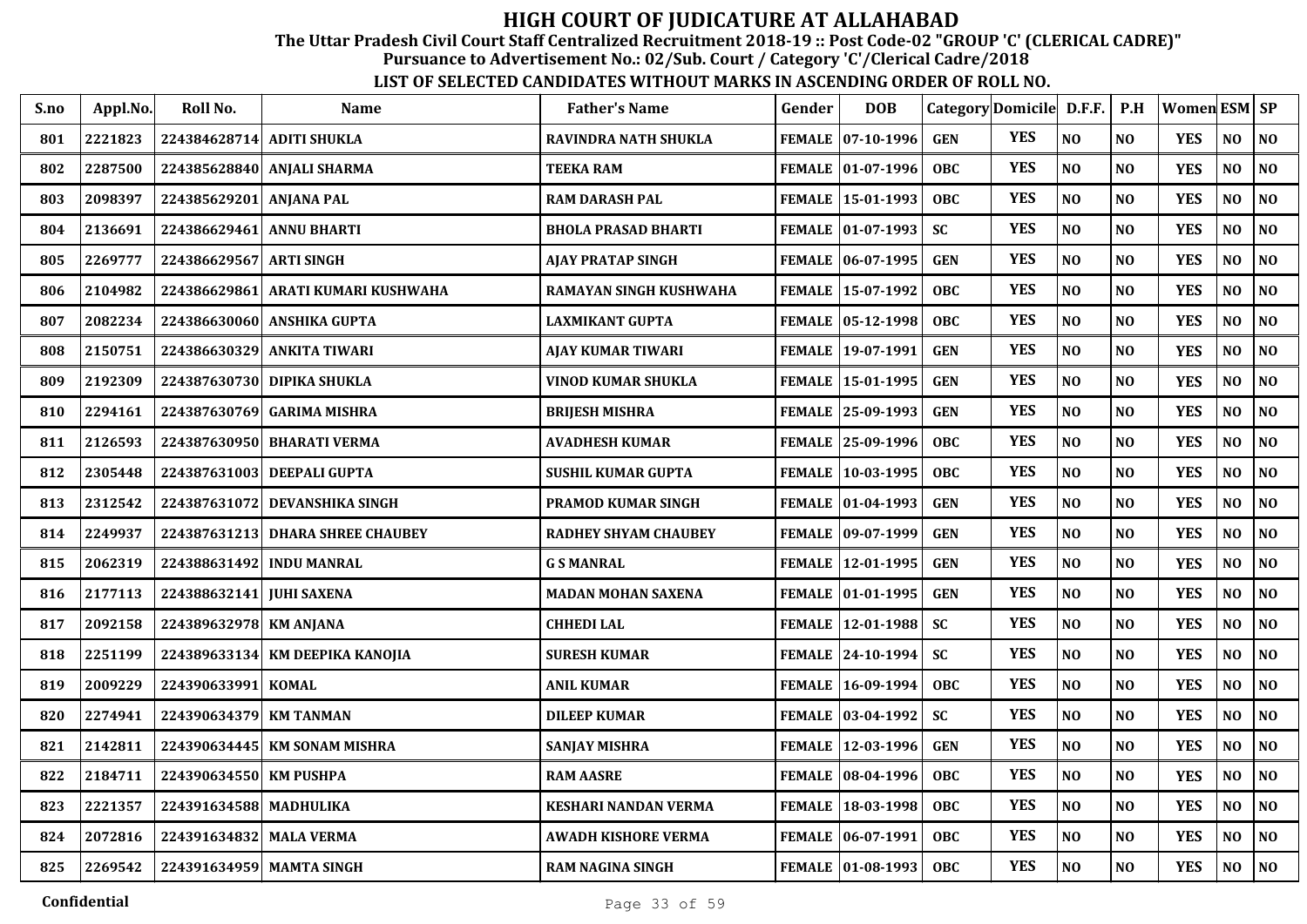The Uttar Pradesh Civil Court Staff Centralized Recruitment 2018-19 :: Post Code-02 "GROUP 'C' (CLERICAL CADRE)"

Pursuance to Advertisement No.: 02/Sub. Court / Category 'C'/Clerical Cadre/2018

| S.no | Appl.No. | Roll No.                  | <b>Name</b>                         | <b>Father's Name</b>       | Gender        | <b>DOB</b>          | Category Domicile D.F.F. |            |                | P.H            | Women ESM SP   |                |                |
|------|----------|---------------------------|-------------------------------------|----------------------------|---------------|---------------------|--------------------------|------------|----------------|----------------|----------------|----------------|----------------|
| 826  | 2182839  | 224391635102 LAKSHMI      |                                     | <b>RAJ KUMAR</b>           |               | FEMALE   06-10-1991 | <b>OBC</b>               | <b>YES</b> | NO             | N <sub>O</sub> | <b>YES</b>     | NO             | N <sub>O</sub> |
| 827  | 2088407  | 224391635259 MITIKA GAUR  |                                     | <b>RAM VINOD GAUR</b>      | <b>FEMALE</b> | $ 06-11-1995$       | <b>GEN</b>               | <b>YES</b> | NO             | NO             | <b>YES</b>     | $\bf NO$       | NO             |
| 828  | 2133383  |                           | 224391635279 MANORAMA SHUKLA        | <b>SHIV SHANKAR SHUKLA</b> | <b>FEMALE</b> | $ 20-05-1990$       | <b>GEN</b>               | <b>YES</b> | N <sub>O</sub> | N <sub>O</sub> | <b>YES</b>     | NO             | NO             |
| 829  | 2113085  |                           | 224391635305 MADHULIKA CHAKRAVARTI  | <b>RAM GOPAL</b>           |               | FEMALE 28-08-1994   | OBC                      | <b>YES</b> | N <sub>O</sub> | N <sub>O</sub> | <b>YES</b>     | N <sub>O</sub> | NO             |
| 830  | 2236899  |                           | 224393635391 NAMRATA SRIVASTAVA     | RAMESH CHANDRA SRIVASTAVA  |               | FEMALE   02-07-1996 | <b>GEN</b>               | <b>YES</b> | N <sub>O</sub> | N <sub>O</sub> | <b>YES</b>     | NO             | NO             |
| 831  | 2033752  | 224393635677 NEHA VERMA   |                                     | <b>SUNIL KUMAR VERMA</b>   |               | FEMALE 13-07-1995   | <b>OBC</b>               | <b>YES</b> | NO             | NO             | <b>YES</b>     | N <sub>O</sub> | NO             |
| 832  | 2220071  | 224393636081 NEHA VERMA   |                                     | <b>RAM CHANDRA VERMA</b>   |               | FEMALE 01-01-1994   | <b>OBC</b>               | <b>YES</b> | N <sub>O</sub> | NO             | <b>YES</b>     | NO             | NO             |
| 833  | 2192733  | 224393636231 NEHA RAWAT   |                                     | <b>GOMTI RAWAT</b>         |               | FEMALE 07-08-1994   | <b>SC</b>                | <b>YES</b> | NO             | N <sub>O</sub> | <b>YES</b>     | N <sub>O</sub> | NO             |
| 834  | 2289930  | 224394636428 POOJA VERMA  |                                     | <b>SHIV KUMAR</b>          |               | FEMALE 01-07-1994   | OBC                      | <b>YES</b> | N <sub>O</sub> | N <sub>O</sub> | <b>YES</b>     | NO             | NO             |
| 835  | 2105442  |                           | 224394636434 POOJA KUMARI CHAUDHARY | <b>GULSHAN KUMAR</b>       |               | FEMALE 25-10-1994   | <b>SC</b>                | <b>YES</b> | NO             | N <sub>O</sub> | <b>YES</b>     | NO             | NO             |
| 836  | 2164188  | 224394636449 NISHA GUPTA  |                                     | <b>RAJMAL GUPTA</b>        |               | FEMALE 17-05-1992   | <b>GEN</b>               | <b>YES</b> | N <sub>O</sub> | N <sub>O</sub> | <b>YES</b>     | $\bf NO$       | NO             |
| 837  | 2191999  | 224394636504 POOJA TIWARI |                                     | <b>RAM ANUJ TIWARI</b>     | <b>FEMALE</b> | $ 05-09-1992$       | <b>GEN</b>               | <b>YES</b> | N <sub>O</sub> | N <sub>O</sub> | <b>YES</b>     | N <sub>O</sub> | NO             |
| 838  | 2258403  |                           | 224394636539 NIRUPMA SRIVASTAVA     | RAJENDRA KUMAR SRIVASTAVA  |               | FEMALE 26-10-1991   | <b>GEN</b>               | <b>YES</b> | NO             | N <sub>O</sub> | <b>YES</b>     | $\bf NO$       | NO             |
| 839  | 2130367  |                           | 224394636573 NITYA MISHRA           | <b>SKMISHRA</b>            |               | FEMALE   08-09-1997 | <b>GEN</b>               | <b>YES</b> | N <sub>O</sub> | N <sub>O</sub> | <b>YES</b>     | NO             | NO             |
| 840  | 2136424  |                           | 224394636631 NUPUR GAUTAM           | <b>BALGOVIND GAUTAM</b>    |               | FEMALE   09-12-1993 | <b>SC</b>                | <b>YES</b> | NO             | N <sub>O</sub> | N <sub>O</sub> | NO             | NO             |
| 841  | 2072636  |                           | 224394637000 POOJA SHIVPAL          | <b>JAI KUMAR</b>           |               | FEMALE 26-02-1994   | <b>SC</b>                | <b>YES</b> | NO             | NO             | <b>YES</b>     | NO             | NO             |
| 842  | 2013286  | 224395637212 PRATIBHA     |                                     | <b>SHIVDAYAL</b>           | <b>FEMALE</b> | $ 03-07-1993$       | OBC                      | <b>YES</b> | NO             | NO             | <b>YES</b>     | NO             | NO             |
| 843  | 2311989  |                           | 224395637224 PRAVEENA PRAJAPATI     | RAJENDRA PRAJAPATI         |               | FEMALE 26-07-1999   | <b>OBC</b>               | <b>YES</b> | N <sub>O</sub> | N <sub>O</sub> | <b>YES</b>     | N <sub>O</sub> | NO             |
| 844  | 2341926  |                           | 224395637333 PRATIGYA BHARTI        | <b>MURLIDHAR GAUTAM</b>    |               | FEMALE 26-02-1995   | <b>SC</b>                | <b>YES</b> | N <sub>O</sub> | N <sub>O</sub> | <b>YES</b>     | NO             | NO             |
| 845  | 2308587  |                           | 224395637384 PRATIBHA CHAUDHARY     | PARASNATH CHAUDHARY        |               | FEMALE 23-01-1997   | <b>OBC</b>               | <b>YES</b> | NO             | N <sub>O</sub> | <b>YES</b>     | NO             | NO             |
| 846  | 2287135  |                           | 224395637530 PRACHI MISHRA          | RAJENDRA PRASAD MISHRA     | <b>FEMALE</b> | $ 01-07-1996$       | <b>GEN</b>               | <b>YES</b> | N <sub>O</sub> | N <sub>O</sub> | <b>YES</b>     | N <sub>O</sub> | NO             |
| 847  | 2091437  |                           | 224395637550 POONAM YADAV           | <b>RAMKALAF YADAV</b>      | <b>FEMALE</b> | $ 26-01-1991$       | OBC                      | <b>YES</b> | NO             | NO             | <b>YES</b>     | N <sub>O</sub> | NO             |
| 848  | 2077547  |                           | 224395637555 POORNIMA VERMA         | <b>SURYA PRAKASH VERMA</b> |               | FEMALE 30-12-1995   | OBC                      | <b>YES</b> | NO             | N <sub>O</sub> | <b>YES</b>     | N <sub>O</sub> | NO             |
| 849  | 2128181  |                           | 224396637849 PRIYA SHUKLA           | <b>GAJANAN SHUKLA</b>      |               | FEMALE   10-06-1993 | <b>GEN</b>               | <b>YES</b> | NO             | $\bf NO$       | <b>YES</b>     | $\bf NO$       | NO             |
| 850  | 2309637  |                           | 224396638134 PRIYANKA KARAYAT       | PRATAP SINGH KARAYAT       |               | FEMALE 02-07-1993   | <b>GEN</b>               | <b>YES</b> | $\bf NO$       | $\bf NO$       | N <sub>O</sub> | NO             | NO             |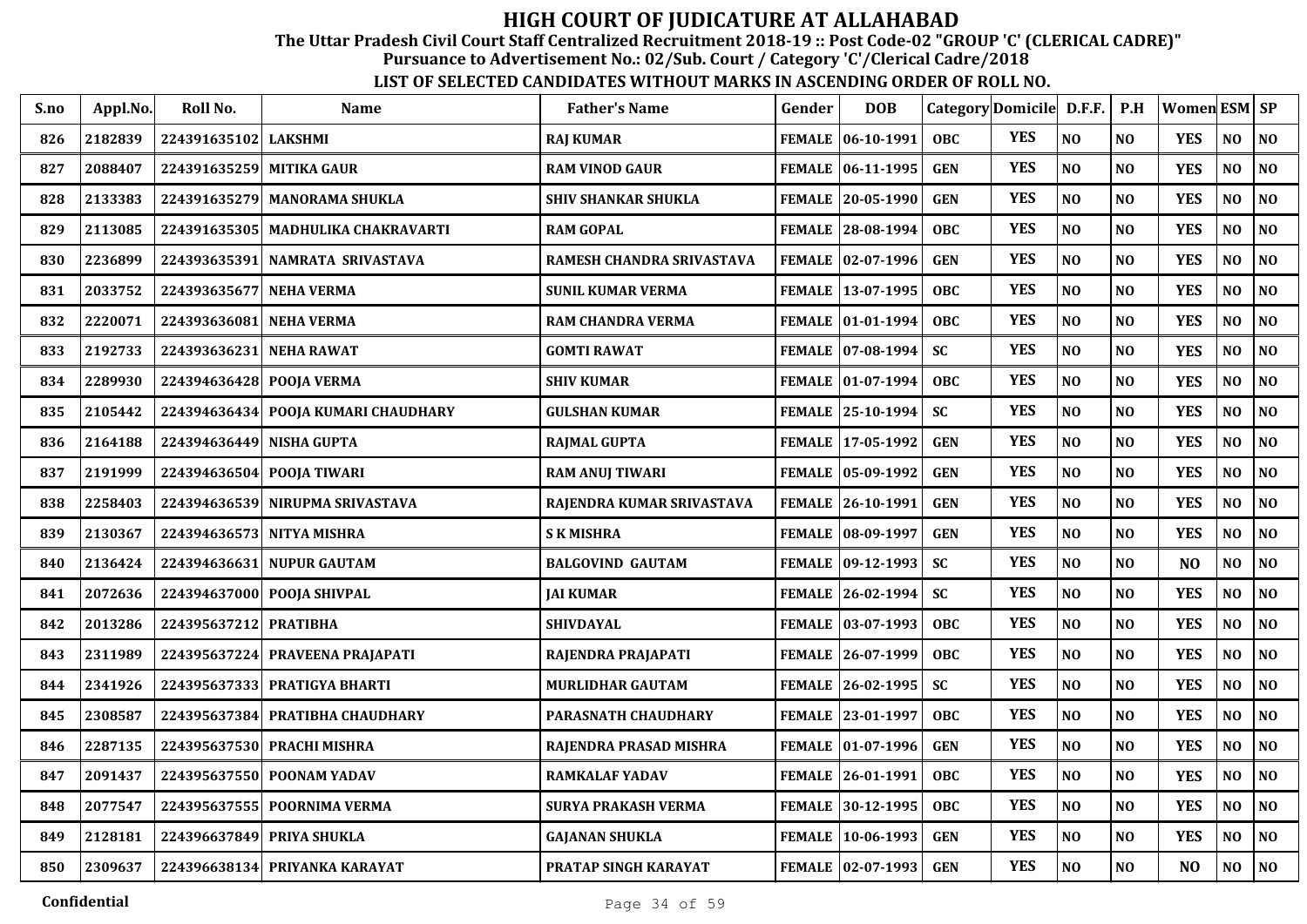The Uttar Pradesh Civil Court Staff Centralized Recruitment 2018-19 :: Post Code-02 "GROUP 'C' (CLERICAL CADRE)"

Pursuance to Advertisement No.: 02/Sub. Court / Category 'C'/Clerical Cadre/2018

| S.no | Appl.No. | Roll No.     | <b>Name</b>                    | <b>Father's Name</b>            | Gender        | <b>DOB</b>                 |            | Category Domicile D.F.F. |                | P.H            | Women ESM SP   |          |                |
|------|----------|--------------|--------------------------------|---------------------------------|---------------|----------------------------|------------|--------------------------|----------------|----------------|----------------|----------|----------------|
| 851  | 2314479  | 224396638194 | PRIYA SHUKLA                   | <b>GOVIND PRASAD SHUKLA</b>     |               | FEMALE   04-05-1996        | <b>GEN</b> | <b>YES</b>               | NO             | NO             | <b>YES</b>     | NO       | NO             |
| 852  | 2249335  | 224396638307 | <b>PRITIMA SHUKLA</b>          | UMESH KUMAR SHUKLA              |               | <b>FEMALE 105-07-1994</b>  | <b>GEN</b> | <b>YES</b>               | N <sub>O</sub> | N <sub>0</sub> | <b>YES</b>     | NO       | NO             |
| 853  | 2184529  | 224396638312 | PREETI TRIPATHI                | KRISHAN GOPAL TRIPATHI          |               | FEMALE   01-06-1989        | <b>GEN</b> | <b>YES</b>               | N <sub>O</sub> | N <sub>O</sub> | <b>YES</b>     | NO.      | N <sub>O</sub> |
| 854  | 2114204  | 224397638879 | <b>RACHANA UTTAM</b>           | <b>RANJIT SINGH</b>             |               | FEMALE 18-08-1996          | <b>OBC</b> | <b>YES</b>               | N <sub>O</sub> | N <sub>O</sub> | <b>YES</b>     | NO       | NO             |
| 855  | 2084105  | 224397638943 | RADHIKA SHUKLA                 | DEVI SHANKAR SHUKLA             |               | FEMALE 20-12-1993          | <b>GEN</b> | <b>YES</b>               | N <sub>O</sub> | N <sub>O</sub> | <b>YES</b>     | NO       | NO             |
| 856  | 2148743  | 224398639045 | <b>RICHA VERMA</b>             | <b>RAM SAJIWAN VERMA</b>        |               | FEMALE 02-10-1991          | <b>GEN</b> | <b>YES</b>               | NO             | NO             | <b>YES</b>     | NO       | $\bf NO$       |
| 857  | 2175647  | 224398639091 | <b>ROMI KESHARWANI</b>         | <b>BALRAM PRASAD KESHARWANI</b> |               | FEMALE   15-06-1994        | <b>GEN</b> | <b>YES</b>               | N <sub>O</sub> | NO             | <b>YES</b>     | NO       | NO.            |
| 858  | 2139804  | 224398639157 | <b>ROMA AGRAWAL</b>            | VISHNU KUMAR AGRAWAL            |               | FEMALE   15-10-1993        | <b>GEN</b> | <b>YES</b>               | N <sub>O</sub> | NO             | <b>YES</b>     | NO       | $\bf NO$       |
| 859  | 2088714  | 224398639163 | <b>RIKTIKA VERMA</b>           | <b>RAVINDRA VERMA</b>           |               | FEMALE 29-03-1993          | <b>OBC</b> | <b>YES</b>               | N <sub>O</sub> | N <sub>O</sub> | <b>YES</b>     | NO.      | NO             |
| 860  | 2011223  | 224398639166 | <b>RITU SRIVASTAVA</b>         | RAKESH KUMAR SRIVASTAVA         |               | FEMALE   11-06-1993        | <b>GEN</b> | <b>YES</b>               | N <sub>O</sub> | N <sub>O</sub> | <b>YES</b>     | NO       | NO             |
| 861  | 2060119  | 224398639237 | <b>REKHA</b>                   | <b>KAMTA PRASAD</b>             |               | <b>FEMALE   08-10-1987</b> | <b>SC</b>  | <b>YES</b>               | N <sub>O</sub> | <b>NO</b>      | <b>YES</b>     | NO       | N <sub>O</sub> |
| 862  | 2325565  |              | 224398639306 RICHA VERMA       | ATMA RAM VERMA                  |               | FEMALE 22-08-1994          | <b>OBC</b> | <b>YES</b>               | NO             | N <sub>O</sub> | <b>YES</b>     | NO       | $\bf NO$       |
| 863  | 2259566  | 224398639422 | <b>RITU PANDEY</b>             | <b>RATAN LAL PANDEY</b>         | <b>FEMALE</b> | $ 18-09-1994$              | <b>GEN</b> | <b>YES</b>               | N <sub>O</sub> | NO             | <b>YES</b>     | $\bf NO$ | NO.            |
| 864  | 2052389  | 224399639550 | <b>RUPALI SINGH GAUTAM</b>     | <b>SACHENDRA</b>                |               | FEMALE 31-03-1992          | <b>GEN</b> | <b>YES</b>               | N <sub>O</sub> | NO             | <b>YES</b>     | NO       | NO             |
| 865  | 2036201  | 224399639572 | <b>SANGEETA RAI</b>            | <b>BHARAT RAI</b>               |               | FEMALE   02-04-1995        | <b>OBC</b> | <b>YES</b>               | N <sub>O</sub> | NO             | <b>YES</b>     | NO       | N <sub>O</sub> |
| 866  | 2121979  |              | 224399639677 SANDHYA SINGH     | <b>KANHAIYA SINGH</b>           |               | FEMALE 20-07-1995          | <b>OBC</b> | <b>YES</b>               | N <sub>O</sub> | <b>NO</b>      | <b>YES</b>     | NO       | NO             |
| 867  | 2291551  | 224399639802 | <b>SAKSHI SRIVASTAVA</b>       | DINESH CHANDRA SRIVASTAVA       |               | FEMALE   10-05-1993        | <b>GEN</b> | <b>YES</b>               | N <sub>O</sub> | N <sub>O</sub> | N <sub>O</sub> | NO.      | NO             |
| 868  | 2221549  | 224399640072 | <b>ROSHNI SAROI</b>            | <b>LALTA PRASAD</b>             |               | FEMALE 11-08-1997          | <b>SC</b>  | <b>YES</b>               | N <sub>O</sub> | NO             | <b>YES</b>     | NO       | NO             |
| 869  | 2106895  |              | 224399640210 SATNAM KUMARI     | <b>SIKANDAR KUMAR</b>           |               | FEMALE   10-03-1991        | <b>OBC</b> | <b>YES</b>               | N <sub>O</sub> | <b>NO</b>      | <b>YES</b>     | NO.      | NO             |
| 870  | 2055533  |              | 224399640279 SANGEETA SINGH    | NARENDRA KUMAR SINGH            |               | FEMALE 17-12-1985          | <b>GEN</b> | <b>YES</b>               | NO             | N <sub>O</sub> | <b>YES</b>     | NO       | $\bf NO$       |
| 871  | 2312135  | 224400640399 | <b>SAUMYA VERMA</b>            | <b>SURESH VERMA</b>             |               | FEMALE   14-01-1995        | <b>OBC</b> | <b>YES</b>               | N <sub>O</sub> | NO             | <b>YES</b>     | NO       | NO.            |
| 872  | 2028152  | 224400640592 | <b>SHANTI DEVI</b>             | <b>UMESH TRIPATHI</b>           |               | FEMALE 26-01-1995          | <b>GEN</b> | <b>YES</b>               | N <sub>O</sub> | NO             | <b>YES</b>     | NO       | NO             |
| 873  | 2258303  | 224401641242 | <b>SHIWANI SHARMA</b>          | LAKSHMIKANT SHARMA              |               | FEMALE 20-06-1996          | <b>GEN</b> | <b>YES</b>               | N <sub>O</sub> | N <sub>O</sub> | <b>YES</b>     | NO       | NO             |
| 874  | 2299851  |              | 224401641252 SHIKHA SHUKLA     | MAHENDRA KUMAR SHUKLA           |               | FEMALE 20-09-1991          | <b>GEN</b> | <b>YES</b>               | N <sub>O</sub> | <b>NO</b>      | <b>YES</b>     | NO       | $\bf NO$       |
| 875  | 2108553  |              | 224402642068 SONAM SHRIVASTAVA | <b>ASHOK SHRIVASTAV</b>         |               | FEMALE   12-11-1994        | <b>GEN</b> | <b>YES</b>               | N <sub>O</sub> | <b>NO</b>      | <b>YES</b>     | NO.      | NO             |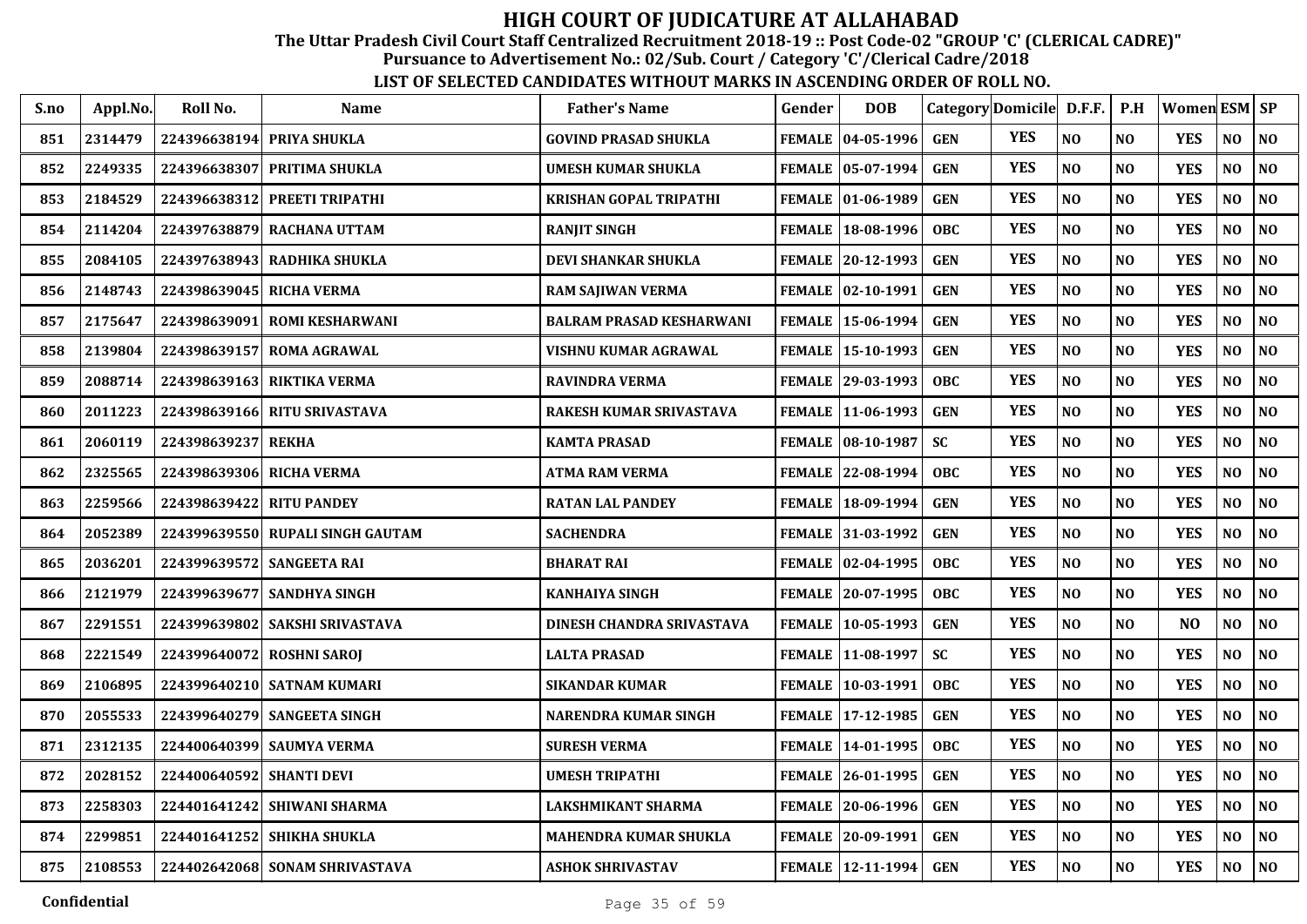The Uttar Pradesh Civil Court Staff Centralized Recruitment 2018-19 :: Post Code-02 "GROUP 'C' (CLERICAL CADRE)"

Pursuance to Advertisement No.: 02/Sub. Court / Category 'C'/Clerical Cadre/2018

| S.no | Appl.No. | Roll No.                 | Name                           | <b>Father's Name</b>      | Gender        | <b>DOB</b>          | Category Domicile D.F.F. |            |                | P.H            | Women ESM SP   |                |                |
|------|----------|--------------------------|--------------------------------|---------------------------|---------------|---------------------|--------------------------|------------|----------------|----------------|----------------|----------------|----------------|
| 876  | 2247582  | 224402642365 SNEHA PAL   |                                | <b>BANWARI LAL PAL</b>    |               | FEMALE 18-07-1995   | <b>OBC</b>               | <b>YES</b> | NO             | N <sub>O</sub> | N <sub>O</sub> | NO             | <b>NO</b>      |
| 877  | 2118901  |                          | 224402642763 SUDHA KUMARI      | SAHAJRAM GAUTAM           |               | FEMALE 11-01-1996   | <b>SC</b>                | <b>YES</b> | N <sub>O</sub> | N <sub>O</sub> | <b>YES</b>     | N <sub>O</sub> | N <sub>O</sub> |
| 878  | 2117594  |                          | 224403642844 SWATI PANDEY      | CHANDRA PRAKASH PANDEY    |               | FEMALE   11-04-1989 | <b>GEN</b>               | <b>YES</b> | N <sub>O</sub> | N <sub>O</sub> | <b>YES</b>     | NO             | N <sub>O</sub> |
| 879  | 2299885  | 224403642846 SWATI SONI  |                                | MOHAN LAL SONI            |               | FEMALE   02-03-1994 | <b>OBC</b>               | <b>YES</b> | N <sub>O</sub> | NO             | <b>YES</b>     | $\bf NO$       | N <sub>0</sub> |
| 880  | 2092982  | 224403642873 SWATI GUPTA |                                | <b>DILIP KUMAR GUPTA</b>  |               | FEMALE 26-07-1993   | <b>GEN</b>               | <b>YES</b> | NO             | NO             | <b>YES</b>     | NO             | <b>NO</b>      |
| 881  | 2014513  | 224403643208             | <b>ASHWANI PANDEY</b>          | <b>ANOOP KUMAR PANDEY</b> | <b>MALE</b>   | 08-07-1990          | <b>GEN</b>               | <b>YES</b> | NO             | <b>YES</b>     | N <sub>O</sub> | $\bf NO$       | NO             |
| 882  | 2092279  | 224403643371             | <b>VIKAS KUMAR PANDEY</b>      | OM PRAKASH PANDEY         | <b>MALE</b>   | 02-08-1988          | <b>GEN</b>               | <b>YES</b> | NO             | <b>YES</b>     | N <sub>O</sub> | NO             | <b>NO</b>      |
| 883  | 2108341  | 224403643515 SWATI SINGH |                                | RAM RAKSHA SINGH          |               | FEMALE 24-11-1982   | <b>GEN</b>               | <b>YES</b> | N <sub>O</sub> | N <sub>O</sub> | <b>YES</b>     | N <sub>O</sub> | <b>NO</b>      |
| 884  | 2198084  | 224403643674 SWATI DEVI  |                                | NARESH GUPTA              |               | FEMALE 20-02-1993   | <b>GEN</b>               | <b>YES</b> | N <sub>O</sub> | N <sub>O</sub> | <b>YES</b>     | N <sub>O</sub> | <b>NO</b>      |
| 885  | 2069392  | 224403643705             | <b>PURNIMA PANDEY</b>          | VIJAY BAHADUR PANDEY      |               | FEMALE 15-08-1995   | <b>GEN</b>               | <b>YES</b> | N <sub>O</sub> | <b>YES</b>     | <b>YES</b>     | NO             | <b>NO</b>      |
| 886  | 2063203  | 224403643711             | <b>SUSMITA SAROJ</b>           | SANTOSH KUMAR             |               | FEMALE   03-01-1996 | <b>SC</b>                | <b>YES</b> | N <sub>O</sub> | NO             | N <sub>O</sub> | NO             | <b>NO</b>      |
| 887  | 2157689  | 224403643742             | <b>LALDEO PATEL</b>            | CHHEDI LAL PATEL          | <b>MALE</b>   | 16-07-1990          | <b>OBC</b>               | <b>YES</b> | N <sub>O</sub> | <b>YES</b>     | N <sub>O</sub> | $\bf NO$       | NO             |
| 888  | 2113856  | 224404644044             | <b>URMILA RANA</b>             | GENDAN LAL                | <b>FEMALE</b> | 15-08-1993          | <b>ST</b>                | <b>YES</b> | NO             | NO             | <b>YES</b>     | NO             | N <sub>O</sub> |
| 889  | 2163215  | 224404644053             | <b>ABHAY MISHRA</b>            | <b>AJAY MISHRA</b>        | <b>MALE</b>   | 26-02-1997          | <b>GEN</b>               | <b>YES</b> | N <sub>O</sub> | N <sub>O</sub> | N <sub>O</sub> | NO             | <b>NO</b>      |
| 890  | 2042875  | 224404644172             | <b>ABHAY KUMAR SINGH</b>       | MURLIDHAR                 | <b>MALE</b>   | 01-07-1993          | <b>SC</b>                | <b>YES</b> | NO             | N <sub>O</sub> | N <sub>O</sub> | NO             | <b>NO</b>      |
| 891  | 2092033  |                          | 224404644349 TAJINDAR KAUR     | <b>BALWANT SINGH</b>      |               | FEMALE   18-09-1993 | <b>GEN</b>               | <b>YES</b> | NO             | NO             | <b>YES</b>     | NO             | <b>NO</b>      |
| 892  | 2108282  |                          | 224404644520 SWETA YADAV       | KRISHNA CHANDRA YADAV     |               | FEMALE   17-11-1994 | <b>OBC</b>               | <b>YES</b> | NO             | NO             | <b>YES</b>     | NO             | <b>NO</b>      |
| 893  | 2052700  | 224404644636             | <b>TANNU PANDEY</b>            | <b>RAKESH PANDEY</b>      |               | FEMALE 02-02-1999   | <b>GEN</b>               | <b>YES</b> | N <sub>O</sub> | N <sub>O</sub> | <b>YES</b>     | NO             | <b>NO</b>      |
| 894  | 2283199  | 224405644942             | <b>ABHISHEK SINGH</b>          | <b>RAJESH KUMAR SINGH</b> | <b>MALE</b>   | 10-01-1999          | <b>GEN</b>               | <b>YES</b> | N <sub>O</sub> | N <sub>O</sub> | N <sub>O</sub> | NO             | N <sub>O</sub> |
| 895  | 2038077  | 224405644999             | <b>ABHISHEK YADAV</b>          | RAM PRAKASH YADAV         | <b>MALE</b>   | 18-07-1996          | <b>OBC</b>               | <b>YES</b> | N <sub>O</sub> | N <sub>O</sub> | N <sub>O</sub> | $\bf NO$       | <b>NO</b>      |
| 896  | 2255213  | 224405645337             | <b>ABHISHEK KUMAR TRIPATHI</b> | VISHNU KUMAR TRIPATHI     | <b>MALE</b>   | 05-01-1999          | <b>GEN</b>               | <b>YES</b> | N <sub>O</sub> | NO             | N <sub>O</sub> | $\bf NO$       | <b>NO</b>      |
| 897  | 2012135  | 224405645428             | <b>ABHISHEK GAUTAM</b>         | <b>DESH RAJ</b>           | <b>MALE</b>   | 29-08-1997          | <b>SC</b>                | <b>YES</b> | NO             | NO             | N <sub>O</sub> | $\bf NO$       | NO             |
| 898  | 2066164  |                          | 224405645500 ADARSH KUMAR      | AJIT KUMAR                | <b>MALE</b>   | 20-01-1994          | <b>SC</b>                | <b>YES</b> | NO             | N <sub>O</sub> | N <sub>O</sub> | NO             | <b>NO</b>      |
| 899  | 2031890  | 224405645894             | <b>ABHISHEK SINGH</b>          | VINOD KUMAR               | <b>MALE</b>   | 06-05-1997          | <b>SC</b>                | <b>YES</b> | NO             | NO             | N <sub>O</sub> | NO             | <b>NO</b>      |
| 900  | 2040416  |                          | 224405646371 ABHINAV RATHOUR   | <b>RAMESHWAR RATHOUR</b>  | <b>MALE</b>   | 26-03-1994          | <b>OBC</b>               | <b>YES</b> | NO             | NO             | N <sub>O</sub> | NO             | NO             |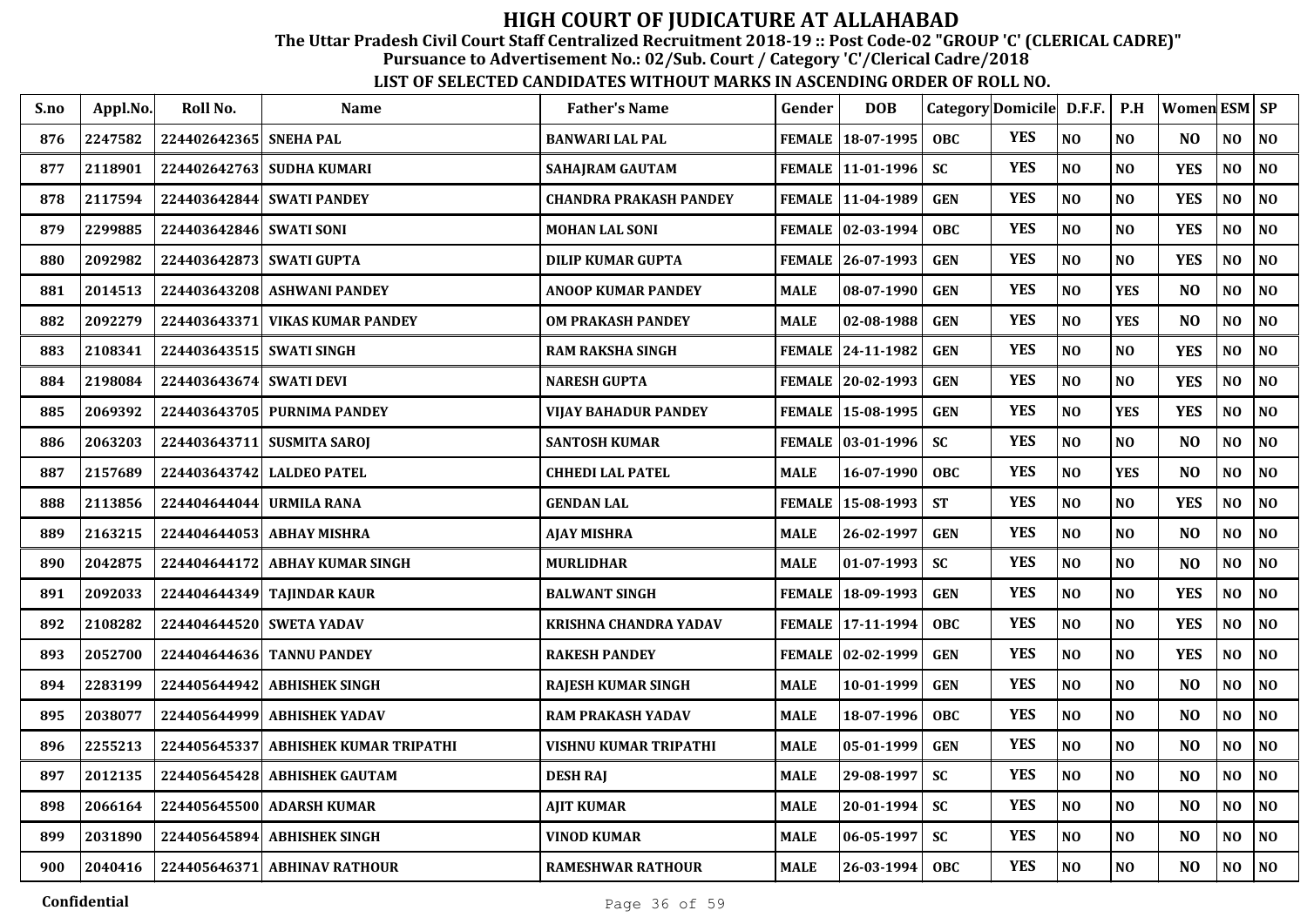The Uttar Pradesh Civil Court Staff Centralized Recruitment 2018-19 :: Post Code-02 "GROUP 'C' (CLERICAL CADRE)"

Pursuance to Advertisement No.: 02/Sub. Court / Category 'C'/Clerical Cadre/2018

| S.no | Appl.No. | Roll No.                | Name                              | <b>Father's Name</b>          | Gender      | <b>DOB</b>       |            | Category Domicile D.F.F. |                | P.H            | Women ESM SP   |                |                |
|------|----------|-------------------------|-----------------------------------|-------------------------------|-------------|------------------|------------|--------------------------|----------------|----------------|----------------|----------------|----------------|
| 901  | 2360258  |                         | 224405646434 ACHYUT SHUKLA        | ANIL KUMAR SHUKLA             | MALE        | 23-02-1997       | <b>GEN</b> | <b>YES</b>               | NO             | NO             | N <sub>O</sub> | NO             | NO             |
| 902  | 2291866  | 224406646458 AJAY SINGH |                                   | <b>RAM BHAWAN SINGH</b>       | <b>MALE</b> | 12-12-1994       | <b>OBC</b> | <b>YES</b>               | NO             | N <sub>O</sub> | N <sub>O</sub> | NO             | NO             |
| 903  | 2158561  |                         | 224406646766 AJAY KUMAR GAUR      | DURGVIJAY GAUR                | MALE        | $10 - 07 - 1997$ | <b>ST</b>  | <b>YES</b>               | $\bf NO$       | N <sub>O</sub> | N <sub>O</sub> | NO             | NO             |
| 904  | 2047974  | 224406646854 AJAY KUMAR |                                   | <b>RAKESH KUMAR</b>           | MALE        | 15-07-1993       | <b>SC</b>  | <b>YES</b>               | NO             | N <sub>O</sub> | N <sub>O</sub> | NO             | NO             |
| 905  | 2093342  | 224406647031 AJAY KUMAR |                                   | <b>CHANDRESH</b>              | MALE        | 04-02-1998       | <b>OBC</b> | <b>YES</b>               | NO             | N <sub>O</sub> | N <sub>O</sub> | NO             | NO             |
| 906  | 2102921  | 224406647322            | <b>AJEET GAUTAM</b>               | <b>GOPAL GAUTAM</b>           | <b>MALE</b> | $06 - 08 - 1998$ | <b>SC</b>  | <b>YES</b>               | NO             | N <sub>O</sub> | N <sub>O</sub> | $\bf NO$       | N <sub>0</sub> |
| 907  | 2198667  | 224406647676            | <b>AJITESH MODANWAL</b>           | <b>GOVIND LAL</b>             | MALE        | 09-11-1991       | <b>OBC</b> | <b>YES</b>               | NO             | N <sub>O</sub> | N <sub>O</sub> | NO             | N <sub>0</sub> |
| 908  | 2035288  |                         | 224407647804 AKASH GAUTAM         | <b>GURU PRASAD</b>            | MALE        | $10-06-1994$     | <b>SC</b>  | <b>YES</b>               | NO             | N <sub>O</sub> | N <sub>O</sub> | NO             | N <sub>0</sub> |
| 909  | 2081658  | 224407647932            | <b>AKASH KUMAR SINGH</b>          | <b>BAIJNATH SINGH</b>         | MALE        | 10-07-1991       | <b>OBC</b> | <b>YES</b>               | NO             | N <sub>O</sub> | N <sub>O</sub> | N <sub>O</sub> | N <sub>0</sub> |
| 910  | 2043724  | 224407648167            | <b>AKHILESH PAL</b>               | <b>RAMESHVAR PAL</b>          | <b>MALE</b> | 15-10-1993       | <b>OBC</b> | <b>YES</b>               | NO             | N <sub>O</sub> | N <sub>O</sub> | NO             | $\bf NO$       |
| 911  | 2282025  |                         | 224407648198 AKHAND PRATAP PANDEY | <b>RAM SAMUJH PANDEY</b>      | MALE        | 10-12-1991       | <b>GEN</b> | <b>YES</b>               | N <sub>O</sub> | N <sub>O</sub> | N <sub>O</sub> | N <sub>O</sub> | N <sub>O</sub> |
| 912  | 2046884  |                         | 224407648323 AKHILESH KUMAR DIXIT | <b>SURESH CHANDRA DIXIT</b>   | MALE        | 21-07-1978       | <b>GEN</b> | <b>YES</b>               | NO             | N <sub>O</sub> | N <sub>O</sub> | <b>YES</b>     | $\bf NO$       |
| 913  | 2231391  | 224408648539 ALOK SINGH |                                   | <b>RAM BILAS SINGH</b>        | MALE        | 19-01-1992       | <b>GEN</b> | <b>YES</b>               | $\bf NO$       | NO             | N <sub>O</sub> | NO             | $\bf NO$       |
| 914  | 2251304  | 224408648633            | <b>ALOK KUMAR TIWARI</b>          | <b>KRISHNA CHANDRA TIWARI</b> | MALE        | 28-08-1995       | <b>GEN</b> | <b>YES</b>               | NO             | N <sub>O</sub> | N <sub>O</sub> | $\bf NO$       | NO             |
| 915  | 2197008  | 224408648645 ALOK KUMAR |                                   | <b>KAMTA PRASAD</b>           | MALE        | $02 - 08 - 1990$ | <b>SC</b>  | <b>YES</b>               | NO             | N <sub>O</sub> | N <sub>O</sub> | $\bf NO$       | NO             |
| 916  | 2009129  |                         | 224408648724 ALOK KUMAR RATHAUR   | RAKESH KUMAR RATHAUR          | MALE        | 20-07-1998       | <b>OBC</b> | <b>YES</b>               | NO             | NO             | N <sub>O</sub> | NO             | NO             |
| 917  | 2177678  | 224409648873 AMIT KUMAR |                                   | <b>BINDRAVAN RAJPOOT</b>      | MALE        | 12-07-1992       | <b>OBC</b> | <b>YES</b>               | NO             | NO             | N <sub>O</sub> | NO             | $\bf NO$       |
| 918  | 2078684  | 224409648916 AMARJEET   |                                   | <b>JAY PRAKASH</b>            | MALE        | $05 - 08 - 1993$ | <b>SC</b>  | <b>YES</b>               | N <sub>O</sub> | N <sub>O</sub> | N <sub>O</sub> | NO             | NO             |
| 919  | 2045825  | 224409648958 AMIT KUMAR |                                   | <b>RAJESH KUMAR</b>           | MALE        | $09-09-1998$     | <b>SC</b>  | <b>YES</b>               | NO             | N <sub>O</sub> | N <sub>O</sub> | N <sub>O</sub> | NO             |
| 920  | 2342276  | 224409649179 AMAR JEET  |                                   | <b>RADHEY SHAYAM</b>          | MALE        | 14-03-1997       | OBC        | <b>YES</b>               | NO             | N <sub>O</sub> | N <sub>O</sub> | NO             | NO             |
| 921  | 2143907  | 224409649499            | <b>AMAR SINGH</b>                 | <b>KHUSHAHALI RAM</b>         | MALE        | $01 - 08 - 1990$ | <b>ST</b>  | <b>YES</b>               | N <sub>O</sub> | N <sub>O</sub> | N <sub>O</sub> | NO             | NO             |
| 922  | 2179209  | 224410649719            | <b>AMIT KUMAR GUPTA</b>           | <b>RAIKUMAR GUPTA</b>         | MALE        | $06 - 10 - 1996$ | <b>OBC</b> | <b>YES</b>               | NO             | N <sub>O</sub> | N <sub>O</sub> | NO             | NO             |
| 923  | 2043616  |                         | 224410649836 AMIT KUMAR PRAJAPATI | <b>JITENDRA PARSAD</b>        | <b>MALE</b> | 05-07-1994       | OBC        | <b>YES</b>               | NO             | N <sub>O</sub> | N <sub>O</sub> | NO             | NO             |
| 924  | 2233982  |                         | 224410649908 AMIT KUMAR YADAV     | <b>HARI PRASAD YADAV</b>      | MALE        | 05-07-1991       | <b>OBC</b> | <b>YES</b>               | NO             | N <sub>O</sub> | N <sub>O</sub> | $\bf NO$       | N <sub>O</sub> |
| 925  | 2055265  | 224410649918 AMIT KUMAR |                                   | <b>RAM BABOO YADAV</b>        | MALE        | 13-07-1989       | <b>OBC</b> | <b>YES</b>               | $\bf NO$       | N <sub>O</sub> | N <sub>O</sub> | NO             | $\bf NO$       |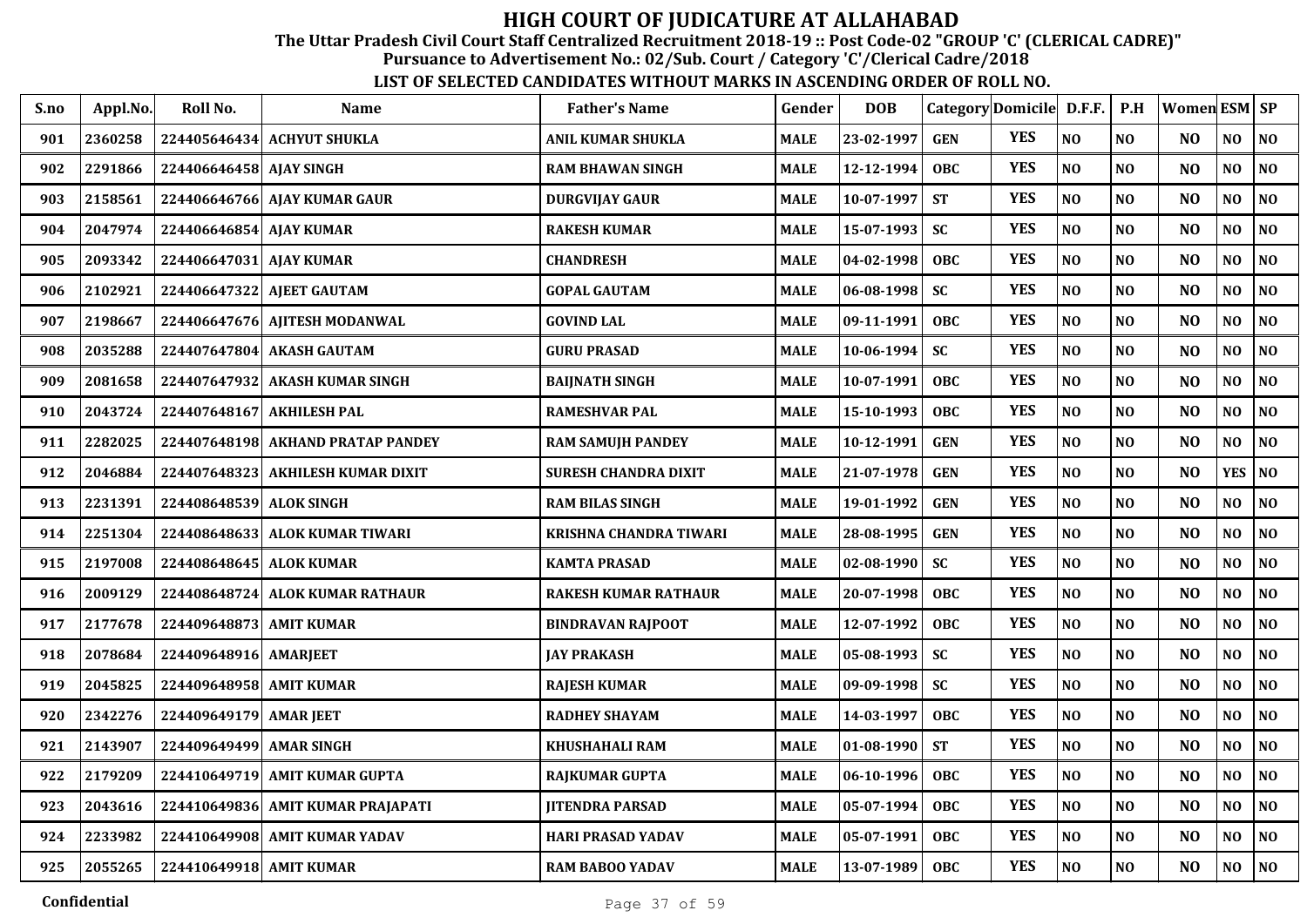The Uttar Pradesh Civil Court Staff Centralized Recruitment 2018-19 :: Post Code-02 "GROUP 'C' (CLERICAL CADRE)"

Pursuance to Advertisement No.: 02/Sub. Court / Category 'C'/Clerical Cadre/2018

| S.no | Appl.No. | Roll No.                 | <b>Name</b>                      | <b>Father's Name</b>       | Gender      | <b>DOB</b>         | Category Domicile D.F.F. |            |                | P.H            | Women ESM SP   |                |                |
|------|----------|--------------------------|----------------------------------|----------------------------|-------------|--------------------|--------------------------|------------|----------------|----------------|----------------|----------------|----------------|
| 926  | 2327337  | 224411650388 AMIT SINGH  |                                  | <b>KRIPAL SINGH</b>        | <b>MALE</b> | 27-07-1991         | <b>OBC</b>               | <b>YES</b> | NO             | N <sub>O</sub> | N <sub>O</sub> | NO             | N <sub>O</sub> |
| 927  | 2260624  |                          | 224411650480 ANAND VARDHAN       | RAJ BAHADUR RANA           | MALE        | 28-02-1997         | <b>SC</b>                | <b>YES</b> | $\bf NO$       | N <sub>O</sub> | N <sub>O</sub> | NO             | $\bf NO$       |
| 928  | 2064371  | 224411650481             | <b>AMIT VERMA</b>                | <b>RAKESH VERMA</b>        | MALE        | 01-05-1992         | <b>OBC</b>               | <b>YES</b> | NO             | N <sub>O</sub> | N <sub>O</sub> | NO             | $\bf NO$       |
| 929  | 2163282  | 224412650897             | <b>ANKIT KUMAR</b>               | <b>RAM KUMAR MAURYA</b>    | MALE        | 06-01-1995         | <b>OBC</b>               | <b>YES</b> | NO             | NO             | N <sub>O</sub> | NO             | $\bf NO$       |
| 930  | 2269676  | 224412650999             | <b>ANIL KUMAR PORWAL</b>         | RAJENDRA PRASAD GUPTA      | <b>MALE</b> | 15-10-1978         | <b>GEN</b>               | <b>YES</b> | <b>YES</b>     | N <sub>O</sub> | N <sub>O</sub> | NO             | $\bf NO$       |
| 931  | 2198394  | 224412651032             | <b>ANKIT GUPTA</b>               | <b>CHOTE LAL GUPTA</b>     | MALE        | 03-07-1994         | <b>OBC</b>               | <b>YES</b> | NO             | N <sub>O</sub> | N <sub>O</sub> | NO             | NO             |
| 932  | 2102472  |                          | 224412651039 ANIRUDDHA KUMAR PAL | PANCHAM LAL PAL            | <b>MALE</b> | 30-06-1992         | <b>OBC</b>               | <b>YES</b> | $\bf NO$       | NO             | N <sub>O</sub> | NO             | $\bf NO$       |
| 933  | 2281657  |                          | 224412651115 ANIL CHAUHAN        | JAI PRAKASH CHAUHAN        | MALE        | 03-08-1994         | <b>OBC</b>               | <b>YES</b> | NO             | NO             | N <sub>O</sub> | NO             | NO             |
| 934  | 2086803  |                          | 224412651191 ANJANI KUMAR MISHRA | A K MISHRA                 | MALE        | $26 - 03 - 1994$   | <b>GEN</b>               | <b>YES</b> | N <sub>O</sub> | NO             | N <sub>O</sub> | NO             | NO             |
| 935  | 2299131  |                          | 224412651495 ANIL KUMAR SONKAR   | <b>JAGATPAL SONKAR</b>     | MALE        | 19-12-1987         | <b>SC</b>                | <b>YES</b> | NO             | N <sub>O</sub> | N <sub>O</sub> | NO             | NO             |
| 936  | 2020012  | 224413651650 ANMOL       |                                  | <b>SUNEEL KUMAR</b>        | MALE        | 07-08-1996         | <b>GEN</b>               | <b>YES</b> | NO             | N <sub>O</sub> | N <sub>O</sub> | NO             | NO             |
| 937  | 2263310  | 224413651711             | <b>ANSAR AHAMAD</b>              | <b>AMEER AHMAD</b>         | MALE        | 15-08-1984         | <b>OBC</b>               | <b>YES</b> | NO             | N <sub>O</sub> | N <sub>O</sub> | $\bf NO$       | NO             |
| 938  | 2289298  | 224413651909             | ANKUSH JAYSAWAL                  | <b>JAYPRAKASH JAYSAWAL</b> | MALE        | $10-07-1994$       | <b>OBC</b>               | <b>YES</b> | NO             | N <sub>O</sub> | N <sub>O</sub> | $\bf NO$       | NO             |
| 939  | 2122280  | 224413651990 ANKIT SINGH |                                  | <b>MOTILAL</b>             | MALE        | 12-08-1994         | <b>SC</b>                | <b>YES</b> | NO             | NO             | N <sub>O</sub> | $\bf NO$       | NO             |
| 940  | 2276696  | 224413652021             | <b>ANMOL BHARDWAI</b>            | SUSHIL KUMAR BHARDWAJ      | MALE        | 03-07-1995         | <b>OBC</b>               | <b>YES</b> | NO             | N <sub>O</sub> | N <sub>O</sub> | NO             | NO             |
| 941  | 2260052  |                          | 224413652118 ANKIT RATHAUR       | <b>BALAK RAM RATHAUR</b>   | MALE        | 10-06-1999         | OBC                      | <b>YES</b> | N <sub>O</sub> | N <sub>O</sub> | N <sub>O</sub> | NO             | $\bf NO$       |
| 942  | 2028283  |                          | 224413652247 ANOOP KUMAR         | <b>RAJA RAM</b>            | MALE        | 09-02-1992         | <b>SC</b>                | <b>YES</b> | NO             | N <sub>O</sub> | N <sub>O</sub> | NO             | NO             |
| 943  | 2041629  |                          | 224413652327 ANKIT MISHRA        | SHASHIKANT MISHRA          | MALE        | 14-04-1994         | <b>GEN</b>               | <b>YES</b> | N <sub>O</sub> | N <sub>O</sub> | N <sub>O</sub> | NO             | NO             |
| 944  | 2233492  | 224413652445 ANKIT YADAV |                                  | <b>PRATAP YADAV</b>        | MALE        | $09-07-1995$       | <b>OBC</b>               | <b>YES</b> | NO             | N <sub>O</sub> | N <sub>O</sub> | N <sub>O</sub> | NO             |
| 945  | 2156224  | 224413652474 KAMAL DEEP  |                                  | <b>DOUBLE SINGH</b>        | MALE        | 20-09-1994         | <b>GEN</b>               | <b>YES</b> | N <sub>O</sub> | N <sub>O</sub> | N <sub>O</sub> | NO             | NO             |
| 946  | 2197453  |                          | 224413652553 HARIKISHAN YADAV    | <b>VEER SINGH</b>          | MALE        | 01-07-1997         | <b>OBC</b>               | <b>YES</b> | NO             | N <sub>O</sub> | N <sub>O</sub> | NO             | <b>YES</b>     |
| 947  | 2300635  | 224413652611             | <b>ANKIT SINGH</b>               | <b>DAYA SHANKER SINGH</b>  | <b>MALE</b> | 10-08-1993         | <b>GEN</b>               | <b>YES</b> | NO             | N <sub>O</sub> | N <sub>O</sub> | $\bf NO$       | NO             |
| 948  | 2232855  | 224413652640 ANMOL SINGH |                                  | <b>B K VERMA</b>           | MALE        | 04-07-1994         | <b>OBC</b>               | <b>YES</b> | NO             | N <sub>O</sub> | N <sub>O</sub> | NO             | N <sub>O</sub> |
| 949  | 2181283  | 224414652795 ANUJ PRASAD |                                  | <b>DURGA PRASAD</b>        | MALE        | 20-10-1991         | <b>SC</b>                | <b>YES</b> | NO             | N <sub>O</sub> | N <sub>O</sub> | NO             | NO             |
| 950  | 2220014  |                          | 224414652805 ANUJ PRATAP SINGH   | AJAY PRATAP SINGH          | MALE        | $ 04 - 10 - 1996 $ | <b>GEN</b>               | <b>YES</b> | NO             | N <sub>O</sub> | N <sub>O</sub> | NO             | NO             |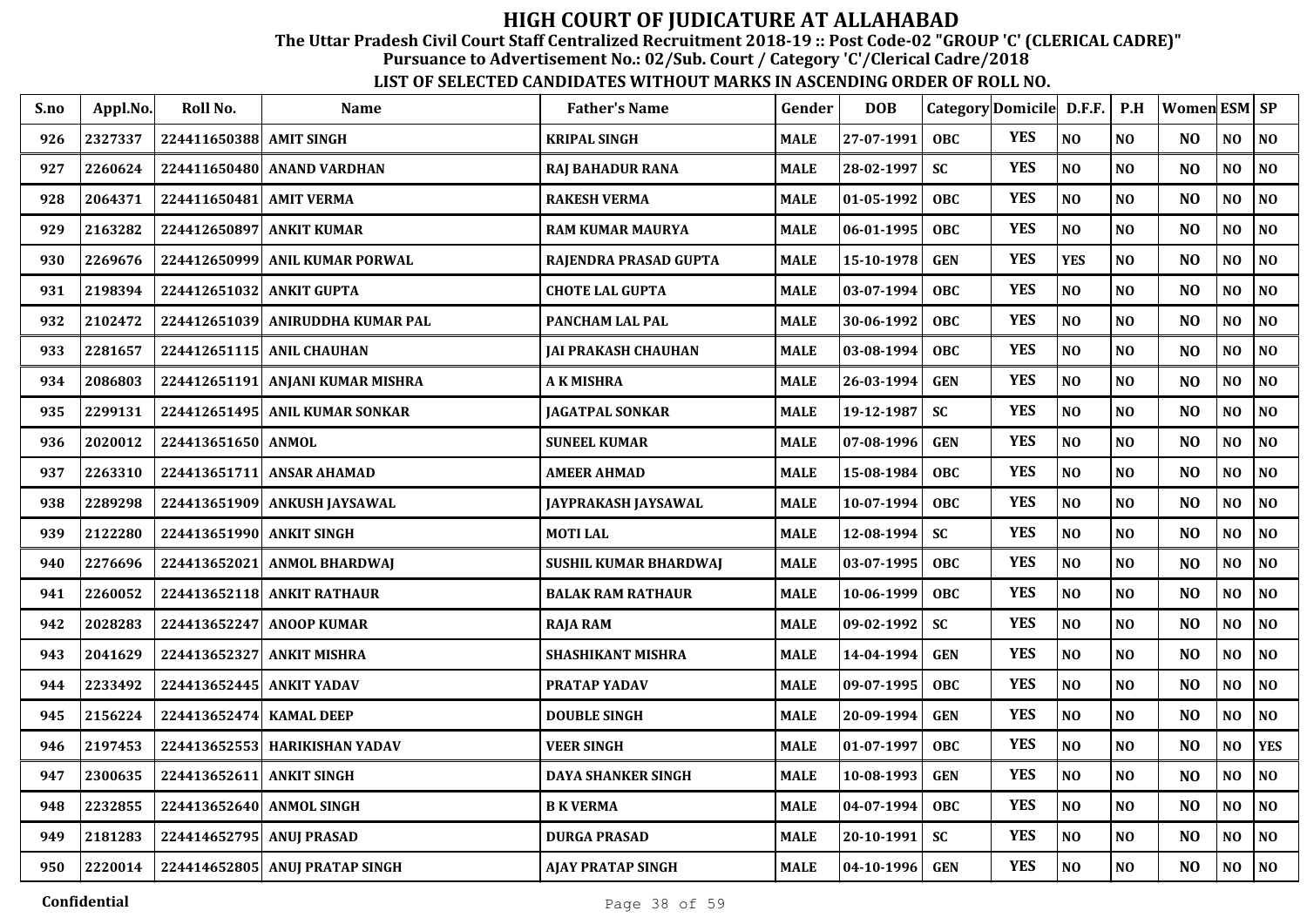The Uttar Pradesh Civil Court Staff Centralized Recruitment 2018-19 :: Post Code-02 "GROUP 'C' (CLERICAL CADRE)"

Pursuance to Advertisement No.: 02/Sub. Court / Category 'C'/Clerical Cadre/2018

| S.no | Appl.No. | Roll No.                  | <b>Name</b>                        | <b>Father's Name</b>         | Gender      | <b>DOB</b> | Category Domicile D.F.F. |            |                | P.H            | <b>Women ESM SP</b> |                |                |
|------|----------|---------------------------|------------------------------------|------------------------------|-------------|------------|--------------------------|------------|----------------|----------------|---------------------|----------------|----------------|
| 951  | 2141364  | 224414652806 ANUPAM SAHU  |                                    | <b>SURESH CHANDRA SAHU</b>   | <b>MALE</b> | 17-07-1995 | <b>OBC</b>               | <b>YES</b> | NO             | N <sub>O</sub> | N <sub>O</sub>      | NO             | NO             |
| 952  | 2277572  | 224414652900              | <b>ANUPAM KUMAR</b>                | <b>ARUN KUMAR</b>            | <b>MALE</b> | 01-07-1993 | <b>ST</b>                | <b>YES</b> | NO             | N <sub>O</sub> | N <sub>O</sub>      | NO             | N <sub>0</sub> |
| 953  | 2087280  | 224414652967              | <b>ARUN BHARDWAJ</b>               | <b>SUNIL KUMAR BHARDWAJ</b>  | <b>MALE</b> | 19-07-1996 | <b>GEN</b>               | <b>YES</b> | NO             | N <sub>O</sub> | N <sub>O</sub>      | NO             | $\bf NO$       |
| 954  | 2207941  | 224414653039              | <b>ARUN KUMAR PAL</b>              | <b>RAM NATH PAL</b>          | <b>MALE</b> | 19-09-1992 | <b>OBC</b>               | <b>YES</b> | NO             | N <sub>O</sub> | N <sub>O</sub>      | NO             | N <sub>0</sub> |
| 955  | 2219028  |                           | 224414653152 ANUPAM SINGH          | <b>RAKESH SINGH</b>          | <b>MALE</b> | 30-03-1999 | <b>GEN</b>               | <b>YES</b> | N <sub>O</sub> | N <sub>O</sub> | N <sub>O</sub>      | NO             | NO             |
| 956  | 2159076  | 224414653308 ANUJ SHUKLA  |                                    | <b>BRIJ KISHORE SHUKLA</b>   | <b>MALE</b> | 05-07-1995 | <b>GEN</b>               | <b>YES</b> | NO             | NO             | N <sub>O</sub>      | NO             | $\bf NO$       |
| 957  | 2195642  | 224414653356 ANUJ VERMA   |                                    | JAMUNA PRASAD VERMA          | <b>MALE</b> | 26-02-1993 | <b>OBC</b>               | <b>YES</b> | NO             | NO             | N <sub>O</sub>      | NO.            | <b>YES</b>     |
| 958  | 2164056  | 224414653374              | <b>ARUN KUMAR</b>                  | <b>SHRINATH</b>              | <b>MALE</b> | 15-04-1991 | <b>SC</b>                | <b>YES</b> | NO             | N <sub>O</sub> | N <sub>O</sub>      | NO             | N <sub>0</sub> |
| 959  | 2135537  | 224414653481              | <b>ARPIT GUPTA</b>                 | <b>BASANT LAL GUPTA</b>      | <b>MALE</b> | 30-01-1995 | <b>OBC</b>               | <b>YES</b> | NO             | N <sub>O</sub> | N <sub>O</sub>      | NO             | N <sub>0</sub> |
| 960  | 2317937  |                           | 224414653563 ANURAG VERMA          | <b>RAM CHANDRA VERMA</b>     | <b>MALE</b> | 05-07-1996 | <b>OBC</b>               | <b>YES</b> | NO             | N <sub>O</sub> | N <sub>O</sub>      | NO.            | NO.            |
| 961  | 2145352  | 224414653791              | <b>ARBIND KUMAR</b>                | <b>RAM PRAKASH</b>           | <b>MALE</b> | 04-05-1992 | <b>OBC</b>               | <b>YES</b> | $\bf NO$       | N <sub>O</sub> | NO                  | $\bf NO$       | $\bf NO$       |
| 962  | 2076477  | 224415653975              | <b>ARVIND GUPTA</b>                | <b>NANDLAL GUPTA</b>         | <b>MALE</b> | 25-08-1995 | <b>OBC</b>               | <b>YES</b> | NO             | N <sub>O</sub> | N <sub>O</sub>      | N <sub>O</sub> | N <sub>0</sub> |
| 963  | 2295856  |                           | 224415654059 ARVIND KUMAR          | <b>RAMANAND SHARMA</b>       | <b>MALE</b> | 12-08-1975 | <b>OBC</b>               | <b>YES</b> | NO             | N <sub>O</sub> | N <sub>O</sub>      | <b>YES</b>     | N <sub>0</sub> |
| 964  | 2101805  |                           | 224415654178 ARVIND KUMAR SINGH    | <b>SHIV MOHAN SINGH</b>      | <b>MALE</b> | 02-01-1989 | OBC                      | <b>YES</b> | <b>YES</b>     | N <sub>O</sub> | N <sub>O</sub>      | NO             | NO             |
| 965  | 2180501  | 224415654213 ARVIND PAL   |                                    | <b>MAHENDR SINGH</b>         | <b>MALE</b> | 02-05-1998 | OBC                      | <b>YES</b> | NO             | NO             | N <sub>O</sub>      | NO             | NO             |
| 966  | 2016346  |                           | 224415654340 ASHIRWAD KUMAR TIWARI | MAHENDRA PRASAD TIWARI       | <b>MALE</b> | 10-05-1995 | <b>GEN</b>               | NO         | NO             | N <sub>0</sub> | N <sub>O</sub>      | NO             | N <sub>0</sub> |
| 967  | 2055059  | 224416654726              | <b>ASHUTOSH PAL</b>                | <b>NAVNEET KUMAR PAL</b>     | <b>MALE</b> | 05-07-1997 | OBC                      | <b>YES</b> | NO             | N <sub>O</sub> | N <sub>O</sub>      | NO.            | N <sub>0</sub> |
| 968  | 2015065  | 224416654883 ASHISH SINGH |                                    | <b>SAHAB SINGH</b>           | <b>MALE</b> | 30-07-1998 | <b>SC</b>                | <b>YES</b> | N <sub>O</sub> | N <sub>O</sub> | N <sub>O</sub>      | NO             | N <sub>O</sub> |
| 969  | 2295439  | 224416654995              | ASHISH KUMAR YADAV                 | <b>RAMKRISHNA YADAV</b>      | <b>MALE</b> | 20-05-1996 | <b>OBC</b>               | <b>YES</b> | NO             | N <sub>O</sub> | N <sub>O</sub>      | NO             | NO             |
| 970  | 2325195  |                           | 224416655107 ASHOK KUMAR GAUTAM    | <b>MAHENDRA KUMAR GAUTAM</b> | <b>MALE</b> | 01-07-1991 | <b>SC</b>                | <b>YES</b> | NO             | N <sub>O</sub> | N <sub>O</sub>      | NO             | N <sub>0</sub> |
| 971  | 2312789  | 224416655139              | <b>ASHISH KUMAR VERMA</b>          | <b>UMAKANT VERMA</b>         | <b>MALE</b> | 11-12-1988 | <b>OBC</b>               | <b>YES</b> | NO             | N <sub>O</sub> | N <sub>O</sub>      | N <sub>O</sub> | NO             |
| 972  | 2161807  | 224416655335              | <b>ASHOK KUMAR SINGH</b>           | <b>RAMESHWAR SINGH</b>       | <b>MALE</b> | 10-08-1988 | OBC                      | <b>YES</b> | NO             | N <sub>O</sub> | N <sub>O</sub>      | NO             | NO             |
| 973  | 2197552  |                           | 224417655410 ATUL KUMAR SINGH      | <b>ASHOK KUMAR</b>           | <b>MALE</b> | 12-12-1994 | <b>SC</b>                | <b>YES</b> | NO             | N <sub>O</sub> | N <sub>O</sub>      | NO             | N <sub>0</sub> |
| 974  | 2238753  |                           | 224417655418 ASHWANI KUMAR         | <b>MAHESH CHANDRA</b>        | <b>MALE</b> | 15-06-1987 | <b>GEN</b>               | <b>YES</b> | $\bf NO$       | N <sub>0</sub> | NO                  | NO             | NO             |
| 975  | 2124903  |                           | 224417655889 ASHWINI KUMAR         | <b>RADHE SHYAM SONI</b>      | <b>MALE</b> | 03-07-1997 | <b>OBC</b>               | <b>YES</b> | $\bf NO$       | $\bf NO$       | N <sub>O</sub>      | NO             | NO             |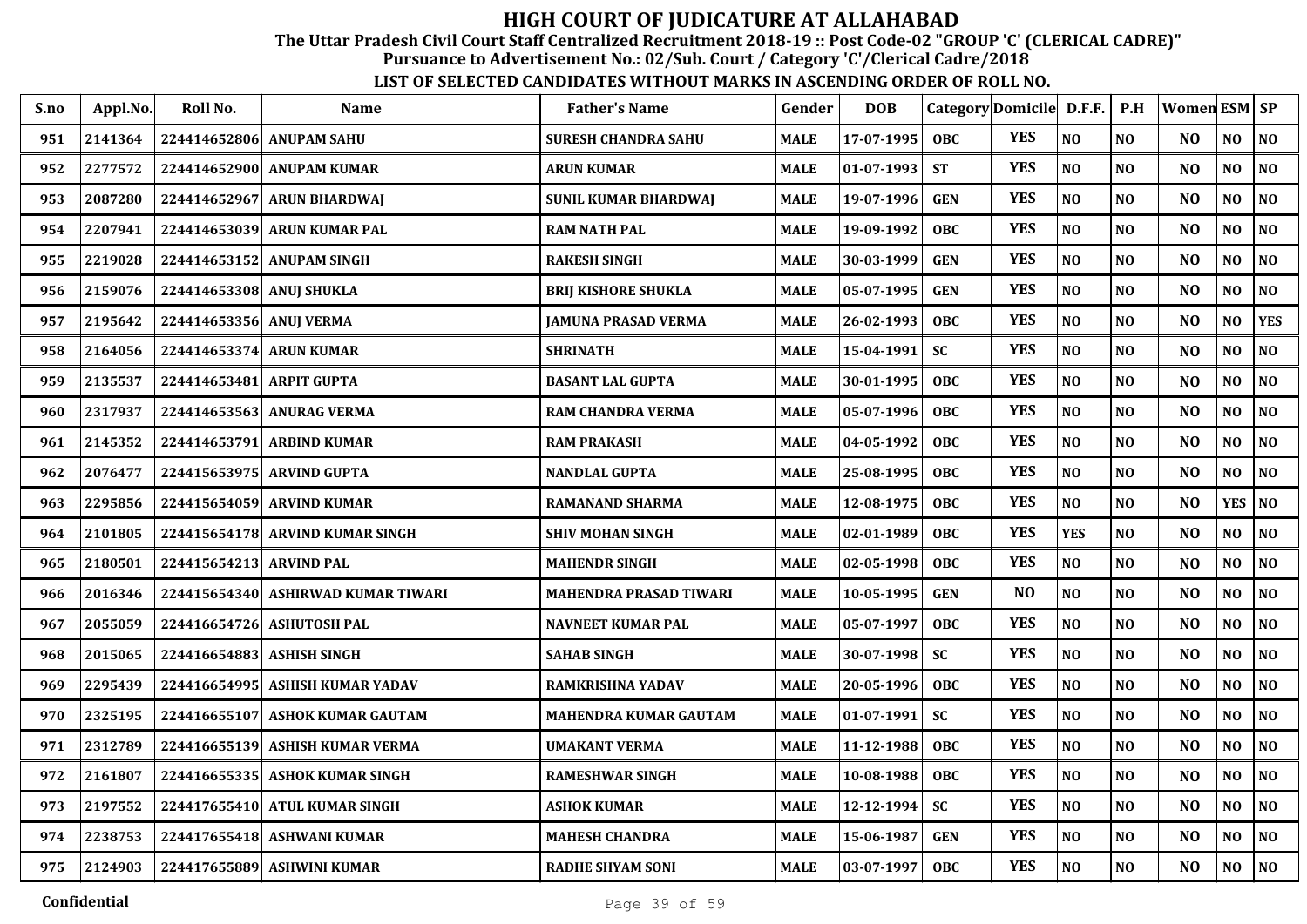The Uttar Pradesh Civil Court Staff Centralized Recruitment 2018-19 :: Post Code-02 "GROUP 'C' (CLERICAL CADRE)"

Pursuance to Advertisement No.: 02/Sub. Court / Category 'C'/Clerical Cadre/2018

| S.no | Appl.No. | Roll No.                  | <b>Name</b>                          | <b>Father's Name</b>       | Gender      | <b>DOB</b>       | Category Domicile D.F.F. |            |                | P.H            | <b>Women ESM SP</b> |                |    |
|------|----------|---------------------------|--------------------------------------|----------------------------|-------------|------------------|--------------------------|------------|----------------|----------------|---------------------|----------------|----|
| 976  | 2258431  |                           | 224418655957 AYUSH RASTOGI           | <b>RAKESH RASTOGI</b>      | <b>MALE</b> | $ 03-03-1998$    | <b>OBC</b>               | <b>YES</b> | N <sub>O</sub> | N <sub>O</sub> | N <sub>O</sub>      | NO             | NO |
| 977  | 2065463  |                           | 224418656206 BHANU PRATAP            | <b>RAM SUMIRAN</b>         | <b>MALE</b> | 25-06-1994       | <b>SC</b>                | <b>YES</b> | N <sub>O</sub> | N <sub>O</sub> | N <sub>O</sub>      | $\bf NO$       | NO |
| 978  | 2175283  | 224418656302 ATUL PATEL   |                                      | <b>SANT RAM PATEL</b>      | <b>MALE</b> | 15-06-1992       | OBC                      | <b>YES</b> | N <sub>O</sub> | NO             | N <sub>O</sub>      | N <sub>O</sub> | NO |
| 979  | 2255683  |                           | 224418656553 AVADHESH KUMAR          | <b>DHARAM KUMAR</b>        | <b>MALE</b> | $ 01-06-1997$    | OBC                      | <b>YES</b> | NO             | N <sub>O</sub> | N <sub>O</sub>      | NO             | NO |
| 980  | 2135580  |                           | 224418656715 AVADHESH KUMAR          | <b>JAGDISH</b>             | <b>MALE</b> | 15-02-1990       | <b>OBC</b>               | <b>YES</b> | NO             | N <sub>O</sub> | N <sub>O</sub>      | NO             | NO |
| 981  | 2203731  | 224418656887 AZAD         |                                      | <b>CHHAVI NATH</b>         | <b>MALE</b> | $04 - 07 - 1998$ | <b>SC</b>                | <b>YES</b> | $\bf NO$       | N <sub>O</sub> | N <sub>O</sub>      | NO             | NO |
| 982  | 2089621  | 224418657045 ATUL YADAV   |                                      | <b>R S YADAV</b>           | <b>MALE</b> | $15-03-1993$     | <b>OBC</b>               | <b>YES</b> | NO             | NO             | N <sub>O</sub>      | N <sub>O</sub> | NO |
| 983  | 2345551  |                           | 224419657416 CHANDRA PRAKASH         | <b>HAR PAL</b>             | <b>MALE</b> | $ 01-07-1993$    | <b>OBC</b>               | <b>YES</b> | NO             | N <sub>O</sub> | N <sub>O</sub>      | NO             | NO |
| 984  | 2124134  |                           | 224419657718 BHOLESHWAR PRATAP SINGH | <b>SHIV DEO SINGH</b>      | <b>MALE</b> | $ 01-06-1992$    | <b>OBC</b>               | <b>YES</b> | N <sub>O</sub> | N <sub>O</sub> | N <sub>O</sub>      | NO             | NO |
| 985  | 2160504  |                           | 224420657984 DEEPAK KUMAR PATEL      | <b>BHOLA PRASAD PATEL</b>  | <b>MALE</b> | $ 01-07-1994$    | <b>OBC</b>               | <b>YES</b> | N <sub>O</sub> | N <sub>O</sub> | N <sub>O</sub>      | N <sub>O</sub> | NO |
| 986  | 2306221  | 224420658026 DEEPAK SINGH |                                      | <b>SANJEEV KUMAR VIMAL</b> | <b>MALE</b> | 15-01-1994       | <b>SC</b>                | <b>YES</b> | NO             | NO             | N <sub>O</sub>      | N <sub>O</sub> | NO |
| 987  | 2228236  |                           | 224420658139 DESHRAJ SINGH RANA      | <b>RAM BAHADUR RANA</b>    | <b>MALE</b> | 14-02-1995       | <b>ST</b>                | <b>YES</b> | NO             | N <sub>O</sub> | N <sub>O</sub>      | N <sub>O</sub> | NO |
| 988  | 2136344  |                           | 224420658585 DEEPAK VERMA            | <b>DAYA SHANKAR VERMA</b>  | <b>MALE</b> | $ 06-12-1993$    | OBC                      | <b>YES</b> | NO             | N <sub>O</sub> | N <sub>O</sub>      | $\bf NO$       | NO |
| 989  | 2295456  |                           | 224420658707 DEEPAK KUMAR            | <b>RAMESH KUMAR</b>        | <b>MALE</b> | 02-01-1993       | <b>OBC</b>               | <b>YES</b> | NO             | N <sub>O</sub> | N <sub>O</sub>      | $\bf NO$       | NO |
| 990  | 2091734  |                           | 224420658763 DEVESH PRATAP SINGH     | <b>JITENDRA SINGH</b>      | <b>MALE</b> | 19-07-1998       | <b>GEN</b>               | <b>YES</b> | NO             | N <sub>O</sub> | N <sub>O</sub>      | $\bf NO$       | NO |
| 991  | 2012550  |                           | 224420658931 DEVESH SHUKLA           | VINOD KUMAR SHUKLA         | <b>MALE</b> | 20-01-1992       | <b>GEN</b>               | <b>YES</b> | $\bf NO$       | N <sub>O</sub> | N <sub>O</sub>      | NO             | NO |
| 992  | 2231774  |                           | 224420659130 DEVADYA TRIPATHI        | <b>RAMAKAR TRIPATHI</b>    | <b>MALE</b> | 09-05-1995       | <b>GEN</b>               | <b>YES</b> | N <sub>O</sub> | N <sub>O</sub> | N <sub>O</sub>      | N <sub>O</sub> | NO |
| 993  | 2320753  |                           | 224420659167 DEEPAK KUMAR AGARWAL    | <b>MOHAN LAL AGARWAL</b>   | <b>MALE</b> | 10-07-1991       | <b>GEN</b>               | <b>YES</b> | N <sub>O</sub> | N <sub>O</sub> | N <sub>O</sub>      | N <sub>O</sub> | NO |
| 994  | 2031127  |                           | 224421659267 DURGA KANT TIWARI       | SUSHIL CHANDRA TIWARI      | <b>MALE</b> | 15-04-1992       | <b>GEN</b>               | <b>YES</b> | NO             | N <sub>O</sub> | N <sub>O</sub>      | NO             | NO |
| 995  | 2332478  |                           | 224421659784 DHEERENDRA PRATAP SINGH | <b>MANMAUJI</b>            | <b>MALE</b> | $ 05-07-1997$    | <b>OBC</b>               | <b>YES</b> | NO             | NO             | N <sub>O</sub>      | NO             | NO |
| 996  | 2222068  |                           | 224421659838 DILIP KUMAR VERMA       | <b>HEMNATH VERMA</b>       | <b>MALE</b> | $ 02-07-1997$    | <b>SC</b>                | <b>YES</b> | N <sub>O</sub> | N <sub>O</sub> | N <sub>O</sub>      | N <sub>O</sub> | NO |
| 997  | 2016207  |                           | 224421660010 DILESHWAR SINGH         | <b>ANIL KUMAR</b>          | <b>MALE</b> | $ 03-03-1994$    | <b>OBC</b>               | <b>YES</b> | NO             | NO             | N <sub>O</sub>      | $\bf NO$       | NO |
| 998  | 2181966  |                           | 224421660122 DHARMRAJ YADAV          | <b>RAM CHANDRA YADAV</b>   | <b>MALE</b> | 08-07-1993       | OBC                      | <b>YES</b> | NO             | N <sub>O</sub> | N <sub>O</sub>      | NO             | NO |
| 999  | 2303259  |                           | 224421660183 DHARMENDRA SINGH RANA   | <b>CHHOTE LAL</b>          | <b>MALE</b> | 15-07-1991       | <b>ST</b>                | <b>YES</b> | NO             | NO             | N <sub>O</sub>      | $\bf NO$       | NO |
| 1000 | 2081194  | 224421660296 DHIRAJ PATEL |                                      | <b>RAMPUJAN PATEL</b>      | <b>MALE</b> | $ 04-09-1992$    | <b>OBC</b>               | <b>YES</b> | N <sub>O</sub> | $\bf NO$       | N <sub>O</sub>      | NO             | NO |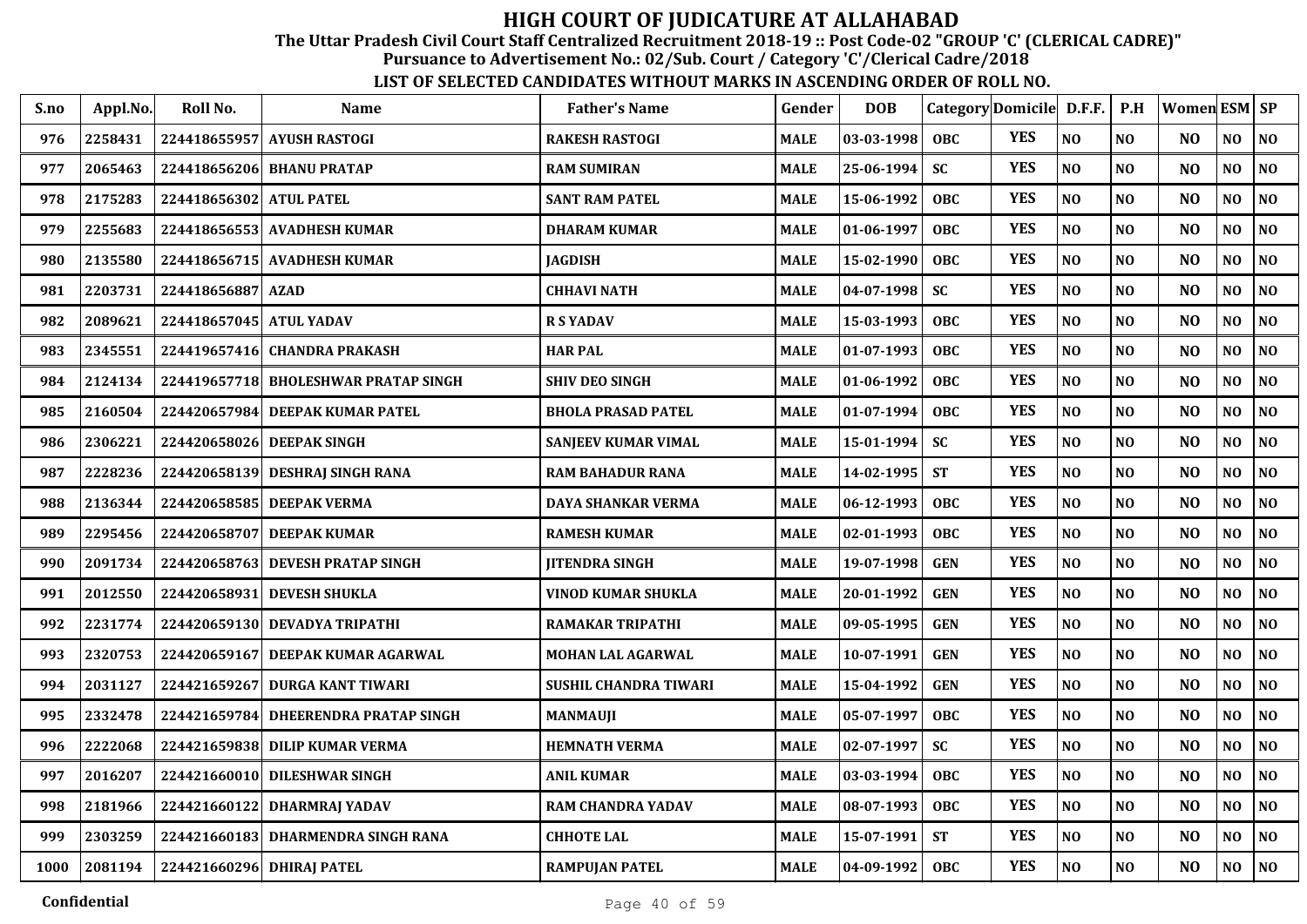The Uttar Pradesh Civil Court Staff Centralized Recruitment 2018-19 :: Post Code-02 "GROUP 'C' (CLERICAL CADRE)"

Pursuance to Advertisement No.: 02/Sub. Court / Category 'C'/Clerical Cadre/2018

| S.no | Appl.No. | Roll No.                 | Name                                 | <b>Father's Name</b>      | Gender      | <b>DOB</b> | Category Domicile D.F.F. |            |                | P.H            | Women ESM   SP |            |                |
|------|----------|--------------------------|--------------------------------------|---------------------------|-------------|------------|--------------------------|------------|----------------|----------------|----------------|------------|----------------|
| 1001 | 2017457  |                          | 224422660362 GAJENDRA BAHADUR SINGH  | DEVENDRA BAHADUR SINGH    | <b>MALE</b> | 15-01-1996 | <b>GEN</b>               | <b>YES</b> | NO             | NO             | NO             | NO         | NO             |
| 1002 | 2336344  |                          | 224424661128 GYANBABU MISHRA         | OM PRAKASH MISHRA         | <b>MALE</b> | 03-03-1992 | <b>GEN</b>               | <b>YES</b> | NO             | NO             | N <sub>O</sub> | NO         | N <sub>0</sub> |
| 1003 | 2037630  |                          | 224424661160  GYANENDRA KUMAR        | <b>SURENDRA KUMAR</b>     | MALE        | 15-05-1996 | <b>SC</b>                | <b>YES</b> | $\bf NO$       | NO             | N <sub>O</sub> | NO         | NO             |
| 1004 | 2008586  |                          | 224424661227   HARI NATH SINGH YADAV | RAJA RAM                  | <b>MALE</b> | 15-08-1988 | <b>OBC</b>               | <b>YES</b> | NO             | NO             | NO             | NO         | NO             |
| 1005 | 2327526  |                          | 224424661375  HARI SHANKAR           | <b>SAHAJRAM</b>           | <b>MALE</b> | 04-10-1986 | <b>SC</b>                | <b>YES</b> | NO             | NO             | N <sub>O</sub> | NO         | NO             |
| 1006 | 2350562  |                          | 224424661465  GAURAV SINGH PATEL     | <b>MUKESH KUMAR PATEL</b> | <b>MALE</b> | 11-12-1991 | <b>OBC</b>               | <b>YES</b> | NO             | NO             | N <sub>O</sub> | NO         | NO             |
| 1007 | 2318290  |                          | 224425661773   HIMANSHU PATEL        | <b>RAJESH KUMAR</b>       | MALE        | 08-07-1998 | <b>OBC</b>               | <b>YES</b> | NO             | NO             | N <sub>O</sub> | NO         | NO             |
| 1008 | 2095458  |                          | 224425661916 HARSHIT SRIVASTAVA      | SARVESH KUMAR SRIVASTAVA  | MALE        | 01-06-1993 | <b>GEN</b>               | <b>YES</b> | NO             | NO             | N <sub>O</sub> | NO         | NO             |
| 1009 | 2005659  |                          | 224425661952   HIMANSHU SHUKLA       | <b>SUGAM SHUKLA</b>       | <b>MALE</b> | 20-03-1997 | <b>GEN</b>               | <b>YES</b> | NO             | NO             | N <sub>O</sub> | NO         | N <sub>O</sub> |
| 1010 | 2102330  |                          | 224425662029 HEM KUMAR YADAV         | <b>RAKSHA RAM YADAV</b>   | <b>MALE</b> | 30-06-1996 | <b>OBC</b>               | <b>YES</b> | NO             | NO             | N <sub>O</sub> | NO         | NO             |
| 1011 | 2249040  |                          | 224425662111   HEMANT KUMAR CHAUBEY  | <b>RAJENDRA CHAUBEY</b>   | MALE        | 11-10-1982 | <b>GEN</b>               | <b>YES</b> | NO             | N <sub>O</sub> | N <sub>O</sub> | <b>YES</b> | N <sub>O</sub> |
| 1012 | 2171806  | 224426662448 KAMAL SINGH |                                      | <b>HINCHH LAL SINGH</b>   | <b>MALE</b> | 12-06-1990 | <b>OBC</b>               | <b>YES</b> | NO             | N <sub>O</sub> | N <sub>O</sub> | NO         | N <sub>O</sub> |
| 1013 | 2259196  |                          | 224426662521 JAVED AKHTAR ANSARI     | ABDUL RAHIM ANSARI        | <b>MALE</b> | 07-07-1995 | <b>OBC</b>               | <b>YES</b> | NO             | NO             | N <sub>O</sub> | NO         | N <sub>O</sub> |
| 1014 | 2179807  | 224426662634 JIYANOO     |                                      | <b>RAM PHIRTU</b>         | <b>MALE</b> | 10-07-1994 | <b>OBC</b>               | <b>YES</b> | NO             | NO             | N <sub>O</sub> | NO         | N <sub>0</sub> |
| 1015 | 2336857  | 224426662908 KAMALAPATI  |                                      | <b>KAILASH</b>            | <b>MALE</b> | 09-10-1990 | <b>SC</b>                | <b>YES</b> | NO             | NO.            | N <sub>O</sub> | NO         | N <sub>O</sub> |
| 1016 | 2019698  |                          |                                      | <b>RAKESH SINGH</b>       | <b>MALE</b> | 11-12-1996 | <b>OBC</b>               | <b>YES</b> | N <sub>O</sub> | NO             | N <sub>O</sub> | NO         | NO             |
| 1017 | 2071474  |                          | 224426662946 INDRESH KUMAR           | <b>NANHE LAL</b>          | <b>MALE</b> | 18-07-1996 | <b>OBC</b>               | <b>YES</b> | NO             | NO             | N <sub>O</sub> | NO         | N <sub>O</sub> |
| 1018 | 2214639  |                          | 224426662977   JWALA PRASAD          | <b>HARI CHARAN RAM</b>    | <b>MALE</b> | 05-07-1993 | <b>SC</b>                | <b>YES</b> | NO             | NO             | N <sub>O</sub> | NO         | N <sub>O</sub> |
| 1019 | 2272267  |                          | 224426663110   KAMALA SHANKAR        | <b>SHYAMSURAT YADAV</b>   | <b>MALE</b> | 24-10-1993 | <b>OBC</b>               | <b>YES</b> | NO             | NO             | N <sub>O</sub> | NO         | N <sub>O</sub> |
| 1020 | 2183588  |                          | 224426663162  JITENDRA VERMA         | <b>GAYA PRASAD VERMA</b>  | MALE        | 02-09-1985 | <b>OBC</b>               | <b>YES</b> | NO             | NO             | N <sub>O</sub> | NO         | N <sub>O</sub> |
| 1021 | 2146245  |                          | 224426663186  JAIVINDRA PRATAP SINGH | <b>OM PRAKASH</b>         | <b>MALE</b> | 29-08-1989 | <b>SC</b>                | <b>YES</b> | NO             | N <sub>O</sub> | N <sub>O</sub> | NO         | NO             |
| 1022 | 2302714  |                          | 224426663529   JAI PRATAP SINGH      | <b>RAM CHANDER SINGH</b>  | <b>MALE</b> | 02-03-1993 | <b>GEN</b>               | <b>YES</b> | NO             | NO             | N <sub>O</sub> | NO         | NO             |
| 1023 | 2175882  |                          | 224427663834 LAL CHANDRA PATEL       | <b>BABU LAL PATEL</b>     | <b>MALE</b> | 28-01-1993 | <b>OBC</b>               | <b>YES</b> | $\bf NO$       | N <sub>O</sub> | NO             | NO         | $\bf NO$       |
| 1024 | 2169767  | 224427664086 KULDEEP     |                                      | <b>SRAVAN KUMAR</b>       | <b>MALE</b> | 10-06-1995 | <b>SC</b>                | <b>YES</b> | $\bf NO$       | NO             | N <sub>O</sub> | NO         | N <sub>O</sub> |
| 1025 | 2101685  |                          | 224427664093 KAUSHAL KISHOR          | <b>MUNNA LAL YADAV</b>    | <b>MALE</b> | 15-01-1991 | <b>OBC</b>               | <b>YES</b> | $\bf NO$       | NO             | NO             | NO         | $\bf NO$       |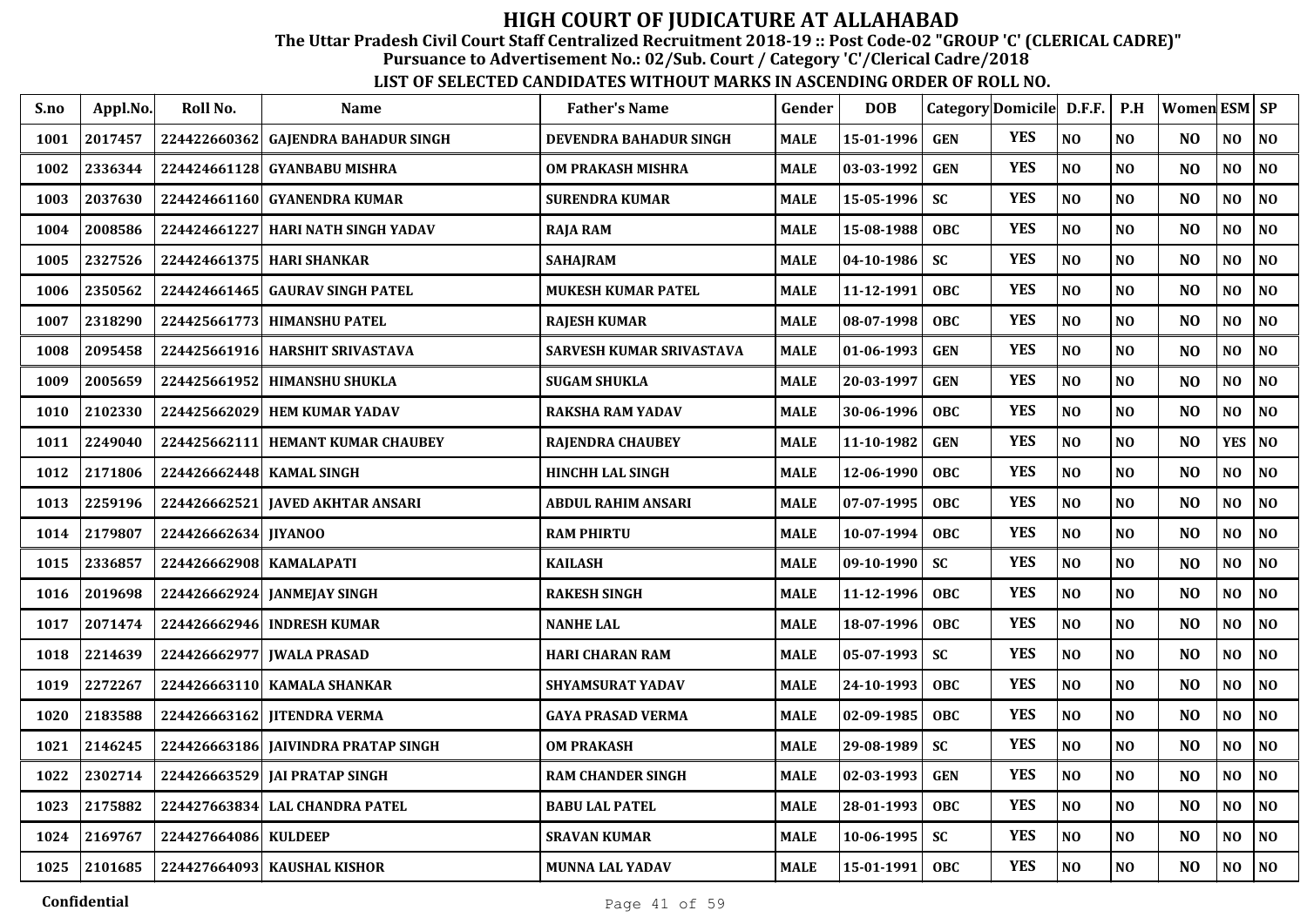The Uttar Pradesh Civil Court Staff Centralized Recruitment 2018-19 :: Post Code-02 "GROUP 'C' (CLERICAL CADRE)"

Pursuance to Advertisement No.: 02/Sub. Court / Category 'C'/Clerical Cadre/2018

| S.no | Appl.No. | Roll No.                 | Name                               | <b>Father's Name</b>       | Gender      | <b>DOB</b>   |            | Category Domicile D.F.F. |                | P.H            | Women ESM SP   |                |                |
|------|----------|--------------------------|------------------------------------|----------------------------|-------------|--------------|------------|--------------------------|----------------|----------------|----------------|----------------|----------------|
| 1026 | 2150779  | 224427664258             | <b>KULDEEP KUMAR</b>               | <b>GAJODHAR PRASAD</b>     | <b>MALE</b> | 20-07-1994   | <b>SC</b>  | <b>YES</b>               | N <sub>O</sub> | <b>NO</b>      | N <sub>O</sub> | NO             | <b>NO</b>      |
| 1027 | 2115490  | 224427664395             | KUNVAR YASHVANT MAURYA             | SURESH CHANDRA MAURYA      | <b>MALE</b> | 04-08-1993   | <b>OBC</b> | <b>YES</b>               | N <sub>O</sub> | N <sub>O</sub> | N <sub>O</sub> | N <sub>O</sub> | <b>NO</b>      |
| 1028 | 2289484  | 224427664577 KULDEEP     |                                    | <b>RAM BAHADUR</b>         | <b>MALE</b> | 15-08-1994   | <b>OBC</b> | <b>YES</b>               | NO             | N <sub>O</sub> | N <sub>O</sub> | NO             | <b>NO</b>      |
| 1029 | 2159350  | 224427664665             | <b>LAL BAHADUR</b>                 | <b>RAM SHILAN</b>          | <b>MALE</b> | 12-08-1992   | <b>SC</b>  | <b>YES</b>               | $\bf NO$       | NO             | N <sub>O</sub> | NO             | N <sub>O</sub> |
| 1030 | 2254005  | 224428665124             | <b>LALMAN</b>                      | <b>RADHE SHYAM</b>         | <b>MALE</b> | 05-06-1991   | <b>OBC</b> | <b>YES</b>               | NO             | NO             | N <sub>O</sub> | $\bf NO$       | NO             |
| 1031 | 2274748  |                          | 224428665209 MANGLA PRASAD YADAV   | <b>LAL JI YADAV</b>        | <b>MALE</b> | 10-09-1993   | <b>OBC</b> | <b>YES</b>               | $\bf NO$       | NO             | N <sub>O</sub> | $\bf NO$       | $\bf NO$       |
| 1032 | 2102796  | 224428665420 LALIT KUMAR |                                    | <b>SATISH CHANDRA</b>      | <b>MALE</b> | $01-01-1994$ | <b>SC</b>  | <b>YES</b>               | $\bf NO$       | <b>NO</b>      | N <sub>O</sub> | NO             | NO             |
| 1033 | 2299967  |                          | 224428665508 MAKSHENDRA MADHAV RAV | <b>NATHU RAM</b>           | <b>MALE</b> | 12-06-1986   | <b>SC</b>  | <b>YES</b>               | $\bf NO$       | N <sub>O</sub> | N <sub>O</sub> | NO             | <b>NO</b>      |
| 1034 | 2097122  |                          | 224428665626 MANJIT KUMAR VERMA    | JASKARAN LAL VERMA         | MALE        | 03-01-1990   | <b>OBC</b> | <b>YES</b>               | $\bf NO$       | NO             | N <sub>O</sub> | NO.            | <b>NO</b>      |
| 1035 | 2184645  | 224428665627             | <b>LAV KUSH</b>                    | <b>ASHA RAM</b>            | <b>MALE</b> | 15-08-1994   | <b>OBC</b> | <b>YES</b>               | NO             | NO             | N <sub>O</sub> | NO             | <b>NO</b>      |
| 1036 | 2097239  |                          | 224428665860 MANISH SRIVASTAV      | AMBUJ KUMAR SRIVASTAV      | <b>MALE</b> | 25-11-1996   | <b>GEN</b> | <b>YES</b>               | $\bf NO$       | <b>NO</b>      | N <sub>O</sub> | NO             | N <sub>O</sub> |
| 1037 | 2081594  |                          | 224428665942 MANMOHAN YADAV        | <b>RAM DHYAN YADAV</b>     | <b>MALE</b> | 02-11-1988   | <b>OBC</b> | <b>YES</b>               | NO             | N <sub>O</sub> | N <sub>O</sub> | $\bf NO$       | <b>NO</b>      |
| 1038 | 2254675  | 224428666021             | <b>MAHENDRA KUMAR VERMA</b>        | <b>HRISH CHANDRA</b>       | <b>MALE</b> | 15-04-1990   | OBC.       | <b>YES</b>               | $\bf NO$       | NO             | N <sub>O</sub> | $\bf NO$       | N <sub>O</sub> |
| 1039 | 2283431  | 224428666294             | <b>MAINAZUDDIN</b>                 | <b>MOHD SHARIFUDDIN</b>    | <b>MALE</b> | 06-04-1995   | <b>OBC</b> | <b>YES</b>               | NO             | <b>NO</b>      | N <sub>O</sub> | $\bf NO$       | NO             |
| 1040 | 2243548  |                          | 224429666336 MANOJ KUMAR           | <b>SOCHAN KUMAR</b>        | <b>MALE</b> | 15-03-1988   | <b>SC</b>  | <b>YES</b>               | $\bf NO$       | NO             | N <sub>O</sub> | $\bf NO$       | $\bf NO$       |
| 1041 | 2326683  |                          | 224429666439 MANOJ PRABHAKAR       | <b>SHIV DAYAL</b>          | <b>MALE</b> | 30-06-1986   | <b>SC</b>  | <b>YES</b>               | $\bf NO$       | <b>NO</b>      | N <sub>O</sub> | NO             | NO             |
| 1042 | 2097889  |                          | 224429666652 MANOJ KUMAR           | <b>BHIKH RAM</b>           | <b>MALE</b> | 22-07-1997   | <b>ST</b>  | <b>YES</b>               | $\bf NO$       | N <sub>0</sub> | N <sub>O</sub> | NO             | <b>NO</b>      |
| 1043 | 2148670  | 224430666927             | <b>MO SUFIYAN ANSARI</b>           | <b>MO HAROON</b>           | <b>MALE</b> | 07-02-1992   | <b>OBC</b> | <b>YES</b>               | $\bf NO$       | N <sub>0</sub> | N <sub>O</sub> | NO.            | <b>NO</b>      |
| 1044 | 2174830  | 224431667457 MONU SINGH  |                                    | <b>GYAN SINGH</b>          | <b>MALE</b> | 13-08-1996   | <b>GEN</b> | <b>YES</b>               | $\bf NO$       | <b>NO</b>      | N <sub>O</sub> | NO             | <b>NO</b>      |
| 1045 | 2111641  | 224431667671 MOHIT SINGH |                                    | JAI PRAKASH SINGH          | <b>MALE</b> | 01-07-1997   | <b>GEN</b> | <b>YES</b>               | $\bf NO$       | <b>NO</b>      | N <sub>O</sub> | NO             | N <sub>O</sub> |
| 1046 | 2169265  |                          | 224431667825 MOHD QUMRUL HODA      | MOHD WARIS ALI             | <b>MALE</b> | 24-04-1990   | <b>GEN</b> | N <sub>O</sub>           | $\bf NO$       | <b>NO</b>      | N <sub>O</sub> | NO             | <b>NO</b>      |
| 1047 | 2072971  | 224431668004             | <b>MOHD SHAHRUKH</b>               | MOHD JAMEEL                | <b>MALE</b> | 04-07-1996   | OBC.       | <b>YES</b>               | $\bf NO$       | N <sub>0</sub> | N <sub>O</sub> | $\bf NO$       | <b>NO</b>      |
| 1048 | 2198434  |                          | 224431668068 MUKESH GOSWAMI        | <b>OM PRAKASH BHARTI</b>   | <b>MALE</b> | 15-03-1998   | <b>OBC</b> | <b>YES</b>               | N <sub>O</sub> | <b>NO</b>      | N <sub>O</sub> | $\bf NO$       | NO             |
| 1049 | 2198156  | 224432668205 NARAYAN JI  |                                    | <b>PREM CHAND</b>          | <b>MALE</b> | 03-07-1992   | <b>ST</b>  | <b>YES</b>               | $\bf NO$       | <b>NO</b>      | N <sub>O</sub> | N <sub>0</sub> | NO             |
| 1050 | 2143192  |                          | 224432668231 NAVNEET MISHRA        | <b>SHIV PRAKASH MISHRA</b> | <b>MALE</b> | 16-11-1994   | <b>GEN</b> | <b>YES</b>               | NO             | N <sub>O</sub> | N <sub>O</sub> | NO             | N <sub>O</sub> |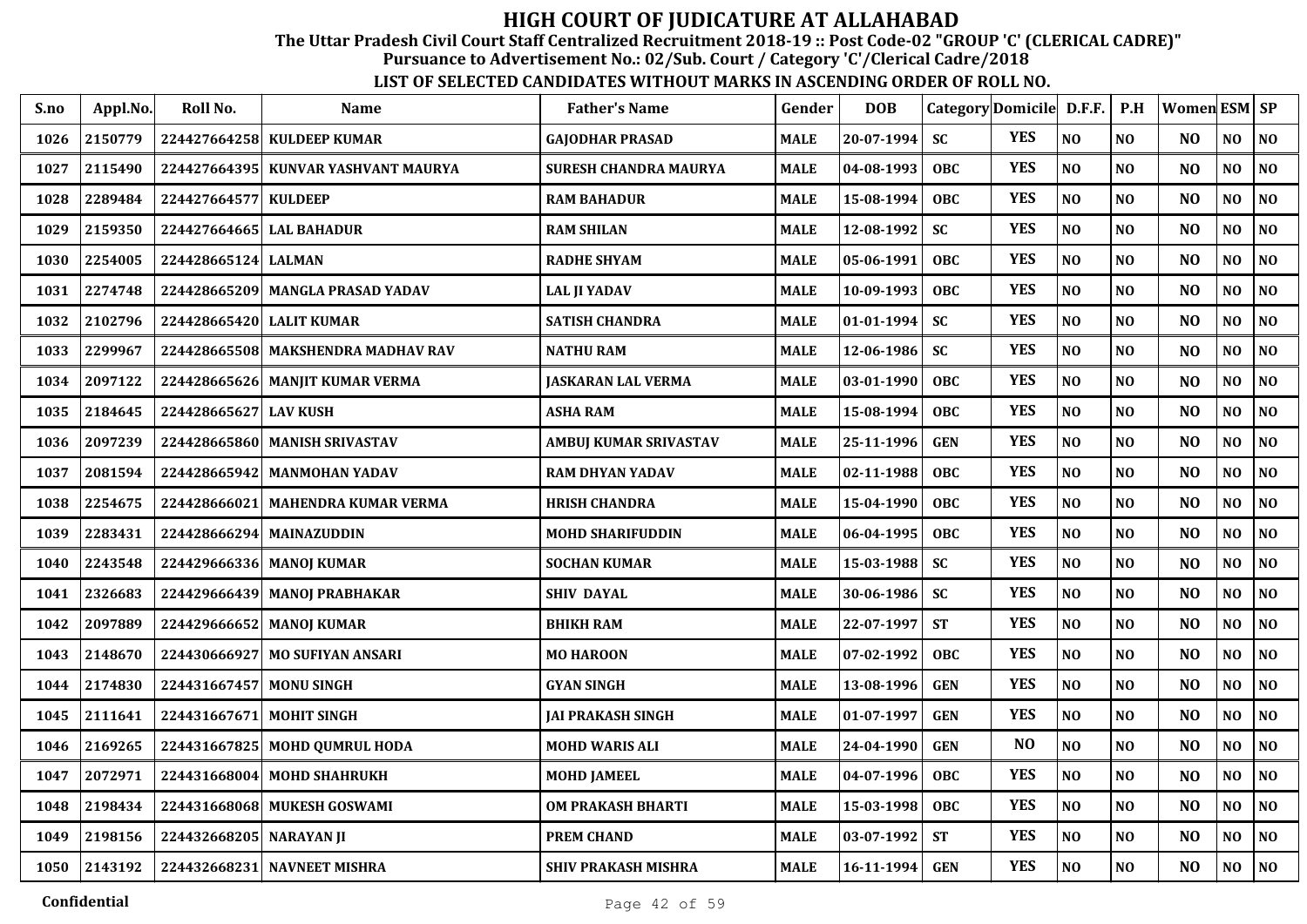The Uttar Pradesh Civil Court Staff Centralized Recruitment 2018-19 :: Post Code-02 "GROUP 'C' (CLERICAL CADRE)"

Pursuance to Advertisement No.: 02/Sub. Court / Category 'C'/Clerical Cadre/2018

| S.no | Appl.No. | Roll No.     | <b>Name</b>                         | <b>Father's Name</b>         | Gender      | <b>DOB</b> | Category Domicile D.F.F. |            |          | P.H            | <b>Women ESM SP</b> |                |                |
|------|----------|--------------|-------------------------------------|------------------------------|-------------|------------|--------------------------|------------|----------|----------------|---------------------|----------------|----------------|
| 1051 | 2319247  |              | 224432668498 NARENDRA KUMAR RAVAT   | <b>CHHOTE LAL</b>            | <b>MALE</b> | 07-08-1982 | <b>SC</b>                | <b>YES</b> | NO       | N <sub>O</sub> | N <sub>O</sub>      | <b>YES</b>     | N <sub>O</sub> |
| 1052 | 2269574  |              | 224432668683 MUNNA YADAV            | <b>AWADHOO YADAV</b>         | <b>MALE</b> | 03-08-1993 | <b>OBC</b>               | <b>YES</b> | NO       | NO             | N <sub>O</sub>      | NO             | NO             |
| 1053 | 2185534  | 224432668717 | <b>NAVNEET SINGH</b>                | <b>KHUSHI RAM YADAV</b>      | <b>MALE</b> | 20-07-1998 | <b>OBC</b>               | <b>YES</b> | NO       | N <sub>O</sub> | N <sub>O</sub>      | NO             | NO             |
| 1054 | 2160051  | 224432668740 | <b>MUKESH KUMAR MAURYA</b>          | <b>GOVIND PRASAD MAURYA</b>  | <b>MALE</b> | 10-10-1991 | <b>OBC</b>               | <b>YES</b> | NO       | NO             | N <sub>O</sub>      | N <sub>O</sub> | NO             |
| 1055 | 2217240  |              | 224432668768 NAGENDRA NATH DWIVEDI  | <b>HARIHAR DATT DWIVEDI</b>  | <b>MALE</b> | 14-01-1992 | <b>GEN</b>               | <b>YES</b> | NO       | N <sub>O</sub> | N <sub>O</sub>      | NO             | <b>YES</b>     |
| 1056 | 2268098  | 224432668889 | <b>MUKUND BHASKAR</b>               | <b>JAIRAM</b>                | <b>MALE</b> | 02-04-1997 | <b>SC</b>                | <b>YES</b> | NO       | N <sub>0</sub> | N <sub>O</sub>      | NO             | N <sub>0</sub> |
| 1057 | 2255284  |              | 224432668955 NAVENDRA SINGH         | <b>BARATI LAL</b>            | <b>MALE</b> | 02-06-1995 | <b>SC</b>                | <b>YES</b> | $\bf NO$ | N <sub>0</sub> | N <sub>O</sub>      | NO             | N <sub>0</sub> |
| 1058 | 2266049  |              | 224433669179 NEERAJ KUMAR SAROJ     | <b>RAM ACHAL</b>             | <b>MALE</b> | 02-05-1994 | <b>SC</b>                | <b>YES</b> | NO       | NO             | N <sub>O</sub>      | NO.            | N <sub>0</sub> |
| 1059 | 2195694  |              | 224433669208 NITESH SHUKLA          | <b>MITHILESH SHUKLA</b>      | <b>MALE</b> | 07-09-1994 | <b>GEN</b>               | <b>YES</b> | NO       | N <sub>O</sub> | N <sub>O</sub>      | NO             | N <sub>0</sub> |
| 1060 | 2137083  |              | 224433669465 NIRMAL KUMAR KATIYAR   | <b>SHIV KUMAR KATIYAR</b>    | <b>MALE</b> | 25-06-1993 | OBC                      | <b>YES</b> | NO       | N <sub>O</sub> | N <sub>O</sub>      | NO.            | N <sub>0</sub> |
| 1061 | 2086367  |              | 224433669500 NEERAJ VERMA           | <b>NARAYAN DAS</b>           | <b>MALE</b> | 07-06-1991 | <b>SC</b>                | <b>YES</b> | NO       | N <sub>O</sub> | NO                  | NO             | N <sub>O</sub> |
| 1062 | 2299428  | 224433669572 | <b>NIKHIL TRIPATHI</b>              | <b>HARI KRISHNA TRIPATHI</b> | <b>MALE</b> | 30-07-1995 | <b>GEN</b>               | <b>YES</b> | NO       | NO             | N <sub>O</sub>      | N <sub>O</sub> | N <sub>O</sub> |
| 1063 | 2227338  | 224433669752 | <b>NITIN KUMAR VERMA</b>            | <b>RAM KUMAR VERMA</b>       | <b>MALE</b> | 04-03-1998 | <b>OBC</b>               | <b>YES</b> | NO       | N <sub>O</sub> | N <sub>O</sub>      | NO             | N <sub>0</sub> |
| 1064 | 2293563  |              | 224433669914 NITIN KUMAR TRIPATHI   | <b>SUNIL KUMAR TRIPATHI</b>  | <b>MALE</b> | 01-01-1996 | <b>GEN</b>               | <b>YES</b> | NO       | N <sub>O</sub> | N <sub>O</sub>      | N <sub>O</sub> | NO             |
| 1065 | 2045753  |              | 224433670143 OM PRAKASH VERMA       | <b>SHYAM SUNDER VERMA</b>    | <b>MALE</b> | 17-10-1991 | <b>OBC</b>               | <b>YES</b> | NO       | N <sub>O</sub> | N <sub>O</sub>      | N <sub>O</sub> | NO             |
| 1066 | 2117278  |              | 224435670342 PANKAJ KUMAR           | <b>RAMSUKH</b>               | <b>MALE</b> | 10-12-1994 | <b>SC</b>                | <b>YES</b> | NO       | NO             | N <sub>O</sub>      | N <sub>O</sub> | NO             |
| 1067 | 2209045  |              | 224435670520 PEEYUSH KRISHNA MISHRA | <b>RAKESH KUMAR MISHRA</b>   | <b>MALE</b> | 12-08-1995 | <b>GEN</b>               | <b>YES</b> | NO       | N <sub>O</sub> | NO                  | NO             | NO             |
| 1068 | 2300407  | 224436671351 | <b>PIYUSH KUMAR PANDEY</b>          | <b>HARI MOHAN PANDEY</b>     | <b>MALE</b> | 22-07-1988 | <b>GEN</b>               | <b>YES</b> | NO       | N <sub>O</sub> | N <sub>O</sub>      | N <sub>O</sub> | NO             |
| 1069 | 2003201  |              | 224436671363 PIYUSH KUMAR           | <b>SHYAM BIHARI</b>          | <b>MALE</b> | 13-07-1996 | <b>OBC</b>               | <b>YES</b> | NO       | N <sub>O</sub> | N <sub>O</sub>      | NO             | N <sub>0</sub> |
| 1070 | 2015602  |              | 224436671407 PRABHAT SHARMA         | SUDHIR PRAKASH SHARMA        | <b>MALE</b> | 21-07-1994 | <b>GEN</b>               | <b>YES</b> | NO       | NO             | N <sub>O</sub>      | NO             | NO             |
| 1071 | 2250227  |              | 224436671456 PRABHAKER MISHRA       | <b>PRADEEP KUMAR MISHRA</b>  | <b>MALE</b> | 10-08-1997 | <b>GEN</b>               | <b>YES</b> | NO       | N <sub>O</sub> | N <sub>O</sub>      | N <sub>O</sub> | NO             |
| 1072 | 2157705  | 224436671503 | <b>PRABAL KUMAR</b>                 | <b>RAM PRASAD</b>            | <b>MALE</b> | 20-10-1994 | <b>OBC</b>               | <b>YES</b> | NO       | NO             | N <sub>O</sub>      | NO             | NO             |
| 1073 | 2197211  |              | 224436671700 PRABHOO NARAYAN PANDEY | <b>INDRA DEV PANDEY</b>      | <b>MALE</b> | 08-07-1989 | <b>GEN</b>               | <b>YES</b> | NO       | N <sub>O</sub> | N <sub>O</sub>      | N <sub>O</sub> | NO             |
| 1074 | 2272360  | 224437671847 | <b>PRADEEP KUMAR SINGH</b>          | <b>BALIRAJ RAM</b>           | <b>MALE</b> | 05-10-1980 | <b>SC</b>                | <b>YES</b> | $\bf NO$ | NO             | NO                  | $\bf NO$       | $\bf NO$       |
| 1075 | 2079080  |              | 224437671850 PRAMOD KUMAR           | <b>GOVIND PRASAD</b>         | <b>MALE</b> | 05-05-1992 | <b>OBC</b>               | <b>YES</b> | $\bf NO$ | $\bf NO$       | N <sub>O</sub>      | NO             | $\bf NO$       |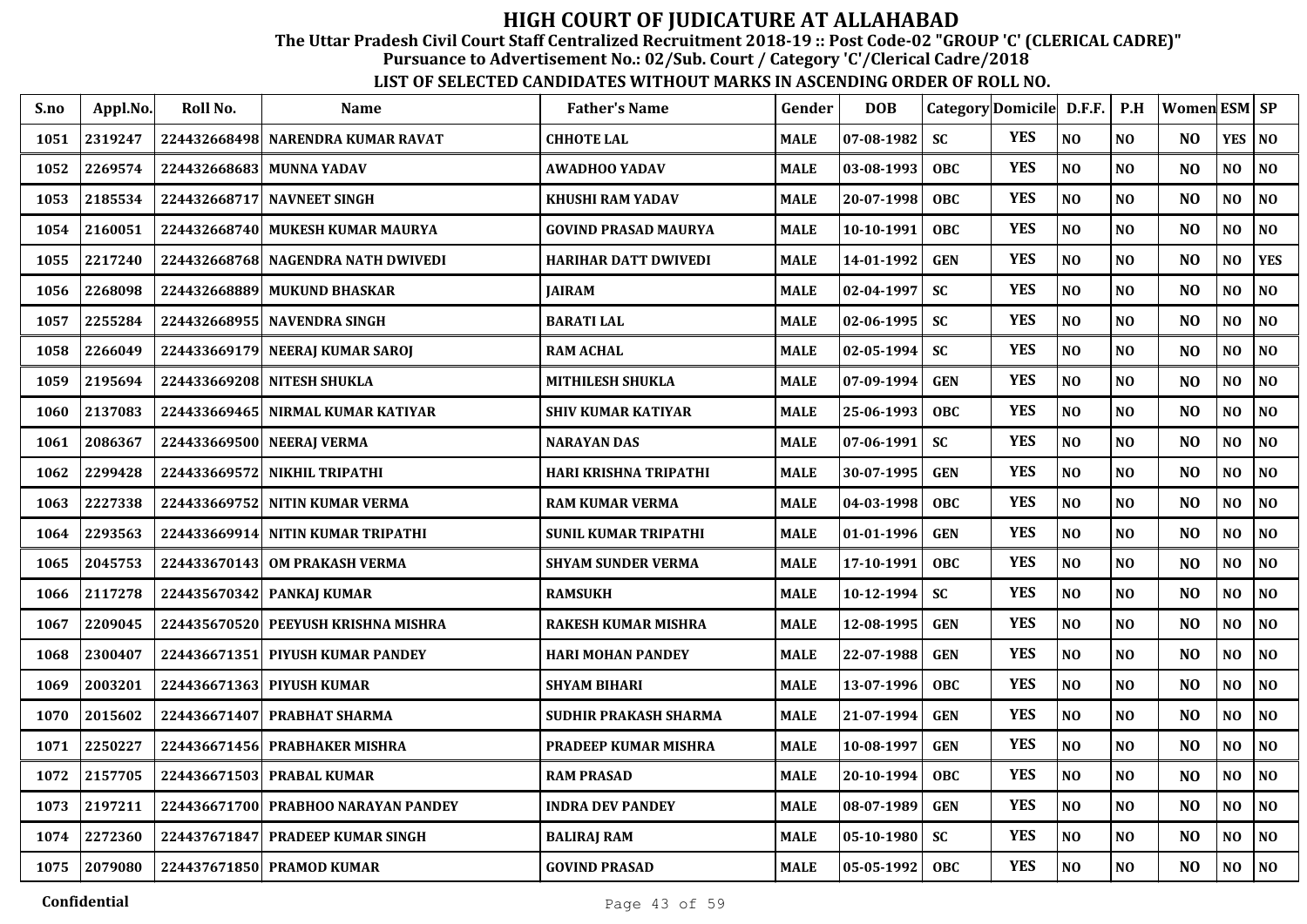The Uttar Pradesh Civil Court Staff Centralized Recruitment 2018-19 :: Post Code-02 "GROUP 'C' (CLERICAL CADRE)"

Pursuance to Advertisement No.: 02/Sub. Court / Category 'C'/Clerical Cadre/2018

| S.no | Appl.No. | Roll No.                  | <b>Name</b>                       | <b>Father's Name</b>       | Gender      | <b>DOB</b> | Category Domicile D.F.F. |            |                | P.H            | <b>Women ESM SP</b> |                |                |
|------|----------|---------------------------|-----------------------------------|----------------------------|-------------|------------|--------------------------|------------|----------------|----------------|---------------------|----------------|----------------|
| 1076 | 2142376  |                           | 224437672003 PRAMOD KUMAR CHAUHAN | <b>VIRENDRA CHAUHAN</b>    | <b>MALE</b> | 11-01-1987 | <b>OBC</b>               | <b>YES</b> | N <sub>O</sub> | N <sub>O</sub> | N <sub>O</sub>      | NO             | NO             |
| 1077 | 2053504  |                           | 224437672119 PRADEEP SINGH        | KRASHAN KUMAR              | <b>MALE</b> | 09-11-1992 | <b>OBC</b>               | <b>YES</b> | NO             | N <sub>O</sub> | N <sub>O</sub>      | NO             | NO             |
| 1078 | 2009880  |                           | 224437672170 PRADEEP SINGH        | <b>CHHEDILAL</b>           | <b>MALE</b> | 20-07-1994 | <b>OBC</b>               | <b>YES</b> | NO             | N <sub>O</sub> | N <sub>O</sub>      | N <sub>O</sub> | N <sub>0</sub> |
| 1079 | 2183937  | 224438672455              | <b>PRAVEEN KUMAR</b>              | <b>BANVARI LAL</b>         | <b>MALE</b> | 20-03-1997 | <b>OBC</b>               | <b>YES</b> | NO             | NO             | N <sub>O</sub>      | N <sub>O</sub> | NO             |
| 1080 | 2179802  |                           | 224438673059 PRAVIN KUMAR         | PHOOL CHANDRA SAHU         | <b>MALE</b> | 18-03-1992 | <b>OBC</b>               | <b>YES</b> | NO             | N <sub>O</sub> | N <sub>O</sub>      | N <sub>O</sub> | N <sub>0</sub> |
| 1081 | 2188078  | 224438673061              | <b>PRAVIN KUMAR</b>               | <b>KAUSHALENDRA KUMAR</b>  | <b>MALE</b> | 05-07-1994 | <b>OBC</b>               | <b>YES</b> | NO             | N <sub>0</sub> | N <sub>O</sub>      | NO             | $\bf NO$       |
| 1082 | 2092282  |                           | 224438673178 PRASHANT MISHRA      | <b>SHIV KUMAR MISHRA</b>   | <b>MALE</b> | 12-06-1997 | <b>GEN</b>               | <b>YES</b> | NO             | N <sub>0</sub> | N <sub>O</sub>      | NO             | $\bf NO$       |
| 1083 | 2254320  | 224439673337              | <b>PUNIT YADAV</b>                | <b>SUKHVIR SINGH</b>       | <b>MALE</b> | 10-08-1999 | <b>OBC</b>               | <b>YES</b> | NO             | NO             | N <sub>O</sub>      | NO.            | N <sub>0</sub> |
| 1084 | 2122753  | 224439673429              | <b>RAHUL</b>                      | <b>SHIV BACHAN</b>         | <b>MALE</b> | 07-07-1992 | <b>OBC</b>               | <b>YES</b> | NO             | N <sub>O</sub> | N <sub>O</sub>      | N <sub>O</sub> | N <sub>0</sub> |
| 1085 | 2123675  |                           | 224439673599 RAHUL KUSHAWAHA      | RAMESH SINGH KUSHWAHA      | <b>MALE</b> | 22-09-1993 | OBC                      | <b>YES</b> | NO             | N <sub>0</sub> | N <sub>O</sub>      | NO.            | N <sub>0</sub> |
| 1086 | 2014363  |                           | 224439673631 RABINS KUMAR         | <b>RAMESH CHANDRA</b>      | <b>MALE</b> | 03-08-1999 | <b>ST</b>                | <b>YES</b> | $\bf NO$       | N <sub>O</sub> | NO                  | NO             | $\bf NO$       |
| 1087 | 2151691  | 224439673763              | <b>RAGHAVENDRA SINGH</b>          | <b>SURESH CHANDRA</b>      | <b>MALE</b> | 20-07-1996 | <b>OBC</b>               | <b>YES</b> | NO             | N <sub>O</sub> | N <sub>O</sub>      | N <sub>O</sub> | N <sub>O</sub> |
| 1088 | 2005186  | 224439673839              | <b>RAHUL KUMAR</b>                | VIJAY NARAYAN              | <b>MALE</b> | 08-04-1990 | <b>OBC</b>               | <b>YES</b> | NO             | N <sub>O</sub> | N <sub>O</sub>      | NO             | N <sub>0</sub> |
| 1089 | 2029960  |                           | 224439673878 PUSHPENDRA MISHRA    | PRADEEP KUMAR MISHRA       | <b>MALE</b> | 12-09-1996 | <b>GEN</b>               | <b>YES</b> | N <sub>O</sub> | N <sub>O</sub> | N <sub>O</sub>      | N <sub>O</sub> | N <sub>O</sub> |
| 1090 | 2246147  | 224439673931              | <b>PUNEET KUMAR YADAV</b>         | <b>VINOD KUMAR YADAV</b>   | <b>MALE</b> | 05-09-1990 | <b>OBC</b>               | <b>YES</b> | N <sub>O</sub> | N <sub>O</sub> | N <sub>O</sub>      | N <sub>O</sub> | NO             |
| 1091 | 2033090  |                           | 224439674014 PRIYANSHU VERMA      | PUSHPENDRA KUMAR VERMA     | <b>MALE</b> | 02-07-1995 | <b>OBC</b>               | <b>YES</b> | NO             | NO             | N <sub>O</sub>      | N <sub>O</sub> | N <sub>0</sub> |
| 1092 | 2232280  | 224439674157              | <b>RAGHVENDRA BAHADUR SINGH</b>   | <b>VINOD BAHADUR SINGH</b> | <b>MALE</b> | 05-04-1994 | <b>GEN</b>               | <b>YES</b> | NO             | NO             | N <sub>O</sub>      | NO             | NO             |
| 1093 | 2193647  | 224440674312 RAJA BABU    |                                   | <b>KAILASH NATH</b>        | <b>MALE</b> | 14-05-1995 | <b>SC</b>                | <b>YES</b> | NO             | N <sub>O</sub> | N <sub>O</sub>      | NO             | NO             |
| 1094 | 2083894  | 224440674415 RAJ TIWARI   |                                   | <b>DHARM DEV TIWARI</b>    | <b>MALE</b> | 10-07-1993 | <b>GEN</b>               | <b>YES</b> | NO             | N <sub>O</sub> | N <sub>O</sub>      | NO             | N <sub>0</sub> |
| 1095 | 2136543  |                           | 224440674950 RAJAT SRIVASTAVA     | KAUSHAL KUMAR SRIVASTAVA   | <b>MALE</b> | 15-07-1996 | <b>GEN</b>               | <b>YES</b> | NO             | N <sub>O</sub> | N <sub>O</sub>      | NO             | N <sub>0</sub> |
| 1096 | 2287923  |                           | 224440675003 RAJ PRAJAPATI        | RAMCHANDRA PRAJAPATI       | <b>MALE</b> | 12-01-1996 | <b>OBC</b>               | <b>YES</b> | NO             | N <sub>O</sub> | N <sub>O</sub>      | NO             | N <sub>0</sub> |
| 1097 | 2045072  |                           | 224441675105 RAJESH KUMAR         | <b>BASUDEV PRASAD</b>      | <b>MALE</b> | 26-04-1990 | <b>OBC</b>               | <b>YES</b> | NO             | NO             | N <sub>O</sub>      | N <sub>O</sub> | N <sub>0</sub> |
| 1098 | 2286013  | 224441675435 RAJESH SINGH |                                   | <b>RAM KRISHANA SINGH</b>  | <b>MALE</b> | 10-02-1993 | <b>OBC</b>               | <b>YES</b> | NO             | NO             | N <sub>O</sub>      | N <sub>O</sub> | NO             |
| 1099 | 2134818  | 224441675727              | <b>RAM MILAN MAURYA</b>           | <b>RANGI LAL</b>           | <b>MALE</b> | 05-08-1986 | <b>OBC</b>               | <b>YES</b> | $\bf NO$       | $\bf NO$       | NO                  | NO             | $\bf NO$       |
| 1100 | 2075330  |                           | 224441675915 RAJMANI VERMA        | <b>RAM VILASH VERMA</b>    | <b>MALE</b> | 28-02-1993 | <b>OBC</b>               | <b>YES</b> | $\bf NO$       | $\bf NO$       | N <sub>O</sub>      | NO             | $\bf NO$       |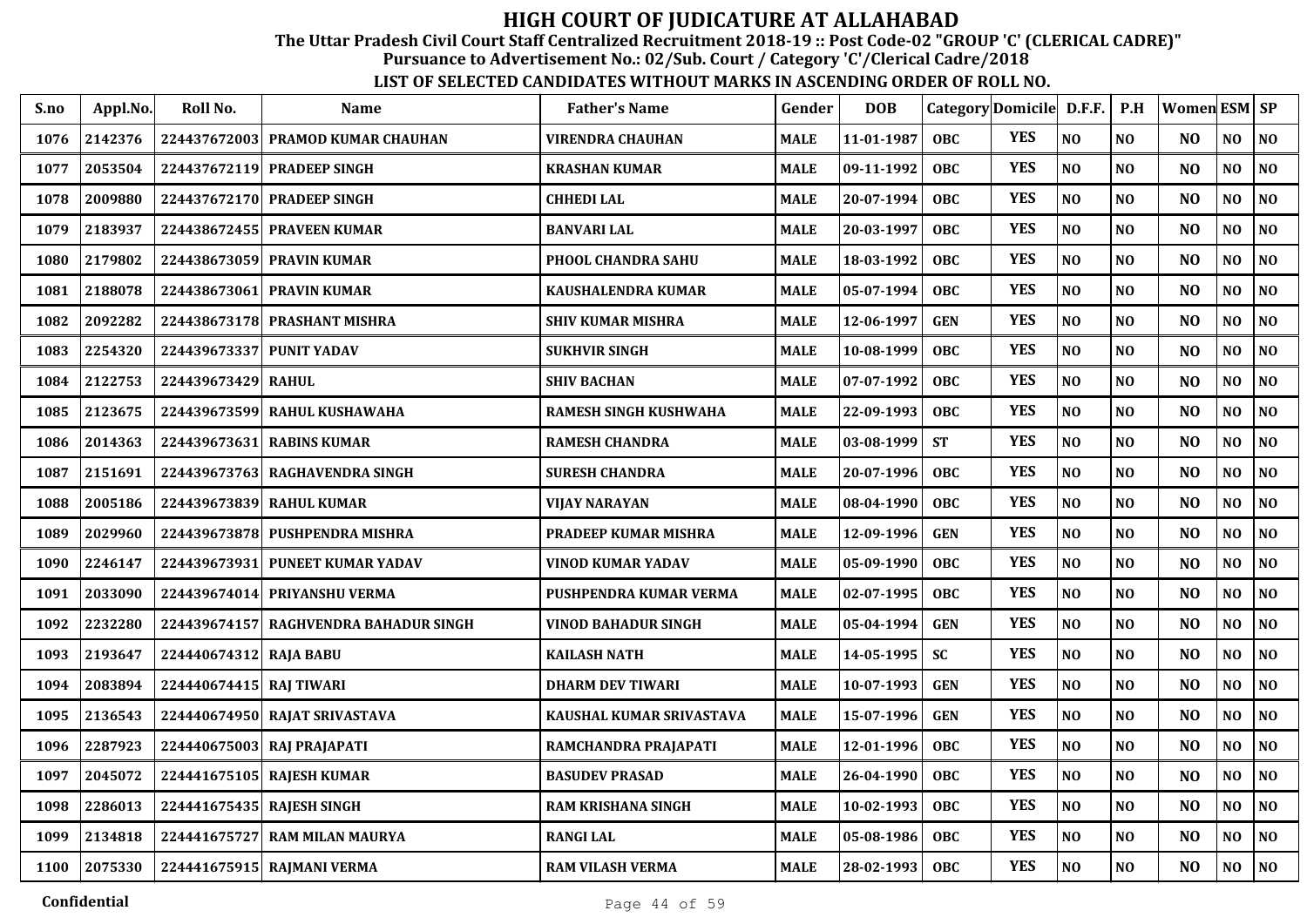The Uttar Pradesh Civil Court Staff Centralized Recruitment 2018-19 :: Post Code-02 "GROUP 'C' (CLERICAL CADRE)"

Pursuance to Advertisement No.: 02/Sub. Court / Category 'C'/Clerical Cadre/2018

| S.no | Appl.No. | Roll No.                 | <b>Name</b>                     | <b>Father's Name</b>         | Gender      | <b>DOB</b> |            | Category Domicile D.F.F. |                | P.H            | Women ESM SP   |          |                |
|------|----------|--------------------------|---------------------------------|------------------------------|-------------|------------|------------|--------------------------|----------------|----------------|----------------|----------|----------------|
| 1101 | 2046058  | 224441675961             | <b>RAJNEESH VERMA</b>           | SANTOSH KUMAR VERMA          | <b>MALE</b> | 22-08-1998 | <b>OBC</b> | <b>YES</b>               | N <sub>O</sub> | NO             | N <sub>O</sub> | NO       | $\bf NO$       |
| 1102 | 2121016  | 224441675970 RAJOO GUPTA |                                 | <b>SURENDAR GUPTA</b>        | MALE        | 25-02-1997 | <b>OBC</b> | <b>YES</b>               | NO             | NO             | N <sub>O</sub> | NO       | $\bf NO$       |
| 1103 | 2269958  | 224442676172             | <b>RAMESH KUMAR</b>             | <b>SHIV RAM YADAV</b>        | <b>MALE</b> | 20-02-1986 | <b>OBC</b> | <b>YES</b>               | NO             | NO             | N <sub>O</sub> | NO       | $\bf NO$       |
| 1104 | 2273137  | 224442676802             | <b>RAMBALI SINGH</b>            | VIJAYSHANKAR SINGH           | <b>MALE</b> | 23-07-1998 | <b>OBC</b> | <b>YES</b>               | N <sub>O</sub> | NO             | NO             | NO       | NO             |
| 1105 | 2288500  | 224442676915             | <b>RAVI SHANKER PAL</b>         | <b>RAM LAL PAL</b>           | <b>MALE</b> | 19-04-1984 | <b>OBC</b> | <b>YES</b>               | N <sub>O</sub> | NO             | N <sub>O</sub> | NO       | NO             |
| 1106 | 2254825  | 224442676952             | <b>RAMAKANT</b>                 | <b>GHANSHYAM</b>             | <b>MALE</b> | 26-07-1994 | <b>OBC</b> | <b>YES</b>               | N <sub>O</sub> | N <sub>O</sub> | N <sub>O</sub> | NO       | <b>YES</b>     |
| 1107 | 2155833  |                          | 224442677019 RANU SINGH YADAV   | <b>RAMA SHANKER YADAV</b>    | <b>MALE</b> | 14-02-1998 | <b>OBC</b> | <b>YES</b>               | N <sub>O</sub> | NO             | N <sub>O</sub> | NO       | NO             |
| 1108 | 2053705  |                          | 224442677050 RAM PRIYAM TRIVEDI | <b>PRADEEP KUMAR TRIVEDI</b> | <b>MALE</b> | 01-10-1995 | <b>GEN</b> | <b>YES</b>               | N <sub>O</sub> | N <sub>O</sub> | NO.            | NO.      | NO             |
| 1109 | 2164398  | 224442677091             | <b>RAVI KANT VERMA</b>          | <b>GHISIYAWAN LAL VERMA</b>  | MALE        | 01-09-1990 | <b>OBC</b> | <b>YES</b>               | N <sub>O</sub> | N <sub>O</sub> | NO             | NO       | N <sub>O</sub> |
| 1110 | 2157289  | 224442677094             | <b>RAVI PRAKASH VERMA</b>       | <b>GOKARAN PRASAD VERMA</b>  | <b>MALE</b> | 01-01-1991 | <b>OBC</b> | <b>YES</b>               | N <sub>O</sub> | NO             | N <sub>O</sub> | NO       | NO             |
| 1111 | 2299235  |                          | 224442677334 RAMJEET YADAV      | UMA SHANKAR YADAV            | MALE        | 14-05-1990 | <b>OBC</b> | <b>YES</b>               | NO             | NO             | N <sub>O</sub> | NO       | $\bf NO$       |
| 1112 | 2019422  | 224443677597             | <b>RINKU KUMAR GAUTAM</b>       | <b>NAGESH KUMAR</b>          | <b>MALE</b> | 12-03-1997 | <b>SC</b>  | <b>YES</b>               | N <sub>O</sub> | N <sub>0</sub> | N <sub>O</sub> | NO       | NO.            |
| 1113 | 2321526  | 224443677683             | <b>ROHIT CHAUDHARY</b>          | <b>MAHENDRA SINGH</b>        | <b>MALE</b> | 10-07-1995 | <b>OBC</b> | <b>YES</b>               | N <sub>O</sub> | NO             | N <sub>O</sub> | $\bf NO$ | N <sub>0</sub> |
| 1114 | 2180181  | 224443677817             | <b>RITESH SHUKLA</b>            | SUBHASH NARAYAN SHUKLA       | <b>MALE</b> | 27-06-1999 | <b>GEN</b> | <b>YES</b>               | N <sub>O</sub> | NO             | N <sub>O</sub> | NO       | N <sub>0</sub> |
| 1115 | 2346970  | 224443677951             | <b>RAVINDRA PRATAP SINGH</b>    | <b>GAJENDRA PAL SINGH</b>    | <b>MALE</b> | 15-09-1993 | <b>OBC</b> | <b>YES</b>               | N <sub>O</sub> | N <sub>0</sub> | N <sub>O</sub> | NO       | NO             |
| 1116 | 2264401  | 224443677973             | RISHABH KUMAR BHARDWAI          | KRISHNA KUMAR SHARMA         | <b>MALE</b> | 31-08-1994 | <b>GEN</b> | <b>YES</b>               | NO             | N <sub>0</sub> | N <sub>O</sub> | NO       | NO             |
| 1117 | 2248548  | 224443677974             | <b>RISHABH MISHRA</b>           | <b>SHIV MOHAN MISHRA</b>     | <b>MALE</b> | 09-08-1996 | <b>GEN</b> | <b>YES</b>               | N <sub>O</sub> | N <sub>0</sub> | N <sub>O</sub> | NO       | N <sub>0</sub> |
| 1118 | 2282832  | 224443678110             | <b>ROHAN YADAV</b>              | <b>RAJVEER SINGH</b>         | <b>MALE</b> | 25-06-1995 | <b>OBC</b> | <b>YES</b>               | N <sub>O</sub> | N <sub>O</sub> | N <sub>O</sub> | NO.      | NO             |
| 1119 | 2072885  |                          | 224444678182 SACHIN KUMAR VERMA | RAMPHAL VERMA                | <b>MALE</b> | 17-11-1991 | <b>OBC</b> | <b>YES</b>               | NO             | N <sub>O</sub> | N <sub>O</sub> | NO       | $\bf NO$       |
| 1120 | 2042105  | 224444678194             | <b>SACHIN</b>                   | <b>RAM VILASH</b>            | <b>MALE</b> | 26-09-1997 | <b>SC</b>  | <b>YES</b>               | $\bf NO$       | NO             | N <sub>O</sub> | NO       | NO.            |
| 1121 | 2133751  |                          | 224444678199 SAKET KUMAR        | <b>VINOD KUMAR</b>           | <b>MALE</b> | 09-09-1996 | <b>OBC</b> | <b>YES</b>               | N <sub>O</sub> | N <sub>O</sub> | N <sub>O</sub> | NO       | N <sub>0</sub> |
| 1122 | 2038014  |                          | 224444678600 SACHIN KUMAR SINGH | <b>ANIL KUMAR SINGH</b>      | <b>MALE</b> | 03-05-1995 | <b>GEN</b> | <b>YES</b>               | N <sub>O</sub> | NO             | N <sub>O</sub> | NO       | N <sub>0</sub> |
| 1123 | 2181686  |                          | 224444678680 SACHIN YADAV       | <b>SHIV SHANKAR YADAV</b>    | MALE        | 08-02-2000 | <b>OBC</b> | <b>YES</b>               | N <sub>O</sub> | N <sub>0</sub> | N <sub>O</sub> | NO.      | N <sub>O</sub> |
| 1124 | 2270771  |                          | 224444678838 SADIQ MOHAMMAD     | <b>MOHD YUSUF</b>            | <b>MALE</b> | 03-08-1986 | <b>OBC</b> | <b>YES</b>               | $\bf NO$       | NO             | NO             | NO       | N <sub>O</sub> |
| 1125 | 2312763  |                          | 224444678903 ROHIT KUMAR SINGH  | <b>SABHAJEET SINGH</b>       | <b>MALE</b> | 15-08-1993 | <b>GEN</b> | <b>YES</b>               | N <sub>O</sub> | NO             | N <sub>O</sub> | NO       | NO             |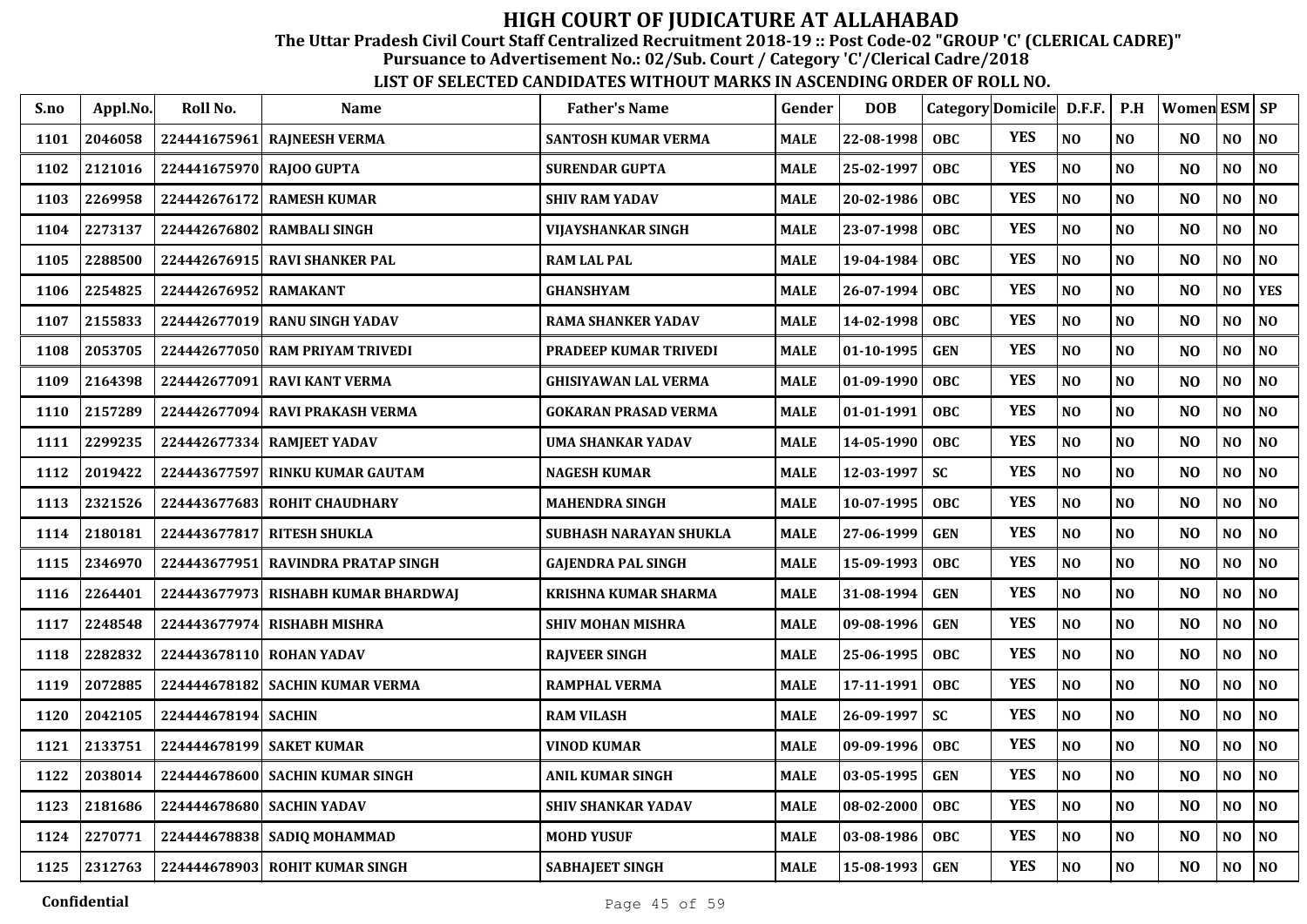The Uttar Pradesh Civil Court Staff Centralized Recruitment 2018-19 :: Post Code-02 "GROUP 'C' (CLERICAL CADRE)"

Pursuance to Advertisement No.: 02/Sub. Court / Category 'C'/Clerical Cadre/2018

| S.no | Appl.No. | Roll No.                 | <b>Name</b>                        | <b>Father's Name</b>          | Gender      | <b>DOB</b> |            | Category Domicile D.F.F. |                | P.H            | Women ESM SP   |                |                |
|------|----------|--------------------------|------------------------------------|-------------------------------|-------------|------------|------------|--------------------------|----------------|----------------|----------------|----------------|----------------|
| 1126 | 2328728  | 224444679069             | <b>ROHIT KUMAR</b>                 | <b>SUNIL KUMAR MISHRA</b>     | <b>MALE</b> | 15-07-1996 | <b>GEN</b> | <b>YES</b>               | N <sub>O</sub> | NO             | N <sub>O</sub> | NO             | N <sub>0</sub> |
| 1127 | 2094663  | 224444679213             | <b>SACHIN KUMAR</b>                | JAGDISH PRASAD CHAKRAVARTI    | <b>MALE</b> | 03-07-1995 | <b>OBC</b> | <b>YES</b>               | N <sub>O</sub> | N <sub>0</sub> | N <sub>O</sub> | NO             | NO             |
| 1128 | 2022335  |                          | 224445679278 SANDEEP TIWARI        | PRADEEP TIWARI                | MALE        | 15-07-1997 | <b>GEN</b> | <b>YES</b>               | N <sub>O</sub> | N <sub>O</sub> | N <sub>O</sub> | NO             | NO             |
| 1129 | 2004903  |                          | 224445679523 SANDEEP KUMAR         | <b>RAJ KUMAR</b>              | <b>MALE</b> | 11-08-1992 | <b>SC</b>  | <b>YES</b>               | N <sub>O</sub> | NO             | N <sub>O</sub> | NO             | NO             |
| 1130 | 2037057  | 224445679593             | <b>SANDEEP KUMAR YADAV</b>         | <b>CHHOTE LAL YADAV</b>       | <b>MALE</b> | 25-04-1997 | <b>OBC</b> | <b>YES</b>               | N <sub>O</sub> | N <sub>O</sub> | N <sub>O</sub> | $\bf NO$       | NO             |
| 1131 | 2079507  |                          | 224445679628 SANJAY KUMAR YADAV    | RAVINDRA SINGH YADAV          | <b>MALE</b> | 05-02-1992 | <b>OBC</b> | <b>YES</b>               | N <sub>O</sub> | NO             | N <sub>O</sub> | NO             | $\bf NO$       |
| 1132 | 2069323  |                          | 224445679704 SANDEEP KUMAR VERMA   | RAJENDRA PRASAD VERMA         | MALE        | 12-05-1997 | <b>OBC</b> | <b>YES</b>               | NO             | N <sub>0</sub> | N <sub>O</sub> | NO             | $\bf NO$       |
| 1133 | 2142115  |                          | 224445679798 SANDEEP KUMAR YADAV   | SURYA PAL YADAV               | <b>MALE</b> | 12-08-1998 | <b>OBC</b> | <b>YES</b>               | N <sub>O</sub> | N <sub>0</sub> | N <sub>O</sub> | NO             | $\bf NO$       |
| 1134 | 2259664  | 224445680047             | <b>SANDEEP KUMAR</b>               | <b>SHIV PRAKASH</b>           | <b>MALE</b> | 05-07-1992 | <b>SC</b>  | <b>YES</b>               | NO             | NO             | NO             | NO.            | NO             |
| 1135 | 2197664  |                          | 224445680118 SANDIP KUMAR          | <b>SATYA PRAKASH</b>          | <b>MALE</b> | 21-03-1994 | <b>SC</b>  | <b>YES</b>               | N <sub>O</sub> | N <sub>0</sub> | N <sub>O</sub> | NO             | NO             |
| 1136 | 2016470  | 224445680165 SANJAY      |                                    | <b>RAJENDRA SINGH</b>         | <b>MALE</b> | 25-03-1995 | <b>OBC</b> | <b>YES</b>               | N <sub>O</sub> | N <sub>O</sub> | N <sub>O</sub> | <b>YES</b>     | <b>NO</b>      |
| 1137 | 2186802  | 224446680548 SANTOSH     |                                    | <b>BAJI RAM</b>               | MALE        | 03-02-1994 | <b>ST</b>  | <b>YES</b>               | $\bf NO$       | NO             | N <sub>O</sub> | NO             | $\bf NO$       |
| 1138 | 2086487  |                          | 224446680618 SANTOSH KUMAR         | PREM CHANDRA                  | MALE        | 04-03-1995 | <b>OBC</b> | <b>YES</b>               | N <sub>O</sub> | N <sub>0</sub> | NO             | $\bf NO$       | NO.            |
| 1139 | 2227042  | 224446680824             | <b>SANTOSH KUMAR VERMA</b>         | <b>RAM JEET VERMA</b>         | <b>MALE</b> | 13-03-1993 | <b>OBC</b> | <b>YES</b>               | NO             | NO             | N <sub>O</sub> | NO             | $\bf NO$       |
| 1140 | 2245059  |                          | 224447681085   SATYENDRA KUMAR     | <b>SURESH CHANDRA</b>         | <b>MALE</b> | 07-06-1996 | <b>OBC</b> | <b>YES</b>               | N <sub>O</sub> | N <sub>0</sub> | N <sub>O</sub> | N <sub>O</sub> | N <sub>O</sub> |
| 1141 | 2078849  |                          | 224447681115   SATYENDRA KUMAR     | <b>RAJVEER SINGH</b>          | <b>MALE</b> | 10-11-1991 | <b>OBC</b> | <b>YES</b>               | N <sub>O</sub> | NO             | N <sub>O</sub> | NO             | NO             |
| 1142 | 2136818  |                          | 224447681245   SATYAM RATHUR       | <b>RAJESH KUMAR</b>           | <b>MALE</b> | 09-10-1997 | <b>OBC</b> | <b>YES</b>               | N <sub>O</sub> | NO             | NO             | NO.            | NO             |
| 1143 | 2199658  |                          | 224447681388 SATYAM YADAV          | <b>JAIPAL YADAV</b>           | <b>MALE</b> | 25-03-1995 | <b>OBC</b> | <b>YES</b>               | N <sub>O</sub> | N <sub>0</sub> | N <sub>O</sub> | NO             | N <sub>0</sub> |
| 1144 | 2031011  |                          | 224447681425   SATISH KUMAR        | <b>RAM PRATAP SINGH YADAV</b> | <b>MALE</b> | 12-08-1989 | <b>OBC</b> | <b>YES</b>               | N <sub>O</sub> | N <sub>O</sub> | NO             | NO             | NO             |
| 1145 | 2360974  |                          | 224448681611 SAURABH SINGH         | SANTOSH KUMAR SINGH           | MALE        | 09-04-1996 | <b>GEN</b> | <b>YES</b>               | $\bf NO$       | N <sub>O</sub> | N <sub>O</sub> | NO             | N <sub>0</sub> |
| 1146 | 2100010  |                          | 224448681910 SAURABH MISHRA        | <b>RAJ KUMAR MISHRA</b>       | <b>MALE</b> | 05-03-1994 | <b>GEN</b> | <b>YES</b>               | N <sub>O</sub> | NO             | N <sub>O</sub> | NO             | N <sub>0</sub> |
| 1147 | 2320645  | 224448681914             | <b>SAURABH SINGH</b>               | HANUMAN BAKSHA SINGH          | <b>MALE</b> | 30-06-1992 | <b>GEN</b> | <b>YES</b>               | N <sub>O</sub> | NO             | N <sub>O</sub> | $\bf NO$       | N <sub>0</sub> |
| 1148 | 2189837  |                          | 224448682018 SATYENDRA YADAV       | <b>SHARDA PRASAD YADAV</b>    | <b>MALE</b> | 04-07-1998 | <b>OBC</b> | <b>YES</b>               | N <sub>O</sub> | N <sub>0</sub> | N <sub>O</sub> | NO             | N <sub>0</sub> |
| 1149 | 2310510  | 224449682500 SHANKER LAL |                                    | <b>BABAU SAROJ</b>            | <b>MALE</b> | 08-07-1991 | SC         | <b>YES</b>               | NO             | NO             | N <sub>O</sub> | NO             | N <sub>0</sub> |
| 1150 | 2204401  |                          | 224449682637 SHAILESH PRATAP SINGH | <b>KANCHAN RAM</b>            | <b>MALE</b> | 07-07-1992 | <b>SC</b>  | <b>YES</b>               | N <sub>O</sub> | <b>NO</b>      | NO             | NO.            | NO             |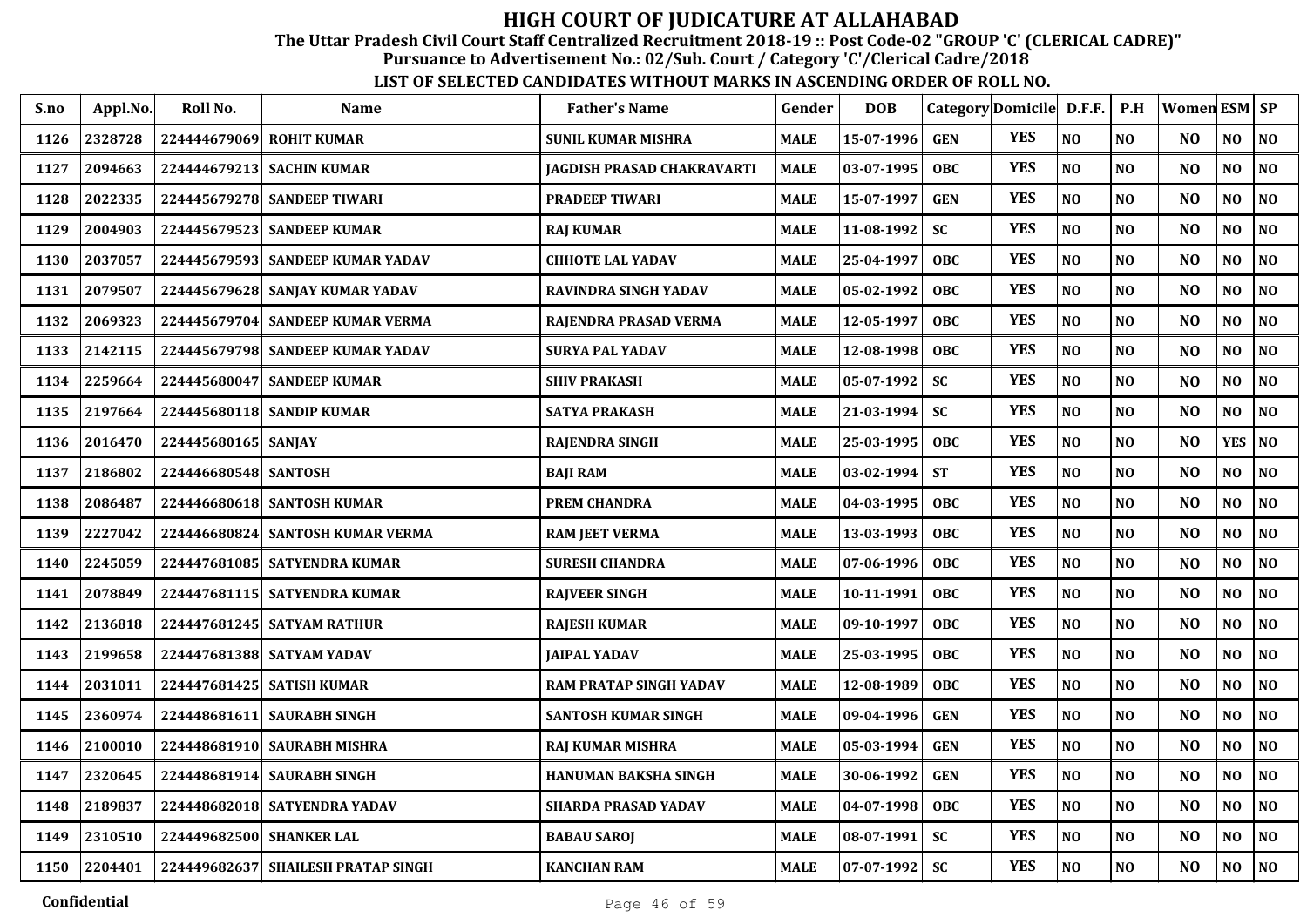The Uttar Pradesh Civil Court Staff Centralized Recruitment 2018-19 :: Post Code-02 "GROUP 'C' (CLERICAL CADRE)"

Pursuance to Advertisement No.: 02/Sub. Court / Category 'C'/Clerical Cadre/2018

| S.no | Appl.No. | Roll No.                 | <b>Name</b>                         | <b>Father's Name</b>       | Gender      | <b>DOB</b>   | Category Domicile D.F.F. |            |                | P.H            | Women ESM SP   |                |                |
|------|----------|--------------------------|-------------------------------------|----------------------------|-------------|--------------|--------------------------|------------|----------------|----------------|----------------|----------------|----------------|
| 1151 | 2068914  | 224449682664             | <b>SHAILENDRA PATEL</b>             | <b>RAM BACHAN VERMA</b>    | <b>MALE</b> | 02-07-1991   | <b>OBC</b>               | <b>YES</b> | N <sub>O</sub> | NO             | N <sub>O</sub> | NO             | N <sub>0</sub> |
| 1152 | 2091550  | 224449682706             | <b>SHARAD SINGH</b>                 | <b>MANOJ SINGH</b>         | <b>MALE</b> | 10-11-1992   | <b>GEN</b>               | <b>YES</b> | N <sub>O</sub> | N <sub>0</sub> | N <sub>O</sub> | NO             | NO             |
| 1153 | 2259106  | 224449682803 SHANI GUPTA |                                     | <b>GULAB CHANDR GUPTA</b>  | MALE        | 15-07-1997   | <b>OBC</b>               | <b>YES</b> | N <sub>O</sub> | N <sub>O</sub> | N <sub>O</sub> | NO             | N <sub>O</sub> |
| 1154 | 2312817  |                          | 224450683000 SHISHU KUMAR DUBEY     | <b>DEV NARAYAN DUBEY</b>   | <b>MALE</b> | 02-08-1989   | <b>GEN</b>               | <b>YES</b> | N <sub>O</sub> | N <sub>O</sub> | N <sub>O</sub> | NO             | NO             |
| 1155 | 2175272  | 224450683034             | <b>SHASHANK MISHRA</b>              | <b>RAMESH KUMAR MISHRA</b> | <b>MALE</b> | 10-01-1999   | <b>GEN</b>               | <b>YES</b> | N <sub>O</sub> | N <sub>O</sub> | N <sub>O</sub> | $\bf NO$       | NO             |
| 1156 | 2063702  | 224450683705             | <b>SHIVAM AZAD</b>                  | <b>DINESH GAUTAM</b>       | <b>MALE</b> | 12-02-1997   | <b>GEN</b>               | <b>YES</b> | <b>YES</b>     | NO             | N <sub>O</sub> | NO             | $\bf NO$       |
| 1157 | 2051989  | 224451683815             | <b>SHIVENDRA SRIVASTAV</b>          | VINAY KUMAR SRIVASTAV      | MALE        | 07-03-1998   | <b>GEN</b>               | <b>YES</b> | NO             | N <sub>0</sub> | N <sub>O</sub> | NO             | NO.            |
| 1158 | 2047193  |                          | 224451683835 SHIVAM SHUKLA          | <b>DINESH KUMAR SHUKLA</b> | <b>MALE</b> | 02-07-1994   | <b>GEN</b>               | <b>YES</b> | N <sub>O</sub> | N <sub>0</sub> | N <sub>O</sub> | NO             | $\bf NO$       |
| 1159 | 2050059  |                          | 224451683860 SHIVENDRA KUMAR        | VINAY KUMAR                | <b>MALE</b> | 04-04-1999   | <b>OBC</b>               | <b>YES</b> | NO             | NO             | NO             | NO.            | NO             |
| 1160 | 2357132  | 224451683905 SHIVAM RAI  |                                     | <b>OM PRAKASH RAI</b>      | <b>MALE</b> | 22-08-1992   | <b>GEN</b>               | <b>YES</b> | <b>YES</b>     | N <sub>0</sub> | N <sub>O</sub> | NO             | NO             |
| 1161 | 2194217  | 224451684067             | <b>SHIVAM SRIVASTAVA</b>            | MAHENDRA KUMAR SRIVASTAVA  | <b>MALE</b> | 05-12-1992   | <b>GEN</b>               | <b>YES</b> | N <sub>O</sub> | N <sub>O</sub> | N <sub>O</sub> | N <sub>O</sub> | N <sub>O</sub> |
| 1162 | 2208922  |                          | 224451684233 SHIVAM GUPTA           | <b>RAMESH KUMAR GUPTA</b>  | <b>MALE</b> | 02-01-1995   | <b>GEN</b>               | <b>YES</b> | $\bf NO$       | NO             | N <sub>O</sub> | NO             | $\bf NO$       |
| 1163 | 2067539  | 224451684269             | <b>SHIVAM KUMAR</b>                 | <b>KAILASH CHANDRA</b>     | MALE        | 24-07-1991   | <b>SC</b>                | <b>YES</b> | N <sub>O</sub> | N <sub>0</sub> | N <sub>O</sub> | $\bf NO$       | NO.            |
| 1164 | 2046991  | 224453684585             | <b>SHRI BHAGVAN</b>                 | RAM JANAM MAURYA           | <b>MALE</b> | 28-01-1993   | <b>OBC</b>               | <b>YES</b> | N <sub>O</sub> | NO             | N <sub>O</sub> | NO             | N <sub>0</sub> |
| 1165 | 2175135  | 224453684623             | <b>SHUBHAM KUMAR</b>                | <b>LALLAN PRASAD</b>       | <b>MALE</b> | 07-07-1997   | <b>SC</b>                | <b>YES</b> | N <sub>O</sub> | N <sub>0</sub> | N <sub>O</sub> | N <sub>O</sub> | N <sub>O</sub> |
| 1166 | 2199247  |                          | 224453684735 SHOBHIT SINGH          | <b>JITENDRA SINGH</b>      | <b>MALE</b> | 15-08-1995   | <b>GEN</b>               | <b>YES</b> | N <sub>O</sub> | NO             | N <sub>O</sub> | NO             | NO             |
| 1167 | 2131574  | 224453684867             | <b>SHOBHIT SACHAN</b>               | <b>SANTOSH KUMAR</b>       | <b>MALE</b> | 10-02-1997   | <b>OBC</b>               | <b>YES</b> | N <sub>O</sub> | NO             | N <sub>O</sub> | NO.            | NO             |
| 1168 | 2267786  | 224453684898             | <b>SHRIKANT VERMA</b>               | <b>SHALIK RAM</b>          | <b>MALE</b> | 05-07-1992   | <b>SC</b>                | <b>YES</b> | N <sub>O</sub> | N <sub>0</sub> | N <sub>O</sub> | NO             | N <sub>0</sub> |
| 1169 | 2034145  |                          | 224453684944 SHUBHAM JAYSHWAL       | <b>SURENDRA KUMAR</b>      | <b>MALE</b> | 16-11-1996   | <b>SC</b>                | <b>YES</b> | N <sub>O</sub> | N <sub>O</sub> | N <sub>O</sub> | NO             | NO             |
| 1170 | 2043135  |                          | 224453684945 SHUBHAM KUMAR          | <b>BHAGAWATI PRASAD</b>    | MALE        | 12-07-1994   | <b>OBC</b>               | <b>YES</b> | NO             | N <sub>O</sub> | N <sub>O</sub> | NO             | $\bf NO$       |
| 1171 | 2042851  | 224453685051             | <b>SHUBHAM GUPTA</b>                | <b>RAMGOPAL GUPTA</b>      | <b>MALE</b> | 07-03-1994   | <b>OBC</b>               | <b>YES</b> | N <sub>O</sub> | NO             | N <sub>O</sub> | NO             | N <sub>0</sub> |
| 1172 | 2055888  | 224453685070             | <b>SHUBHAM SHUKLA</b>               | <b>OM PRAKASH SHUKLA</b>   | <b>MALE</b> | 02-11-1995   | <b>GEN</b>               | <b>YES</b> | N <sub>O</sub> | NO             | N <sub>O</sub> | $\bf NO$       | N <sub>0</sub> |
| 1173 | 2259966  | 224453685176             | <b>SHIWANSH DUBEY</b>               | SURYA PRAKASH DUBEY        | <b>MALE</b> | 14-01-1996   | <b>GEN</b>               | <b>YES</b> | N <sub>O</sub> | N <sub>0</sub> | N <sub>O</sub> | NO             | N <sub>0</sub> |
| 1174 | 2190610  |                          | 224455685286 SIDDHARTH KUMAR GAUTAM | ARUN KUMAR GAUTAM          | <b>MALE</b> | 15-04-1987   | SC                       | <b>YES</b> | NO             | NO             | N <sub>O</sub> | NO             | $\bf NO$       |
| 1175 | 2179716  |                          | 224455685327 SUJEET KUMAR JAISAWAL  | SUJRESH CHANDRA JAISAWAL   | MALE        | $01-07-1994$ | <b>OBC</b>               | <b>YES</b> | N <sub>O</sub> | <b>NO</b>      | NO             | NO.            | NO             |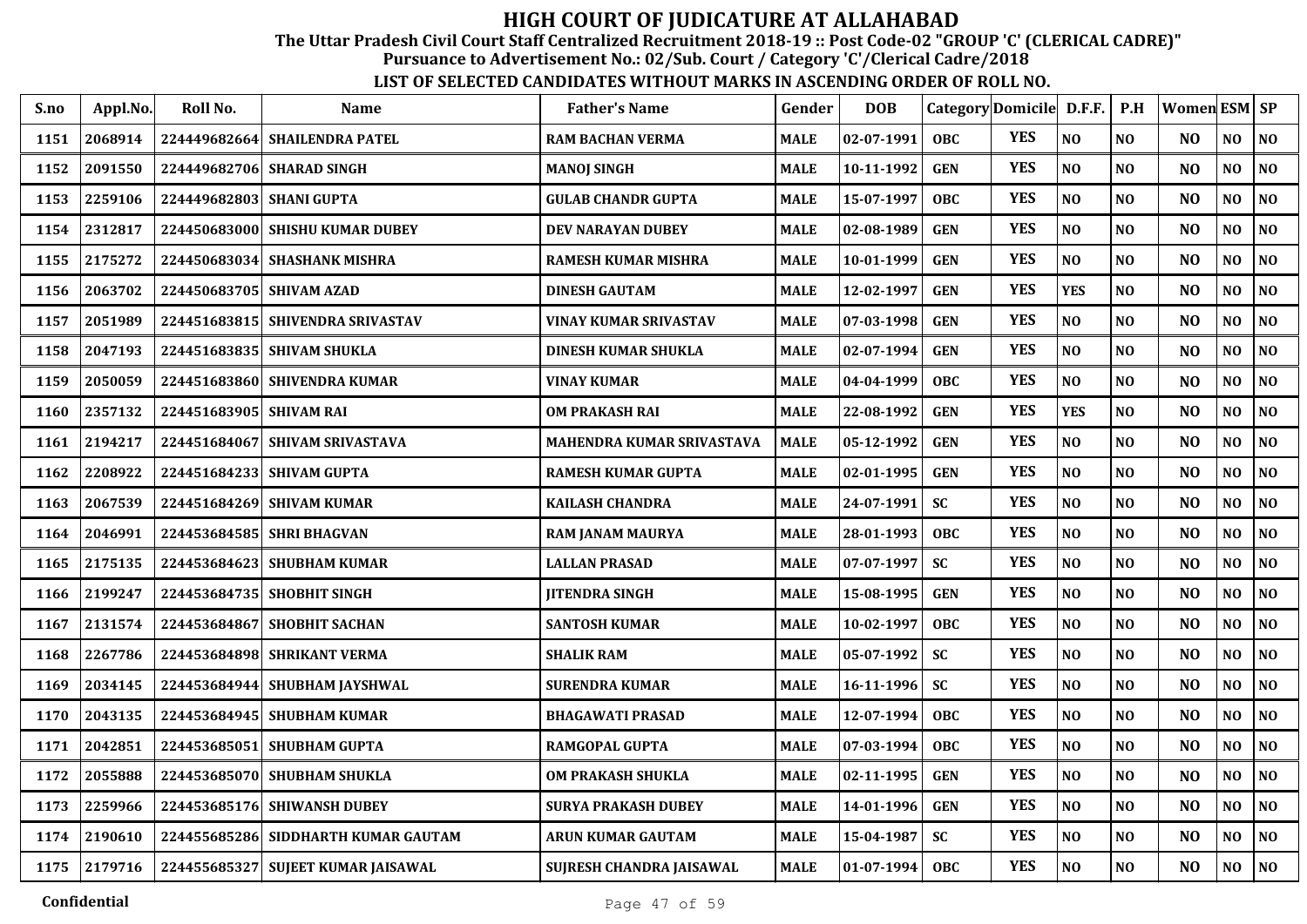The Uttar Pradesh Civil Court Staff Centralized Recruitment 2018-19 :: Post Code-02 "GROUP 'C' (CLERICAL CADRE)"

Pursuance to Advertisement No.: 02/Sub. Court / Category 'C'/Clerical Cadre/2018

| S.no | Appl.No. | Roll No.                 | <b>Name</b>                          | <b>Father's Name</b>          | Gender      | <b>DOB</b> | Category Domicile D.F.F. |            |                | P.H            | Women ESM SP   |                |                |
|------|----------|--------------------------|--------------------------------------|-------------------------------|-------------|------------|--------------------------|------------|----------------|----------------|----------------|----------------|----------------|
| 1176 | 2282593  |                          | 224455685385 SHYAM JI GUPTA          | <b>DURGA PRASAD GUPTA</b>     | <b>MALE</b> | 12-08-1992 | <b>OBC</b>               | <b>YES</b> | <b>YES</b>     | N <sub>O</sub> | N <sub>O</sub> | NO             | NO             |
| 1177 | 2253978  |                          | 224455685559 SHYAM SUNDAR            | <b>HARI RAM</b>               | <b>MALE</b> | 11-08-1996 | <b>OBC</b>               | <b>YES</b> | NO             | N <sub>O</sub> | N <sub>O</sub> | N <sub>O</sub> | N <sub>0</sub> |
| 1178 | 2163840  |                          | 224455685808 SUDHA SHANKAR YADAV     | <b>MAHARANI DEEN YADAV</b>    | <b>MALE</b> | 07-05-1996 | <b>OBC</b>               | <b>YES</b> | NO             | N <sub>O</sub> | N <sub>O</sub> | N <sub>O</sub> | NO             |
| 1179 | 2132068  | 224455685849             | <b>SUDHEER PRAJAPATI</b>             | VISHRAM LAL                   | <b>MALE</b> | 08-11-1992 | <b>OBC</b>               | <b>YES</b> | NO             | N <sub>O</sub> | N <sub>O</sub> | NO             | N <sub>0</sub> |
| 1180 | 2111702  |                          | 224455685852 SUJEET KUMAR CHATURVEDI | <b>NEERAJ CHATURVEDI</b>      | <b>MALE</b> | 01-05-1994 | <b>GEN</b>               | <b>YES</b> | N <sub>O</sub> | N <sub>O</sub> | N <sub>O</sub> | N <sub>O</sub> | N <sub>O</sub> |
| 1181 | 2013112  | 224455685982             | <b>SOURABH KASHYAP</b>               | <b>SHANKER PRASAD KASHYAP</b> | <b>MALE</b> | 23-08-1992 | <b>OBC</b>               | <b>YES</b> | NO             | N <sub>O</sub> | NO             | NO             | $\bf NO$       |
| 1182 | 2135293  |                          | 224455685988 SHUBHAM VERMA           | <b>SHAILENDRA SINGH</b>       | <b>MALE</b> | 10-09-1994 | <b>OBC</b>               | <b>YES</b> | N <sub>O</sub> | NO             | N <sub>O</sub> | NO.            | NO             |
| 1183 | 2294482  | 224455686085             | SHUBHANSU SINGH                      | <b>PUSPENDRA SINGH</b>        | <b>MALE</b> | 26-03-1994 | <b>GEN</b>               | <b>YES</b> | NO             | N <sub>O</sub> | N <sub>O</sub> | N <sub>O</sub> | N <sub>O</sub> |
| 1184 | 2162291  |                          | 224455686144 SOORAJ PRATAP SINGH     | <b>RAM BAHAL SINGH</b>        | <b>MALE</b> | 12-07-1992 | <b>GEN</b>               | <b>YES</b> | NO             | NO             | N <sub>O</sub> | N <sub>O</sub> | N <sub>0</sub> |
| 1185 | 2101462  |                          | 224455686181 SHUBHAM TRIPATHI        | <b>SHRI KRISHAN TRIPATHI</b>  | <b>MALE</b> | 03-08-1995 | <b>GEN</b>               | <b>YES</b> | $\bf NO$       | N <sub>O</sub> | N <sub>O</sub> | NO             | N <sub>0</sub> |
| 1186 | 2165681  |                          | 224455686219 SUDHEER KUMAR VERMA     | <b>RAM NARESH VERMA</b>       | <b>MALE</b> | 07-11-1994 | <b>OBC</b>               | <b>YES</b> | $\bf NO$       | NO             | NO             | NO             | $\bf NO$       |
| 1187 | 2354810  | 224455686311             | <b>SIBBU TIWARI</b>                  | LATE CHINTAMANI TIWARI        | <b>MALE</b> | 27-11-1991 | <b>GEN</b>               | <b>YES</b> | <b>YES</b>     | N <sub>O</sub> | N <sub>O</sub> | NO             | NO             |
| 1188 | 2198015  |                          | 224455686380 SHUBHAM UPADHYAY        | RAMAPATI UPADHYAY             | <b>MALE</b> | 28-12-1995 | <b>GEN</b>               | <b>YES</b> | NO             | NO             | N <sub>O</sub> | NO             | $\bf NO$       |
| 1189 | 2261895  |                          | 224455686396 SHUBHAM UPADHYAY        | <b>KRISHNA KUMAR UPADHYAY</b> | <b>MALE</b> | 15-07-1997 | <b>GEN</b>               | <b>YES</b> | NO             | N <sub>O</sub> | N <sub>O</sub> | NO             | NO             |
| 1190 | 2056418  | 224456686615 SUNIL KUMAR |                                      | <b>NAND LAL</b>               | <b>MALE</b> | 12-09-1989 | <b>SC</b>                | <b>YES</b> | NO             | NO             | NO             | NO             | $\bf NO$       |
| 1191 | 2358391  |                          | 224456686682 SUNIL KUMAR BHARTIYA    | <b>SHUKRU LAL</b>             | <b>MALE</b> | 12-06-1982 | <b>SC</b>                | <b>YES</b> | NO             | N <sub>O</sub> | N <sub>O</sub> | NO             | NO             |
| 1192 | 2118116  |                          | 224456686782 SUMIT GAUTAM            | <b>BAL GOVIND GAUTAM</b>      | <b>MALE</b> | 13-04-1996 | <b>SC</b>                | <b>YES</b> | NO             | N <sub>O</sub> | N <sub>O</sub> | NO             | NO             |
| 1193 | 2269342  |                          | 224456686789 SUNIL KUMAR YADAV       | <b>RAJA RAM YADAV</b>         | <b>MALE</b> | 12-07-1995 | <b>OBC</b>               | <b>YES</b> | NO             | N <sub>O</sub> | N <sub>O</sub> | NO             | NO             |
| 1194 | 2280105  |                          | 224457687296 SUSHANAT SONKER         | <b>SHIV SHANKAR SONKER</b>    | <b>MALE</b> | 20-08-1993 | <b>SC</b>                | <b>YES</b> | NO             | N <sub>O</sub> | N <sub>O</sub> | N <sub>O</sub> | NO             |
| 1195 | 2290283  | 224457687402             | <b>SURAI VERMA</b>                   | <b>SHISHUPAL SINGH</b>        | <b>MALE</b> | 13-05-1996 | <b>OBC</b>               | <b>YES</b> | NO             | N <sub>O</sub> | N <sub>O</sub> | NO             | NO             |
| 1196 | 2169307  | 224457687681             | <b>TEJ PRATAP SINGH</b>              | <b>SHIV BHOLE</b>             | <b>MALE</b> | 10-11-1997 | <b>OBC</b>               | <b>YES</b> | NO             | N <sub>O</sub> | N <sub>O</sub> | NO             | NO             |
| 1197 | 2198088  | 224457687721             | <b>SUYASH GOSWAMI</b>                | RAJESH KUMAR GOSWAMI          | <b>MALE</b> | 11-05-1988 | <b>OBC</b>               | <b>YES</b> | NO             | N <sub>O</sub> | N <sub>O</sub> | N <sub>O</sub> | NO             |
| 1198 | 2202724  | 224457687881             | SURENDRA SINGH SIKARWAR              | PHOOL SINGH SIKARWAR          | <b>MALE</b> | 23-04-1988 | <b>GEN</b>               | <b>YES</b> | NO             | NO             | N <sub>O</sub> | N <sub>O</sub> | NO             |
| 1199 | 2014523  |                          | 224457687953 SURENDRA PANDEY         | VINOD KUMAR PANDEY            | <b>MALE</b> | 21-09-1994 | <b>GEN</b>               | <b>YES</b> | NO             | NO             | N <sub>O</sub> | N <sub>O</sub> | NO             |
| 1200 | 2169259  |                          | 224457688145 SURAJ KUMAR MAURYA      | <b>DHARM RAJ MAURYA</b>       | <b>MALE</b> | 20-05-1995 | OBC                      | <b>YES</b> | NO             | N <sub>O</sub> | N <sub>O</sub> | N <sub>O</sub> | NO             |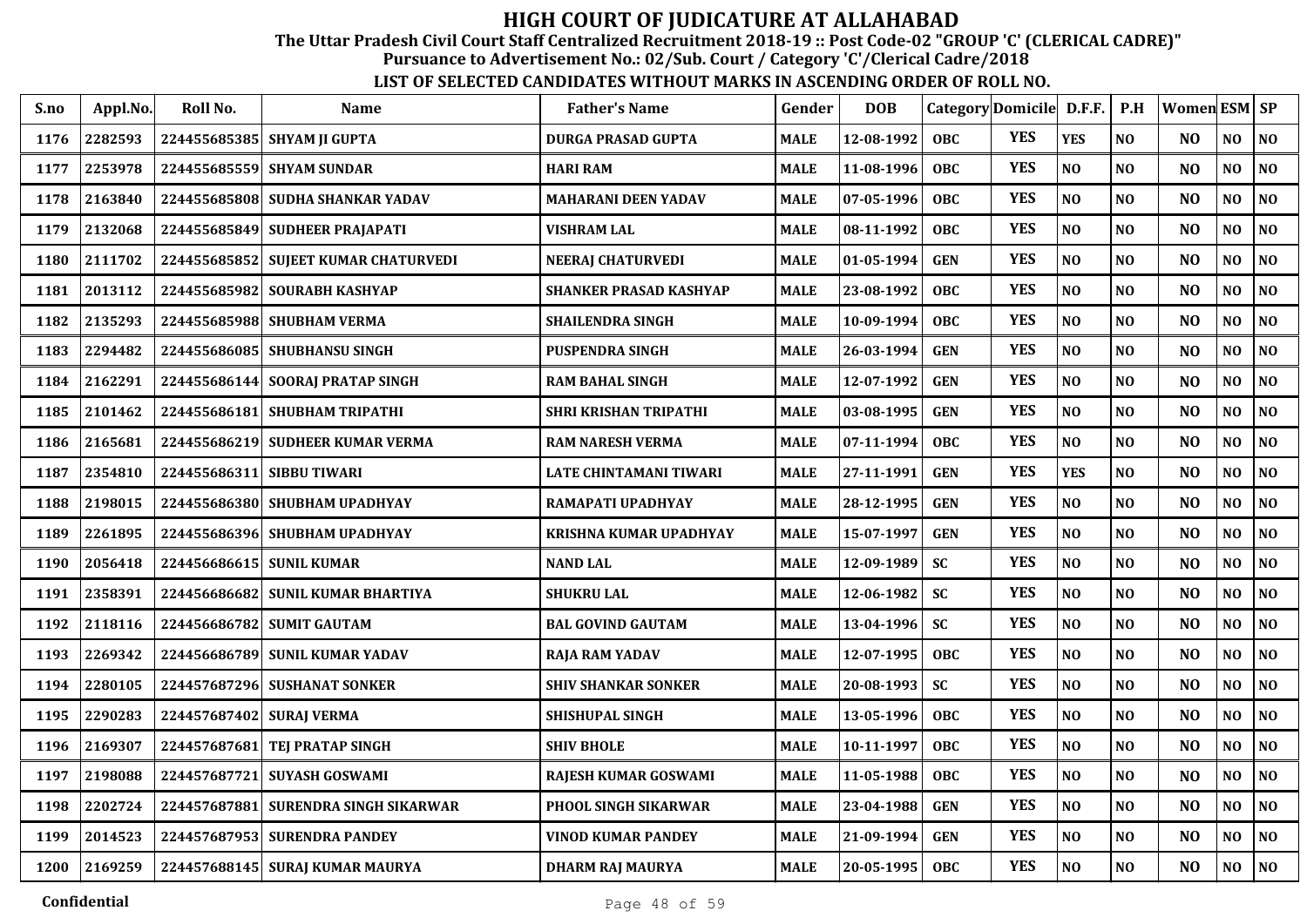The Uttar Pradesh Civil Court Staff Centralized Recruitment 2018-19 :: Post Code-02 "GROUP 'C' (CLERICAL CADRE)"

Pursuance to Advertisement No.: 02/Sub. Court / Category 'C'/Clerical Cadre/2018

| S.no | Appl.No. | Roll No.                 | <b>Name</b>                         | <b>Father's Name</b>           | Gender      | <b>DOB</b>       |            | Category Domicile D.F.F. |                | P.H            | Women ESM SP   |                |                |
|------|----------|--------------------------|-------------------------------------|--------------------------------|-------------|------------------|------------|--------------------------|----------------|----------------|----------------|----------------|----------------|
| 1201 | 2333980  | 224457688169 SUSHIL PAL  |                                     | <b>MANGOO PAL</b>              | <b>MALE</b> | 20-05-1997       | <b>OBC</b> | <b>YES</b>               | N <sub>O</sub> | N <sub>O</sub> | NO.            | NO             | N <sub>O</sub> |
| 1202 | 2284586  |                          | 224457688297 SURESH PANDEY          | <b>ARVIND PANDEY</b>           | MALE        | 05-11-1996       | <b>GEN</b> | <b>YES</b>               | NO             | NO             | N <sub>O</sub> | NO             | NO             |
| 1203 | 2336576  |                          | 224457688335 SURAJ KUMAR UPADHYAY   | <b>JAMUNA PRASAD UPADHYAY</b>  | <b>MALE</b> | 14-11-1995       | <b>GEN</b> | <b>YES</b>               | NO             | N <sub>O</sub> | N <sub>O</sub> | N <sub>O</sub> | NO             |
| 1204 | 2252601  | 224458688452             | VIJAY KUMAR KESHARWANI              | <b>BADRI PRASAD KESHARWANI</b> | MALE        | 05-09-1993       | <b>GEN</b> | <b>YES</b>               | NO             | N <sub>O</sub> | N <sub>O</sub> | N <sub>O</sub> | <b>YES</b>     |
| 1205 | 2100850  | 224458688478             | <b>VIJAY BAHADUR</b>                | <b>RAM DHANI</b>               | <b>MALE</b> | 20-07-1995       | <b>OBC</b> | <b>YES</b>               | NO             | N <sub>O</sub> | N <sub>O</sub> | NO             | NO             |
| 1206 | 2331582  | 224458688505             | <b>VED PRAKASH SAROI</b>            | <b>NANKU LAL</b>               | <b>MALE</b> | 07-09-1988       | <b>SC</b>  | <b>YES</b>               | N <sub>O</sub> | NO             | N <sub>O</sub> | NO             | NO             |
| 1207 | 2316681  | 224458688532 VIJAI SINGH |                                     | <b>BANSHI LAL</b>              | MALE        | 20-12-1988       | <b>SC</b>  | <b>YES</b>               | NO             | NO             | N <sub>O</sub> | NO             | NO             |
| 1208 | 2022970  | 224458688593             | VIJAY BAHADUR VISHWAKARMA           | <b>SKKHU RAM</b>               | MALE        | 08-08-1990       | <b>GEN</b> | <b>YES</b>               | NO             | NO             | N <sub>O</sub> | NO.            | NO             |
| 1209 | 2156729  |                          | 224458688910 UPENDRA SINGH          | <b>SHYAM SINGH</b>             | <b>MALE</b> | 05-05-1995       | <b>OBC</b> | <b>YES</b>               | NO             | NO             | N <sub>O</sub> | NO             | NO             |
| 1210 | 2034805  |                          | 224458688978 UMESH KUMAR            | <b>BECHAN LAL</b>              | <b>MALE</b> | 16-02-1989       | <b>SC</b>  | <b>YES</b>               | N <sub>O</sub> | N <sub>O</sub> | N <sub>O</sub> | NO             | NO             |
| 1211 | 2099523  |                          | 224458689035   VIJAY KUMAR TIWARI   | SUSHIL KUMAR TIWARI            | MALE        | $05 - 02 - 1994$ | <b>GEN</b> | <b>YES</b>               | $\bf NO$       | NO             | N <sub>O</sub> | N <sub>O</sub> | N <sub>O</sub> |
| 1212 | 2136658  | 224458689075             | <b>UMA SHANKAR</b>                  | <b>RAM ACHAL</b>               | <b>MALE</b> | 07-02-1997       | <b>OBC</b> | <b>YES</b>               | NO             | N <sub>O</sub> | N <sub>O</sub> | NO             | NO             |
| 1213 | 2344096  | 224458689094             | VIJAI KUMAR SHUKLA                  | <b>SHYAM SUNDER SHUKLA</b>     | <b>MALE</b> | 15-08-1985       | <b>GEN</b> | <b>YES</b>               | NO             | NO             | N <sub>O</sub> | NO             | NO             |
| 1214 | 2068058  | 224458689259             | VAIBHAV RAJ SINGH                   | <b>TIRTH RAJ SINGH</b>         | <b>MALE</b> | 01-04-1995       | <b>GEN</b> | <b>YES</b>               | NO             | NO             | N <sub>O</sub> | NO             | NO             |
| 1215 | 2168937  | 224458689323             | <b>VIJAY KUMAR RAO</b>              | <b>BASANT KUMAR</b>            | MALE        | 02-07-1990       | <b>SC</b>  | <b>YES</b>               | N <sub>O</sub> | N <sub>O</sub> | N <sub>O</sub> | NO             | NO             |
| 1216 | 2134748  | 224460689747             | <b>VIKASH SINGH</b>                 | <b>KESHAW SINGH</b>            | MALE        | 21-08-1992       | <b>OBC</b> | <b>YES</b>               | NO             | N <sub>0</sub> | N <sub>O</sub> | NO             | NO             |
| 1217 | 2321447  | 224460689840             | <b>VINAY KUMAR PATEL</b>            | CHANDRA SHEKHAR PATEL          | MALE        | 09-08-1994       | <b>OBC</b> | <b>YES</b>               | NO             | N <sub>0</sub> | N <sub>O</sub> | NO.            | NO             |
| 1218 | 2019298  |                          | 224460690058 VIMLENDRA PRATAP VERMA | <b>RAMJEET VERMA</b>           | MALE        | 02-10-1996       | <b>OBC</b> | <b>YES</b>               | N <sub>O</sub> | NO             | N <sub>O</sub> | NO             | NO             |
| 1219 | 2223464  | 224460690210 VIKAS VERMA |                                     | <b>SURESH KUMAR</b>            | MALE        | $10-07-1994$     | <b>OBC</b> | <b>YES</b>               | N <sub>O</sub> | N <sub>O</sub> | N <sub>O</sub> | NO             | NO             |
| 1220 | 2045362  | 224460690306 VIJAY PAL   |                                     | DAYAL PAL                      | MALE        | 03-05-1986       | <b>OBC</b> | <b>YES</b>               | $\bf NO$       | NO             | N <sub>O</sub> | NO             | $\bf NO$       |
| 1221 | 2203628  | 224460690372             | <b>VINAY KUMAR GAUTAM</b>           | <b>SALIG RAM</b>               | <b>MALE</b> | 01-04-1997       | <b>SC</b>  | <b>YES</b>               | NO             | NO             | N <sub>O</sub> | NO             | $\bf NO$       |
| 1222 | 2179650  | 224460690379             | <b>VIKASH MISHRA</b>                | <b>RAM PRATAP MISHRA</b>       | <b>MALE</b> | 05-07-1992       | <b>GEN</b> | <b>YES</b>               | NO             | NO             | N <sub>O</sub> | $\bf NO$       | NO             |
| 1223 | 2338622  | 224460690397             | <b>VINAY KUMAR PANDEY</b>           | <b>SWTANTRA PANDEY</b>         | <b>MALE</b> | 18-03-1989       | <b>GEN</b> | <b>YES</b>               | $\bf NO$       | NO             | N <sub>O</sub> | NO             | NO             |
| 1224 | 2115641  | 224460690404             | <b>VIKAS KUMAR VERMA</b>            | <b>BHANU PRATAP VERMA</b>      | MALE        | 15-01-1996       | <b>OBC</b> | <b>YES</b>               | $\bf NO$       | $\bf NO$       | N <sub>O</sub> | NO             | NO             |
| 1225 | 2094181  | 224460690421 VIKAS SINGH |                                     | <b>UDAI BHAN</b>               | <b>MALE</b> | 15-06-1984       | <b>SC</b>  | <b>YES</b>               | $\bf NO$       | $\bf NO$       | N <sub>O</sub> | NO             | NO             |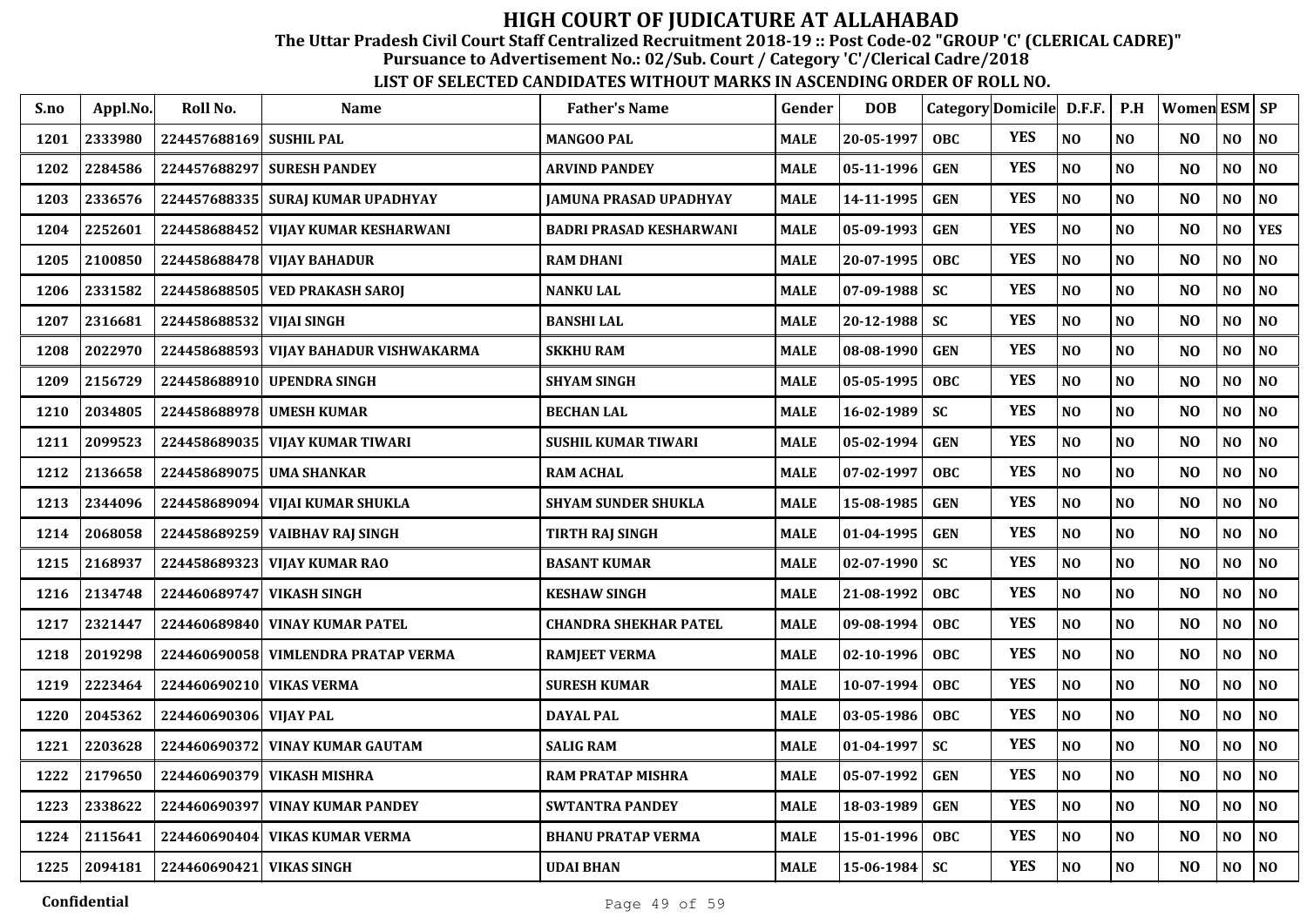The Uttar Pradesh Civil Court Staff Centralized Recruitment 2018-19 :: Post Code-02 "GROUP 'C' (CLERICAL CADRE)"

Pursuance to Advertisement No.: 02/Sub. Court / Category 'C'/Clerical Cadre/2018

| S.no | Appl.No. | Roll No.                 | <b>Name</b>                     | <b>Father's Name</b>           | Gender      | <b>DOB</b> | Category Domicile D.F.F. |            |                | P.H            | Women ESM SP   |                |                |
|------|----------|--------------------------|---------------------------------|--------------------------------|-------------|------------|--------------------------|------------|----------------|----------------|----------------|----------------|----------------|
| 1226 | 2159740  | 224460690422             | <b>VIKAS VERMA</b>              | <b>DESH RAJ VERMA</b>          | <b>MALE</b> | 28-07-1989 | <b>OBC</b>               | <b>YES</b> | NO             | N <sub>O</sub> | N <sub>O</sub> | NO             | NO             |
| 1227 | 2012833  | 224460690445             | <b>VIKAS SINGH</b>              | <b>MANOJ SINGH</b>             | <b>MALE</b> | 01-06-1996 | <b>GEN</b>               | <b>YES</b> | NO             | NO             | N <sub>O</sub> | NO             | N <sub>0</sub> |
| 1228 | 2331929  | 224462690593             | <b>VINOD YADAV</b>              | <b>LAL CHAND YADAV</b>         | <b>MALE</b> | 06-07-1996 | <b>OBC</b>               | <b>YES</b> | NO             | NO             | N <sub>O</sub> | NO             | NO             |
| 1229 | 2142182  | 224462690640             | <b>VINOD KUMAR CHAUDHARY</b>    | <b>BALRAM PRASAD CHAUDHARY</b> | <b>MALE</b> | 18-08-1988 | <b>ST</b>                | <b>YES</b> | NO             | NO             | N <sub>O</sub> | NO             | N <sub>0</sub> |
| 1230 | 2200443  |                          | 224462690800 VIRESH KUMAR       | <b>NAND KISHOR</b>             | <b>MALE</b> | 07-12-1995 | <b>SC</b>                | <b>YES</b> | NO             | N <sub>O</sub> | N <sub>O</sub> | N <sub>O</sub> | N <sub>0</sub> |
| 1231 | 2325903  | 224462691069             | <b>VIRENDRA KUMAR</b>           | <b>RAM ADHAR</b>               | <b>MALE</b> | 20-02-1991 | <b>SC</b>                | <b>YES</b> | NO             | N <sub>0</sub> | N <sub>O</sub> | NO             | $\bf NO$       |
| 1232 | 2073896  |                          | 224462691210 VIPIN KUMAR VERMA  | <b>RAM TEJ VERMA</b>           | <b>MALE</b> | 27-10-1996 | <b>OBC</b>               | <b>YES</b> | N <sub>O</sub> | N <sub>O</sub> | N <sub>O</sub> | NO.            | N <sub>O</sub> |
| 1233 | 2053538  |                          | 224462691231 VISHAL RASTOGI     | <b>SARVESH KUMAR RASTOGI</b>   | <b>MALE</b> | 30-05-1996 | <b>OBC</b>               | <b>YES</b> | N <sub>O</sub> | N <sub>O</sub> | N <sub>O</sub> | NO             | NO             |
| 1234 | 2326794  | 224462691375 VIPIN KUMAR |                                 | <b>DINESH KUMAR PANDEY</b>     | <b>MALE</b> | 08-12-1994 | <b>GEN</b>               | <b>YES</b> | N <sub>O</sub> | N <sub>O</sub> | N <sub>O</sub> | NO             | <b>YES</b>     |
| 1235 | 2316369  |                          | 224462691501 VIRENDAR KUMAR     | <b>DASHA RAM</b>               | <b>MALE</b> | 04-09-1987 | <b>SC</b>                | <b>YES</b> | NO             | N <sub>O</sub> | N <sub>O</sub> | NO             | NO             |
| 1236 | 2199063  | 224462691547             | <b>VINEET KUMAR</b>             | <b>SUSHIL KUMAR</b>            | <b>MALE</b> | 14-06-1995 | <b>SC</b>                | <b>YES</b> | N <sub>O</sub> | N <sub>O</sub> | N <sub>O</sub> | N <sub>O</sub> | NO             |
| 1237 | 2090214  | 224462691603             | <b>VISHAL GUPTA</b>             | <b>VIJAY KUMAR GUPTA</b>       | <b>MALE</b> | 12-04-1997 | <b>GEN</b>               | <b>YES</b> | N <sub>O</sub> | N <sub>O</sub> | N <sub>O</sub> | N <sub>O</sub> | NO             |
| 1238 | 2094563  | 224462691633             | <b>VISHAL SHUKLA</b>            | <b>MAHA PRASAD SHUKLA</b>      | <b>MALE</b> | 12-01-1995 | <b>GEN</b>               | <b>YES</b> | NO             | N <sub>O</sub> | N <sub>O</sub> | N <sub>O</sub> | NO             |
| 1239 | 2105482  | 224462691737             | <b>VIPIN KUMAR KHARWAR</b>      | HARINDRA PRASAD KHARWAR        | <b>MALE</b> | 01-08-1988 | <b>ST</b>                | <b>YES</b> | NO             | NO             | N <sub>O</sub> | N <sub>O</sub> | NO             |
| 1240 | 2306720  |                          | 224462691774 VIPIN KUMAR PANDEY | <b>AWADHESH PRASAD PANDEY</b>  | <b>MALE</b> | 11-04-1990 | <b>GEN</b>               | <b>YES</b> | NO             | NO             | N <sub>O</sub> | N <sub>O</sub> | NO             |
| 1241 | 2215380  | 224462691805             | <b>VISHAL GAUTAM</b>            | <b>VINOD KUMAR</b>             | <b>MALE</b> | 02-02-1995 | <b>SC</b>                | <b>YES</b> | NO             | NO             | N <sub>O</sub> | NO             | NO             |
| 1242 | 2102776  | 224463691815             | VISHWAKARMA AJAYKUMAR SATISH    | SATISH VISHWAKARMA             | <b>MALE</b> | 03-04-1997 | OBC                      | <b>YES</b> | NO             | N <sub>O</sub> | N <sub>O</sub> | NO             | NO             |
| 1243 | 2038852  | 224463691908 VIVEK KUMAR |                                 | <b>PUTTI LAL</b>               | <b>MALE</b> | 09-02-1992 | <b>SC</b>                | <b>YES</b> | NO             | N <sub>O</sub> | N <sub>O</sub> | NO             | NO             |
| 1244 | 2155290  | 224463692366             | YOGENDRA KUMAR                  | <b>RAM CHANDRA PATEL</b>       | <b>MALE</b> | 25-11-1991 | <b>OBC</b>               | <b>YES</b> | $\bf NO$       | N <sub>O</sub> | N <sub>O</sub> | NO             | NO             |
| 1245 | 2209409  | 225464692955             | <b>AYUSH BANSAL</b>             | <b>RAM KUMAR AGRAWAL</b>       | <b>MALE</b> | 10-02-1997 | <b>GEN</b>               | <b>YES</b> | NO             | N <sub>O</sub> | N <sub>O</sub> | NO             | $\bf NO$       |
| 1246 | 2296460  | 225464693382             | <b>BHARAT LAL</b>               | <b>HAR CHANDI</b>              | <b>MALE</b> | 15-08-1991 | <b>OBC</b>               | <b>YES</b> | NO             | NO             | N <sub>O</sub> | N <sub>O</sub> | N <sub>0</sub> |
| 1247 | 2189561  | 225464693494             | <b>AMIT KUMAR</b>               | <b>ANIL KUMAR</b>              | <b>MALE</b> | 17-09-1990 | <b>GEN</b>               | <b>YES</b> | NO             | N <sub>O</sub> | NO             | NO             | $\bf NO$       |
| 1248 | 2339845  |                          | 225464693916 ARUN PRATAP SINGH  | <b>ATAR SINGH</b>              | <b>MALE</b> | 17-10-1997 | <b>SC</b>                | <b>YES</b> | N <sub>O</sub> | N <sub>O</sub> | N <sub>O</sub> | N <sub>O</sub> | N <sub>O</sub> |
| 1249 | 2124030  |                          | 225464694445 MAHESH KUMAR       | <b>KARAN SINGH</b>             | <b>MALE</b> | 01-01-1996 | <b>GEN</b>               | <b>YES</b> | NO             | NO             | N <sub>O</sub> | N <sub>O</sub> | $\bf NO$       |
| 1250 | 2178624  |                          | 225464694568 JITENDRA SINGH     | <b>GIRRAJ SINGH</b>            | <b>MALE</b> | 06-03-1993 | <b>OBC</b>               | <b>YES</b> | NO             | NO             | N <sub>O</sub> | NO             | NO             |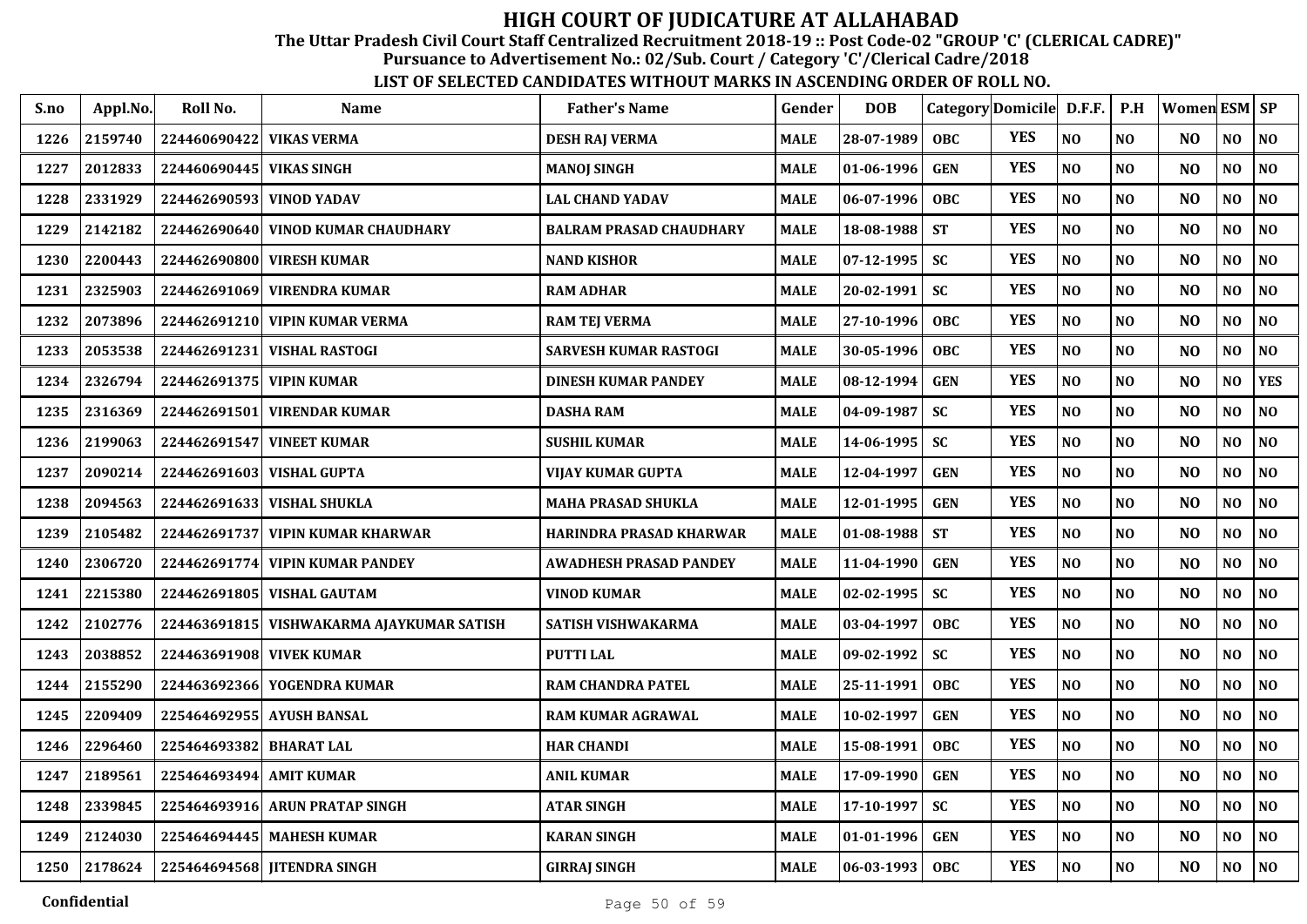The Uttar Pradesh Civil Court Staff Centralized Recruitment 2018-19 :: Post Code-02 "GROUP 'C' (CLERICAL CADRE)"

Pursuance to Advertisement No.: 02/Sub. Court / Category 'C'/Clerical Cadre/2018

| S.no | Appl.No.     | Roll No.                  | <b>Name</b>                   | <b>Father's Name</b>      | Gender        | <b>DOB</b>        | Category Domicile D.F.F. |            |                | P.H            | <b>Women ESM SP</b> |                |                |
|------|--------------|---------------------------|-------------------------------|---------------------------|---------------|-------------------|--------------------------|------------|----------------|----------------|---------------------|----------------|----------------|
| 1251 | 2191245      |                           | 225465696176 MOHIT KUNTAL     | <b>PARSHURAM SINGH</b>    | <b>MALE</b>   | 19-01-1998        | <b>OBC</b>               | <b>YES</b> | N <sub>O</sub> | N <sub>O</sub> | N <sub>O</sub>      | NO             | NO             |
| 1252 | 2259936      | 225465696258 PRITAM SINGH |                               | <b>BASANT LAL</b>         | <b>MALE</b>   | 15-04-1993        | <b>SC</b>                | <b>YES</b> | NO             | N <sub>O</sub> | N <sub>O</sub>      | NO             | N <sub>0</sub> |
| 1253 | 2220022      |                           | 226467697201 SATYAM GOYAL     | <b>AJAY GOYAL</b>         | <b>MALE</b>   | 13-01-1991        | <b>GEN</b>               | <b>YES</b> | NO             | N <sub>O</sub> | N <sub>O</sub>      | N <sub>O</sub> | NO             |
| 1254 | 2016492      | 226467697623              | <b>PRASHANT KAUSHIK</b>       | KRASHAN DUTT SHARMA       | <b>MALE</b>   | 12-04-1996        | <b>GEN</b>               | <b>YES</b> | NO             | <b>YES</b>     | N <sub>O</sub>      | N <sub>O</sub> | N <sub>0</sub> |
| 1255 | 2081065      | 226467697676 SUMIT KUMAR  |                               | <b>ROHITASH SINGH</b>     | <b>MALE</b>   | 10-07-1990        | <b>SC</b>                | <b>YES</b> | N <sub>O</sub> | N <sub>O</sub> | N <sub>O</sub>      | N <sub>O</sub> | N <sub>O</sub> |
| 1256 | 2010540      | 226467697730 RAVI KUMAR   |                               | <b>ROSHAN SINGH</b>       | <b>MALE</b>   | 15-08-1994        | <b>OBC</b>               | <b>YES</b> | NO             | N <sub>0</sub> | N <sub>O</sub>      | NO             | NO             |
| 1257 | 2286831      |                           | 226468697975 ANKUR CHAUDHARY  | <b>SURENDRA CHAUDHARY</b> | <b>MALE</b>   | 28-10-1991        | <b>OBC</b>               | <b>YES</b> | NO             | NO             | N <sub>O</sub>      | N <sub>O</sub> | NO             |
| 1258 | 2262616      | 226468698075 ALKA RANI    |                               | <b>MITTHAN SINGH</b>      | <b>FEMALE</b> | 16-05-1995        | <b>SC</b>                | <b>YES</b> | NO             | N <sub>O</sub> | N <sub>O</sub>      | NO             | NO             |
| 1259 | 2317486      | 226468698359 PUNIT KUMAR  |                               | <b>RAJPAL SINGH</b>       | <b>MALE</b>   | 06-02-1994        | <b>OBC</b>               | <b>YES</b> | NO             | N <sub>O</sub> | N <sub>O</sub>      | N <sub>O</sub> | NO             |
| 1260 | 2326067      | 226468698564 SONU         |                               | <b>MAHABEER SINGH</b>     | <b>MALE</b>   | 09-07-1994        | <b>OBC</b>               | <b>YES</b> | NO             | N <sub>O</sub> | N <sub>O</sub>      | NO             | NO             |
| 1261 | 2321310      |                           | 226470699408 KM KAVITA KUMARI | <b>SATYA PAL SINGH</b>    |               | FEMALE 25-08-1995 | <b>SC</b>                | <b>YES</b> | NO             | N <sub>O</sub> | <b>YES</b>          | NO             | NO             |
| 1262 | 2304616      | 226472701218 NEHA SINGH   |                               | <b>SHYAM VEER SINGH</b>   |               | FEMALE 07-03-1994 | <b>SC</b>                | <b>YES</b> | NO             | N <sub>O</sub> | N <sub>O</sub>      | N <sub>O</sub> | NO             |
| 1263 | 2105147      |                           | 226474701630 SHIVANI SINGH    | <b>SHYAM SINGH</b>        |               | FEMALE 02-01-1998 | <b>SC</b>                | <b>YES</b> | NO             | N <sub>O</sub> | <b>YES</b>          | NO             | NO             |
| 1264 | 2221132      |                           | 226474702163 TARUNA TYAGI     | <b>KRISHAN TYAGI</b>      |               | FEMALE 07-12-1998 | <b>GEN</b>               | <b>YES</b> | NO             | N <sub>O</sub> | N <sub>O</sub>      | N <sub>O</sub> | NO             |
| 1265 | 2110353      |                           | 226475702510 AKSHAY KUMAR     | <b>DALIP SINGH</b>        | <b>MALE</b>   | $10 - 01 - 2000$  | <b>SC</b>                | <b>YES</b> | NO             | NO             | N <sub>O</sub>      | NO             | NO             |
| 1266 | 2200317      | 226475702521              | <b>ASHOK KUMAR</b>            | <b>DHARAMPAL SINGH</b>    | <b>MALE</b>   | 25-06-1994        | <b>OBC</b>               | <b>YES</b> | N <sub>O</sub> | N <sub>O</sub> | N <sub>O</sub>      | NO.            | N <sub>O</sub> |
| 1267 | 2318386      | 226476703036 AMIT KUMAR   |                               | <b>BISHAMBER SINGH</b>    | <b>MALE</b>   | 30-01-1993        | OBC                      | <b>YES</b> | NO             | N <sub>O</sub> | N <sub>O</sub>      | NO             | NO             |
| 1268 | 2151960      | 226476703355 ANUI KUMAR   |                               | <b>HARBIR SINGH</b>       | <b>MALE</b>   | 06-09-1995        | <b>OBC</b>               | <b>YES</b> | N <sub>O</sub> | N <sub>O</sub> | N <sub>O</sub>      | NO             | NO             |
| 1269 | 2100665      | 226476703361 AMIT RATHI   |                               | <b>VINOD KUMAR RATHI</b>  | <b>MALE</b>   | 16-07-1992        | OBC                      | <b>YES</b> | NO             | N <sub>O</sub> | N <sub>O</sub>      | NO             | NO             |
| 1270 | 2215487      | 226477703811              | <b>KM PRIYA</b>               | <b>RAJPAL SINGH</b>       | <b>FEMALE</b> | 14-06-1996        | <b>OBC</b>               | <b>YES</b> | NO             | NO             | <b>YES</b>          | NO             | NO             |
| 1271 | 2048909      | 226477703924              | <b>LALIT KUMAR</b>            | <b>RAJPAL SINGH</b>       | <b>MALE</b>   | 24-12-1988        | <b>OBC</b>               | <b>YES</b> | NO             | N <sub>O</sub> | N <sub>O</sub>      | N <sub>O</sub> | N <sub>O</sub> |
| 1272 | 2321693      |                           | 226477704133 LOKESH KUMAR     | <b>RADHEY SHYAM</b>       | <b>MALE</b>   | 20-01-1979        | OBC                      | <b>YES</b> | NO             | N <sub>O</sub> | N <sub>O</sub>      | NO             | N <sub>0</sub> |
| 1273 | 2273026      |                           | 226477704485 JAIVINDRA SINGH  | <b>NANHEY SINGH</b>       | <b>MALE</b>   | 15-06-1998        | <b>SC</b>                | <b>YES</b> | N <sub>O</sub> | N <sub>O</sub> | N <sub>O</sub>      | N <sub>O</sub> | NO             |
| 1274 | 2237765      | 226477705136              | <b>MOHAMMAD SHAHNAWAZ</b>     | <b>IFTEKHAR HUSAIN</b>    | <b>MALE</b>   | 05-11-1995        | OBC                      | <b>YES</b> | NO             | <b>NO</b>      | N <sub>O</sub>      | NO             | N <sub>0</sub> |
|      | 1275 2253924 |                           | 226477705945 AVINASH KUMAR    | <b>DEVENDRA SINGH</b>     | <b>MALE</b>   | $05 - 08 - 1998$  | <b>SC</b>                | <b>YES</b> | NO             | <b>NO</b>      | N <sub>O</sub>      | NO.            | NO             |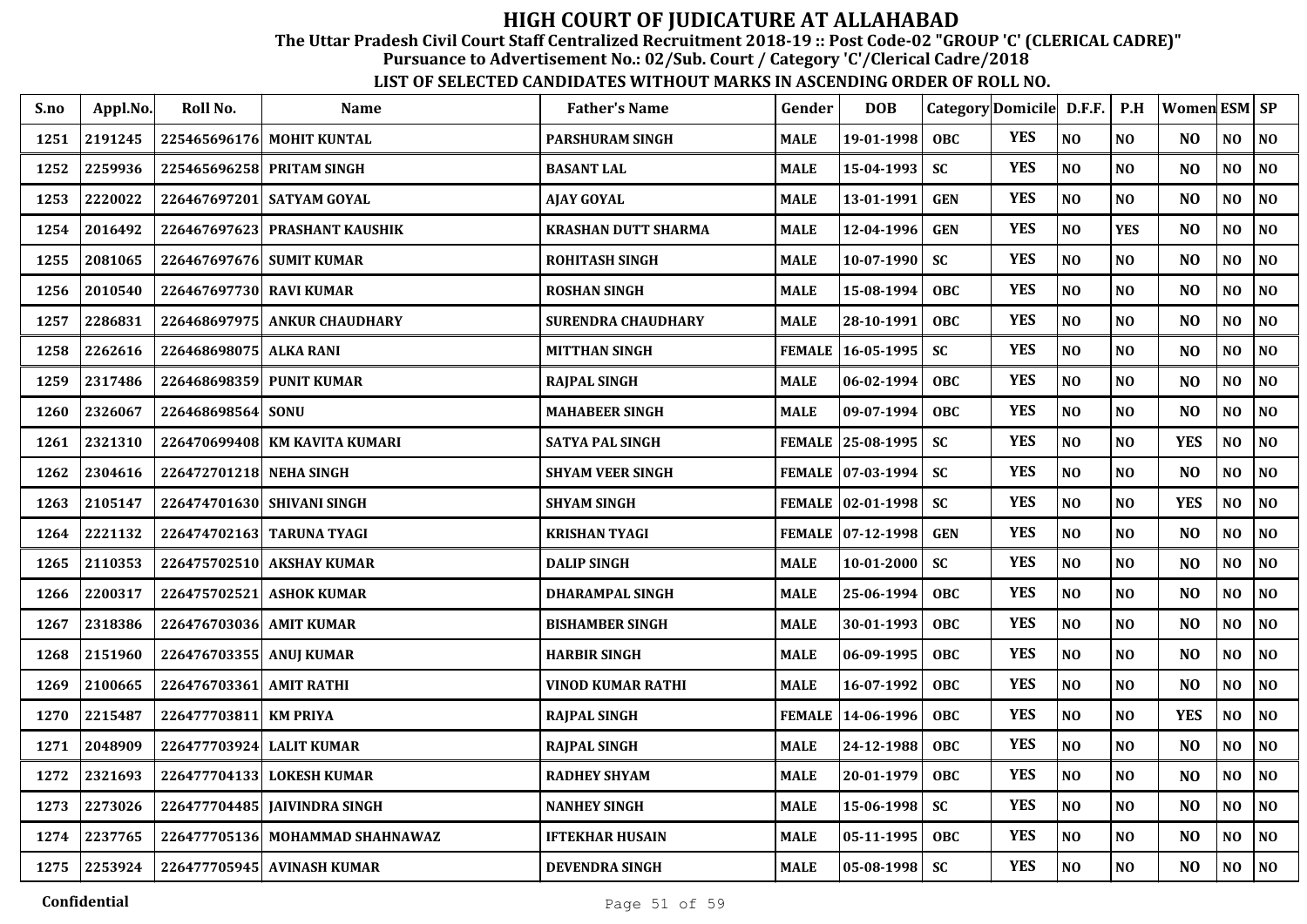The Uttar Pradesh Civil Court Staff Centralized Recruitment 2018-19 :: Post Code-02 "GROUP 'C' (CLERICAL CADRE)"

Pursuance to Advertisement No.: 02/Sub. Court / Category 'C'/Clerical Cadre/2018

| S.no | Appl.No. | Roll No.                  | <b>Name</b>                    | <b>Father's Name</b>       | Gender      | <b>DOB</b>        |            | Category Domicile D.F.F. |                | P.H            | Women ESM   SP |                |                |
|------|----------|---------------------------|--------------------------------|----------------------------|-------------|-------------------|------------|--------------------------|----------------|----------------|----------------|----------------|----------------|
| 1276 | 2296181  | 226477706327 GAURAV SAINI |                                | <b>SURAJ SINGH SAINI</b>   | <b>MALE</b> | 15-07-1996        | <b>OBC</b> | <b>YES</b>               | N <sub>O</sub> | N <sub>0</sub> | N <sub>O</sub> | NO             | N <sub>O</sub> |
| 1277 | 2096061  | 226478706682              | <b>NARESH KUMAR</b>            | <b>SATYSHEEL SINGH</b>     | <b>MALE</b> | 19-04-1994        | <b>SC</b>  | <b>YES</b>               | NO             | NO             | N <sub>O</sub> | NO             | NO             |
| 1278 | 2081131  | 226478706685 NITIN KUMAR  |                                | <b>BIRAJVEER SINGH</b>     | <b>MALE</b> | 08-10-1995        | <b>OBC</b> | <b>YES</b>               | N <sub>O</sub> | NO             | N <sub>O</sub> | NO             | N <sub>O</sub> |
| 1279 | 2209339  |                           | 226479707074 PRASHANT KUMAR    | <b>DHEER SINGH</b>         | <b>MALE</b> | 10-07-1992        | <b>OBC</b> | <b>YES</b>               | NO             | NO             | N <sub>O</sub> | NO             | NO             |
| 1280 | 2238469  | 226479707099 RAJAT KUMAR  |                                | <b>NIRANKAR SINGH</b>      | <b>MALE</b> | 10-05-1991        | <b>OBC</b> | <b>YES</b>               | NO             | N <sub>O</sub> | N <sub>O</sub> | NO             | N <sub>O</sub> |
| 1281 | 2293069  |                           | 226479707326 PRAMOD KUMAR      | <b>JAGDEESH SINGH</b>      | <b>MALE</b> | 10-05-1995        | <b>OBC</b> | <b>YES</b>               | N <sub>O</sub> | NO             | NO             | N <sub>O</sub> | NO             |
| 1282 | 2148583  |                           | 226479707420 PRADEEP KUMAR     | <b>RAJ KUMAR</b>           | <b>MALE</b> | 25-09-1995        | <b>OBC</b> | <b>YES</b>               | NO             | N <sub>O</sub> | N <sub>O</sub> | N <sub>O</sub> | N <sub>O</sub> |
| 1283 | 2302193  |                           | 226479707456 PRINCE VARSHNEY   | <b>GOVIND RAM VARSHNEY</b> | <b>MALE</b> | 17-05-1993        | <b>GEN</b> | <b>YES</b>               | N <sub>O</sub> | NO             | N <sub>O</sub> | NO             | NO             |
| 1284 | 2163463  |                           | 226480707904 RAVISH MALIK      | <b>DESHPAL MALIK</b>       | <b>MALE</b> | 28-12-1995        | <b>OBC</b> | <b>YES</b>               | NO             | NO             | N <sub>O</sub> | NO             | N <sub>O</sub> |
| 1285 | 2332023  | 226480708140 ROHIT ARYA   |                                | <b>RAM KUMAR</b>           | <b>MALE</b> | 12-01-1995        | <b>OBC</b> | <b>YES</b>               | N <sub>O</sub> | NO             | NO             | NO             | NO             |
| 1286 | 2132509  | 226480708173 RAVI MALIK   |                                | <b>SUDESH PAL</b>          | <b>MALE</b> | 30-10-1997        | <b>OBC</b> | <b>YES</b>               | $\bf NO$       | N <sub>O</sub> | N <sub>O</sub> | NO             | $\bf NO$       |
| 1287 | 2240078  |                           | 226481708259 SACHIN VISHNOI    | <b>ARUN KUMAR VISHNOI</b>  | <b>MALE</b> | 08-12-1994        | <b>GEN</b> | <b>YES</b>               | N <sub>O</sub> | N <sub>0</sub> | N <sub>O</sub> | NO             | N <sub>O</sub> |
| 1288 | 2241976  | 226481708370 ROHIT SINGH  |                                | <b>MATRU SINGH</b>         | <b>MALE</b> | $03-07-1996$      | <b>SC</b>  | <b>YES</b>               | NO             | NO             | N <sub>O</sub> | NO             | NO             |
| 1289 | 2316371  |                           | 226481708436 SACHIN SHARMA     | <b>RAVI DUTT SHARMA</b>    | <b>MALE</b> | 05-05-1995        | <b>GEN</b> | <b>YES</b>               | N <sub>O</sub> | NO             | N <sub>O</sub> | NO             | N <sub>0</sub> |
| 1290 | 2306372  |                           | 226482708941 SHIVAM SHARMA     | <b>HARISH SHARMA</b>       | <b>MALE</b> | 12-10-1993        | <b>GEN</b> | <b>YES</b>               | N <sub>O</sub> | NO             | N <sub>O</sub> | N <sub>O</sub> | NO             |
| 1291 | 2354367  |                           | 226482709030 SHUBHAM KAMBOJ    | <b>RAJU KAMBOJ</b>         | <b>MALE</b> | 13-06-1997        | <b>OBC</b> | <b>YES</b>               | NO             | NO             | N <sub>O</sub> | N <sub>O</sub> | N <sub>0</sub> |
| 1292 | 2167347  |                           | 226482709031 SHUBHAM SINGH     | <b>DESHPAL SINGH</b>       | <b>MALE</b> | 26-03-1999        | <b>OBC</b> | <b>YES</b>               | N <sub>O</sub> | NO             | N <sub>O</sub> | NO             | NO             |
| 1293 | 2169081  |                           | 226482709036 SULKHIN PAL TOMAR | YASHPAL SINGH TOMAR        | <b>MALE</b> | $09 - 05 - 1994$  | <b>OBC</b> | <b>YES</b>               | $\bf NO$       | N <sub>O</sub> | N <sub>O</sub> | NO.            | N <sub>O</sub> |
| 1294 | 2292432  |                           | 226482709037 SUMIT KUMAR       | <b>DINESH KUMAR</b>        | <b>MALE</b> | $11 - 07 - 1997$  | <b>SC</b>  | <b>YES</b>               | N <sub>O</sub> | N <sub>O</sub> | N <sub>O</sub> | NO             | N <sub>O</sub> |
| 1295 | 2260491  | 226482709195 SHANI KUMAR  |                                | <b>AJAB SINGH</b>          | <b>MALE</b> | 25-07-1995        | <b>OBC</b> | <b>YES</b>               | NO             | NO             | NO             | N <sub>O</sub> | NO             |
| 1296 | 2136842  | 226482709388 SHASHI KANT  |                                | <b>SURENDRA KUMAR</b>      | <b>MALE</b> | $21 - 11 - 1985$  | <b>SC</b>  | <b>YES</b>               | N <sub>O</sub> | NO             | NO             | NO             | NO             |
| 1297 | 2342539  | 226482709402              | <b>SUNNY</b>                   | <b>SHRI KANT</b>           | <b>MALE</b> | $10 - 05 - 1995$  | <b>SC</b>  | <b>YES</b>               | N <sub>O</sub> | NO             | N <sub>O</sub> | NO             | N <sub>0</sub> |
| 1298 | 2086908  |                           | 226484710339 VISHAWAS BHATI    | <b>DHANVEER SINGH</b>      | <b>MALE</b> | 11-05-1993        | <b>OBC</b> | <b>YES</b>               | NO             | NO             | N <sub>O</sub> | NO             | N <sub>0</sub> |
| 1299 | 2328872  |                           | 226484710408 VISHAL KUMAR      | <b>BRAJ BHAN SINGH</b>     | <b>MALE</b> | 18-05-1996        | <b>SC</b>  | <b>YES</b>               | $\bf NO$       | NO             | N <sub>O</sub> | NO             | NO             |
| 1300 | 2179059  |                           | 227489710917 LALITA PANDEY     | <b>RITESH MISHRA</b>       |             | FEMALE 01-07-1995 | <b>GEN</b> | <b>YES</b>               | $\bf NO$       | $\bf NO$       | <b>YES</b>     | NO             | $\bf NO$       |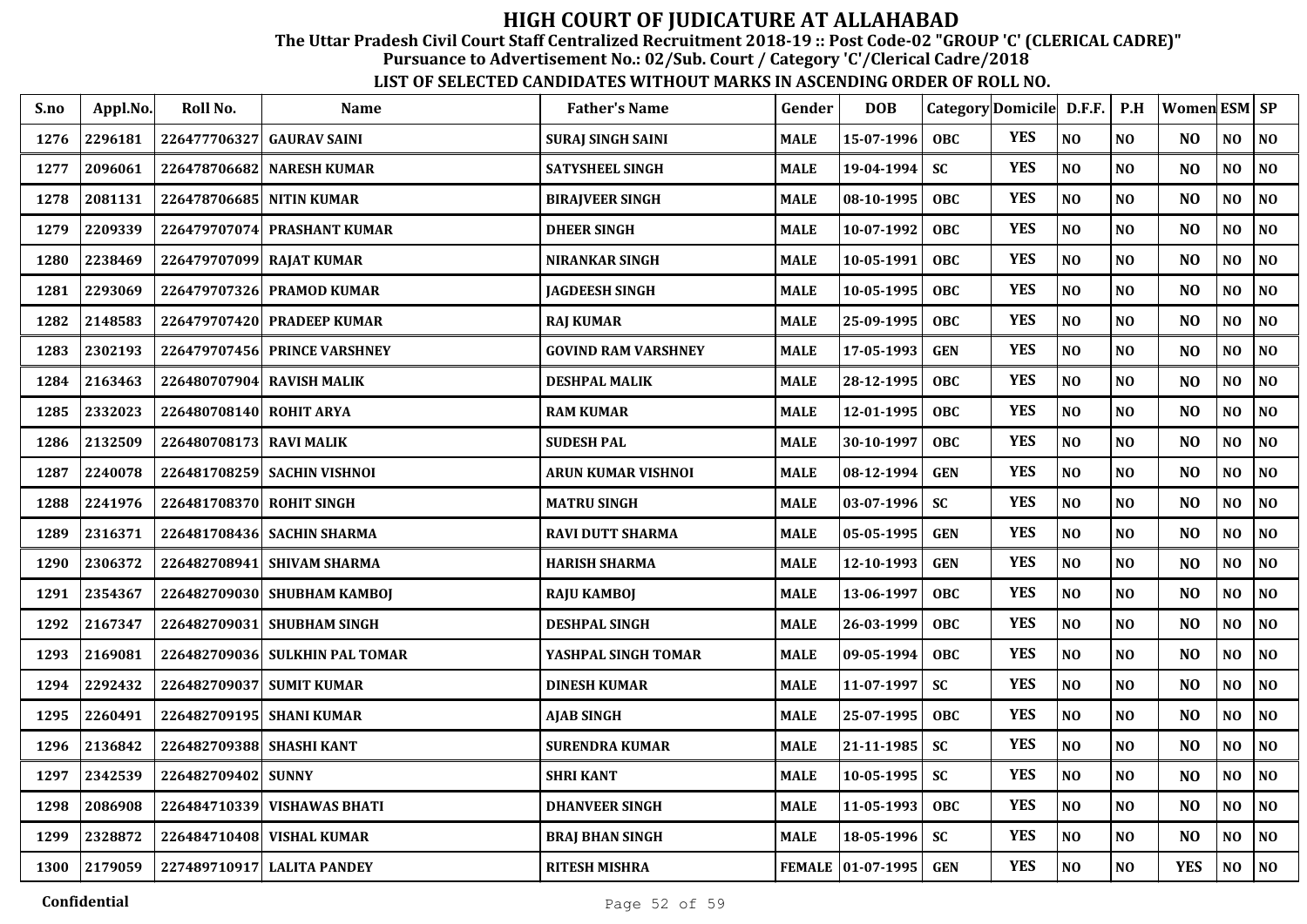The Uttar Pradesh Civil Court Staff Centralized Recruitment 2018-19 :: Post Code-02 "GROUP 'C' (CLERICAL CADRE)"

Pursuance to Advertisement No.: 02/Sub. Court / Category 'C'/Clerical Cadre/2018

| S.no | Appl.No. | Roll No.                 | Name                                   | <b>Father's Name</b>       | Gender      | <b>DOB</b>       |            | Category Domicile D.F.F. |          | P.H            | Women ESM   SP |            |                |
|------|----------|--------------------------|----------------------------------------|----------------------------|-------------|------------------|------------|--------------------------|----------|----------------|----------------|------------|----------------|
| 1301 | 2080194  | 227490711491 LAL CHAND   |                                        | <b>RAM KRIPAL</b>          | <b>MALE</b> | 12-08-1986       | OBC.       | <b>YES</b>               | NO       | NO             | NO.            | NO         | NO             |
| 1302 | 2053263  |                          | 227490711782   KALI PRASAD PRAJAPATI   | JUGLAL PRAJAPATI           | <b>MALE</b> | 01-01-1997       | <b>OBC</b> | <b>YES</b>               | NO       | N <sub>O</sub> | N <sub>O</sub> | NO         | N <sub>O</sub> |
| 1303 | 2056914  |                          | 227490712063 ALOK KUMAR PATEL          | <b>JEEVAN LAL</b>          | <b>MALE</b> | 25-01-1995       | <b>OBC</b> | <b>YES</b>               | NO       | NO             | N <sub>O</sub> | NO         | N <sub>O</sub> |
| 1304 | 2104057  |                          | 227492712346   SOMESH KUMAR KESHARWANI | TRIBHUWAN NATH KESHARWANI  | <b>MALE</b> | 31-05-1994       | <b>GEN</b> | <b>YES</b>               | NO       | NO             | NO             | NO         | N <sub>O</sub> |
| 1305 | 2085246  |                          | 227492712544 SHIVSHANKAR SINGH         | <b>DEVBALI SINGH</b>       | <b>MALE</b> | 04-01-1998       | <b>ST</b>  | <b>YES</b>               | NO       | NO             | NO             | NO         | NO             |
| 1306 | 2052765  |                          | 227492712751 PRAVEEN KUMAR PANDEY      | <b>SHAMBHU NATH PANDEY</b> | <b>MALE</b> | 06-03-1977       | <b>GEN</b> | <b>YES</b>               | $\bf NO$ | NO             | N <sub>O</sub> | <b>YES</b> | N <sub>O</sub> |
| 1307 | 2002009  |                          | 227492713001 RAHUL JAISWAL             | SUNIL KUMAR JAISWAL        | MALE        | 07-11-1996       | <b>OBC</b> | <b>YES</b>               | $\bf NO$ | NO             | NO             | NO         | $\bf NO$       |
| 1308 | 2277456  | 228496713044   ASIF ALI  |                                        | <b>MOHD ASLAM</b>          | <b>MALE</b> | 09-07-1996       | <b>OBC</b> | <b>YES</b>               | NO       | NO             | N <sub>O</sub> | NO         | NO             |
| 1309 | 2064322  |                          | 228502714482 RITESH KUMAR              | ANIL KUMAR                 | MALE        | 05-12-1994       | <b>SC</b>  | <b>YES</b>               | NO       | NO             | N <sub>O</sub> | NO         | NO             |
| 1310 | 2015139  |                          | 228502714721 SACHIN GOUTAM             | <b>SURESH SINGH</b>        | <b>MALE</b> | 15-07-1997       | <b>SC</b>  | <b>YES</b>               | NO       | N <sub>O</sub> | N <sub>O</sub> | NO         | N <sub>O</sub> |
| 1311 | 2308950  | 228502714790 PREMCHAND   |                                        | SURAJ SINGH                | MALE        | 14-05-1995       | <b>SC</b>  | <b>YES</b>               | $\bf NO$ | NO             | NO             | NO         | NO             |
| 1312 | 2258257  | 228502714978 RAHUL SINGH |                                        | AJAY PAL SINGH             | <b>MALE</b> | 15-04-1999       | <b>OBC</b> | <b>YES</b>               | NO       | NO             | N <sub>O</sub> | NO         | NO             |
| 1313 | 2152940  | 228502715194             | <b>ROHIT KUMAR</b>                     | <b>JAY GOPAL</b>           | <b>MALE</b> | 10-07-1997       | SC         | <b>YES</b>               | NO       | NO             | N <sub>O</sub> | NO         | N <sub>0</sub> |
| 1314 | 2255465  |                          | 228502715236 PREMCHAND SINGH           | <b>FAKEER CHAND</b>        | <b>MALE</b> | 01-07-1994       | <b>SC</b>  | <b>YES</b>               | NO       | NO             | N <sub>O</sub> | NO         | NO             |
| 1315 | 2159709  |                          | 228502715250 RIZVAN AHMAD              | <b>BUNDU AHMAD</b>         | <b>MALE</b> | 06-08-1993       | <b>OBC</b> | <b>YES</b>               | NO       | NO             | N <sub>O</sub> | NO         | N <sub>0</sub> |
| 1316 | 2186915  |                          | 228503715502 SHIVAM KUMAR              | <b>MANPAL SINGH</b>        | <b>MALE</b> | 20-11-1996       | <b>OBC</b> | <b>YES</b>               | NO       | NO             | N <sub>O</sub> | NO         | N <sub>0</sub> |
| 1317 | 2181685  |                          | 228503715512  VIRANDRA KUMAR           | <b>SHIV RAJ SINGH</b>      | <b>MALE</b> | 07-03-1990       | <b>SC</b>  | <b>YES</b>               | NO       | NO             | N <sub>O</sub> | NO         | NO             |
| 1318 | 2345519  |                          | 228503715568  VIMLENDRA TIWARI         | <b>CHANDR DEVI TIWARI</b>  | <b>MALE</b> | 15-02-1995       | <b>GEN</b> | <b>YES</b>               | NO       | NO             | N <sub>O</sub> | NO         | N <sub>O</sub> |
| 1319 | 2245093  |                          | 228503715694  SHIVAM SHARMA            | <b>SHEKHAR SHARMA</b>      | MALE        | 04-12-1995       | <b>OBC</b> | <b>YES</b>               | NO       | NO             | N <sub>O</sub> | NO         | N <sub>O</sub> |
| 1320 | 2055843  |                          | 228503716031   ABHISHEK TYAGI          | <b>SUDHIR TYAGI</b>        | <b>MALE</b> | 24-12-1995       | <b>GEN</b> | <b>YES</b>               | $\bf NO$ | NO             | N <sub>O</sub> | NO         | N <sub>O</sub> |
| 1321 | 2322351  |                          | 228504716180 ARVIND KUMAR              | <b>RAMPAL SINGH</b>        | <b>MALE</b> | 19-07-1995       | <b>OBC</b> | <b>YES</b>               | NO       | NO             | N <sub>O</sub> | NO         | N <sub>O</sub> |
| 1322 | 2266659  |                          | 228504716206 BHUPENDRA KUMAR           | YASHWANT SINGH             | <b>MALE</b> | 20-03-1997       | <b>GEN</b> | <b>YES</b>               | NO       | NO             | N <sub>O</sub> | NO         | NO             |
| 1323 | 2100347  | 228504716214 ASHU KUMAR  |                                        | <b>RAM PRASAD</b>          | <b>MALE</b> | 12-07-1996       | <b>OBC</b> | <b>YES</b>               | NO       | NO             | N <sub>O</sub> | NO         | N <sub>O</sub> |
| 1324 | 2122519  |                          | 228504716456 ANKUR KUMAR BHARGAVA      | <b>JIYALAL</b>             | <b>MALE</b> | 29-09-1995       | <b>OBC</b> | <b>YES</b>               | $\bf NO$ | NO             | N <sub>O</sub> | NO         | NO             |
| 1325 | 2241665  | 228504716500 ARUN KUMAR  |                                        | <b>JUGDEESH SINGH</b>      | MALE        | $02 - 07 - 1995$ | <b>SC</b>  | <b>YES</b>               | NO       | NO             | N <sub>O</sub> | NO         | N <sub>O</sub> |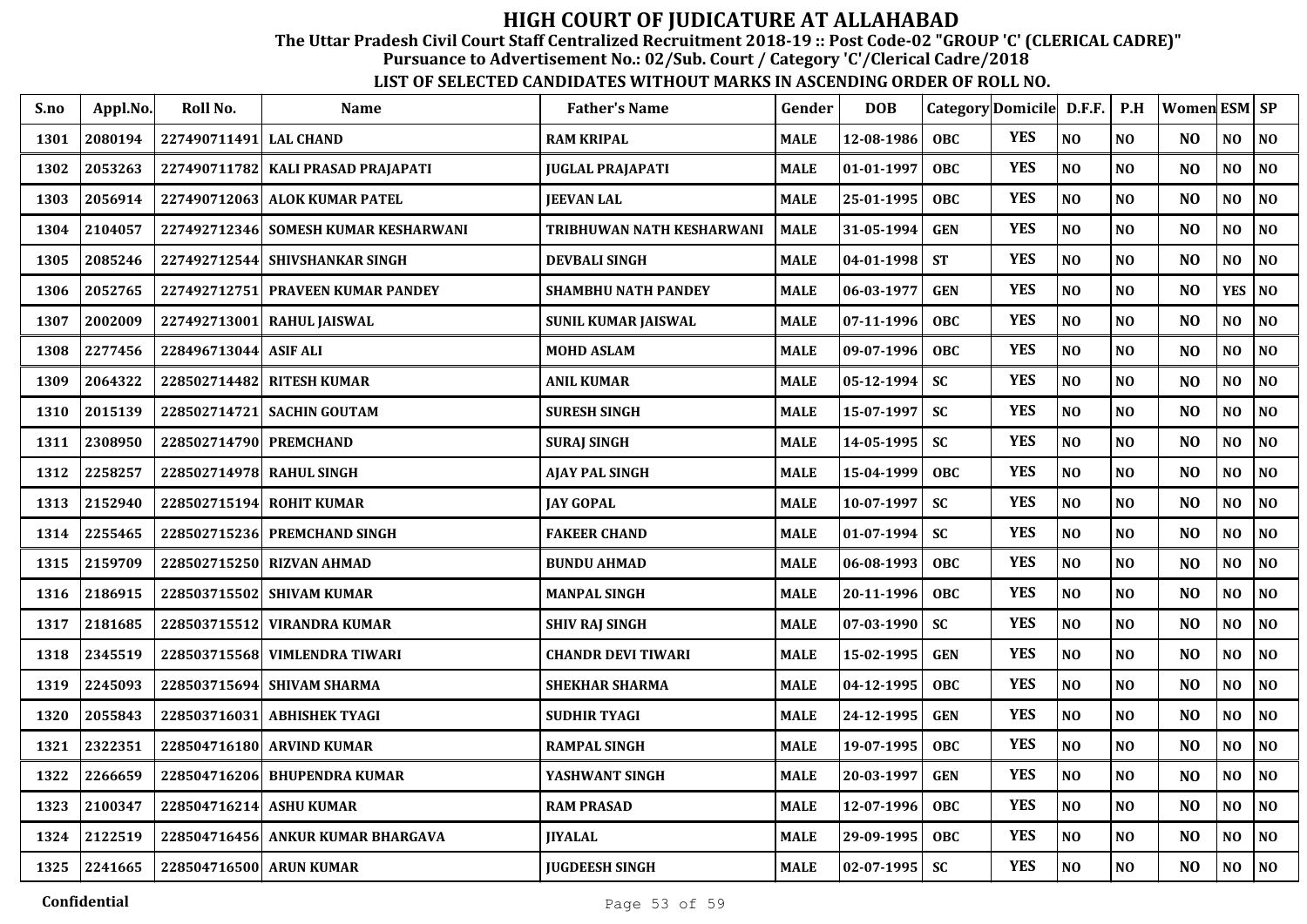The Uttar Pradesh Civil Court Staff Centralized Recruitment 2018-19 :: Post Code-02 "GROUP 'C' (CLERICAL CADRE)"

Pursuance to Advertisement No.: 02/Sub. Court / Category 'C'/Clerical Cadre/2018

| S.no | Appl.No. | Roll No.                    | <b>Name</b>                     | <b>Father's Name</b>       | Gender        | <b>DOB</b>          |            | Category Domicile D.F.F. |                | P.H            | Women ESM SP   |                |                |
|------|----------|-----------------------------|---------------------------------|----------------------------|---------------|---------------------|------------|--------------------------|----------------|----------------|----------------|----------------|----------------|
| 1326 | 2304801  | 228504716704 AMIT KUMAR     |                                 | <b>HARKESH SINGH</b>       | <b>MALE</b>   | 13-06-1997          | <b>GEN</b> | <b>YES</b>               | NO             | N <sub>O</sub> | N <sub>O</sub> | N <sub>O</sub> | $\bf NO$       |
| 1327 | 2111071  |                             | 228505717147 GAURAV MAHUR       | <b>RATAN PAL SINGH</b>     | <b>MALE</b>   | $10 - 06 - 1998$    | <b>OBC</b> | <b>YES</b>               | NO             | NO             | N <sub>O</sub> | NO             | N <sub>0</sub> |
| 1328 | 2021373  | 228505717270                | <b>MAN SINGH YADAV</b>          | <b>RAVINDRA NATH YADAV</b> | MALE          | 06-07-1991          | <b>OBC</b> | <b>YES</b>               | NO             | N <sub>O</sub> | N <sub>O</sub> | NO             | $\bf NO$       |
| 1329 | 2127708  | 228505717360                | <b>MOHIT KUMAR</b>              | <b>MUNESH KUMAR</b>        | MALE          | 15-07-1997          | <b>OBC</b> | <b>YES</b>               | NO             | NO             | N <sub>O</sub> | $\bf NO$       | $\bf NO$       |
| 1330 | 2121190  | 228505717469                | <b>MOHIT KUMAR</b>              | <b>MITHLESH KUMAR</b>      | <b>MALE</b>   | 16-02-1992          | <b>GEN</b> | <b>YES</b>               | NO             | NO             | N <sub>O</sub> | NO             | N <sub>0</sub> |
| 1331 | 2273894  | 228505717731                | <b>JITENDRA SINGH</b>           | <b>KADDEY SINGH</b>        | <b>MALE</b>   | 12-08-1997          | <b>SC</b>  | <b>YES</b>               | NO             | NO             | N <sub>O</sub> | NO             | N <sub>0</sub> |
| 1332 | 2239838  |                             | 228505718050 MANISHA YADAV      | YASHVEER SINGH             | <b>FEMALE</b> | $ 01-07-1997$       | <b>OBC</b> | <b>YES</b>               | NO             | NO             | <b>YES</b>     | NO             | N <sub>0</sub> |
| 1333 | 2101688  | 228505718086                | <b>DHARMENDER YADAV</b>         | <b>RAMKALAF YADAV</b>      | MALE          | 15-11-1992          | <b>OBC</b> | <b>YES</b>               | $\bf NO$       | NO             | N <sub>O</sub> | N <sub>0</sub> | $\bf NO$       |
| 1334 | 2264045  | 228505718177                | <b>MUKESH KUMAR</b>             | <b>SHERA LAL</b>           | MALE          | 20-07-1983          | <b>SC</b>  | <b>YES</b>               | NO             | NO             | N <sub>O</sub> | N <sub>O</sub> | NO             |
| 1335 | 2005981  | 228505718208 LALIT KUMAR    |                                 | <b>ANAND PAL SINGH</b>     | <b>MALE</b>   | 12-03-1979          | OBC        | <b>YES</b>               | NO             | N <sub>O</sub> | N <sub>O</sub> | N <sub>O</sub> | NO             |
| 1336 | 2019915  | 228513719482   SACHIN SAINI |                                 | <b>KAMAL SINGH</b>         | MALE          | $05 - 03 - 1995$    | <b>OBC</b> | <b>YES</b>               | NO             | N <sub>O</sub> | N <sub>O</sub> | N <sub>O</sub> | NO             |
| 1337 | 2143242  | 228513720002                | <b>VIKRAM SINGH</b>             | <b>SURESH CHANDRA</b>      | MALE          | 04-11-1991          | <b>OBC</b> | <b>YES</b>               | NO             | N <sub>O</sub> | N <sub>O</sub> | N <sub>0</sub> | NO             |
| 1338 | 2047924  | 229515720654 PALAK SINGH    |                                 | <b>PARITOSH KUMAR</b>      | <b>FEMALE</b> | 28-07-1996          | <b>SC</b>  | <b>YES</b>               | NO             | N <sub>O</sub> | N <sub>O</sub> | NO             | NO             |
| 1339 | 2134780  | 229515720762                | <b>PEEYUSH KUMAR</b>            | <b>OMVEER SINGH</b>        | <b>MALE</b>   | 14-11-1995          | <b>SC</b>  | <b>YES</b>               | NO             | N <sub>O</sub> | N <sub>O</sub> | NO             | NO             |
| 1340 | 2293304  | 229515720944                | <b>VIKAS KAMBOI</b>             | <b>SANDEEP KUMAR</b>       | <b>MALE</b>   | 30-12-1995          | <b>OBC</b> | <b>YES</b>               | NO             | N <sub>O</sub> | N <sub>O</sub> | NO             | NO             |
| 1341 | 2153339  | 229515721060 SHIVAM SAINI   |                                 | <b>SIKANDRA SAINI</b>      | MALE          | 08-02-1997          | OBC        | <b>YES</b>               | NO             | NO             | N <sub>O</sub> | N <sub>O</sub> | NO             |
| 1342 | 2136950  | 229515721255 VIPIN KUMAR    |                                 | <b>SORAN SINGH</b>         | <b>MALE</b>   | 31-05-1995          | <b>SC</b>  | <b>YES</b>               | NO             | NO             | N <sub>O</sub> | N <sub>O</sub> | NO             |
| 1343 | 2087399  |                             | 229515721478 NEHA BANSAL        | PRAVEEN BANSAL             |               | FEMALE 03-12-1998   | <b>GEN</b> | <b>YES</b>               | N <sub>O</sub> | NO             | <b>YES</b>     | NO             | NO             |
| 1344 | 2108655  |                             | 229515721505 ANKIT KUMAR        | <b>JOGENDRA SINGH</b>      | <b>MALE</b>   | 02-12-1991          | <b>OBC</b> | <b>YES</b>               | NO             | N <sub>O</sub> | N <sub>O</sub> | NO             | NO             |
| 1345 | 2354045  |                             | 229515721535 MONIKA BARMAN      | <b>MAHENDRA PAL</b>        |               | FEMALE   07-07-1997 | <b>SC</b>  | <b>YES</b>               | NO             | N <sub>O</sub> | <b>YES</b>     | NO             | NO             |
| 1346 | 2131876  |                             | 229515721583 NISHU KUMAR        | <b>MUKESH KUMAR</b>        | <b>MALE</b>   | 02-01-1997          | <b>GEN</b> | <b>YES</b>               | NO             | N <sub>O</sub> | N <sub>O</sub> | $\bf NO$       | NO             |
| 1347 | 2136556  | 229516721812                | <b>ANKUR SAINI</b>              | YASHVEER SINGH SAINI       | <b>MALE</b>   | 18-05-1991          | <b>OBC</b> | <b>YES</b>               | NO             | N <sub>O</sub> | N <sub>O</sub> | N <sub>O</sub> | N <sub>0</sub> |
| 1348 | 2326556  |                             | 229516722395 ANKIT KUMAR BERMAN | <b>SHYAM DEV BERMAN</b>    | <b>MALE</b>   | $11 - 08 - 1994$    | <b>SC</b>  | <b>YES</b>               | $\bf NO$       | NO             | N <sub>O</sub> | NO             | $\bf NO$       |
| 1349 | 2231681  |                             | 229517722920 KAMAL KANT SINGHAL | <b>RAJPAL GUPTA</b>        | MALE          | 30-09-1992          | <b>GEN</b> | <b>YES</b>               | $\bf NO$       | $\bf NO$       | N <sub>O</sub> | N <sub>O</sub> | $\bf NO$       |
| 1350 | 2275431  |                             | 229517722954 AVNISH KUMAR       | <b>SAHAB SINGH</b>         | <b>MALE</b>   | $10-07-1991$        | <b>SC</b>  | <b>YES</b>               | $\bf NO$       | $\bf NO$       | N <sub>O</sub> | NO             | <b>NO</b>      |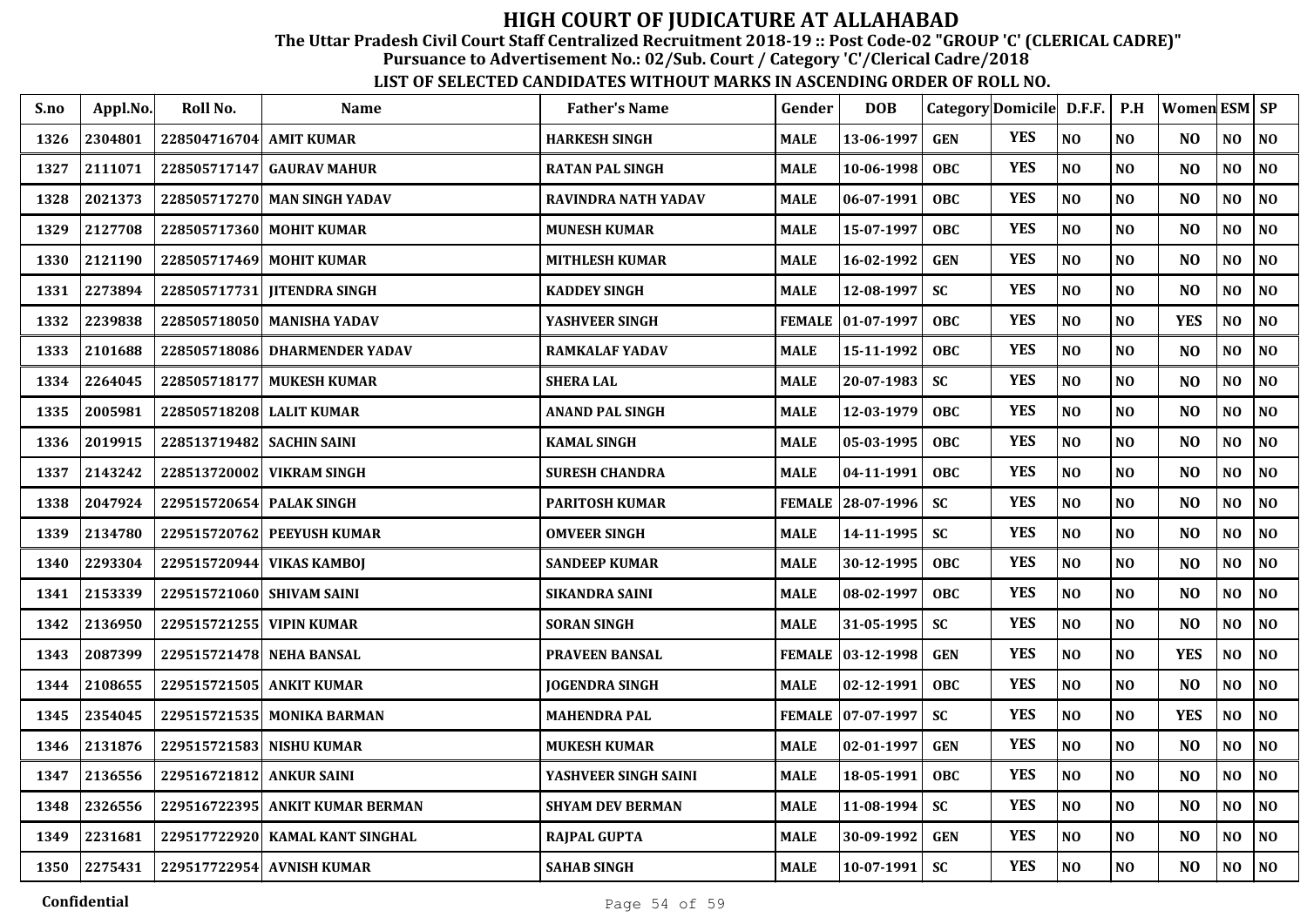The Uttar Pradesh Civil Court Staff Centralized Recruitment 2018-19 :: Post Code-02 "GROUP 'C' (CLERICAL CADRE)"

Pursuance to Advertisement No.: 02/Sub. Court / Category 'C'/Clerical Cadre/2018

| S.no | Appl.No. | Roll No.                 | <b>Name</b>                    | <b>Father's Name</b>          | Gender        | <b>DOB</b>        | Category Domicile D.F.F. P.H |                |                |                | Women ESM   SP |                |                             |
|------|----------|--------------------------|--------------------------------|-------------------------------|---------------|-------------------|------------------------------|----------------|----------------|----------------|----------------|----------------|-----------------------------|
| 1351 | 2007650  |                          | 229517723348 MONU VAIDWAN      | <b>SATYAPAL SINGH</b>         | <b>MALE</b>   | 30-11-1994        | <b>OBC</b>                   | <b>YES</b>     | N <sub>O</sub> | N <sub>O</sub> | N <sub>O</sub> | NO             | <b>NO</b>                   |
| 1352 | 2118208  |                          | 229517723469 BHAVNISH KUMAR    | <b>MAHIPAL</b>                | <b>MALE</b>   | 02-04-1992        | <b>SC</b>                    | <b>YES</b>     | NO             | N <sub>O</sub> | N <sub>O</sub> | N <sub>0</sub> | <b>NO</b>                   |
| 1353 | 2339167  | 229519724800             | <b>SAGAR CHOUDHARY</b>         | <b>ASHOK KUMAR</b>            | <b>MALE</b>   | 28-09-1994        | <b>GEN</b>                   | <b>YES</b>     | NO             | N <sub>O</sub> | N <sub>O</sub> | NO             | NO                          |
| 1354 | 2196547  | 229519725524             | YOGESH KUMAR                   | <b>AMREESH KUMAR</b>          | <b>MALE</b>   | 10-07-1994        | <b>SC</b>                    | <b>YES</b>     | NO             | N <sub>O</sub> | N <sub>O</sub> | NO             | NO                          |
| 1355 | 2004546  | 231526725771             | <b>MAHESHWAR GUPTA</b>         | <b>MANNOO LAL GUPTA</b>       | <b>MALE</b>   | 27-11-1996        | <b>GEN</b>                   | <b>YES</b>     | NO             | N <sub>O</sub> | N <sub>O</sub> | N <sub>0</sub> | NO                          |
| 1356 | 2125441  | 231527726496             | ANURAG KUMAR JAISWAL           | KANHAIYA LAL JAISWAL          | <b>MALE</b>   | 11-11-1991        | <b>OBC</b>                   | <b>YES</b>     | NO             | N <sub>O</sub> | N <sub>O</sub> | N <sub>0</sub> | NO                          |
| 1357 | 2003427  | 231527726641 AMIT KUMAR  |                                | <b>ASHOK KUMAR</b>            | <b>MALE</b>   | $ 06-02-1991$     | <b>ST</b>                    | <b>YES</b>     | $\bf NO$       | N <sub>O</sub> | N <sub>O</sub> | N <sub>0</sub> | NO                          |
| 1358 | 2050457  | 231527726753             | <b>DHANANJAY GUPTA</b>         | <b>RAVINDRA GUPTA</b>         | <b>MALE</b>   | 24-12-1992        | <b>OBC</b>                   | <b>YES</b>     | N <sub>O</sub> | N <sub>O</sub> | N <sub>O</sub> | N <sub>O</sub> | NO                          |
| 1359 | 2080180  | 231528727144             | <b>SAURABH DIXIT</b>           | <b>HARISHCHANDRA DIXIT</b>    | <b>MALE</b>   | 21-12-1995        | <b>GEN</b>                   | <b>YES</b>     | N <sub>O</sub> | N <sub>O</sub> | N <sub>O</sub> | N <sub>O</sub> | NO                          |
| 1360 | 2116570  | 231528727617 LALOO YADAV |                                | <b>MITHAI LAL</b>             | <b>MALE</b>   | 30-06-1991        | <b>OBC</b>                   | <b>YES</b>     | NO             | N <sub>0</sub> | N <sub>O</sub> | N <sub>O</sub> | NO                          |
| 1361 | 2255295  |                          | 231528727642 SHRINIWASH PRASAD | <b>INDRADEV PRASAD</b>        | <b>MALE</b>   | 08-09-1984        | <b>ST</b>                    | <b>YES</b>     | N <sub>O</sub> | N <sub>O</sub> | N <sub>O</sub> | N <sub>O</sub> | NO                          |
| 1362 | 2026878  | 231528727654             | <b>SANJAY</b>                  | RAJNATH PRAJAPATI             | <b>MALE</b>   | 10-07-1988        | <b>OBC</b>                   | <b>YES</b>     | NO             | N <sub>0</sub> | N <sub>O</sub> | NO             | NO                          |
| 1363 | 2081505  | 231528727756             | <b>PREM PRAKASH</b>            | <b>MADAN LAL</b>              | <b>MALE</b>   | 29-06-1986        | <b>SC</b>                    | <b>YES</b>     | NO             | NO             | N <sub>O</sub> | NO             | NO                          |
| 1364 | 2247198  | 231532728031             | <b>GYANESHVAREE</b>            | VIJAY PRAKASH MAURYA          |               | FEMALE 12-06-1994 | <b>OBC</b>                   | <b>YES</b>     | NO             | NO             | <b>YES</b>     | NO             | NO                          |
| 1365 | 2040590  | 231532728418             | <b>BINU GOND</b>               | <b>RAM ASRAY</b>              |               | FEMALE 02-04-1991 | <b>ST</b>                    | <b>YES</b>     | NO             | NO             | <b>YES</b>     | NO             | NO                          |
| 1366 | 2015186  |                          | 231532728444 KHUSHBU YADAV     | <b>SHRICHAND YADAV</b>        |               | FEMALE 11-07-1994 | <b>OBC</b>                   | <b>YES</b>     | N <sub>0</sub> | NO             | <b>YES</b>     | NO             | NO                          |
| 1367 | 2154174  |                          | 231532728776 ANJALI KUMARI     | <b>MUKUL KUMAR</b>            |               | FEMALE 10-12-1993 | <b>GEN</b>                   | N <sub>O</sub> | N <sub>O</sub> | N <sub>O</sub> | N <sub>O</sub> | N <sub>O</sub> | NO                          |
| 1368 | 2253353  | 231533729248 NIDHI SINGH |                                | <b>RAVINDRA BAHADUR SINGH</b> |               | FEMALE 01-06-1994 | <b>GEN</b>                   | <b>YES</b>     | N <sub>O</sub> | N <sub>O</sub> | <b>YES</b>     | N <sub>O</sub> | NO                          |
| 1369 | 2254898  |                          | 231533729525 KM SINDHUJA YADAV | <b>SUBHASH CHANDRA YADAV</b>  |               | FEMALE 10-05-1995 | <b>OBC</b>                   | <b>YES</b>     | N <sub>O</sub> | N <sub>O</sub> | <b>YES</b>     | N <sub>O</sub> | NO                          |
| 1370 | 2287681  | 231533729539 KM RANI     |                                | <b>VIRENDRA PRASAD</b>        |               | FEMALE 20-07-1994 | <b>ST</b>                    | <b>YES</b>     | N <sub>O</sub> | N <sub>O</sub> | <b>YES</b>     | N <sub>O</sub> | NO                          |
| 1371 | 2002488  | 231534730238 RAMA GUPTA  |                                | <b>RAJESH GUPTA</b>           | <b>FEMALE</b> | $ 09-07-1995$     | <b>OBC</b>                   | <b>YES</b>     | N <sub>O</sub> | N <sub>O</sub> | <b>YES</b>     | NO             | <b>NO</b>                   |
| 1372 | 2013208  | 231535731322             | <b>ABHISHEK KUMAR MISHRA</b>   | <b>SANTOSH MISHRA LAHARI</b>  | <b>MALE</b>   | 12-03-1995        | <b>GEN</b>                   | <b>YES</b>     | NO             | N <sub>0</sub> | N <sub>O</sub> | NO             | NO                          |
| 1373 | 2251224  | 231535731331             | <b>ABDUL SHAHID</b>            | <b>ABDUL GHANI</b>            | <b>MALE</b>   | 26-07-1996        | OBC                          | <b>YES</b>     | NO             | NO             | N <sub>O</sub> | N <sub>0</sub> | NO                          |
| 1374 | 2048138  |                          | 231539731780 ABHISHEK YADAV    | <b>RAMESH YADAV</b>           | <b>MALE</b>   | 01-01-1995        | <b>OBC</b>                   | <b>YES</b>     | NO             | N <sub>O</sub> | N <sub>O</sub> | NO             | NO                          |
| 1375 | 2044704  |                          | 231543732574 AJIT KUMAR PRASAD | <b>HARENDRA NATH PRASAD</b>   | <b>MALE</b>   | $ 04-02-1990 $    | <b>ST</b>                    | <b>YES</b>     | $\bf NO$       | NO             | N <sub>O</sub> | NO             | $\overline{\phantom{a}}$ NO |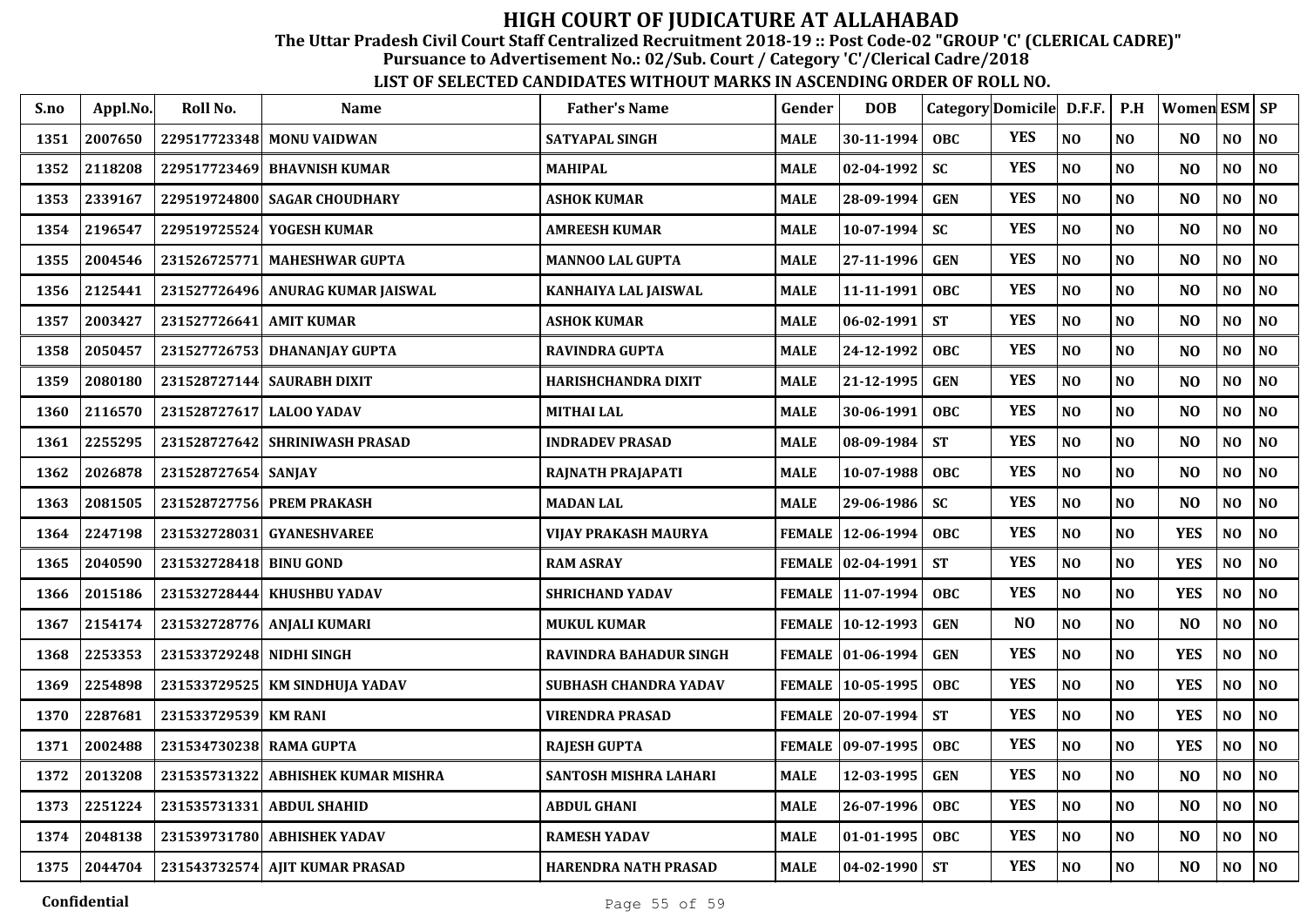The Uttar Pradesh Civil Court Staff Centralized Recruitment 2018-19 :: Post Code-02 "GROUP 'C' (CLERICAL CADRE)"

Pursuance to Advertisement No.: 02/Sub. Court / Category 'C'/Clerical Cadre/2018

| S.no | Appl.No. | Roll No.                 | Name                                   | <b>Father's Name</b>       | Gender      | <b>DOB</b> |            | Category Domicile D.F.F. |                | P.H            | Women ESM SP   |                |                |
|------|----------|--------------------------|----------------------------------------|----------------------------|-------------|------------|------------|--------------------------|----------------|----------------|----------------|----------------|----------------|
| 1376 | 2145622  | 231543732711             | <b>AKHILESH KUMAR</b>                  | <b>KANT RAJ PRASAD</b>     | <b>MALE</b> | 20-08-1986 | <b>SC</b>  | <b>YES</b>               | NO             | <b>NO</b>      | N <sub>O</sub> | NO             | <b>NO</b>      |
| 1377 | 2101899  |                          | 231543732750  AKHILESH KUMAR PRAJAPATI | SRIPRAKASH PRAJAPATI       | <b>MALE</b> | 02-03-1994 | <b>OBC</b> | <b>YES</b>               | N <sub>O</sub> | N <sub>O</sub> | N <sub>O</sub> | NO             | N <sub>O</sub> |
| 1378 | 2112450  |                          | 231543732845 ALOK BIHARI SINGH         | AWADH BIHARI SINGH         | <b>MALE</b> | 02-07-1993 | <b>OBC</b> | <b>YES</b>               | NO             | <b>NO</b>      | N <sub>O</sub> | NO             | <b>NO</b>      |
| 1379 | 2041614  |                          | 231543732899 AKASH SRIVASTAVA          | JAI BAHADUR SRIVASTAVA     | <b>MALE</b> | 17-10-1999 | <b>GEN</b> | <b>YES</b>               | N <sub>O</sub> | N <sub>O</sub> | N <sub>O</sub> | NO             | <b>NO</b>      |
| 1380 | 2071098  | 231545733376 ALOK MISHRA |                                        | <b>MATRU MISHRA</b>        | <b>MALE</b> | 15-04-1991 | <b>GEN</b> | <b>YES</b>               | N <sub>O</sub> | N <sub>O</sub> | N <sub>O</sub> | NO             | NO             |
| 1381 | 2038082  | 231546734056             | <b>ANKIT SINGH</b>                     | <b>DARAYAV SINGH</b>       | <b>MALE</b> | 28-09-1997 | <b>GEN</b> | <b>YES</b>               | N <sub>O</sub> | NO             | N <sub>O</sub> | NO             | NO             |
| 1382 | 2080850  | 231546734235 ANSHUMAN    |                                        | GIRISH NARAYAN SHUKLA      | <b>MALE</b> | 22-07-1991 | <b>GEN</b> | <b>YES</b>               | N <sub>O</sub> | N <sub>O</sub> | N <sub>O</sub> | N <sub>O</sub> | NO             |
| 1383 | 2106555  | 231546734501             | <b>ANEESH KUMAR</b>                    | <b>CHHANGA LAL</b>         | <b>MALE</b> | 08-10-1995 | <b>SC</b>  | <b>YES</b>               | NO             | NO             | N <sub>O</sub> | N <sub>O</sub> | N <sub>O</sub> |
| 1384 | 2006465  | 231547735062             | <b>ANURAG SINGH</b>                    | <b>DINESH SINGH</b>        | <b>MALE</b> | 10-07-1997 | <b>GEN</b> | <b>YES</b>               | NO             | N <sub>O</sub> | N <sub>O</sub> | N <sub>O</sub> | <b>NO</b>      |
| 1385 | 2220367  | 231547735133             | ARUN KUMAR VERMA                       | HARENDRA VERMA             | <b>MALE</b> | 07-11-1986 | <b>OBC</b> | <b>YES</b>               | N <sub>O</sub> | N <sub>O</sub> | N <sub>O</sub> | N <sub>O</sub> | <b>NO</b>      |
| 1386 | 2078831  | 231547735222             | <b>ANUPAM KUMAR SONI</b>               | HARISHANKAR PRASAD         | <b>MALE</b> | 15-07-1996 | <b>ST</b>  | <b>YES</b>               | N <sub>O</sub> | N <sub>O</sub> | N <sub>O</sub> | N <sub>O</sub> | N <sub>O</sub> |
| 1387 | 2104192  |                          | 231547735395 ANURAG SINGH              | <b>RAJESH KUMAR SINGH</b>  | <b>MALE</b> | 02-01-1996 | <b>GEN</b> | <b>YES</b>               | $\bf NO$       | N <sub>O</sub> | N <sub>O</sub> | $\bf NO$       | <b>NO</b>      |
| 1388 | 2018316  | 231547735409             | ASHISH KUMAR MAURYA                    | SHYAM KANHAIYA MAURYA      | <b>MALE</b> | 08-08-1996 | <b>OBC</b> | <b>YES</b>               | $\bf NO$       | N <sub>O</sub> | N <sub>O</sub> | N <sub>0</sub> | N <sub>O</sub> |
| 1389 | 2081968  | 231548735967             | <b>ASHUTOSH KUMAR YADAV</b>            | <b>JITENDRA YADAV</b>      | <b>MALE</b> | 26-11-1994 | <b>OBC</b> | <b>YES</b>               | $\bf NO$       | <b>NO</b>      | N <sub>O</sub> | NO             | NO             |
| 1390 | 2079100  | 231548736545             | <b>BIRENDRA KUMAR PAL</b>              | <b>PURNMANSI RAM</b>       | <b>MALE</b> | 04-08-1978 | <b>GEN</b> | <b>YES</b>               | N <sub>O</sub> | <b>NO</b>      | N <sub>O</sub> | <b>YES</b>     | <b>NO</b>      |
| 1391 | 2113908  | 231548736941             | <b>ATMA PRASAD</b>                     | MANSHARAM                  | <b>MALE</b> | 01-01-1995 | <b>GEN</b> | <b>YES</b>               | N <sub>O</sub> | <b>NO</b>      | N <sub>O</sub> | NO             | <b>NO</b>      |
| 1392 | 2102296  | 231548736981             | <b>BRIJESH KUMAR</b>                   | VISHWA NATH                | <b>MALE</b> | 25-06-1990 | <b>OBC</b> | <b>YES</b>               | N <sub>O</sub> | NO             | N <sub>O</sub> | NO.            | <b>NO</b>      |
| 1393 | 2037355  | 231550737518             | <b>CHANDAN KUMAR SINGH</b>             | <b>RAJ KUMAR SINGH</b>     | <b>MALE</b> | 20-03-1998 | <b>GEN</b> | <b>YES</b>               | N <sub>O</sub> | N <sub>O</sub> | N <sub>O</sub> | NO             | N <sub>O</sub> |
| 1394 | 2109596  | 231552738181             | DEEPENDRA KUMAR YADAV                  | PARMANAND SINGH YADAV      | <b>MALE</b> | 26-10-1990 | <b>OBC</b> | <b>YES</b>               | N <sub>O</sub> | N <sub>O</sub> | N <sub>O</sub> | NO             | N <sub>O</sub> |
| 1395 | 2138829  | 231552738363             | <b>DHARMENDRA SINGH</b>                | <b>SURESH CHANDRA</b>      | <b>MALE</b> | 28-04-1990 | <b>SC</b>  | <b>YES</b>               | NO             | N <sub>O</sub> | N <sub>O</sub> | $\bf NO$       | <b>NO</b>      |
| 1396 | 2135815  | 231554739172             | <b>GYANENDRA SINGH</b>                 | <b>RAMESH KUMAR</b>        | <b>MALE</b> | 18-07-1986 | <b>SC</b>  | <b>YES</b>               | N <sub>O</sub> | N <sub>O</sub> | N <sub>O</sub> | NO             | <b>NO</b>      |
| 1397 | 2051001  | 231555739621             | <b>JAMEEL AHMAD</b>                    | <b>AKSEER AHMAD</b>        | <b>MALE</b> | 02-03-1993 | <b>GEN</b> | <b>YES</b>               | NO             | <b>NO</b>      | N <sub>O</sub> | NO             | NO             |
| 1398 | 2011476  | 231555739868             | <b>JAI NARAIN RAM</b>                  | <b>SHRI LALOO RAM</b>      | <b>MALE</b> | 01-07-1979 | <b>SC</b>  | <b>YES</b>               | N <sub>O</sub> | N <sub>O</sub> | N <sub>O</sub> | <b>YES</b>     | <b>NO</b>      |
| 1399 | 2131347  | 231555739986             | <b>JAY PRAKASH YADAV</b>               | <b>LALJI YADAV</b>         | <b>MALE</b> | 30-07-1989 | <b>OBC</b> | <b>YES</b>               | N <sub>O</sub> | <b>NO</b>      | N <sub>O</sub> | N <sub>O</sub> | N <sub>O</sub> |
| 1400 | 2079990  | 231557740591 MANIKANT    |                                        | <b>BALA PRASAD DWIVEDI</b> | <b>MALE</b> | 01-08-1994 | <b>GEN</b> | <b>YES</b>               | N <sub>O</sub> | N <sub>O</sub> | N <sub>O</sub> | NO             | NO.            |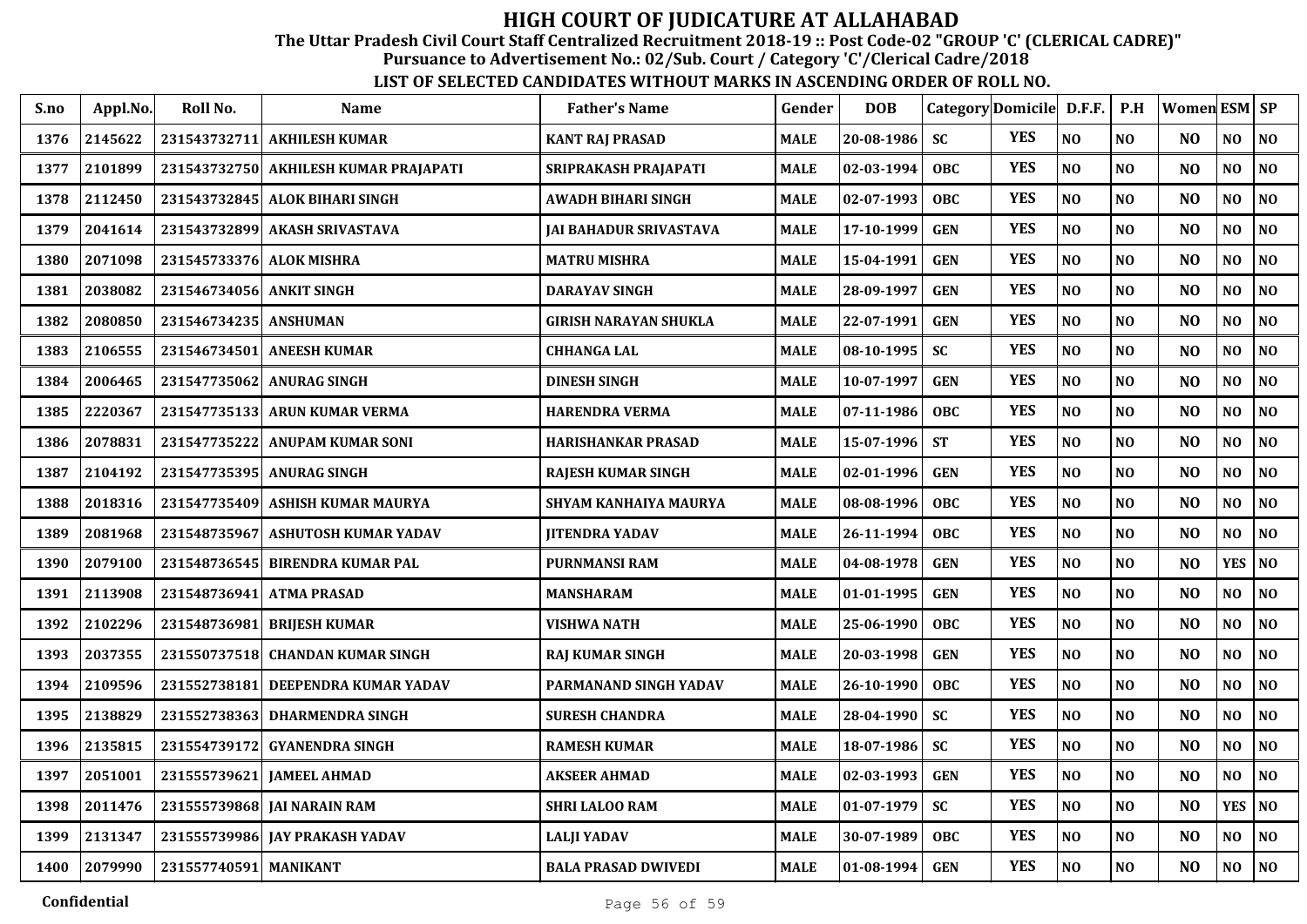The Uttar Pradesh Civil Court Staff Centralized Recruitment 2018-19 :: Post Code-02 "GROUP 'C' (CLERICAL CADRE)"

Pursuance to Advertisement No.: 02/Sub. Court / Category 'C'/Clerical Cadre/2018

| S.no | Appl.No. | Roll No.                | <b>Name</b>                           | <b>Father's Name</b>         | Gender      | <b>DOB</b>       |            | Category Domicile D.F.F. |                | P.H            | Women ESM   SP |                |                |
|------|----------|-------------------------|---------------------------------------|------------------------------|-------------|------------------|------------|--------------------------|----------------|----------------|----------------|----------------|----------------|
| 1401 | 2221443  |                         | 231557740688 KRISHNA KUMAR            | <b>GOPALJI PRASAD</b>        | <b>MALE</b> | 01-02-1991       | <b>OBC</b> | <b>YES</b>               | N <sub>O</sub> | NO             | NO.            | NO             | N <sub>O</sub> |
| 1402 | 2212111  |                         | 231557740720 LALBABU PRASAD           | <b>RAM NAVMI GOND</b>        | <b>MALE</b> | $10 - 05 - 1995$ | <b>ST</b>  | <b>YES</b>               | N <sub>O</sub> | NO             | N <sub>O</sub> | NO             | NO             |
| 1403 | 2022442  | 231557740966 KAVI RAJ   |                                       | <b>RAMESH CHANDRA</b>        | <b>MALE</b> | 02-05-1995       | <b>OBC</b> | <b>YES</b>               | NO             | NO             | N <sub>O</sub> | NO             | NO             |
| 1404 | 2136294  |                         | 231557740969 KRISHNAKANT CHAUHAN      | <b>CHANDRABALI CHAUHAN</b>   | <b>MALE</b> | 19-06-1998       | <b>OBC</b> | <b>YES</b>               | NO             | NO             | N <sub>O</sub> | NO             | NO             |
| 1405 | 2115858  |                         | 231557741310 LAVLESH KUMAR MISHRA     | <b>GHAN SHYAM</b>            | <b>MALE</b> | 20-09-1995       | <b>GEN</b> | <b>YES</b>               | NO             | N <sub>O</sub> | N <sub>O</sub> | NO.            | NO             |
| 1406 | 2142403  |                         | 231559741650 MITHUN KUMAR SINGH       | <b>SUDAMA SINGH</b>          | <b>MALE</b> | 25-04-1995       | <b>GEN</b> | N <sub>O</sub>           | N <sub>O</sub> | N <sub>0</sub> | N <sub>O</sub> | NO             | NO             |
| 1407 | 2090983  | 231560742244 MOHD SHAMS |                                       | <b>MOHD ZAHID</b>            | <b>MALE</b> | 22-11-1992       | <b>GEN</b> | <b>YES</b>               | NO             | <b>NO</b>      | NO             | NO             | NO             |
| 1408 | 2344358  |                         | 231560742287 NARESH KUMAR             | <b>KUNWARE LAL</b>           | <b>MALE</b> | 08-05-1995       | <b>SC</b>  | <b>YES</b>               | N <sub>O</sub> | N <sub>0</sub> | N <sub>O</sub> | NO             | N <sub>O</sub> |
| 1409 | 2133577  |                         | 231561743311 NIRANJAN KUMAR YADAV     | TULSI RAM YADAV              | <b>MALE</b> | 20-06-1994       | <b>OBC</b> | <b>YES</b>               | N <sub>O</sub> | N <sub>O</sub> | N <sub>O</sub> | NO             | N <sub>O</sub> |
| 1410 | 2114714  |                         | 231564743851 PAWAN KUMAR              | <b>MAYA RAM</b>              | <b>MALE</b> | 15-07-1995       | <b>SC</b>  | <b>YES</b>               | N <sub>O</sub> | N <sub>O</sub> | N <sub>O</sub> | NO             | N <sub>O</sub> |
| 1411 | 2143120  |                         | 231564743969 PRABHAKAR SINGH BHARTIYA | <b>HOOBLAL</b>               | <b>MALE</b> | 18-10-1989       | <b>SC</b>  | <b>YES</b>               | NO             | N <sub>O</sub> | NO             | NO             | NO             |
| 1412 | 2033843  | 231564743999 PIUJ KUMAR |                                       | <b>BIRENDRA KUMAR</b>        | <b>MALE</b> | $21 - 05 - 1994$ | <b>ST</b>  | <b>YES</b>               | N <sub>O</sub> | N <sub>O</sub> | NO             | NO             | N <sub>O</sub> |
| 1413 | 2277878  |                         | 231564744297 PRAHLAD KUMAR YADAV      | <b>RAM SHABD YADAV</b>       | <b>MALE</b> | 08-05-1989       | <b>OBC</b> | <b>YES</b>               | NO             | NO             | N <sub>O</sub> | NO             | NO             |
| 1414 | 2069505  |                         | 231564744300 PRADEEP SINGH            | <b>ANGAD SINGH</b>           | <b>MALE</b> | 05-12-1995       | <b>OBC</b> | <b>YES</b>               | N <sub>O</sub> | N <sub>O</sub> | N <sub>O</sub> | NO             | N <sub>O</sub> |
| 1415 | 2113644  |                         | 231564744307 PRADEEP KUMAR AWASTHI    | <b>RAMKRISHN AWASTHI</b>     | <b>MALE</b> | 15-07-1995       | <b>GEN</b> | <b>YES</b>               | N <sub>O</sub> | NO             | N <sub>O</sub> | N <sub>O</sub> | NO             |
| 1416 | 2253681  |                         | 231564744585 PRADEEP PRAJAPATI        | DAYARAM PRAJAPATI            | <b>MALE</b> | 06-02-1998       | <b>OBC</b> | <b>YES</b>               | N <sub>O</sub> | NO             | NO             | NO.            | N <sub>0</sub> |
| 1417 | 2091869  |                         | 231565744814 RAHUL KUMAR VISHWAKARMA  | RAM SHIROMANI VISHWAKARMA    | <b>MALE</b> | 02-03-1992       | OBC        | <b>YES</b>               | NO             | NO             | N <sub>O</sub> | NO             | N <sub>O</sub> |
| 1418 | 2140801  |                         | 231565745507 PUNEET CHANDRA SHUKALA   | <b>SURESH CHANDRA SHUKLA</b> | <b>MALE</b> | 27-01-1994       | <b>GEN</b> | <b>YES</b>               | NO             | NO             | N <sub>O</sub> | NO             | N <sub>O</sub> |
| 1419 | 2180661  |                         | 231565745543 RAGHAV SHUKLA            | <b>RAM NARAYAN SHUKLA</b>    | <b>MALE</b> | $07 - 11 - 1994$ | <b>GEN</b> | N <sub>O</sub>           | N <sub>O</sub> | NO             | N <sub>O</sub> | NO             | NO             |
| 1420 | 2058159  |                         | 231565745916 PRAVEEN KUMAR            | <b>RAMJATAN RAM</b>          | <b>MALE</b> | $06 - 07 - 1996$ | <b>SC</b>  | <b>YES</b>               | $\bf NO$       | NO             | N <sub>O</sub> | NO             | NO             |
| 1421 | 2098315  | 231569746227            | <b>RAMESH KUMAR</b>                   | <b>BANSHI LAL</b>            | <b>MALE</b> | 08-02-1992       | <b>OBC</b> | <b>YES</b>               | NO             | NO             | N <sub>O</sub> | NO.            | NO             |
| 1422 | 2132707  |                         | 231569746575 RAM PRAVESH YADAV        | <b>KAPILDEO YADAV</b>        | <b>MALE</b> | 01-03-1989       | <b>OBC</b> | <b>YES</b>               | NO             | NO             | N <sub>O</sub> | NO             | NO             |
| 1423 | 2017952  |                         | 231569746665 RAKESH KUMAR DWIVEDI     | <b>RAM KUMAR DWIVEDI</b>     | <b>MALE</b> | 01-08-1978       | <b>GEN</b> | <b>YES</b>               | NO             | NO             | N <sub>O</sub> | <b>YES</b>     | NO             |
| 1424 | 2341782  |                         | 231569746814 RAJIV KUMAR RAI          | <b>ISHWAR DEO NARAYAN</b>    | <b>MALE</b> | 20-07-1982       | <b>GEN</b> | <b>YES</b>               | $\bf NO$       | N <sub>O</sub> | N <sub>O</sub> | <b>YES</b>     | <b>NO</b>      |
| 1425 | 2262663  |                         | 231569746906 RAMSINGH KUSHAWAHA       | <b>GANGA RAM KUSHAWAHA</b>   | <b>MALE</b> | $03 - 06 - 1988$ | <b>OBC</b> | <b>YES</b>               | N <sub>O</sub> | N <sub>O</sub> | N <sub>O</sub> | NO             | N <sub>O</sub> |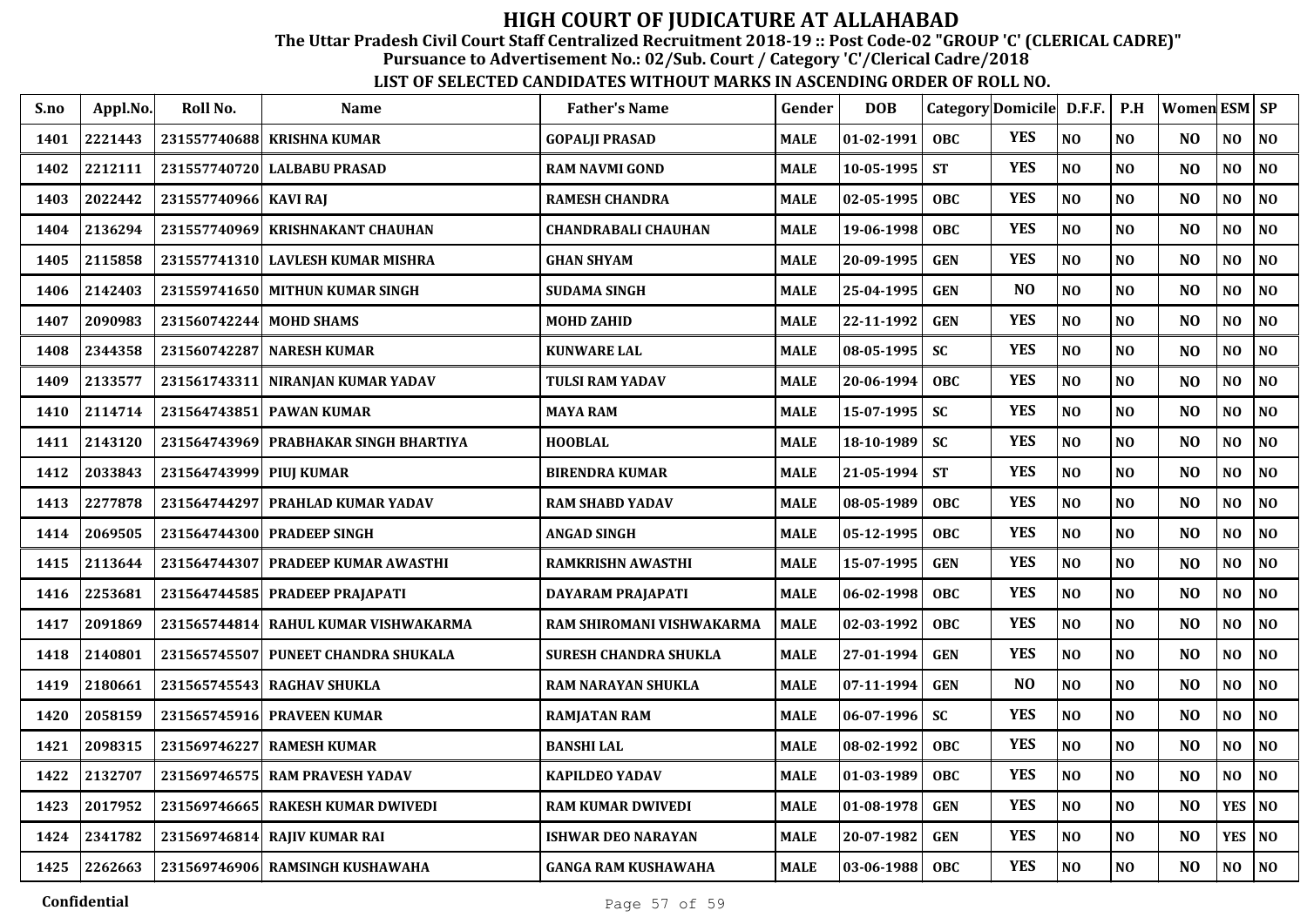The Uttar Pradesh Civil Court Staff Centralized Recruitment 2018-19 :: Post Code-02 "GROUP 'C' (CLERICAL CADRE)"

Pursuance to Advertisement No.: 02/Sub. Court / Category 'C'/Clerical Cadre/2018

| S.no | Appl.No. | Roll No.                 | Name                              | <b>Father's Name</b>      | Gender      | <b>DOB</b>       |            | Category Domicile D.F.F. |                | P.H            | Women ESM SP   |                |                |
|------|----------|--------------------------|-----------------------------------|---------------------------|-------------|------------------|------------|--------------------------|----------------|----------------|----------------|----------------|----------------|
| 1426 | 2125155  | 231571747174             | <b>RITESH KUMAR SINGH</b>         | NARENDRA KUMAR SINGH      | MALE        | 03-07-1993       | <b>GEN</b> | <b>YES</b>               | N <sub>O</sub> | NO             | N <sub>O</sub> | NO             | NO             |
| 1427 | 2325400  | 231571747198 RAVI YADAV  |                                   | <b>JITU YADAV</b>         | <b>MALE</b> | 26-10-1994       | <b>OBC</b> | <b>YES</b>               | N <sub>O</sub> | N <sub>O</sub> | N <sub>O</sub> | NO             | N <sub>0</sub> |
| 1428 | 2147763  |                          | 231571747235 RAVI KUMAR GUPTA     | SHIV SHANKAR PRASAD GUPTA | <b>MALE</b> | 14-07-1994       | <b>OBC</b> | <b>YES</b>               | NO             | N <sub>O</sub> | N <sub>O</sub> | NO             | N <sub>0</sub> |
| 1429 | 2093982  | 231571747847             | <b>RINKU KUMAR</b>                | <b>BUDHAI LAL</b>         | <b>MALE</b> | 28-11-1993       | <b>SC</b>  | <b>YES</b>               | NO             | N <sub>0</sub> | N <sub>O</sub> | NO             | N <sub>0</sub> |
| 1430 | 2074837  | 231571748125             | <b>RANJEET SONKAR</b>             | <b>RAM JI SONKAR</b>      | <b>MALE</b> | 12-06-1986       | SC         | <b>YES</b>               | NO             | N <sub>O</sub> | N <sub>O</sub> | NO             | NO             |
| 1431 | 2043140  |                          | 231572748768 SANTOSH KUMAR SINGH  | <b>KAILASH SINGH</b>      | <b>MALE</b> | 24-07-1980       | <b>GEN</b> | <b>YES</b>               | N <sub>O</sub> | NO             | N <sub>O</sub> | <b>YES</b>     | NO             |
| 1432 | 2123223  |                          | 231572748991 SATISH KUMAR         | <b>RAMFER RAM</b>         | <b>MALE</b> | $02 - 07 - 1995$ | <b>SC</b>  | <b>YES</b>               | N <sub>O</sub> | NO             | N <sub>O</sub> | NO             | NO             |
| 1433 | 2045044  |                          | 231572749364 SANTOSH SAHNI        | <b>GANPATI SAHNI</b>      | <b>MALE</b> | 09-01-1990       | <b>OBC</b> | <b>YES</b>               | N <sub>O</sub> | N <sub>O</sub> | NO             | NO             | NO             |
| 1434 | 2146078  |                          | 231572749372 SANTOSH KUMAR MAURYA | <b>SOHAN LAL MAURYA</b>   | <b>MALE</b> | 07-07-1992       | <b>OBC</b> | <b>YES</b>               | N <sub>O</sub> | N <sub>O</sub> | N <sub>O</sub> | NO.            | NO             |
| 1435 | 2003714  |                          | 231572749471 SANJAY GAUTAM        | <b>SHIV PRASAD</b>        | <b>MALE</b> | 11-11-1990       | <b>SC</b>  | <b>YES</b>               | N <sub>O</sub> | N <sub>O</sub> | N <sub>O</sub> | NO             | N <sub>0</sub> |
| 1436 | 2003804  | 231573749768 SHAHID ALI  |                                   | <b>EKBAL AHAMAD</b>       | <b>MALE</b> | 07-05-1983       | <b>OBC</b> | <b>YES</b>               | N <sub>O</sub> | N <sub>O</sub> | N <sub>O</sub> | <b>YES</b>     | <b>NO</b>      |
| 1437 | 2103372  |                          | 231573750631 SHER BAHADUR CHAUHAN | <b>VIJAY BAHADUR</b>      | MALE        | 10-10-1996       | <b>OBC</b> | <b>YES</b>               | $\bf NO$       | N <sub>O</sub> | N <sub>O</sub> | NO             | $\bf NO$       |
| 1438 | 2093921  |                          | 231573750680 SAURABH KUMAR MISHRA | AJAY KUMAR MISHRA         | MALE        | 15-07-1994       | <b>GEN</b> | <b>YES</b>               | N <sub>O</sub> | N <sub>O</sub> | NO             | NO             | NO             |
| 1439 | 2110140  | 231574751303 SOHAN YADAV |                                   | <b>RAM PALAT YADAV</b>    | <b>MALE</b> | 02-02-1994       | <b>OBC</b> | <b>YES</b>               | $\bf NO$       | NO             | N <sub>O</sub> | NO             | $\bf NO$       |
| 1440 | 2264583  |                          | 231576751813 SURENDER SINGH       | <b>KANHAI SINGH</b>       | <b>MALE</b> | 10-07-1995       | <b>SC</b>  | <b>YES</b>               | N <sub>O</sub> | N <sub>0</sub> | N <sub>O</sub> | NO             | NO.            |
| 1441 | 2082553  |                          | 231576752154 SURYA NARAYAN SINGH  | <b>RAMESHWAR SINGH</b>    | MALE        | 15-07-1997       | <b>OBC</b> | <b>YES</b>               | NO             | NO             | N <sub>O</sub> | NO             | $\bf NO$       |
| 1442 | 2277979  |                          | 231576752198 SUNIL KUMAR SINGH    | <b>INDRA JEET SINGH</b>   | <b>MALE</b> | 10-01-1990       | <b>OBC</b> | <b>YES</b>               | N <sub>O</sub> | N <sub>0</sub> | N <sub>O</sub> | NO.            | N <sub>0</sub> |
| 1443 | 2094436  |                          | 231576752401 SURAJ KUMAR SAROJ    | <b>DEVI SHANKAR</b>       | MALE        | 12-07-1994       | <b>SC</b>  | <b>YES</b>               | NO             | N <sub>O</sub> | N <sub>O</sub> | NO             | N <sub>0</sub> |
| 1444 | 2008139  |                          | 231576752451 SUDHANSHU PRADHAN    | <b>GIRISH PRADHAN</b>     | MALE        | 10-05-1999       | <b>GEN</b> | <b>YES</b>               | N <sub>O</sub> | NO             | N <sub>O</sub> | NO             | N <sub>0</sub> |
| 1445 | 2114923  |                          | 231576752649 SURAJ GOSWAMI        | <b>RAJESHWAR GOSWAMI</b>  | <b>MALE</b> | 13-08-1996       | <b>OBC</b> | <b>YES</b>               | NO             | NO             | N <sub>O</sub> | NO             | N <sub>0</sub> |
| 1446 | 2354042  |                          | 231576752700 SUMIT KUMAR GAUTAM   | <b>CHANDRA KUMAR</b>      | <b>MALE</b> | 04-07-1991       | <b>SC</b>  | <b>YES</b>               | N <sub>O</sub> | N <sub>O</sub> | N <sub>O</sub> | NO             | NO             |
| 1447 | 2028418  | 231577753608 VIKAS SINGH |                                   | <b>RAJ KUMAR SINGH</b>    | <b>MALE</b> | 09-11-1993       | <b>OBC</b> | <b>YES</b>               | NO             | N <sub>O</sub> | N <sub>O</sub> | NO             | N <sub>0</sub> |
| 1448 | 2055788  |                          | 231578754088 VINAY KUMAR YADAV    | RAJENDRA PRASAD YADAV     | <b>MALE</b> | 01-12-1994       | <b>OBC</b> | <b>YES</b>               | NO             | N <sub>O</sub> | N <sub>O</sub> | N <sub>O</sub> | N <sub>O</sub> |
| 1449 | 2348828  |                          | 231578754167 VINAY KUMAR SINGH    | <b>RAM DAS SINGH</b>      | <b>MALE</b> | 02-03-1994       | <b>OBC</b> | <b>YES</b>               | N <sub>O</sub> | <b>NO</b>      | N <sub>O</sub> | N <sub>O</sub> | NO             |
| 1450 | 2075212  | 231578754190 VISHNU SAHU |                                   | <b>SUKHRAM SAHU</b>       | <b>MALE</b> | 03-07-1996       | <b>OBC</b> | <b>YES</b>               | NO             | N <sub>0</sub> | NO             | NO.            | NO             |